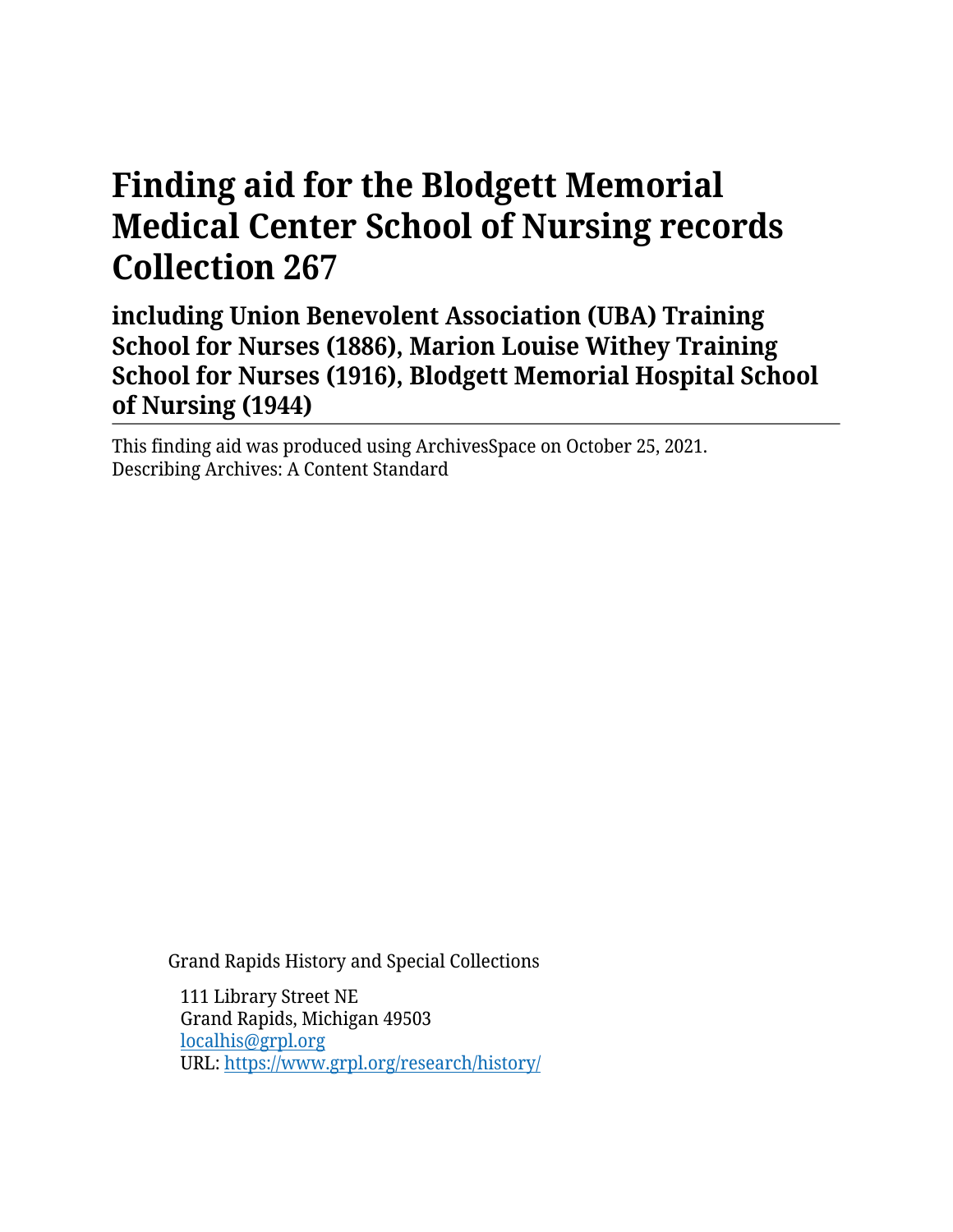# <span id="page-1-0"></span>**Table of Contents**

| Series II. School of Nursing Administration. 1991.029B, unless indicated otherwise.  15      |    |
|----------------------------------------------------------------------------------------------|----|
| Subseries A. Training School Committee / School of Nursing Advisory Committee.  15           |    |
|                                                                                              |    |
|                                                                                              |    |
|                                                                                              |    |
|                                                                                              |    |
|                                                                                              |    |
| Subseries G. School Closure Documents. (Correspondence, minutes, reports, notes,             |    |
|                                                                                              |    |
|                                                                                              |    |
| Series III. Accreditation and Evaluation. 1991.029B, unless indicated otherwise.  20         |    |
| Subseries A. National League for Nursing (NLN) / National League of Nursing Education        |    |
|                                                                                              | 20 |
| Subseries B. Mich. Board of Registration of Nurses / Mich. Board of Nursing / State of Mich. |    |
|                                                                                              |    |
|                                                                                              |    |
|                                                                                              |    |
|                                                                                              |    |
| Series IV. School of Nursing-Courses. 1991.029B, unless indicated otherwise.  30             |    |
| Subseries A. Course Outlines. Arranged by level, then chronologically by school year.  30    |    |
|                                                                                              |    |
|                                                                                              |    |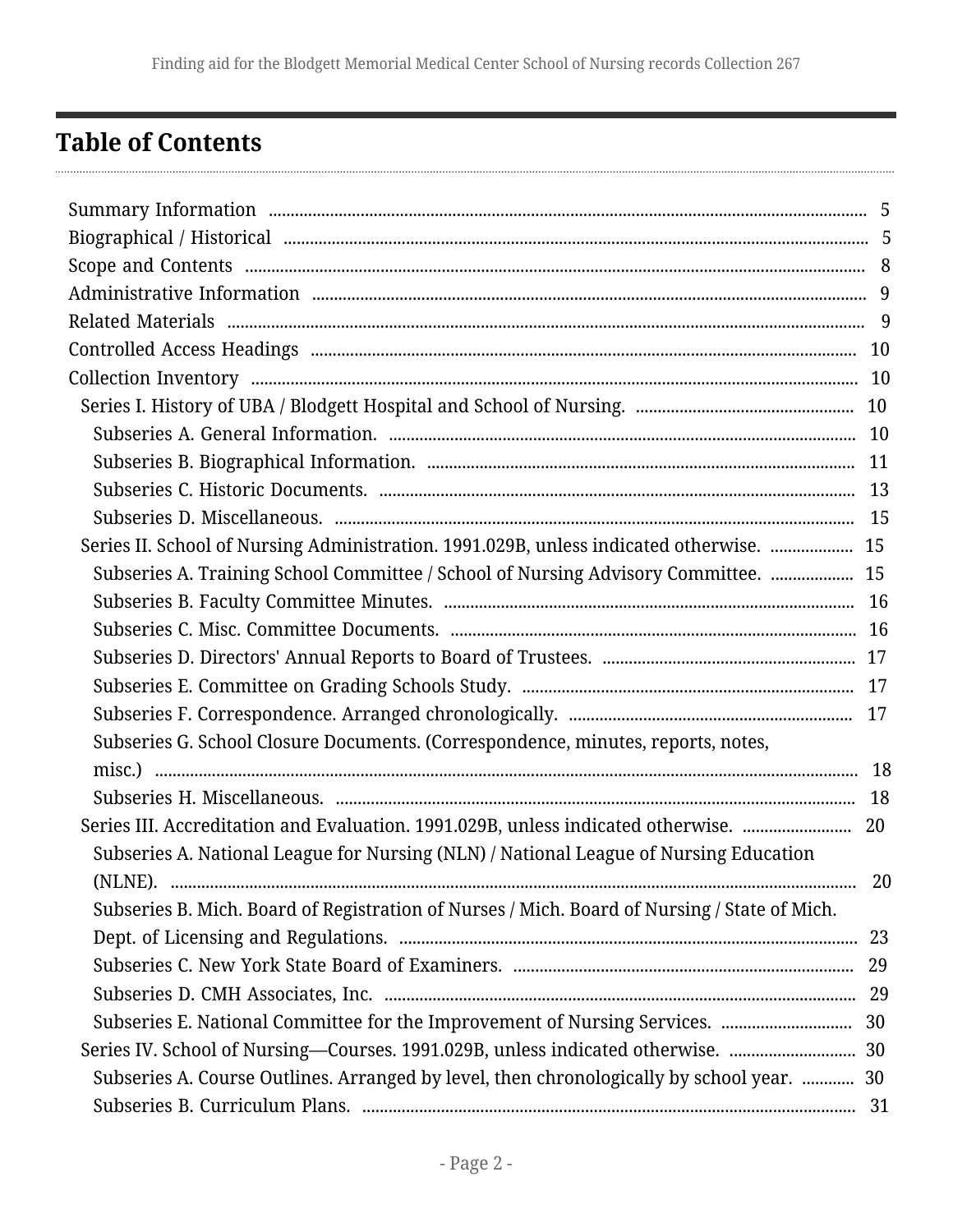| Subseries C. Affiliations. Arranged alphabetically by institution name. Included are affiliation |  |
|--------------------------------------------------------------------------------------------------|--|
|                                                                                                  |  |
|                                                                                                  |  |
|                                                                                                  |  |
|                                                                                                  |  |
|                                                                                                  |  |
|                                                                                                  |  |
|                                                                                                  |  |
|                                                                                                  |  |
|                                                                                                  |  |
|                                                                                                  |  |
|                                                                                                  |  |
|                                                                                                  |  |
|                                                                                                  |  |
|                                                                                                  |  |
|                                                                                                  |  |
|                                                                                                  |  |
|                                                                                                  |  |
|                                                                                                  |  |
|                                                                                                  |  |
|                                                                                                  |  |
|                                                                                                  |  |
|                                                                                                  |  |
|                                                                                                  |  |
|                                                                                                  |  |
|                                                                                                  |  |
|                                                                                                  |  |
|                                                                                                  |  |
|                                                                                                  |  |
|                                                                                                  |  |
|                                                                                                  |  |
|                                                                                                  |  |
|                                                                                                  |  |
|                                                                                                  |  |
|                                                                                                  |  |
|                                                                                                  |  |
|                                                                                                  |  |
|                                                                                                  |  |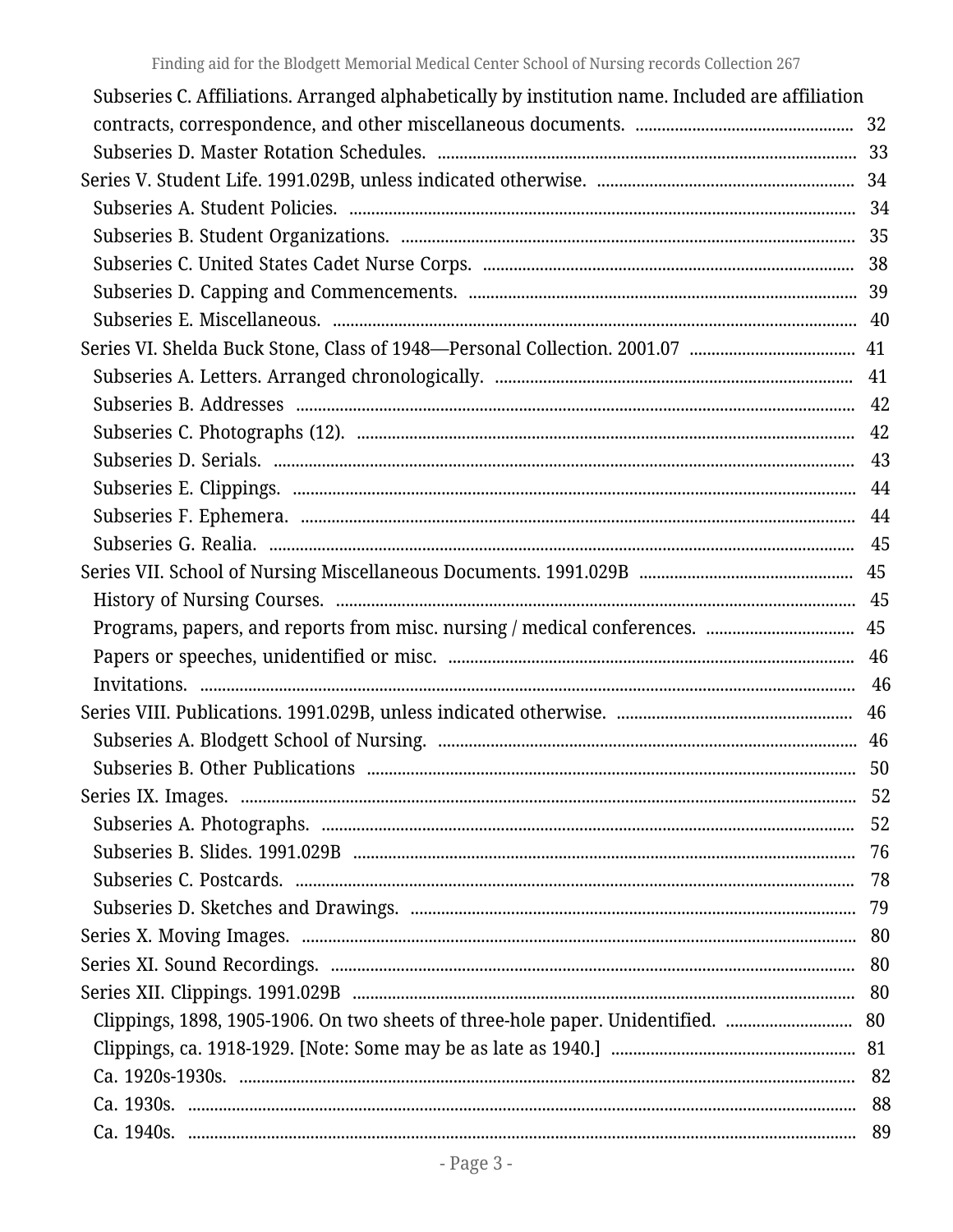| Subseries C. Anna Roth Weisheimer Album. Note: The album pages, clippings, and photographs      |     |
|-------------------------------------------------------------------------------------------------|-----|
| donated to this collection by Anna Roth, class of 1915, originally filled one standard box.     |     |
| The majority of loose photographs in this set have been removed and integrated into the         |     |
| other photographs in this collection, according to their subject matter. The loose album pages, |     |
| clippings, ephemera, and a handful of miscellaneous photographs are described here.  100        |     |
| Subseries D. Korean Student Nurse. Ca. 1960s. Photos, correspondence, articles, and misc.,      |     |
| relating to Hea Soon (Dorothy), a student nurse at Presbyterian Hospital, Taegu, Korea.         |     |
|                                                                                                 |     |
|                                                                                                 |     |
|                                                                                                 | 105 |
|                                                                                                 | 106 |
|                                                                                                 |     |
|                                                                                                 |     |
| Series XVI. BMH Alumnae Association. 1991.029B, unless indicated otherwise.  107                |     |
|                                                                                                 |     |
|                                                                                                 |     |
|                                                                                                 | 110 |
|                                                                                                 | 111 |
|                                                                                                 | 111 |
|                                                                                                 |     |
|                                                                                                 | 113 |
|                                                                                                 | 114 |
|                                                                                                 | 114 |
|                                                                                                 |     |
|                                                                                                 |     |
| Series XVIII. Ancillary Organizations. 1991.029B, unless indicated otherwise.  120              |     |
| Subseries A. American Red Cross. [Note: See Coll. 218, Kent County Chapter American Red Cross   |     |
|                                                                                                 | 120 |
|                                                                                                 |     |
|                                                                                                 |     |
|                                                                                                 |     |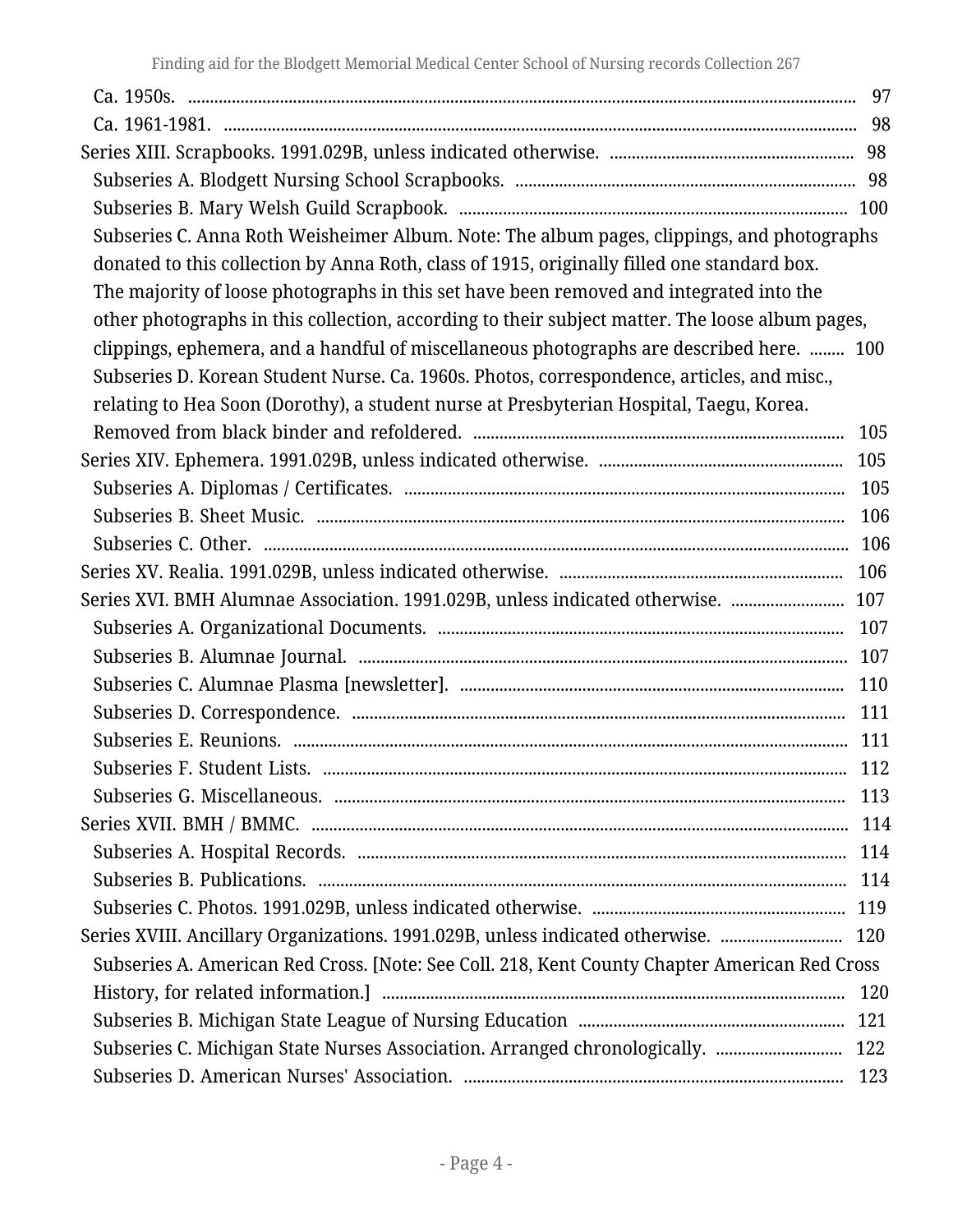# <span id="page-4-0"></span>**Summary Information**

| <b>Repository:</b>                                              | <b>Grand Rapids History and Special Collections</b>                                                                                                                                                                                                                                                                                                                                                                                                                                                                                                                                                                                                                                                                                                                                                |
|-----------------------------------------------------------------|----------------------------------------------------------------------------------------------------------------------------------------------------------------------------------------------------------------------------------------------------------------------------------------------------------------------------------------------------------------------------------------------------------------------------------------------------------------------------------------------------------------------------------------------------------------------------------------------------------------------------------------------------------------------------------------------------------------------------------------------------------------------------------------------------|
| <b>Creator:</b>                                                 | Blodgett Memorial Medical Center (Grand Rapids, Mich.). School<br>of Nursing                                                                                                                                                                                                                                                                                                                                                                                                                                                                                                                                                                                                                                                                                                                       |
| Title:                                                          | Blodgett Memorial Medical Center School of Nursing records                                                                                                                                                                                                                                                                                                                                                                                                                                                                                                                                                                                                                                                                                                                                         |
| ID:                                                             | <b>Collection 267</b>                                                                                                                                                                                                                                                                                                                                                                                                                                                                                                                                                                                                                                                                                                                                                                              |
| <b>ID</b> [Archivists<br><b>Toolkit</b><br>Database::RESOURCE]: | 273                                                                                                                                                                                                                                                                                                                                                                                                                                                                                                                                                                                                                                                                                                                                                                                                |
| Date [inclusive]:                                               | 1886-1997                                                                                                                                                                                                                                                                                                                                                                                                                                                                                                                                                                                                                                                                                                                                                                                          |
| <b>Physical</b><br><b>Description:</b>                          | 28.6 Linear Feet 59 boxes plus flat files                                                                                                                                                                                                                                                                                                                                                                                                                                                                                                                                                                                                                                                                                                                                                          |
| Language of the<br><b>Material:</b>                             | English.                                                                                                                                                                                                                                                                                                                                                                                                                                                                                                                                                                                                                                                                                                                                                                                           |
| Abstract:                                                       | The Blodgett Memorial Medical Center School of Nursing<br>Records was a nursing school in Grand Rapids, Michigan.<br>The school was founded as the Union Benevolent Association<br>Training School for Nurses in 1886 and operated until 1987. It<br>was also known as the Marion Louise Withey Training School<br>for Nurses and Blodgett Memorial Hospital School of Nursing.<br>At its closing in 1987 the schools 101 year legacy included a<br>total of 2,674 graduates. This colletion includes administrative<br>documents, accreditation materials, course information,<br>student life papers, yearbooks, student handbooks, clippings,<br>ephemera and images. Also included are a few records relating<br>to the hospital and to the Blodgett Memorial Hospital Alumnae<br>Association. |

**^** [Return to Table of Contents](#page-1-0)

# <span id="page-4-1"></span>**Biographical / Historical**

The roots of Grand Rapids' first school of nursing and the second in the state of Michigan go back to 1846, when several women from area churches met in a schoolhouse on Prospect Hill for the purpose of forming a benevolent society, the Female Union Charitable Association, to aid the sick and the destitute in the growing town of Grand Rapids. These philanthropic women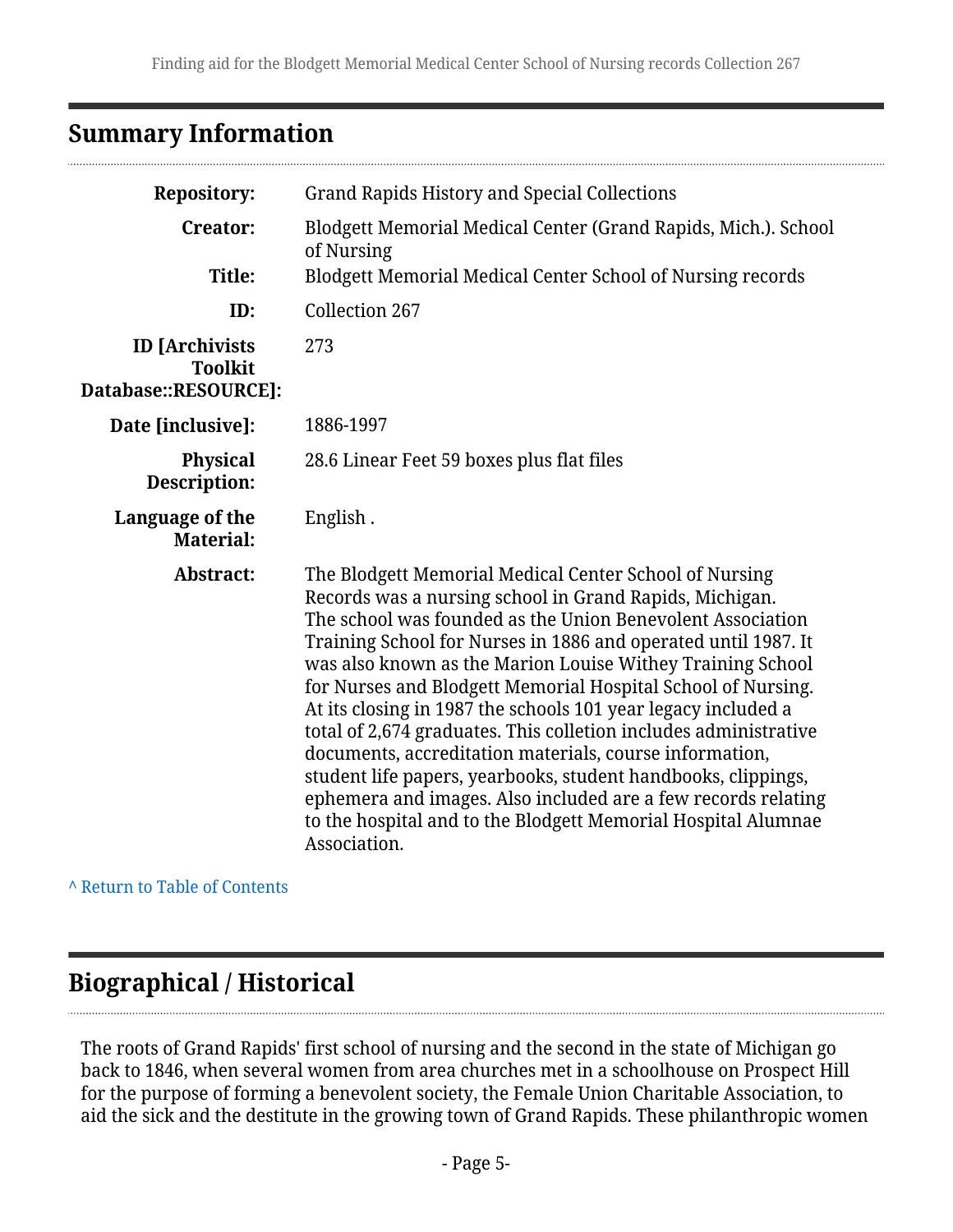founded the Grand Rapids Orphan Asylum in 1857. Their first building was a cottage near the corner of LaGrave and Oakes.

After the Civil War, when work of the society turned to caring for sick and wounded soldiers, the women discontinued the orphanage and opened a home for the aged. In 1866, the association was renamed the Ladies' Union Benevolent Society (UBS). Three years later, the women sold their cottage and Mrs. Mary G. Wood gave the Society a large plot of land on the corner of College Avenue and Lyon Street. The UBS could not yet afford to build on the land, so they rented a small tenement on Fountain Street.

In 1873, the society was reorganized as the Union Benevolent Association (UBA), with a new charter enabling men to become members. The organization began directing its attention to maintaining a home "for the infirm, aged, helpless and homeless" and a general hospital "for those suffering from disease and injury." Two years later a home was acquired on Bostwick Avenue, which accommodated 25 "inmates"; this building served the association well for several years until its ever-increasing work demanded more spacious quarters.

A home and hospital were built on the property at College and Lyon and opened on February 23, 1886. Later that same year, the UBA board of trustees, prompted by the desire to professionally staff this fully equipped hospital, elected to start a training school for nurses. Marion Louise Withey and Dr. Francis Hillyer sailed to England to consult with Florence Nightingale about patterning a school after the one she had begun in London. At the UBA board meeting on October 4, 1886, it was decided that a school would be tried for three months as an experiment.

The UBA Training School for Nurses opened on November 15, 1886, with a representative of Detroit's Harper Hospital nursing program, the only other hospital in the state which trained nurses, helping to coordinate the program. Six young women enrolled in the school and after 18 months of study, five made the grade as the school's first graduating class in 1888. Upon graduation, these early nurses worked 22 hours a day for a weekly paycheck of \$15.

By 1895, with the addition of a new operating room, obstetrics and a children's ward, the UBA's evolution into a full-fledged hospital was official. From then on, charity work for the poor and elderly were taken over by other community organizations, and the UBA's sole function was that of a hospital caring for the sick and injured. In the same year, John Wood Blodgett, Sr., was elected as UBA trustee chairman. Throughout his lifetime, Blodgett donated substantial amounts of property and money to support the hospital.

In 1904, a handsome new Nurses' Lodge was built. The high quality of the UBA's nursing program was already well known—in 1906, only ten years after the doors opened, 174 young women applied for 16 spots in the school.

In 1912 plans for a new hospital were unveiled, and two years later John Blodgett and his wife, Minnie Cumnock Blodgett, donated land and money to build a new UBA hospital of 126 beds between Sherman and Wealthy Streets at Plymouth Road. In 1916 Blodgett Memorial Hospital (BMH) was dedicated in memory of John Blodgett's late mother, Jane "Jennie" Wood Blodgett. At about that time the school was renamed the Marion Louise Withey Training School for Nurses. In 1944 the school finally became the Blodgett Memorial Hospital School of Nursing.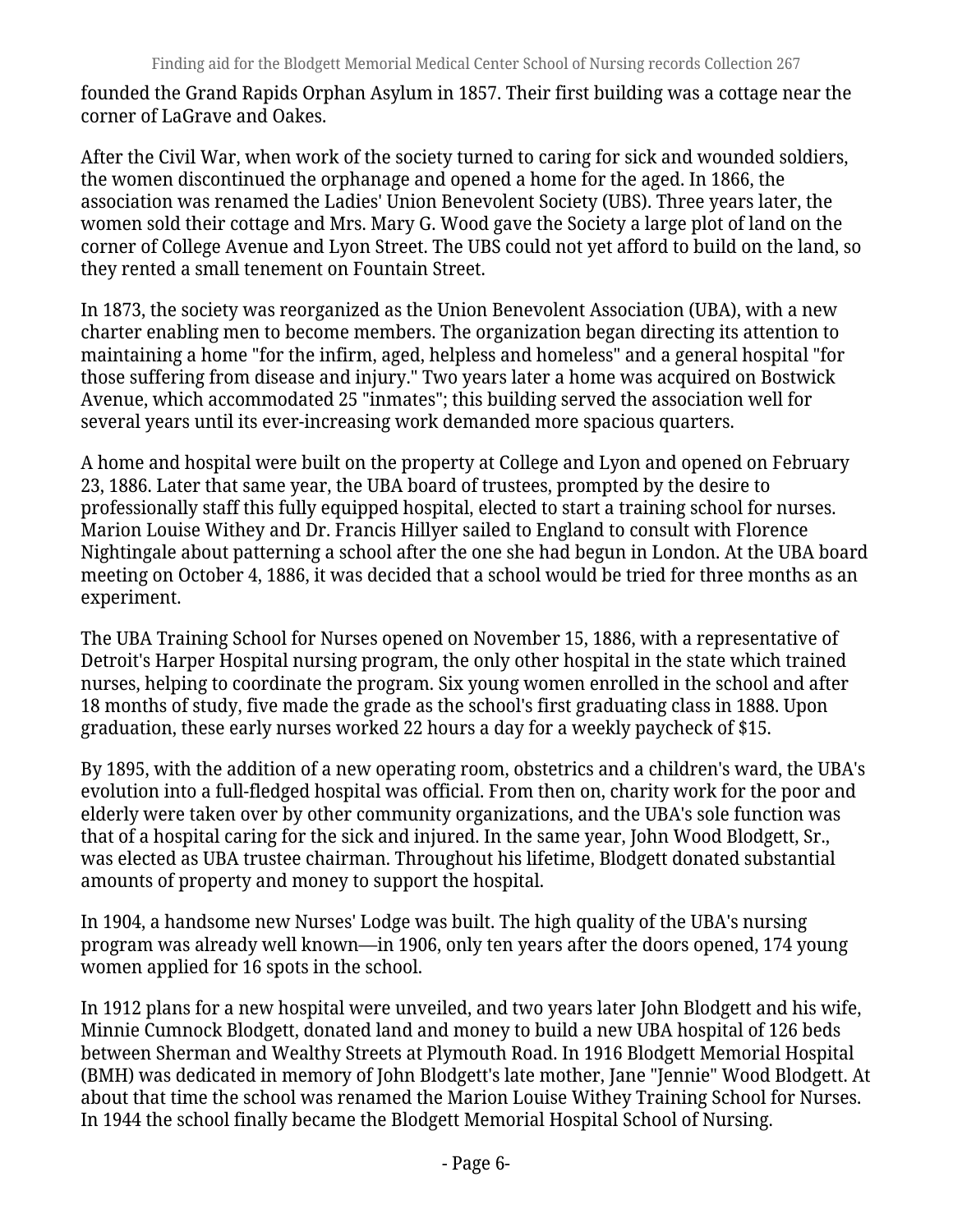Nurses began receiving additional training outside the school in 1917, when Blodgett affiliated with Grand Rapids Junior College for selected courses taken during the freshman year. Later, in 1933, Calvin College also offered preparatory courses. The 1940s brought World War II and a change in the education requirements for nurses in training. The Cadet Nurse Corps program was designed to provide the war effort with qualified nurses more quickly by offering accelerated training, condensing three years of study into 30 months.

Blodgett Hospital underwent two expansions during the 1950s and 1960s. The 1953 addition made space for 130 beds. An addition in 1963 provided 87 more beds.

The Nurses' Lodge was razed in 1973 to make way for a \$27 million building and remodeling project for the hospital. Student nurses were no longer subject to dorm rules, which had become increasingly flexible over the decades, and they were now allowed to choose their own housing and become autonomous. During the mid-1970s some students lived in quarters at Aquinas College, where the school was temporarily housed while the Marion L. Withey Building (formerly the Grand Rapids Clinic, then the Medical Building) was being renovated. The 1970s also brought major curriculum changes.

In October 1975 the hospital became Blodgett Memorial Medical Center (BMMC), reflecting the growing variety of health care facilities, and the name of the school was changed to Blodgett Memorial Medical Center School of Nursing.

In the spring of 1987, the 99th and last class of nurses graduated from Blodgett's nursing school. The nurses' training was upgraded to a college-degree nursing program with students at Grand Valley State University continuing to do their clinical training at Blodgett Memorial Medical Center.

For more information, see the following publications, located in this collection:

Blodgett Memorial Medical Center School of Nursing : Centennial, 1886-1986 : a century of caring. BMMC and Grand Valley State University, 1986.

The good cause in which we are engaged : Blodgett Memorial Medical Center : 150 years of caring for the community / Susan B. Lovell. BMMC, 1997.

### **^** [Return to Table of Contents](#page-1-0)

# **Biographical note**

A few noteworthy individuals contributed considerably to the development of the school of nursing at Blodgett.

Marion Louise Withey (1829-1912), one of the training school's founders, was also a prominent women in the early settlement of Grand Rapids. For 20 years, she was vice president of the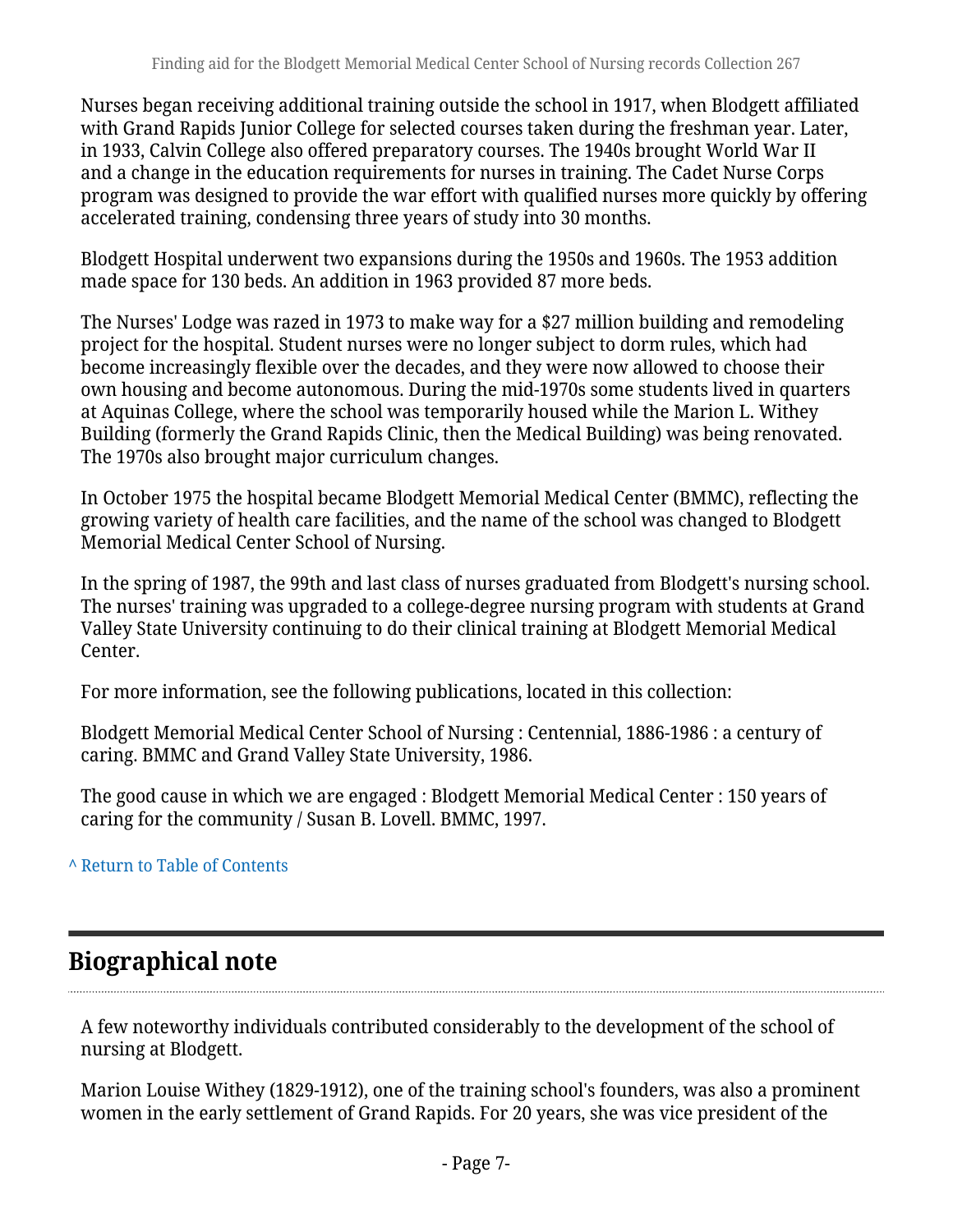Union Benevolent Association. She also met with Florence Nightingale in England before opening the UBA Training School for Nurses, which was renamed for her in 1916.

Ida M. Barrett (1868-1945) devoted many years of her life to Blodgett. A 1892 graduate of the UBA School for Nurses, she became principal of the training school in 1894. In 1901 the offices of principal of the training school and superintendent of the hospital were combined and Barrett was offered this position. She resigned in 1919 because of ill health, but remained active in the Blodgett School of Nursing Alumnae Association, an organization she helped form in 1905.

Mary Anorah Welsh (ca. 1869-1938) was an 1894 graduate of the UBA School of Nursing who volunteered for service in the Spanish-American War. Her tour of duty included a stop in Manila, where she nursed William Howard Taft through an attack of yellow fever. In 1903, Welsh became dietitian at the old UBA Hospital. She was later named assistant superintendent and held that position until 1918 when she resigned to become director of nursing at the University of Michigan. In 1923 she returned to Blodgett to act as superintendent of nursing, a position she held until her retirement in 1932. Welsh held many important positions in local and state nursing groups and was influential in establishing registration for nurses in Michigan.

**^** [Return to Table of Contents](#page-1-0)

# <span id="page-7-0"></span>**Scope and Contents**

This collection contains a wide variety of documents related to Blodgett School of Nursing (UBA Training School for Nurses, Marion Louise Withey Training School for Nurses, BMH School of Nursing, BMMC School of Nursing).

Materials cover the full century of the school's existence, from 1886 to 1987. While recent materials are more complete, there is also a considerable amount of documentation from the earliest decades of the school's existence. One significant series in this collection is that of photographs, which document graduation, student life, education and training, and historic buildings on the Blodgett Hospital and School of Nursing campuses. Also included are oversized composites of Blodgett graduates. Other substantial aspects of this collection are curriculum planning materials, such as course outlines; publications, including the Alumnae Journal and school bulletins; and numerous clippings, scrapbooks, programs and other historic materials. Smaller series, such as slides, ephemera, realia and the like balance out the collection.

While the vast majority of this collection deals with the school of nursing, a small number of documents are included that relate to Blodgett Hospital itself. Hospital records consist primarily of annual reports and some photographs. In addition, a few materials for ancillary organizations are included with this collection. The addition of relevant materials from other collections has expanded the Blodgett School of Nursing and Hospital Records collection, making it a useful source of information about the training of nurses over a century.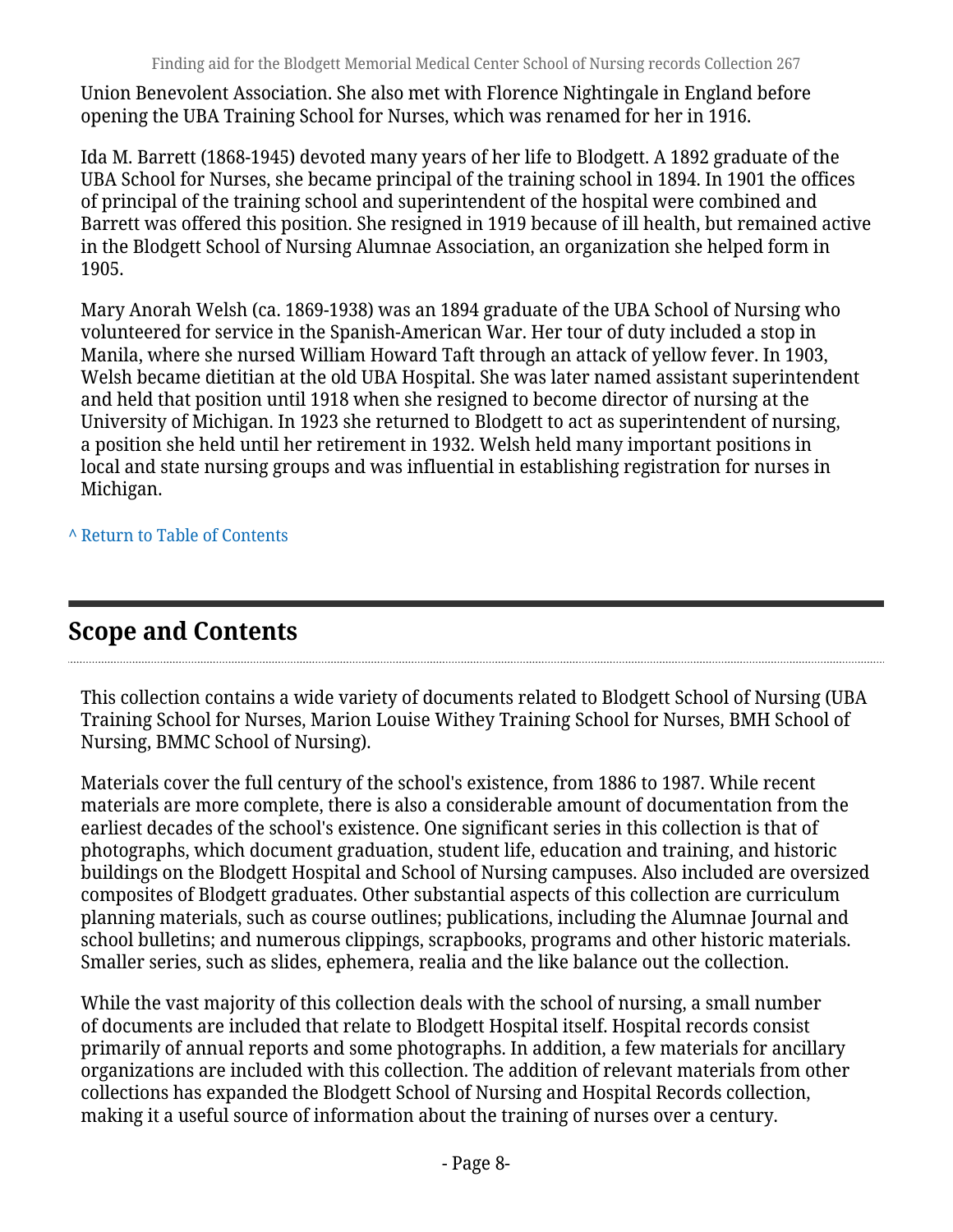**^** [Return to Table of Contents](#page-1-0)

# <span id="page-8-0"></span>**Administrative Information**

### **Publication Statement**

Grand Rapids History and Special Collections

111 Library Street NE Grand Rapids, Michigan 49503 [localhis@grpl.org](mailto:localhis@grpl.org) URL:<https://www.grpl.org/research/history/>

### **Immediate Source of Acquisition**

Blodgett School of Nursing and unknown.

Accession numbers: 1986.434; 1991.029 (bulk); 1993.008B; 2001.070; 2004.090 ; 00.[0054].1; 00.[3206].3; 00.[2888].1; 00.[5541].1; 00.[2950].1; 00.[2951].1 + others

**^** [Return to Table of Contents](#page-1-0)

# <span id="page-8-1"></span>**Related Materials**

### **Related Materials**

The GRPL Archives has other collections which include nursing education, hospital or medical information. These include, but are not limited to:

- Coll. 034, Kent County Health Department Records
- Coll. 081, Mary Free Bed Guild and Hospital Records
- Coll. 098, Mercy Central School of Nursing Records
- Coll. 124, Select Records of Butterworth Hospital and Nursing School
- Coll. 130, Grand Rapids Academy of Medicine Collection (1856-1914)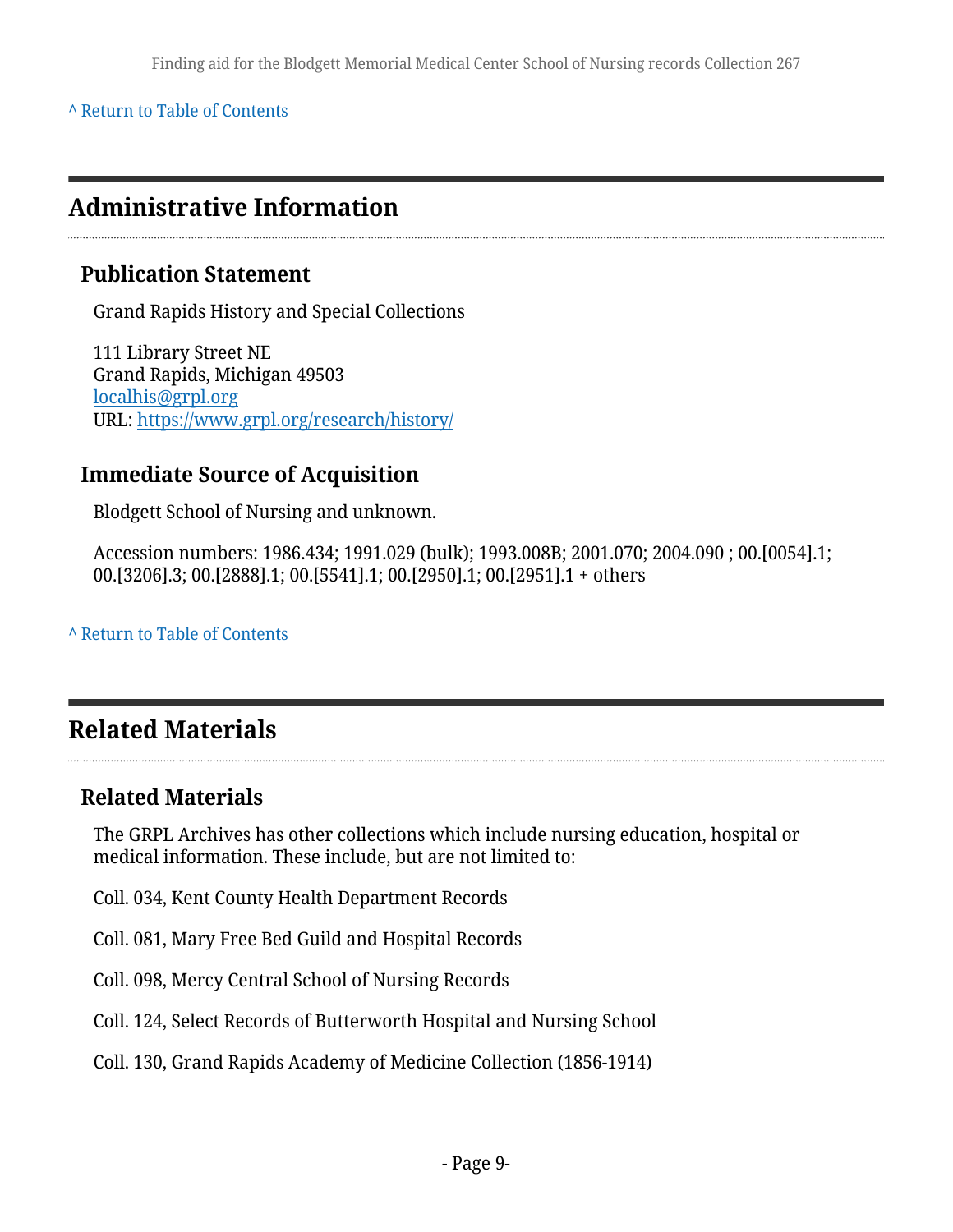Coll. 218, Kent County Chapter American Red Cross History. May contain documents pertaining to the few Red Cross materials in this collection (Box 26, Folder 10).

See also:

Coll. 328, Michigan Woman and the Whooping Cough Vaccine : the Pearl Kendrick & Grace Eldering Papers, Katherine Chase Scrapbook,

Several small collections related to local medical staff participating in World War I in Europe

**^** [Return to Table of Contents](#page-1-0)

# <span id="page-9-0"></span>**Controlled Access Headings**

- Nursing schools -- Michigan -- Grand Rapids
- Grand Rapids (Mich.) -- History
- business records

# <span id="page-9-1"></span>**Collection Inventory**

### <span id="page-9-2"></span>**Series I. History of UBA / Blodgett Hospital and School of Nursing.**

### <span id="page-9-3"></span>**Subseries A. General Information.**

#### **Scope and Contents**

Generic histories of the UBA and Blodgett—both the hospital and school of nursing — from various generations and sources. Some have been written by important figures in the history of Blodgett, including Marion Withey and Mary Welsh.

| Title/Description                                                                                                                                                               | <b>Instances</b> |          |
|---------------------------------------------------------------------------------------------------------------------------------------------------------------------------------|------------------|----------|
| [Historical sketch of the U.B.A. (Union Benevolent<br>Association) of Grand Rapids / written by Mary E.<br>Goodman [may have been written by Marion Withey?]. Ca.<br>1896-1903. | Box 1            | Folder 1 |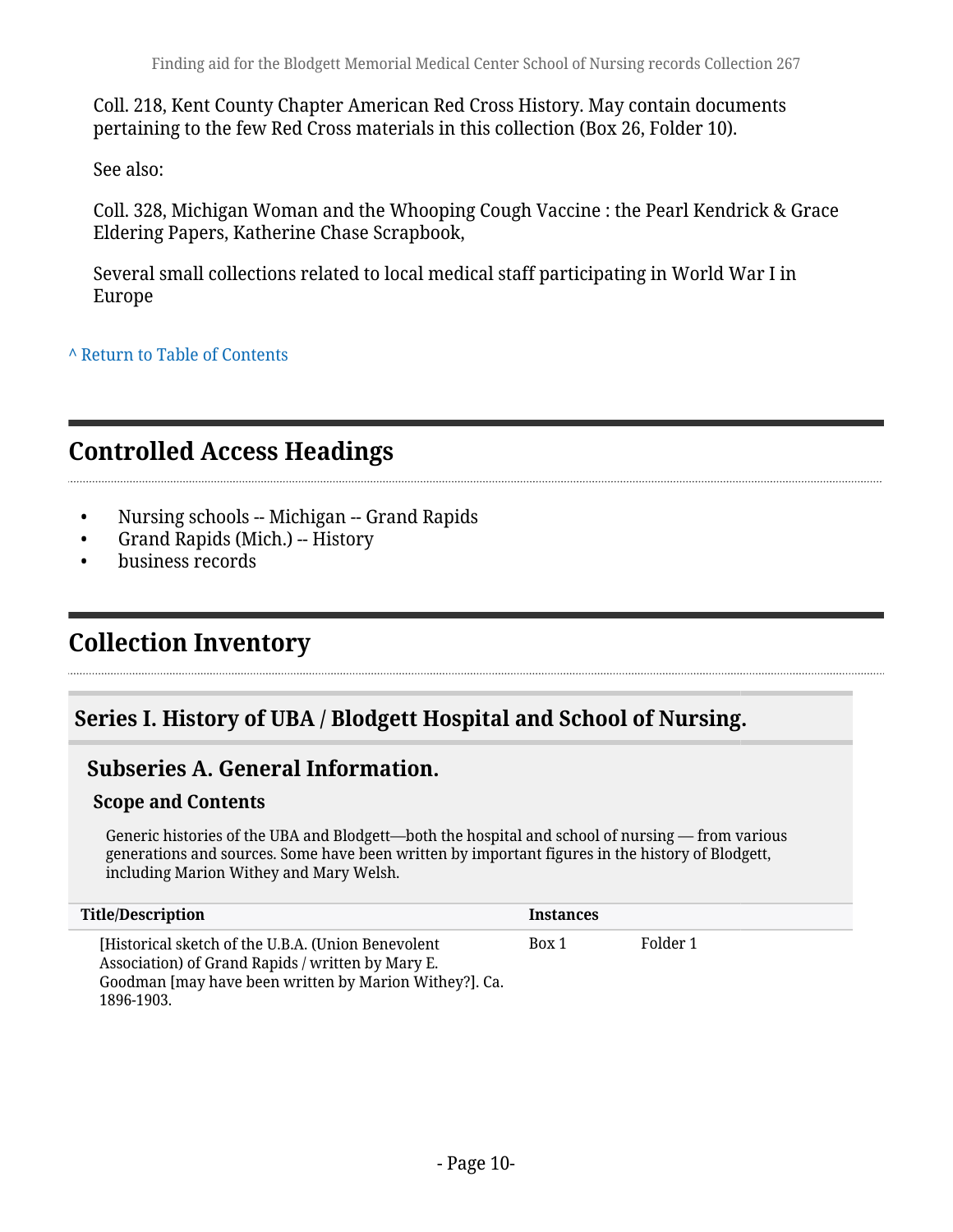#### **Scope and Contents**

Note: The first page is an abstract by Mrs. George B. Kingston, the donor, referring to another document, a biography. 00.[3271].31; Added 12/18/2004

| Historical sketch of the UBA  / Marion L. Withey. July<br>1909. [Note: See published version in Box 44, Folder 9.]                                                                                                      | <b>Box 45</b> | Folder 17           |  |
|-------------------------------------------------------------------------------------------------------------------------------------------------------------------------------------------------------------------------|---------------|---------------------|--|
| [History of UBA Hospital from 1842 to 1916.]                                                                                                                                                                            | Box 1         | Folder 2            |  |
| [History of the Marion Louise Withey School of Nursing /<br>written by Mary A. Welsh for the Blodgett Alumnae<br>Journal. N.d.; after 1902.] Including biography of Helen<br>Ava Farnsworth.                            | Box 1         | Folder 3            |  |
| Marion Louise Withey School of Nursing The Michigan<br>Nurse, February [possibly January?] 1933. Including photo<br>of Esther Rehm                                                                                      | Box 1         | Folder 4            |  |
| Do You Know: Who operates Blodgett Memorial<br>Hospital?  1938. Note: This is a typed version of the<br>publication "Blodgett Memorial Hospital : How it Serves<br>the Community" [see Box 44, Folder 13].              | Box 1         | Folder 5            |  |
| As a Tribute to the Memory of Jane Wood Blodgett<br>Historical Legend. 1916. [Photocopy of publication for<br>Blodgett Hospital's 50th anniversary.] With four typed<br>pages, "Blodgett Memorial Hospital, 1847-1951." | Box 1         | Folder <sub>6</sub> |  |
| [Speech given by Frances Graff in 1941. 7 typed notebook<br>pages.] Discussions on the history of Marion Louise<br>Withey School of Nursing and on the current state of<br>nursing education.                           | Box 1         | Folder 7            |  |
| History of Blodgett Memorial Hospital. [Ca. 1962] Two<br>handwritten sheets of lined paper.                                                                                                                             | Box 1         | Folder 7            |  |
| Marion Louise Withey School of Nursing Receives High<br>Honor. February 1944. Typed article.                                                                                                                            | Box 1         | Folder 7            |  |
| Early Nursing and History of the Nursing Bureau and<br>Placement Service. N.d. Handwritten sheets of notepaper.                                                                                                         | Box 1         | Folder <sub>8</sub> |  |
| <b>Scope and Contents</b>                                                                                                                                                                                               |               |                     |  |
| First page is a memo from Juanita (Kedder) Williams,<br>class of 1932, to Ms. Andrews, dated July 3, 1975,<br>referring to items she had in a scrapbook of "training<br>days (1929-1932)."                              |               |                     |  |

# <span id="page-10-0"></span>**Subseries B. Biographical Information.**

#### **Scope and Contents**

Deals primarily with the life of Mary Anorah Welsh, a prominent figure in the earlier years of the UBA Training School for Nurses. Includes clippings about her life, as well as biographical documents written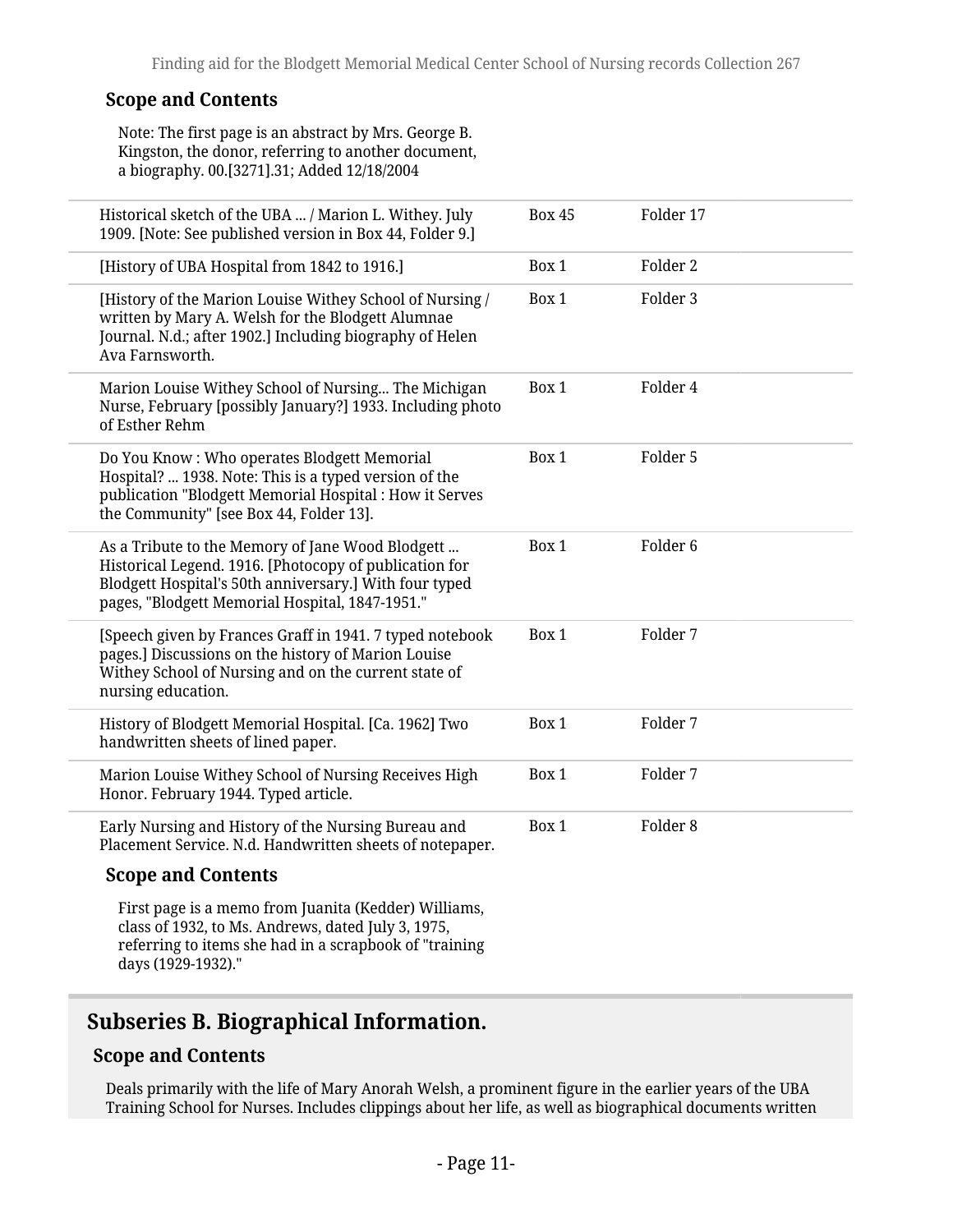after her death. This subseries also includes a brief biography of Judge Solomon L. Withey, husband of Marion L. Withey, an important figure in the founding of the school of nursing.

| <b>Title/Description</b>                     | <b>Instances</b> |          |
|----------------------------------------------|------------------|----------|
| Judge Solomon L. Withey  [N.d.; after 1886.] | Box 1            | Folder 9 |

### **Mary A. Welsh documents. [Note: For more information about Mary A. Welsh, see Boxes 49 and 51.]**

| <b>Title/Description</b>                                                                                                                                                                                                                                                            | <b>Instances</b> |           |  |
|-------------------------------------------------------------------------------------------------------------------------------------------------------------------------------------------------------------------------------------------------------------------------------------|------------------|-----------|--|
| Unidentified clippings.                                                                                                                                                                                                                                                             | Box 1            | Folder 10 |  |
| N.d. "Ruined Her Gowns: Nurse Mary Welsh Writes of<br>the Tropical Mildew in the Philippines."                                                                                                                                                                                      | Box 1            | Folder 10 |  |
| 1922. "Mrs. Welsh Head of State Nurses." With photo.                                                                                                                                                                                                                                | Box 1            | Folder 10 |  |
| July 30, 1932. "Nursing Career of Miss Mary A. Welsh<br>One of the Profession's Grandest Epics" / Marguerite S.<br>Kerns.                                                                                                                                                           | Box 1            | Folder 10 |  |
| Western Union Telegrams, 1923 (2).                                                                                                                                                                                                                                                  | Box 1            | Folder 10 |  |
| Clipping from the Michigan Nurse, n.d. "A Charter<br>Member Retires." With photo of Mary Welsh.                                                                                                                                                                                     | Box 1            | Folder 10 |  |
| Mary A. Welsh obituaries and biographies.                                                                                                                                                                                                                                           | Box 1            | Folder 11 |  |
| Unidentified clippings, ca. 1938:                                                                                                                                                                                                                                                   | Box 1            | Folder 11 |  |
| "Grand Rapids-Funeral services for Miss Mary A.<br>Welsh, 69 " [Obituary.]                                                                                                                                                                                                          | Box 1            | Folder 11 |  |
| "Death Ends Long Service Of an Outstanding Nurse."<br>With photo.                                                                                                                                                                                                                   | Box 1            | Folder 11 |  |
| "Tribute  John W. Blodgett Mourns Passing of Mary<br>A. Welsh, Nurse-Extraordinary and Able Executive."<br>Glued to sheet of black paper with another unidentified<br>clipping and two photos of Welsh.                                                                             | Box 1            | Folder 11 |  |
| Obituary, probably produced by Blodgett Memorial<br>Hospital. "Miss Mary Auora [sic, Aurora] Welsh, for<br>many years superintendent of nurses " 5 copies; 2<br>on Blodgett Memorial Hospital letterhead, 2 typed, 1<br>handwritten.                                                | Box 1            | Folder 11 |  |
| "Mary A. Welsh, R.N." N.d. Photocopy from the Blodgett<br>Alumnae Journal.                                                                                                                                                                                                          | Box 1            | Folder 11 |  |
| "Mary Andrah [misspelled?] Welsh." "Edited—rewritten<br>and condensed by Louise Schaefer  from program<br>material presented by mac Sherk  and Bernice<br>Fellows  at the annual meeting of Mary A. Welsh Guild,<br>May 16, 1972. Prepared by Harriet Dively, Program<br>Chairman." | Box 1            | Folder 11 |  |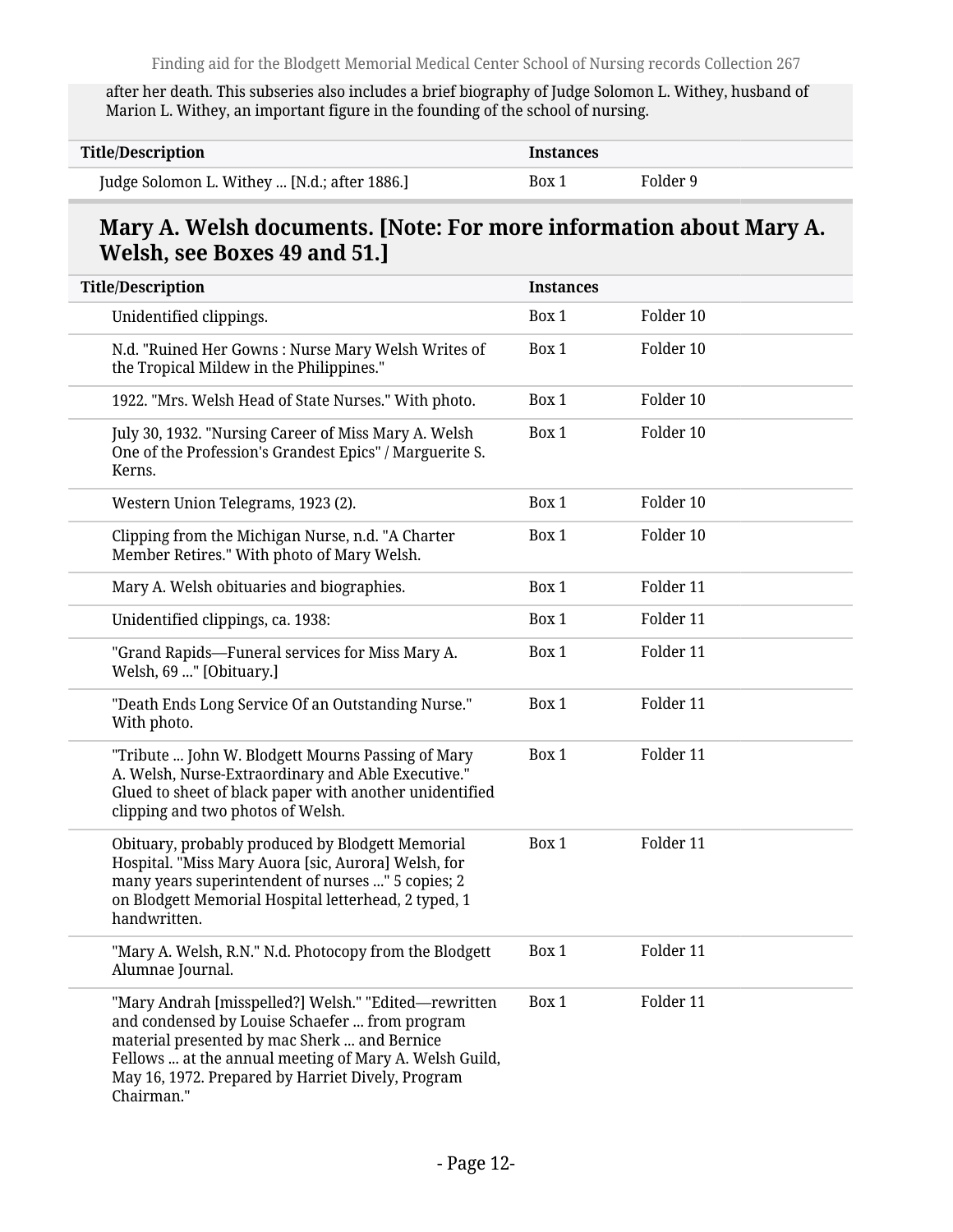| Mary Anorah Welsh (3 copies, plus 2 photocopies).<br>Brochure issued at time of her death and distributed at<br>her funeral.                                  | Box 1         | Folder 12 |
|---------------------------------------------------------------------------------------------------------------------------------------------------------------|---------------|-----------|
| Biography of Mary Andrah [misspelled] Welsh. Includes<br>copy of brochure above. Typed, with yellow card stock<br>cover; title in blue self-adhesive letters. | <b>Box 45</b> | Folder 16 |

# **Mary A. Welsh Guild documents.**

| <b>Title/Description</b>                                                                                                                 | <b>Instances</b> |           |
|------------------------------------------------------------------------------------------------------------------------------------------|------------------|-----------|
| Yearbook, 1986-1987.                                                                                                                     | Box 1            | Folder 13 |
| Speech given by Esther Rehm, May 21, 1934, thanking<br>the class of 1934 for a portrait of Mary Welsh given to<br>the school of nursing. | Box 1            | Folder 13 |
| Informational packet on the Mary A. Welsh Guild. Ca.<br>1987.                                                                            | Box 1            | Folder 13 |

#### <span id="page-12-0"></span>**Subseries C. Historic Documents.**

#### **Scope and Contents**

Includes documents from 1886 to the early 1940s, such as organizational documents for the UBA, ephemera from important events and commemorations, and other miscellaneous items. Also includes later notes and correspondence regarding writing a history of the school; this project was undertaken by Sybil Hole and Jackie Anderson, two former administrators of Blodgett School of Nursing, after the school's closing.

| <b>Title/Description</b>                                                                                                                                                                                                                                                  | <b>Instances</b> |           |
|---------------------------------------------------------------------------------------------------------------------------------------------------------------------------------------------------------------------------------------------------------------------------|------------------|-----------|
| U.B.A. Hospital  In entering the Hospital, you should<br>bring  [Ca. 1900-1918.] Letter to new students entering<br>the nursing school.                                                                                                                                   | Box 1            | Folder 14 |
| Organization and Government of UBA Hospital of Grand<br>Rapids, Mich. From a special meeting of the Board<br>of Trustees, UBA Hospital, May 14, 1908. Adoption of<br>Constitution and By-Laws for hospital, with pages 26-30,<br>pertinent to training school for nurses. | Box 1            | Folder 15 |
| Copies of newspaper articles [board minutes dealing with<br>the founding of the school]. October 1886; November 1886;<br>May 1888.                                                                                                                                        | Box 1            | Folder 15 |
| Up to Now with the U.B.A. Compiled by Ona Eberhard and<br>Henrietta A. Wood, February 28, 1939.                                                                                                                                                                           | Box 1            | Folder 15 |
| Excerpts from Board of Trustee minutes (?). N.d.<br>Highlights responsibilities of the Board of Trustees,<br>Superintendent, Training School Committee, etc.                                                                                                              | Box 1            | Folder 15 |
| Invitation. To Dedication of Blodgett Memorial Hospital,<br>March 21, 1916. Mrs. William F. Blake's invitation. 00.<br>[5060].3; Added 5/23/2006                                                                                                                          | Box 1            | Folder 16 |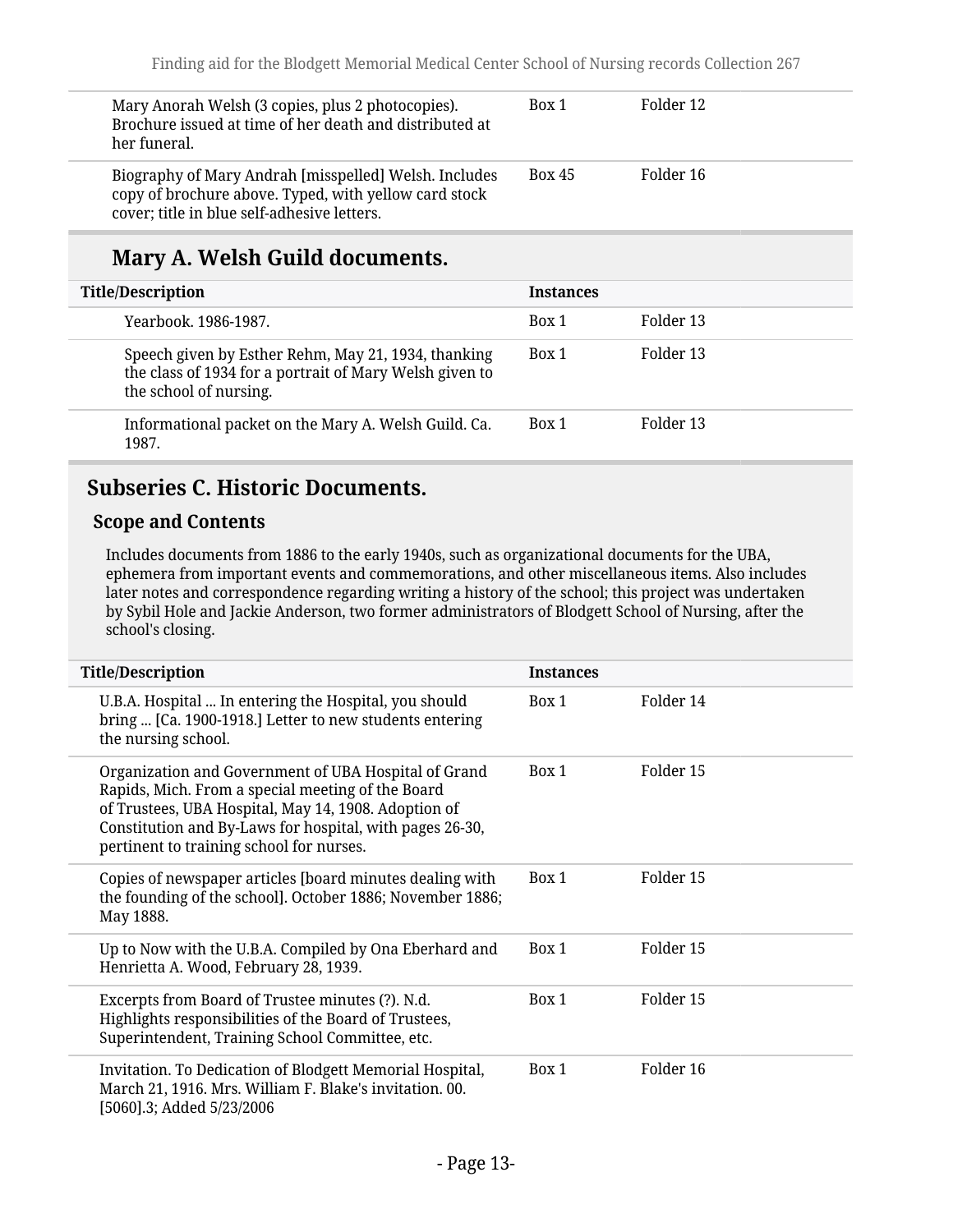| Blodgett Memorial Hospital. Presented to the Union<br>Benevolent Association of Grand Rapids, Michigan by<br>John Wood Blodgett. In Memory of his mother, Jane<br>Wood Blodgett. Dedicated March 31, 1916. Booklet.<br>Includes image of John Wood Blodgett. 00.[3271].24; Added<br>12/18/2004 | Box 1         | Folder 16 |
|------------------------------------------------------------------------------------------------------------------------------------------------------------------------------------------------------------------------------------------------------------------------------------------------|---------------|-----------|
| Address of Mr. John W. Blodgett at the Presentation of<br>the Blodgett Memorial Hospital to the Union Benevolent<br>Association, Grand Rapids, Michigan, Friday, March 21,<br>1916. 00.[3271].12; Added 12/18/2004                                                                             | <b>Box 45</b> | Folder 18 |
| "Student Nurses Overworked." Clipping dated April 25,<br>1919, with accompanying correspondence between Mrs.<br>Frances G. (Edwin) Owen and John Wood Blodgett.                                                                                                                                | Box 1         | Folder 17 |
| Operating room fees. June 5, 1935.                                                                                                                                                                                                                                                             | Box 1         | Folder 18 |
| Silver Anniversary of Blodgett Memorial Hospital,<br>1916-1941 / operated by Union Benevolent Association (2).<br>c.1 00.[3271].6; Added 12/18/2004 c.2 1991.029B                                                                                                                              | Box 1         | Folder 19 |
| Invitation. To Silver Anniversary Dinner for Blodgett<br>Memorial Hospital, April 22, 1941.                                                                                                                                                                                                    | Box 1         | Folder 19 |
| Menu and Program. Silver Anniversary Dinner in Honor<br>of Mr. John Wood Blodgett. Pantlind Hotel, April 22, 1941.                                                                                                                                                                             | Box 1         | Folder 19 |
| Personal Recollections of Early Days in Michigan by Mrs.<br>Marion Louise Hinsdill Withey. Photocopy. From the<br>Memoirs of Old Residents' Assn. of Grand River Valley<br>Scrapbook. N.d.                                                                                                     | Box 1         | Folder 20 |
| Training School Report for November 2nd(?), 1903.<br>Handwritten on UBA Hospital letterhead. 2 pages.<br>Photocopy.                                                                                                                                                                            | Box 1         | Folder 21 |
| UBA Hospital form, filled out by J. Clauson, Nov. 24, 1916.<br>Appears to be a self-evaluation or report for student<br>nurses.                                                                                                                                                                | Box 1         | Folder 21 |
| 1925 Class Song. Words by Lucy Tagg. Music by Dorinda<br>Baker. Photocopied from the 1925 Vista [yearbook].                                                                                                                                                                                    | Box 1         | Folder 21 |
| Reunion Song 1925. Words by J. Brymer. Music by J.<br>Brymer and I. Hanby.                                                                                                                                                                                                                     | Box 1         | Folder 21 |
| Photocopied page with brief announcements regarding<br>the Blodgett School of Nursing Centennial. Includes<br>photocopy of congratulatory letter from then-president<br>Ronald Reagan.                                                                                                         | Box 1         | Folder 21 |
| Magazine/journal clippings.: They Recruit and Teach<br>Michigan's Girls in White / Barbara Durno. Inside<br>Michigan, February 1953.                                                                                                                                                           | Box 1         | Folder 22 |
| Magazine/journal clippings.: The Flossie Wenger Guild /<br>Floyd Hilliker. Nursing Outlook, January 1965.                                                                                                                                                                                      | Box 1         | Folder 22 |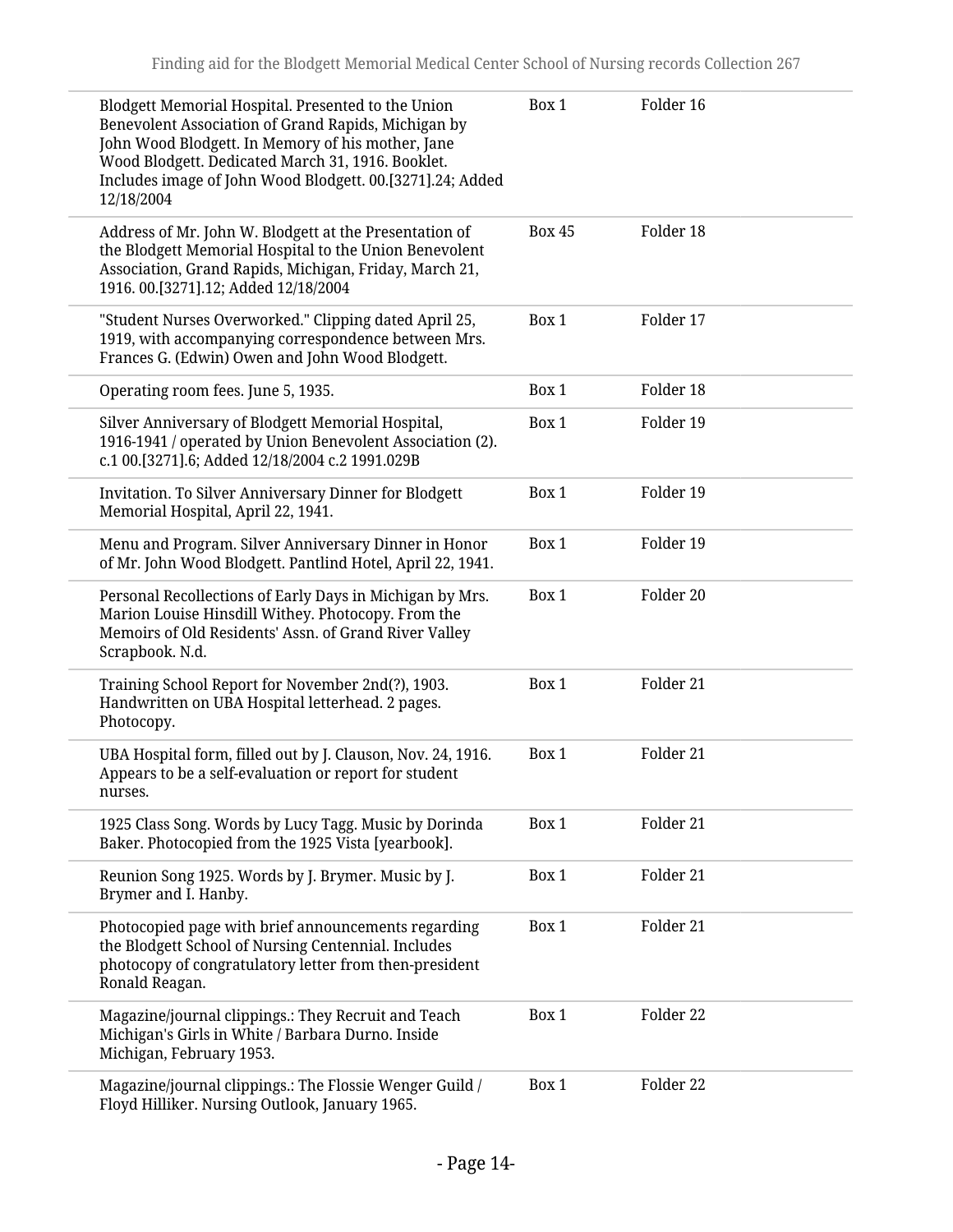| Correspondence between Sybil Hole and both Frances<br>Graff and Ronald Yaw for book on the history of Blodgett<br>School of Nursing. Also related miscellaneous documents.                                                                                                                                                                                                                            | Box 1         | Folder 23 |
|-------------------------------------------------------------------------------------------------------------------------------------------------------------------------------------------------------------------------------------------------------------------------------------------------------------------------------------------------------------------------------------------------------|---------------|-----------|
| Handwritten notes by Ronald Yaw, June 1988. Note: It<br>appears that Sybil Hole and Jackie Anderson worked on<br>this project—writing the history of the school of nursing<br>-after the school closed in 1987. It is unknown whether<br>this project was finished. These documents were originally<br>together in a manila envelope. See also Box 26, Folder 9<br>for letter referring to this book. | <b>Box 45</b> | Folder 4  |

#### <span id="page-14-0"></span>**Subseries D. Miscellaneous.**

#### **Scope and Contents**

Transcript of a speech given by Marion Louise Withey, regarding the early history of First (Park) Congregational Church, ca. late 1800s.

| <b>Title/Description</b>                                                                                                                                                                                                                                                                                                                                               | <b>Instances</b> |           |
|------------------------------------------------------------------------------------------------------------------------------------------------------------------------------------------------------------------------------------------------------------------------------------------------------------------------------------------------------------------------|------------------|-----------|
| Typed speech (photocopy). N.d. [probably between 1886<br>and 1891 ]. 5 pages. Speech given by Mrs. Marion Louise<br>(Solomon L.) Withey.                                                                                                                                                                                                                               | Box 46           | Folder 23 |
| <b>Scope and Contents</b>                                                                                                                                                                                                                                                                                                                                              |                  |           |
| Written at top: "On occasion of a reception given in<br>Mother's honor by the United Worker's Society of<br>Park Church." Detailed discussion of the founding<br>and early history of First (Park) Congregational<br>Church (est. 1836), including Civil War era. Includes<br>anecdotes about several early Grand Rapids<br>individuals and descriptions of locations. |                  |           |

#### **^** [Return to Table of Contents](#page-1-0)

### <span id="page-14-1"></span>**Series II. School of Nursing Administration. 1991.029B, unless indicated otherwise.**

### <span id="page-14-2"></span>**Subseries A. Training School Committee / School of Nursing Advisory Committee.**

#### **Scope and Contents**

By-laws, rules & regulations, minutes, reports, and correspondence. 1932-1968.

| <b>Title/Description</b>                                                                 | <b>Instances</b> |          |
|------------------------------------------------------------------------------------------|------------------|----------|
| Training School Committee minutes, 1932-1937. Small<br>notebook with floral design cover | Box 2            | Folder 1 |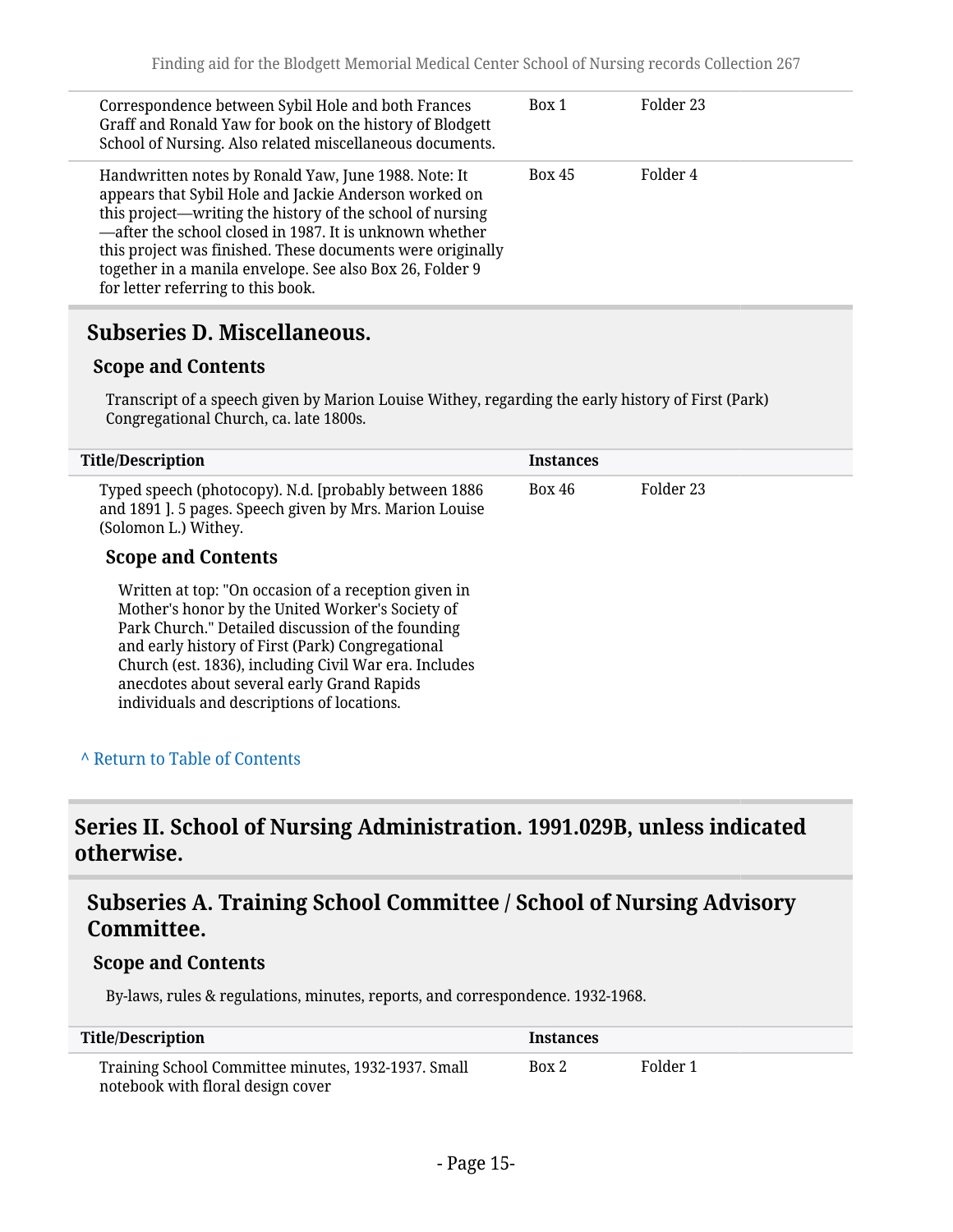| Advisory Committee organizational documents. Bylaws,<br>rules and regulations, misc. | Box 2 | Folder 2 |
|--------------------------------------------------------------------------------------|-------|----------|
| [Advisory Committee] Reports and Minutes, 1940-1951.<br>Large brown bound file.      | Box 2 |          |
| [Advisory] Committee Reports and Programs, 1952-1958.<br>Large brown bound file.     | Box 2 |          |
| Advisory Committee Reports, 1959-1964. Large black<br>bound file.                    | Box 3 |          |
| Advisory Committee Reports and Minutes, 1965-1968.<br>Black bound file.              | Box 3 |          |
| Correspondence and misc. documents, 1937-1970.                                       | Box 3 | Folder 1 |
| Reports to the Board of Trustees, 1945-1968.                                         | Box 3 | Folder 2 |
|                                                                                      |       |          |

# <span id="page-15-0"></span>**Subseries B. Faculty Committee Minutes.**

#### **Scope and Contents**

Excerpts from meeting minutes of various faculty committees. 1943-1958, 1960-1986.

#### **Excerpts from faculty committee minutes. Black bound files.**

| <b>Title/Description</b> | <b>Instances</b> |
|--------------------------|------------------|
| 1943-1958.               | Box 4            |
| 1960-1969.               | Box 4            |
| 1970-1979.               | Box 4            |
| 1980-1986.               | Box 4            |

### <span id="page-15-1"></span>**Subseries C. Misc. Committee Documents.**

#### **Scope and Contents**

Reports, minutes, misc. documents from various committees.

| <b>Title/Description</b>                                                                     | <b>Instances</b> |          |  |
|----------------------------------------------------------------------------------------------|------------------|----------|--|
| Board of Trustees report, 1951.                                                              | Box 5            | Folder 1 |  |
| Cost Committee report, 1961.                                                                 | Box 5            | Folder 2 |  |
| Cost of nursing education reports, 1970, 1972-1984, 1986.<br>Removed from green file folder. | Box 5            | Folder 3 |  |
| Planning Committee correspondence and minutes,<br>1962-1963.                                 | Box 5            | Folder 4 |  |
| Committee on Educational Programs [Bd. of Trustees]<br>minutes, 1975-1980.                   | Box 5            | Folder 5 |  |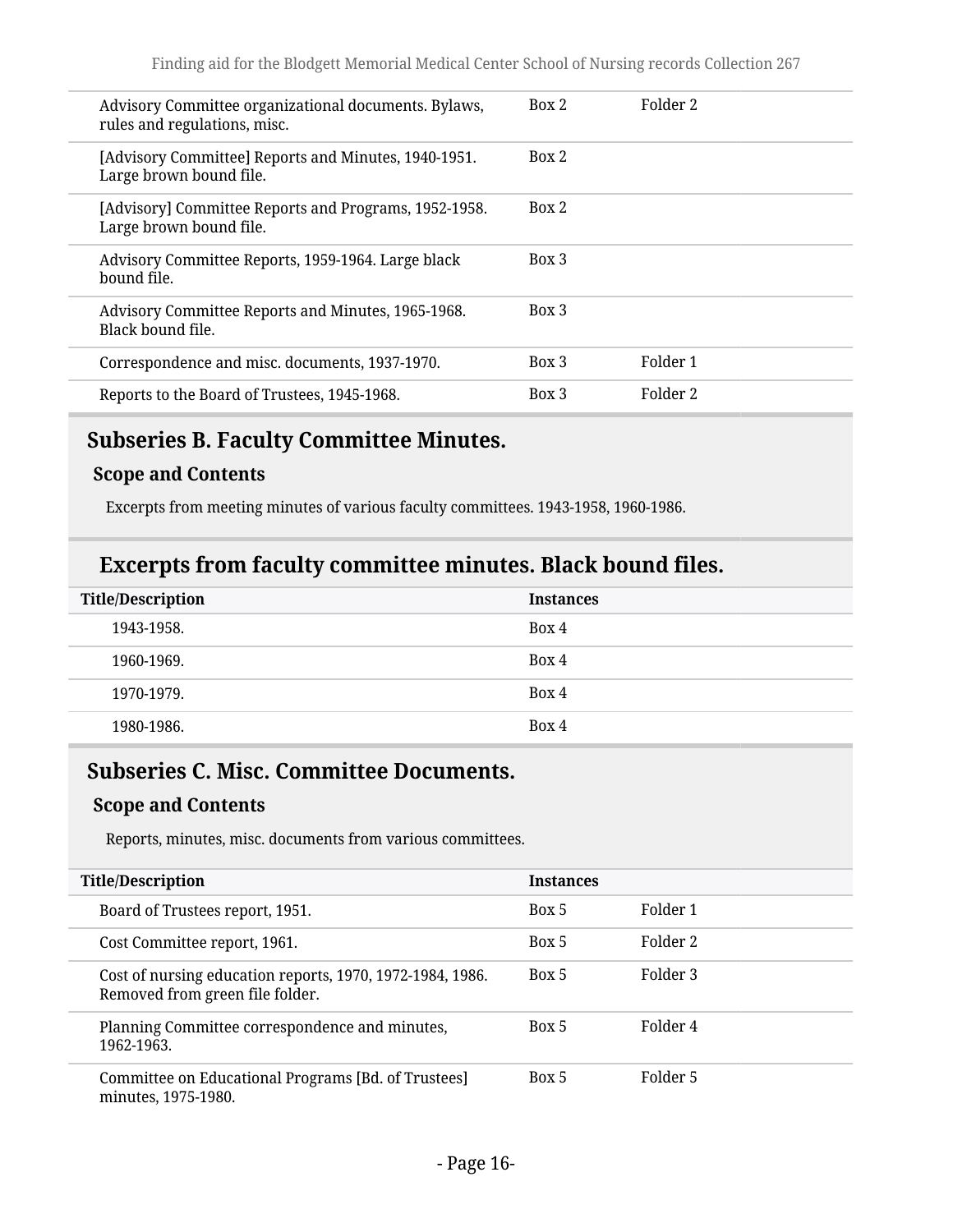Admissions, Promotions, and Graduation Committee. Removed from brown bound file.

Box 5 Folder 6

### <span id="page-16-0"></span>**Subseries D. Directors' Annual Reports to Board of Trustees.**

#### **Scope and Contents**

1921-1922, 1924-1925, 1927, 1929, 1931-1946, 1960-1984.

| <b>Title/Description</b>                  | <b>Instances</b> |           |
|-------------------------------------------|------------------|-----------|
| 1921, 1922, 1924, 1925, 1927, 1929.       | Box 5            | Folder 7  |
| 1931-1939, inclusive.                     | Box 5            | Folder 8  |
| 1940-1946, inclusive.                     | Box 5            | Folder 9  |
| 1975-1980, 1983/84, inclusive.            | Box 5            | Folder 10 |
| 1960-1984. Removed from black bound file. | Box 5            | Folder 11 |

### <span id="page-16-1"></span>**Subseries E. Committee on Grading Schools Study.**

#### **Scope and Contents**

This study was completed by Blodgett School of Nursing during the 1920s and 1930s. Includes study instructions, forms/questionnaires, correspondence, clippings, some publications.

| <b>Title/Description</b>                                                                       | <b>Instances</b> |           |
|------------------------------------------------------------------------------------------------|------------------|-----------|
| Study instructions and forms/questionnaires, 1929-1933.                                        | Box 5            | Folder 12 |
| Misc. correspondence, forms/questionnaires, clippings<br>from the American Journal of Nursing. | Box 5            | Folder 13 |

### **Publications.**

| <b>Title/Description</b>                                                                                                                         | <b>Instances</b> |           |
|--------------------------------------------------------------------------------------------------------------------------------------------------|------------------|-----------|
| A Five-Year Program for the Committee on the Grading<br>of Nursing Schools / May Ayres Burgess. November 18,<br>1926. 36-page booklet.           | Box 5            | Folder 14 |
| Blodgett Memorial Alumnae Journal [serial]. November<br>1927. Includes article, "Summary of Work of Grading<br>Committee" / Mary A. Welsh.       | Box 5            | Folder 14 |
| Nurses: production, education, distribution, and pay.<br>New York: Committee on the Grading of Nursing<br>Schools, May 1, 1930. 36-page booklet. | Box 5            | Folder 14 |

### <span id="page-16-2"></span>**Subseries F. Correspondence. Arranged chronologically.**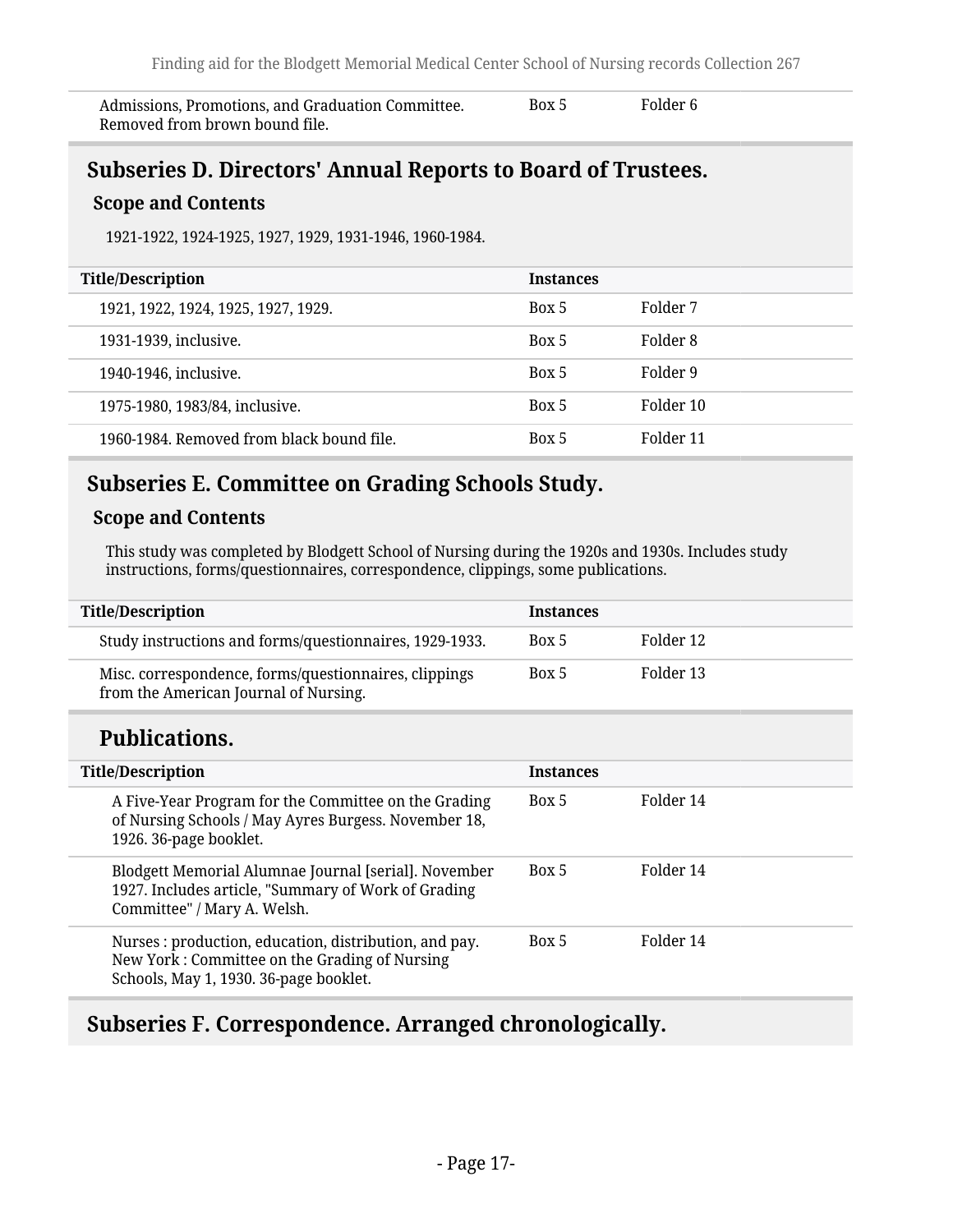#### **Scope and Contents**

Includes correspondence between school administrators and others on a wide variety of topics. Ca. 1919-1976.

| <b>Title/Description</b>                                                                                                                  | <b>Instances</b> |                     |
|-------------------------------------------------------------------------------------------------------------------------------------------|------------------|---------------------|
| Correspondence and misc. documents, 1919-1929.                                                                                            | Box 5            | Folder 15           |
| Correspondence RE "free bed" for graduate nurses, 1929,<br>1934.                                                                          | Box 5            | Folder 16           |
| Correspondence and misc. documents, 1930-1943.                                                                                            | Box 5            | Folder 17           |
| Correspondence and information RE Gertrude Pao,<br>1944. [Note: See Box 38, Folders 12 and 16 for copies of<br>newspaper article RE Pao.] | Box 6            | Folder 1            |
| Correspondence RE BMC "Life" booklet, 1947-1948.                                                                                          | Box 6            | Folder 2            |
| Clippings and correspondence RE 1958 stabbing incident.                                                                                   | Box 6            | Folder 3            |
| Letter from American Hospital Assn., 1968.                                                                                                | Box 6            | Folder 4            |
| 2 letters from Calvin College and GR Junior College, RE<br>predicting success of students, 1971.                                          | Box 6            | Folder 5            |
| Legal correspondence RE student applications and<br>withdrawal, 1975-1976.                                                                | Box 6            | Folder <sub>6</sub> |

### <span id="page-17-0"></span>**Subseries G. School Closure Documents. (Correspondence, minutes, reports, notes, misc.)**

#### **Scope and Contents**

Correspondence, minutes, reports, notes, misc., 1983-1987.

| <b>Title/Description</b>                                             | <b>Instances</b> |           |
|----------------------------------------------------------------------|------------------|-----------|
| 1983-1984.                                                           | Box 6            | Folder 7  |
| 1985-1987.                                                           | Box 6            | Folder 8  |
| Closing of school—schedule. N.d. Handwritten on yellow<br>legal pad. | <b>Box 45</b>    | Folder 14 |

### <span id="page-17-1"></span>**Subseries H. Miscellaneous.**

#### **Scope and Contents**

Includes administrator's work schedule book, invoices, student application information, misc. school statistics, textbook information, legal resources, and other documents.

| <b>Title/Description</b>                                                                                                                                         | <b>Instances</b> |          |
|------------------------------------------------------------------------------------------------------------------------------------------------------------------|------------------|----------|
| Administrators—Work Schedule Book, Removed from<br>black bound file. Contains sections titled Monthly<br>Activities, Business Office, Class Fees, and Textbooks. | Box 6            | Folder 9 |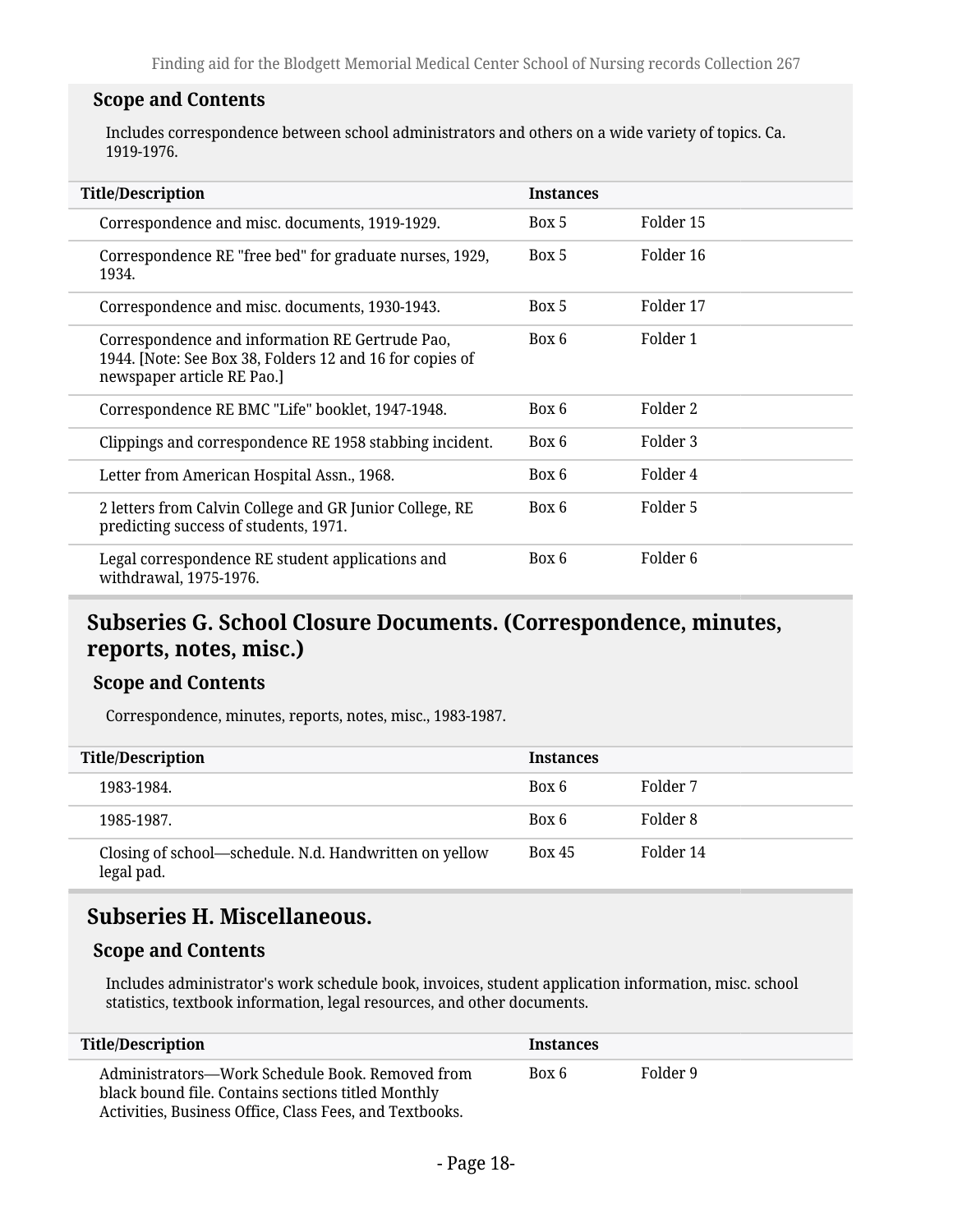| Terryberry invoices, 1974-1987.                                                                                                     | Box 6 | Folder 10 |
|-------------------------------------------------------------------------------------------------------------------------------------|-------|-----------|
| Misc. invoices, 1985, 1996.                                                                                                         | Box 6 | Folder 11 |
| Blank application form, Marion Louise Withey School of<br>Nursing. N.d.                                                             | Box 6 | Folder 12 |
| BMH blank application packet, records used 1935(?).                                                                                 | Box 6 | Folder 13 |
| Misc. student forms.                                                                                                                | Box 6 | Folder 14 |
| Information RE student tuition and fees, ca. 1970s-1980s.                                                                           | Box 6 | Folder 15 |
| Misc. information RE school statistics, including costs,<br>enrollment and withdrawal, and course requirements.<br>Various decades. | Box 6 | Folder 16 |
| [March 8, 1961. Information charts / William J. Downer, Jr.<br>to Gerald A. Elliott] 00.[3271].28; Added 12/18/2004                 | Box 6 | Folder 17 |
| Information RE faculty and staff salaries/vacations/<br>benefits, 1975, 1981.                                                       | Box 6 | Folder 18 |
| Textbooks recommended for Michigan nursing schools.<br>Ca. 1930s.                                                                   | Box 6 | Folder 19 |

# **Information RE legal issues in nursing.**

| <b>Title/Description</b>                                                                                                                                                                                     | <b>Instances</b> |                      |
|--------------------------------------------------------------------------------------------------------------------------------------------------------------------------------------------------------------|------------------|----------------------|
| "Nursing Education: Access to Student Records." The<br>Regan Report on Nursing Law, vol. 16, no. 5. October<br>1975.                                                                                         | Box 6            | Folder 20            |
| Imprint [NSNA newsletter]. Vol. 22, no. 2. April<br>1975. "NSNA [National Student Nurses Assn.] Adopts<br>Guidelines for Grievance Procedures" / Wendy Blakely<br>(2). "Why Student Rights?" / Jose Heinert. | Box 6            | Folder 20            |
| Student bill of rights, adopted by the NSNA House<br>of Delegates in April 1975, and grievance procedure<br>guidelines, developed by the NSNA Board of Directors in<br>January 1975.                         | Box 6            | Folder <sub>20</sub> |
| The age discrimination in employment act of 1967. With<br>attached memo from Murray B. Stout, April 29, 1975.                                                                                                | Box 6            | Folder <sub>20</sub> |
| Misc. documents.                                                                                                                                                                                             |                  |                      |
| <b>Title/Description</b>                                                                                                                                                                                     | <b>Instances</b> |                      |
| Blank diploma (typed). N.d.                                                                                                                                                                                  | Box 6            | Folder <sub>21</sub> |
| Division of services for a three years' course. N.d.                                                                                                                                                         | Box 6            | Folder 21            |
| Grading students. N.d.                                                                                                                                                                                       | Box 6            | Folder <sub>21</sub> |
| Description of duties of director, asst. director, and                                                                                                                                                       | Box 6            | Folder 21            |

supervisor of instruction. May 31, 1932.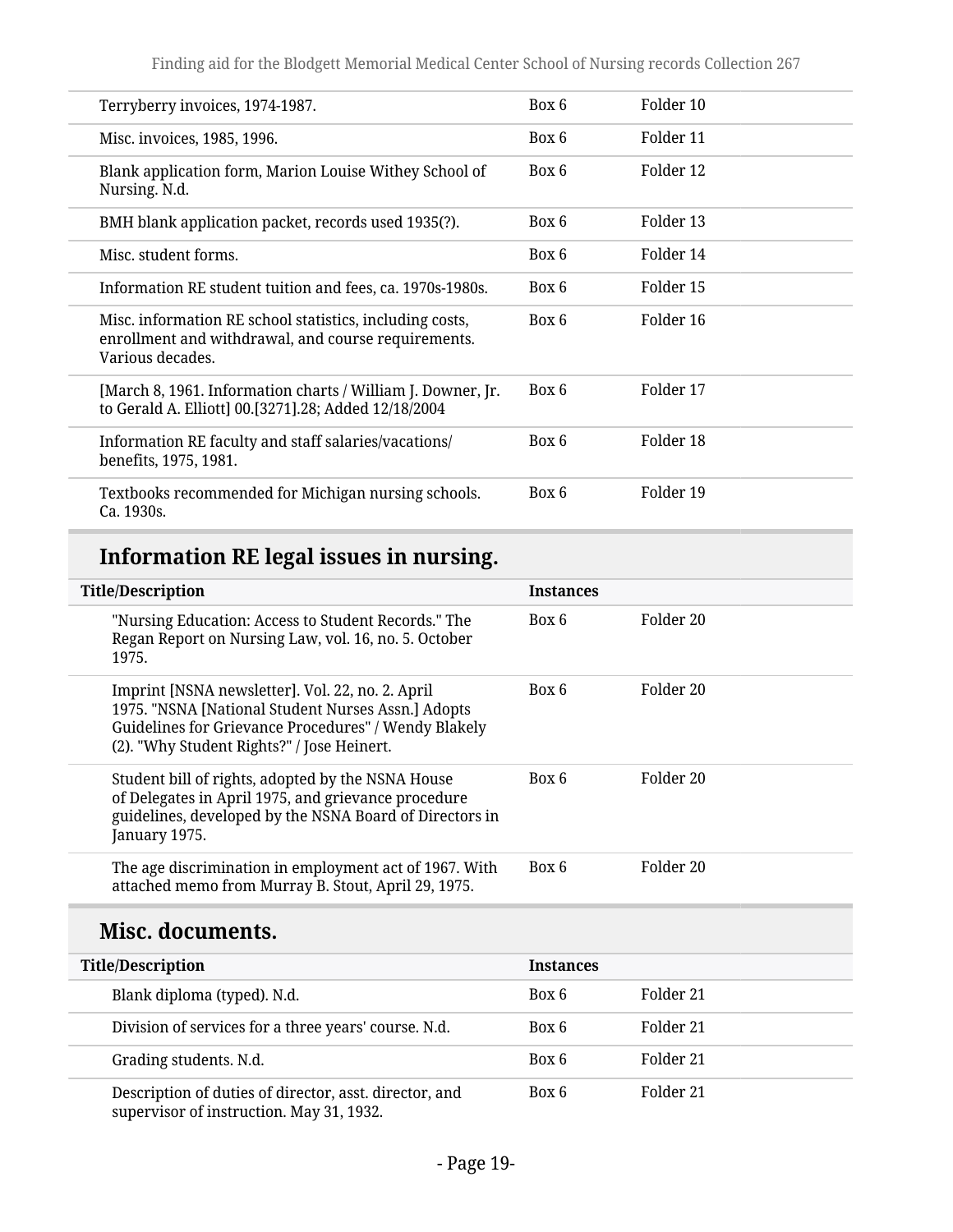| Class of 1966 class schedule.                                                                    | Box 6 | Folder 21 |
|--------------------------------------------------------------------------------------------------|-------|-----------|
| Minutes. Special meeting, Calvin College and BMMC<br>representatives. June 7, 1979.              | Box 6 | Folder 21 |
| Disease conditions to be included in medical and<br>surgical nursing [course information?]. N.d. | Box 6 | Folder 21 |

#### **^** [Return to Table of Contents](#page-1-0)

### <span id="page-19-0"></span>**Series III. Accreditation and Evaluation. 1991.029B, unless indicated otherwise.**

### <span id="page-19-1"></span>**Subseries A. National League for Nursing (NLN) / National League of Nursing Education (NLNE).**

#### **Scope and Contents**

Includes NLNE / NLN organizational documents and annual meeting reports. Consists primarily of reports submitted by Blodgett School of Nursing to the NLN, ca. 1935-1983 (incomplete), as well as NLN annual studies / questionnaires completed by Blodgett, 1951-1982 (incomplete). Also included are correspondence, publications, and membership certificates.

#### **Organizational Documents.**

| <b>Title/Description</b>                                                                                                                                                    | <b>Instances</b> |          |
|-----------------------------------------------------------------------------------------------------------------------------------------------------------------------------|------------------|----------|
| Proposed Amendments to Certificate of Incorporation<br>of the NLNE  Proposed Bylaws of the NLN. Preprinted<br>from the American Journal of Nursing, vol. 52, April<br>1952. | Box 7            | Folder 1 |
| Summary of Report of Board Committee on the<br>Continuation of League Functions  N.d.                                                                                       | Box 7            | Folder 1 |

### **NLNE Annual Meeting Reports.**

| <b>Title/Description</b>               | <b>Instances</b> |          |
|----------------------------------------|------------------|----------|
| Ca. 1922. 27th annual meeting.         | Box 7            | Folder 2 |
| June 18-22, 1923. 28th annual meeting. | Box 7            | Folder 2 |

### **Reports Submitted by Blodgett School of Nursing to NLN. Arranged chronologically.**

| <b>Title/Description</b>                                                                         | <b>Instances</b> |          |
|--------------------------------------------------------------------------------------------------|------------------|----------|
| BMH patient and financial statistics, 1935-1950.                                                 | Box 7            | Folder 3 |
| NLN Survey Reports and Accreditation Letters,<br>1942-1953. Bound with Michigan Board of Nursing | Box 7            |          |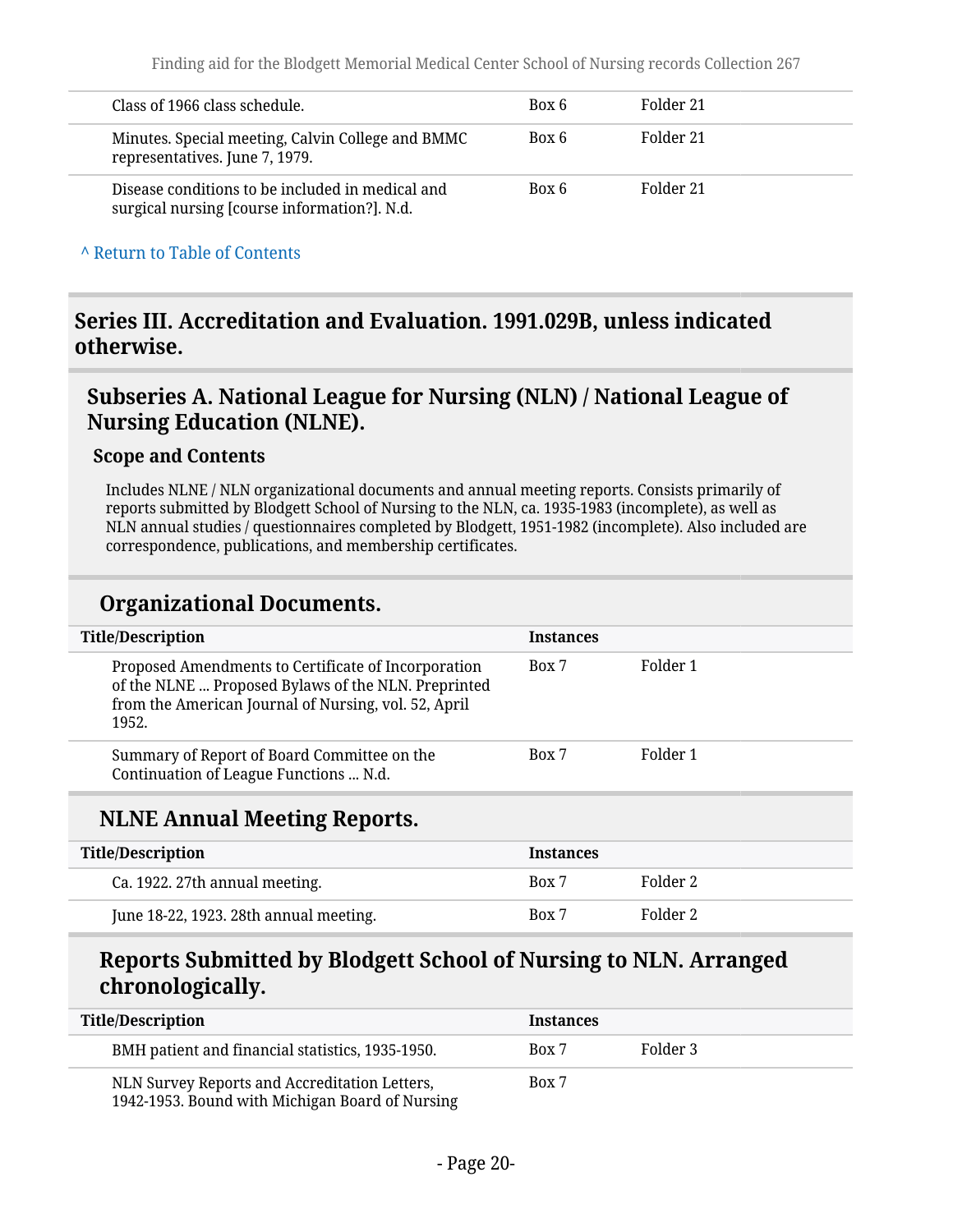Survey Reports, 1947-1959. Thick bound report (brown cover).

| NLN Report. Ca. 1953.                                                                       | Box 9 | Folder 1 |
|---------------------------------------------------------------------------------------------|-------|----------|
| Report for Resurvey. April 6-10, 1953. Thick bound<br>report (black cover).                 | Box 7 |          |
| Progress Report. 1953-1957. June 27, 1957. Thin bound<br>report (black cover).              | Box 8 |          |
| Report for Resurvey. April 27-May 2, 1959. Thick bound<br>report (black cover).             | Box 7 |          |
| Report for Resurvey Visit. April 23-28, 1962. Thick bound<br>report (black cover).          | Box 8 |          |
| Report. 1964. Thin bound report (black cover).                                              | Box 8 |          |
| Report for Survey Visit. January 24-28, 1966. Thick<br>bound report (black cover).          | Box 8 |          |
| NLN Accreditation. 1975. Thick bound report (yellow<br>cover).                              | Box 8 |          |
| Self Evaluation Report. January 1981. Thick bound<br>report (yellow cover).                 | Box 9 |          |
| Report to NLN Regarding Curriculum Change. April<br>1983. Thick bound report (black cover). | Box 9 |          |

# **NLN Annual Studies / Questionnaires Completed by Blodgett School of Nursing.**

| <b>Title/Description</b> | <b>Instances</b> |          |  |
|--------------------------|------------------|----------|--|
| January 5, 1951.         | Box 9            | Folder 2 |  |
| November 1, 1954.        | Box 9            | Folder 2 |  |
| January 21, 1955.        | Box 9            | Folder 2 |  |
| November 10, 1955.       | Box 9            | Folder 2 |  |
| November 4, 1956.        | Box 9            | Folder 2 |  |
| January 30, 1957.        | Box 9            | Folder 2 |  |
| November 4, 1957.        | Box 9            | Folder 2 |  |
| November 4, 1960.        | Box 9            | Folder 2 |  |
| November 3, 1961.        | Box 9            | Folder 2 |  |
| March 23, 1962.          | Box 9            | Folder 2 |  |
| November 2, 1962.        | Box 9            | Folder 2 |  |
| November 1, 1963.        | Box 9            | Folder 2 |  |
| November 2, 1964.        | Box 9            | Folder 2 |  |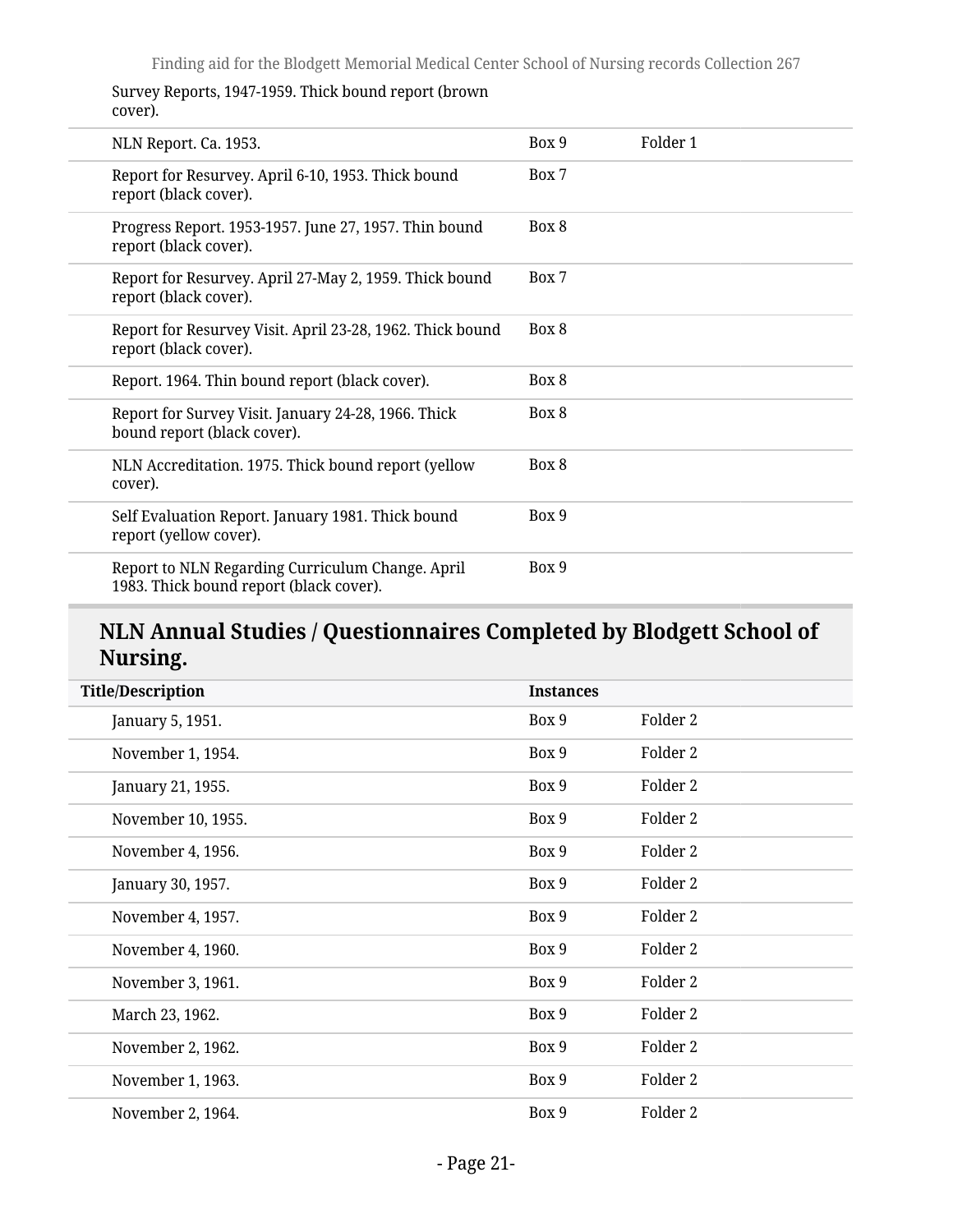| February 1966.    | Box 9 | Folder <sub>2</sub> |
|-------------------|-------|---------------------|
| October 15, 1967. | Box 9 | Folder <sub>2</sub> |
| January 1968.     | Box 9 | Folder 2            |
| October 15, 1969. | Box 9 | Folder 2            |
| October 15, 1970. | Box 9 | Folder 3            |
| October 15, 1971. | Box 9 | Folder 3            |
| January 1972.     | Box 9 | Folder 3            |
| October 15, 1972. | Box 9 | Folder 3            |
| October 15, 1973. | Box 9 | Folder 3            |
| October 15, 1974. | Box 9 | Folder 3            |
| October 15, 1975. | Box 9 | Folder 3            |
| January 1976.     | Box 9 | Folder 3            |
| October 15, 1976. | Box 9 | Folder 3            |
| October 15, 1977. | Box 9 | Folder 3            |
| January 1978.     | Box 9 | Folder 3            |
| October 15, 1978. | Box 9 | Folder 3            |
| October 15, 1979. | Box 9 | Folder 3            |
| October 15, 1980. | Box 9 | Folder 3            |
| Ca. 1980.         | Box 9 | Folder 3            |
| October 15, 1981. | Box 9 | Folder 3            |
| January 1982.     | Box 9 | Folder 3            |

# **Other NLNE Data.**

| <b>Title/Description</b>                                                                                                                              | <b>Instances</b> |           |
|-------------------------------------------------------------------------------------------------------------------------------------------------------|------------------|-----------|
| Facts about Marion Louise Withey School of Nursing,<br>prepared by NLNE for the 1939 "List of Nursing Schools<br>Meeting Minimum State Requirements." | <b>Box 45</b>    | Folder 12 |

# **Correspondence from NLN to Blodgett.**

| <b>Title/Description</b>                                                                                  | <b>Instances</b> |          |
|-----------------------------------------------------------------------------------------------------------|------------------|----------|
| To Hazel A. Goff. August 30, 1922. With attached sheet,<br>"Hospitals giving training to colored nurses." | Box 9            | Folder 4 |
| To Miss Welsh. November 12, 1923. With attached<br>questionnaire concerning training school budgets.      | Box 9            | Folder 4 |
| To William J. Downer, Jr. March 31, 1981.                                                                 | Box 9            | Folder 5 |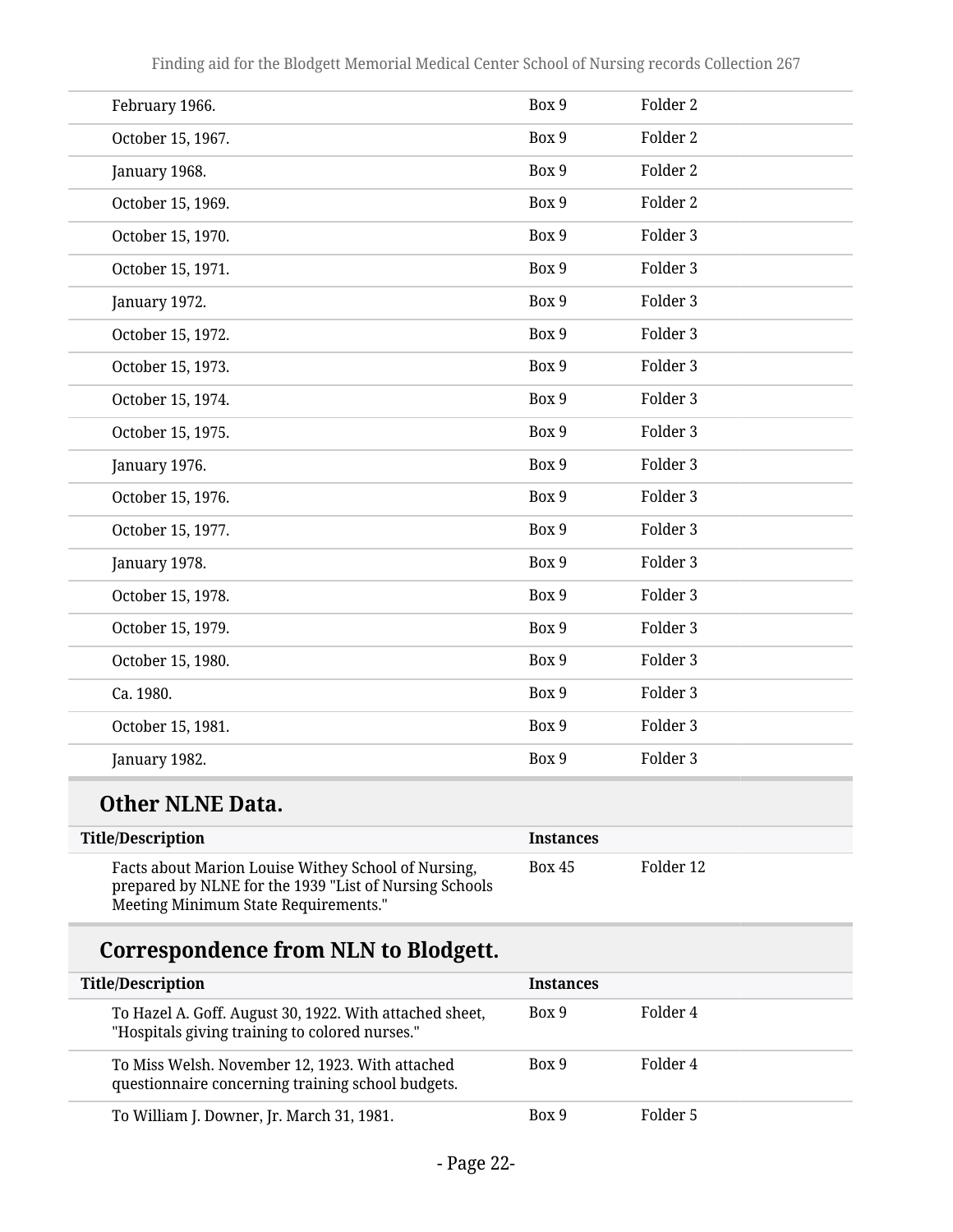| To Virginia Arlene Maskey. March 31, 1981; July 29,<br>1981; June 26, 1984.                                             | Box 9            | Folder 5 |
|-------------------------------------------------------------------------------------------------------------------------|------------------|----------|
| To Terrence O'Rourke. February 28, 1986.                                                                                | Box 9            | Folder 5 |
| Article.                                                                                                                |                  |          |
| <b>Title/Description</b>                                                                                                | <b>Instances</b> |          |
| Article. "The Results of Organized Publicity in Interesting<br>the Public in Nursing" / Carolyn E. Gray. Reprinted from | Box 9            | Folder 6 |

The Modern Hospital, 1919, vol. 13, no. 3.

# **NLN / NLNE Publications. Arranged alphabetically by title.**

| <b>Title/Description</b>                                                                                                                                                                                                                        | <b>Instances</b> |                     |
|-------------------------------------------------------------------------------------------------------------------------------------------------------------------------------------------------------------------------------------------------|------------------|---------------------|
| Criteria for the Evaluation of Diploma Programs in<br>Nursing. Sixth ed. New York: National League for<br>Nursing, Council of Diploma Programs, 1982. 23-page<br>booklet.                                                                       | <b>Box 29</b>    | Folder <sub>3</sub> |
| Issues in Diploma Nursing Education in the Eighties.<br>Paper presented at the 1980 annual meeting of the<br>Council of Diploma Programs, held in Chicago  during<br>May 1980. New York: National League for Nursing, 1980.<br>31-page booklet. | <b>Box 29</b>    | Folder 4            |
| National League of Nursing Education Review:<br>Michigan. Stamped August 11, 1925. 88-page publication.<br>00.[2951].1                                                                                                                          | <b>Box 29</b>    | Folder 5            |
| Policies and Procedures of Accreditation for Programs in<br>Nursing Education. 4th ed. New York: Nat'l League for<br>Nursing, 1982. 40-page booklet.                                                                                            | <b>Box 29</b>    | Folder <sub>6</sub> |
| Statement of Policy for the Accreditation of Schools<br>of Nursing. National League of Nursing Education<br>Committee on Accrediting, 1939. With two loose sheets,<br>"Statement of Fees" for 1939.                                             | <b>Box 29</b>    | Folder 7            |
| Toward Excellence in Nursing Education. 4th ed. New<br>York: National League for Nursing, 1983. 62-page<br>booklet.                                                                                                                             | <b>Box 29</b>    | Folder <sub>8</sub> |
| Ephemera.                                                                                                                                                                                                                                       |                  |                     |
| <b>Title/Description</b>                                                                                                                                                                                                                        | <b>Instances</b> |                     |
| NLN Membership Certificates. 1967-1977, 1980-1986.                                                                                                                                                                                              | Box 9            | Folder 7            |

# <span id="page-22-0"></span>**Subseries B. Mich. Board of Registration of Nurses / Mich. Board of Nursing / State of Mich. Dept. of Licensing and Regulations.**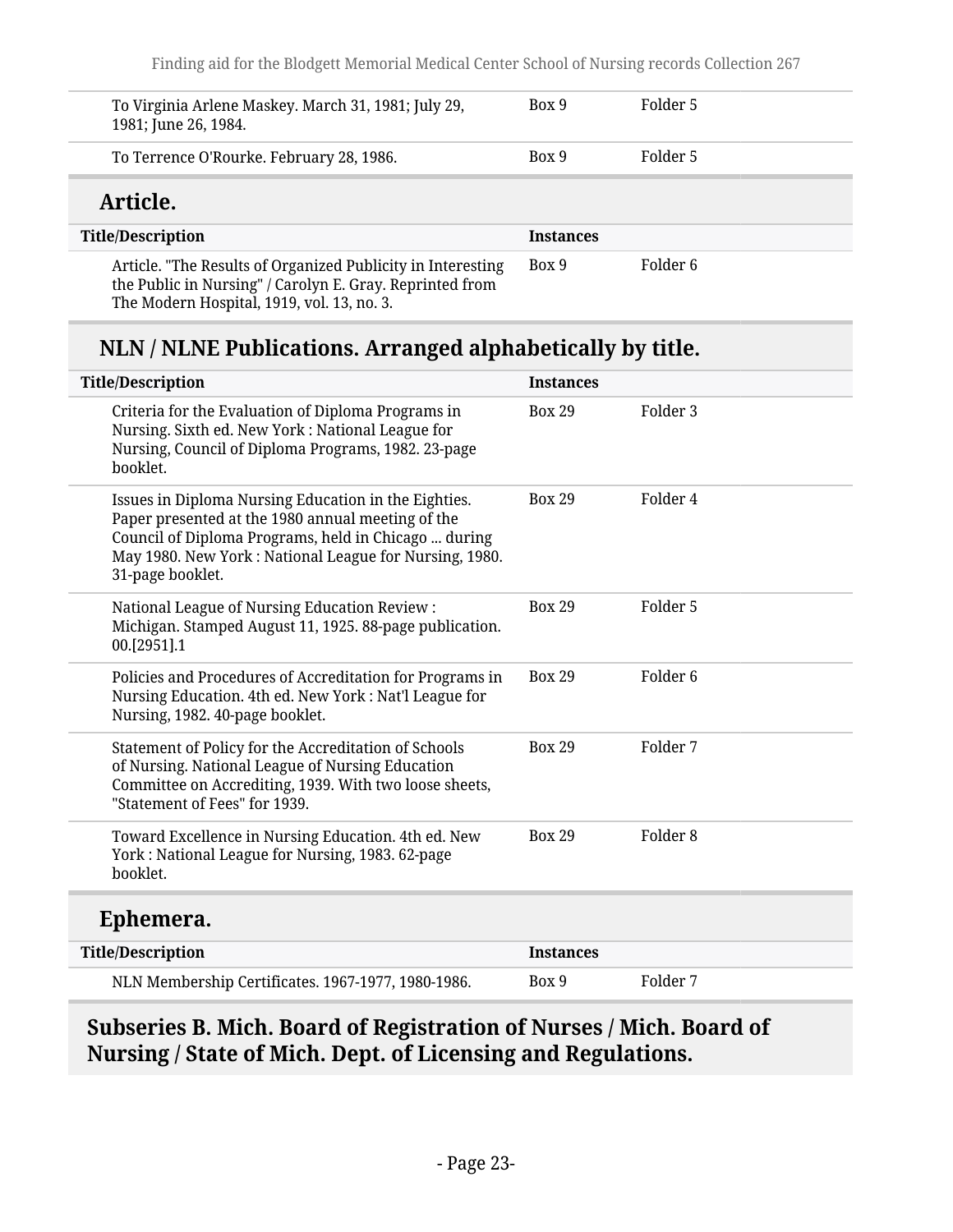#### **Scope and Contents**

Reports of consultant's visits to Blodgett School of Nursing (1946-1972, incomplete); annual reports submitted by Blodgett School of Nursing to Michigan Board of Nursing (1919-1975, incomplete); other bound reports (1940s-1950s, 1980s); correspondence (1920, 1980); publications (1928-1986); samples of state board examinations and results; and informational resources.

### **Reports of Consultant's Visits to Blodgett School of Nursing.**

| <b>Title/Description</b><br><b>Instances</b> |               |          |
|----------------------------------------------|---------------|----------|
| 1946, 1951, 1952, 1954, 1956.                | <b>Box 10</b> | Folder 1 |
| 1959                                         | Box 10        | Folder 2 |
| 1960, 1961, 1962.                            | Box 10        | Folder 3 |
| 1963                                         | Box 10        | Folder 4 |
| 1972                                         | Box 10        | Folder 5 |

### **Annual Reports, Submitted by Blodgett School of Nursing to Michigan Board of Nursing.**

| <b>Title/Description</b> | <b>Instances</b> |                     |
|--------------------------|------------------|---------------------|
| 1919(2)                  | <b>Box 10</b>    | Folder <sub>6</sub> |
| 1920 (2)                 | <b>Box 10</b>    | Folder <sub>6</sub> |
| 1930                     | <b>Box 10</b>    | Folder <sub>6</sub> |
| 1931 (August, December)  | <b>Box 10</b>    | Folder <sub>6</sub> |
| 1932                     | <b>Box 10</b>    | Folder <sub>6</sub> |
| 1933                     | <b>Box 10</b>    | Folder <sub>6</sub> |
| 1934                     | <b>Box 10</b>    | Folder <sub>6</sub> |
| 1937                     | <b>Box 10</b>    | Folder <sub>6</sub> |
| 1938 (2)                 | <b>Box 10</b>    | Folder <sub>6</sub> |
| 1942-1948 (inclusive)    | <b>Box 10</b>    | Folder 7            |
| 1949-1951 (inclusive)    | <b>Box 10</b>    | Folder <sub>8</sub> |
| 1952-1956 (inclusive)    | <b>Box 10</b>    | Folder 9            |
| 1957-1959 (inclusive)    | <b>Box 10</b>    | Folder 10           |
| 1960                     | <b>Box 10</b>    | Folder 11           |
| 1961                     | <b>Box 10</b>    | Folder 11           |
| 1962                     | <b>Box 10</b>    | Folder 12           |
| 1963                     | <b>Box 10</b>    | Folder 12           |
| 1964                     | <b>Box 10</b>    | Folder 13           |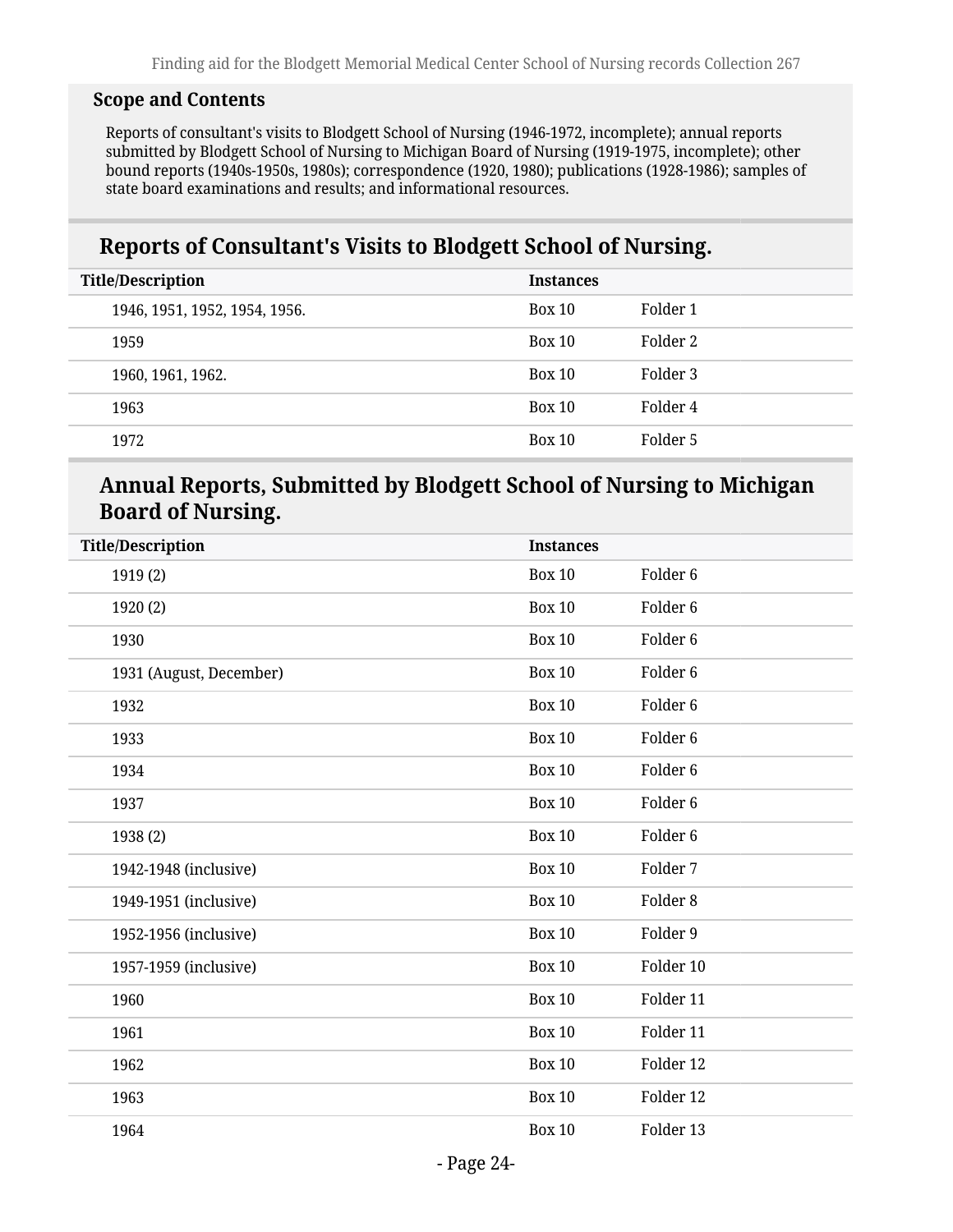| 1965            | <b>Box 10</b> | Folder 14 |
|-----------------|---------------|-----------|
| 1966            | <b>Box 10</b> | Folder 15 |
| 1967            | <b>Box 10</b> | Folder 16 |
| 1969 (2 copies) | <b>Box 10</b> | Folder 17 |
| 1970            | <b>Box 10</b> | Folder 18 |
| 1971            | <b>Box 10</b> | Folder 19 |
| 1975 (2 copies) | <b>Box 10</b> | Folder 20 |

# **Bound Reports.**

| <b>Title/Description</b>                                                                                                                | <b>Instances</b> |  |  |
|-----------------------------------------------------------------------------------------------------------------------------------------|------------------|--|--|
| Michigan Board of Nursing Survey Reports, 1947-1959.<br>Bound with NLN Survey Reports and Accreditation<br>Letters, 1942-1953.          | Box 7            |  |  |
| March 1983. Report to Michigan Board of Nursing<br>Requesting Permission for a Major Curriculum Change.<br>Bound in thick black folder. | <b>Box 11</b>    |  |  |
| March 1987. Progress and Closing Report to Michigan<br>Board of Nursing. Bound in thin black folder.                                    | <b>Box 11</b>    |  |  |

# **Correspondence. Arranged chronologically.**

| <b>Title/Description</b>                                                                                                                                                           | <b>Instances</b> |          |
|------------------------------------------------------------------------------------------------------------------------------------------------------------------------------------|------------------|----------|
| To Mary H. Mack, Blodgett. August 19, 1920.                                                                                                                                        | <b>Box 11</b>    | Folder 1 |
| To Hospital Superintendent. July 30, 1921. (2 copies.)                                                                                                                             | <b>Box 11</b>    | Folder 1 |
| Correspondence between Ann Coleman, Board<br>inspector, and Hazel Goff, Blodgett. July 12, 26 and 30<br>and August 1, 1921                                                         | <b>Box 11</b>    | Folder 1 |
| To Hazel Goff. November 21, 1921.                                                                                                                                                  | <b>Box 11</b>    | Folder 1 |
| To Helen de Spelder Moore, Michigan Board<br>of Registration, including transcripts of 1921<br>correspondence between Coleman and Goff (see above).<br>Presumably from Hazel Goff. | <b>Box 11</b>    | Folder 1 |
| Addressed "Dear Madam." November 1922.                                                                                                                                             | <b>Box 11</b>    | Folder 1 |
| Letter reporting State Board Examination grades for<br>recent Blodgett graduates. June 15, 1922.                                                                                   | <b>Box 11</b>    | Folder 1 |
| To Hazel Goff. March 22, 1923.                                                                                                                                                     | <b>Box 11</b>    | Folder 1 |
| To Superintendent of Nurses and of Hospitals.<br>November 15, 1923.                                                                                                                | <b>Box 11</b>    | Folder 1 |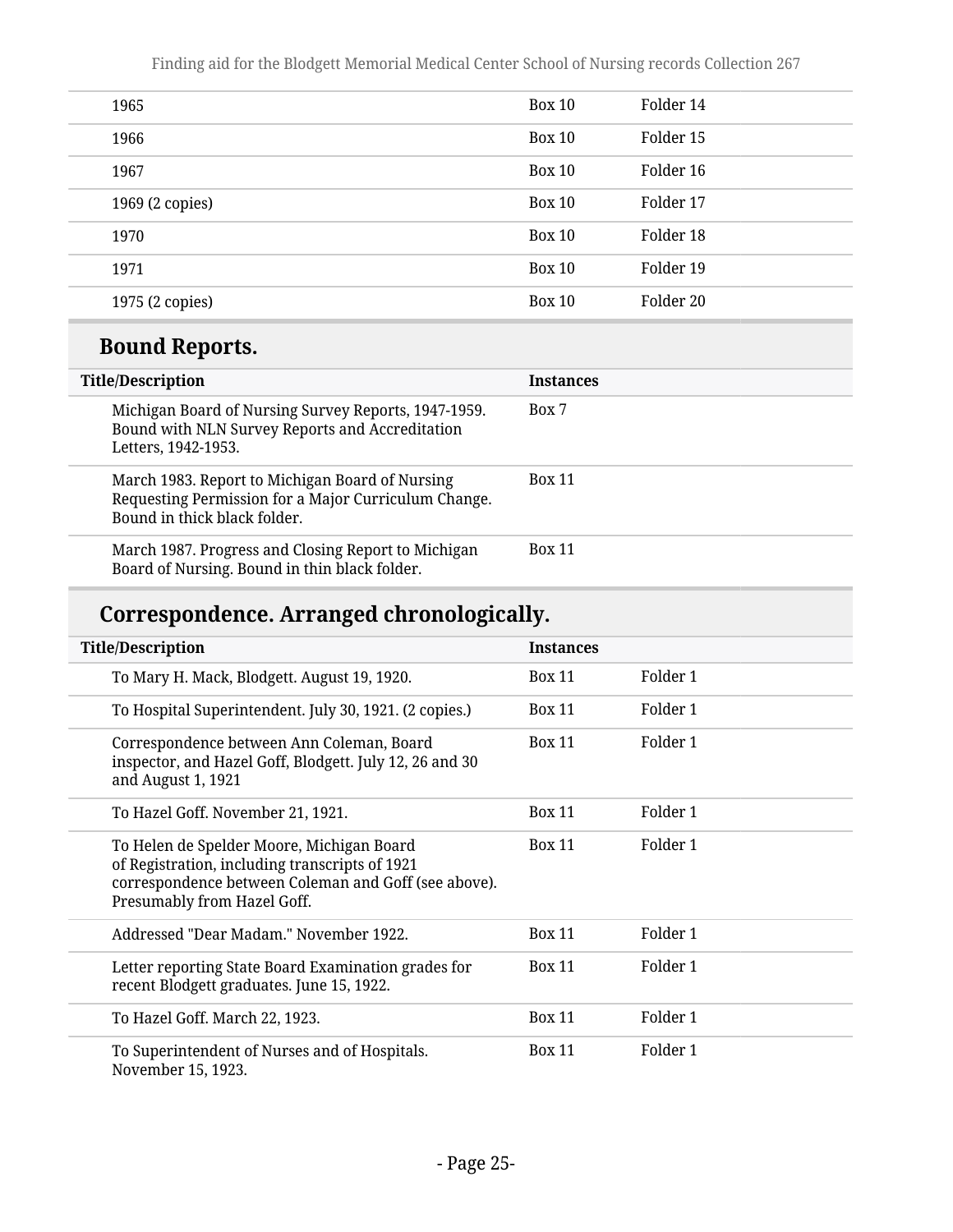| Addressed "Dear Madam." Headed "important notice."<br>April 24, 1925. With additional page on Board letterhead,<br>n.d.        | <b>Box 11</b> | Folder 1            |
|--------------------------------------------------------------------------------------------------------------------------------|---------------|---------------------|
| To Superintendent of Nurses. July 9, 1924.                                                                                     | <b>Box 11</b> | Folder 1            |
| To Mary Welsh. November 23, 1925; April 21, June 17<br>and October 24, 1927                                                    | <b>Box 11</b> | Folder 1            |
| From Mary Welsh to Katherine Hart in Lansing. October<br>19, 1927.                                                             | <b>Box 11</b> | Folder 1            |
| To Superintendent of Nurses. July 12, 1931.                                                                                    | <b>Box 11</b> | Folder 2            |
| To Mary Welsh. November 4, 1931.                                                                                               | <b>Box 11</b> | Folder 2            |
| To Dr. John Gorrell. July 5, 1938.                                                                                             | <b>Box 11</b> | Folder 2            |
| From Lucy D. Germain (Board?) to Frances Graff.<br>October 12, 1939.                                                           | <b>Box 11</b> | Folder <sub>2</sub> |
| To Frances Graff. November 15, 1939; July 3, 1941                                                                              | <b>Box 11</b> | Folder 2            |
| To "Fellow Workers of the American Red Cross." Marcy<br>26, 1943. With chart, "Approved Senior Cadet Programs<br>in Michigan." | <b>Box 11</b> | Folder <sub>2</sub> |
| From Frances Graff to Mabel E. Smith, Michigan Board.<br>February 18, 1946. With document, "Curriculum Plan<br>Class of 1949." | <b>Box 11</b> | Folder 2            |

# **Generic letters and memos from Michigan Board of Nursing.**

| <b>Title/Description</b>                                                                                                                                                                                                                                    | <b>Instances</b> |                     |
|-------------------------------------------------------------------------------------------------------------------------------------------------------------------------------------------------------------------------------------------------------------|------------------|---------------------|
| August 13, 1951.                                                                                                                                                                                                                                            | <b>Box 11</b>    | Folder 3            |
| February 16, 1953.                                                                                                                                                                                                                                          | <b>Box 11</b>    | Folder <sub>3</sub> |
| December 2, 1953. With 17-page typed document,<br>"Administrative Rules and Regulations of the Michigan<br>Board of Nursing." Also with documents, "Basic<br>Professional Nursing Program of Studies" and "Time<br>Allotment of Clinical Nursing Practice." | <b>Box 11</b>    | Folder 3            |
| June 7, 1954.                                                                                                                                                                                                                                               | <b>Box 11</b>    | Folder 3            |
| June 10, 1954.                                                                                                                                                                                                                                              | <b>Box 11</b>    | Folder 3            |
| June 3, 1955. With material prepared by the American<br>Nurses' Assn. Subcommittee on Preparation of More<br>Flexible Standards.                                                                                                                            | <b>Box 11</b>    | Folder 3            |
| To Sybil E. Hole. March 30, 1967.                                                                                                                                                                                                                           | <b>Box 11</b>    | Folder 5            |
| To Frances Graff. February 18, 1953.                                                                                                                                                                                                                        | <b>Box 11</b>    | Folder 4            |
| To Ronald Yaws [misspelled]. August 21, 1962.                                                                                                                                                                                                               | <b>Box 11</b>    | Folder 4            |
| From Ronald Yaw to Bertha L. Pullen. August 23, 1962.                                                                                                                                                                                                       | <b>Box 11</b>    | Folder 4            |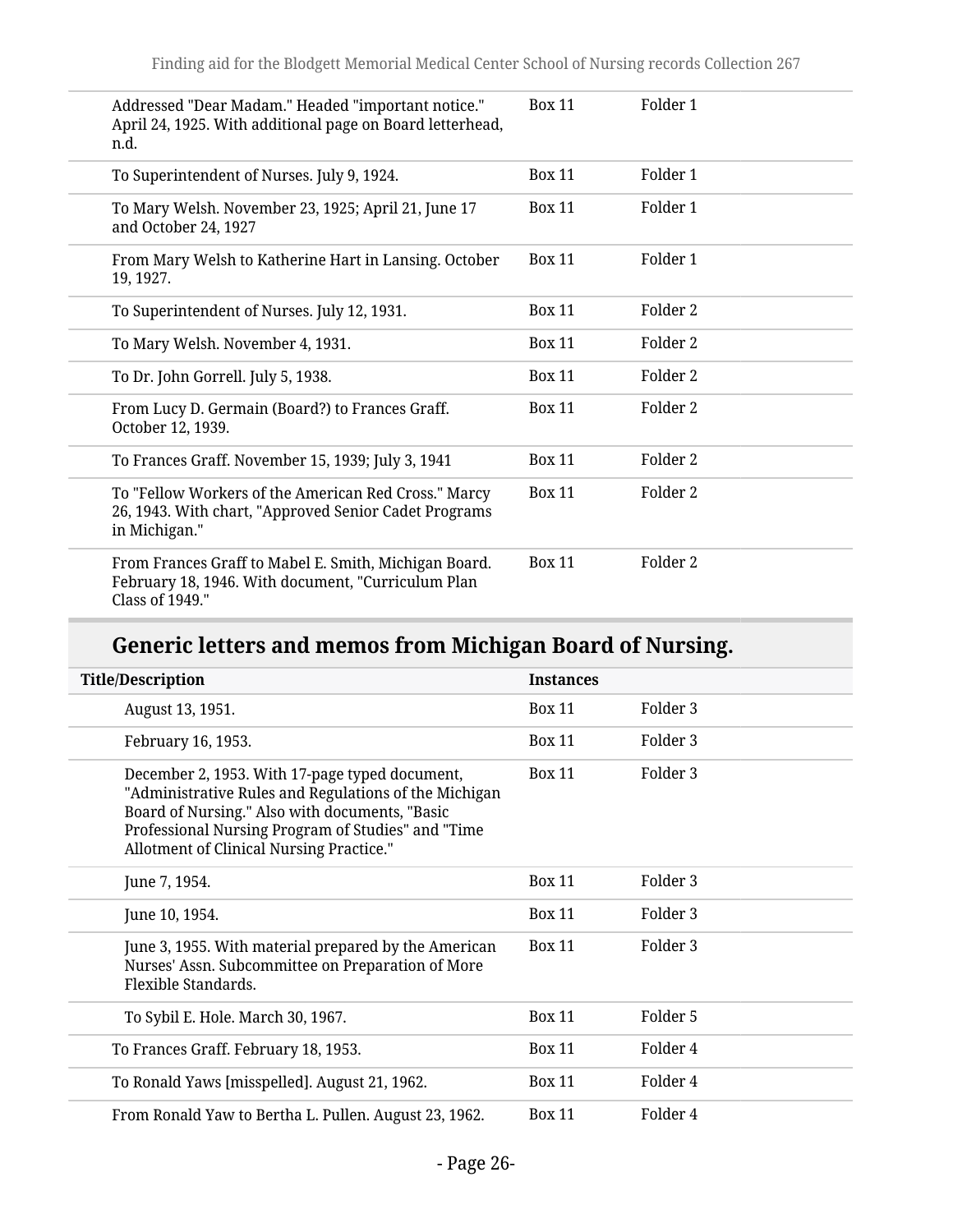| To Mary Scott. September 19, 22 and 28, 1966                                                                                                                                   | <b>Box 11</b> | Folder 4 |
|--------------------------------------------------------------------------------------------------------------------------------------------------------------------------------|---------------|----------|
| Request from Blodgett to Michigan Board of Nursing.<br>November 8, 1966.                                                                                                       | <b>Box 11</b> | Folder 4 |
| Correspondence RE Blodgett curriculum changes, 1967.                                                                                                                           | <b>Box 11</b> | Folder 5 |
| From Sybil E. Hole to Mildred Seyler, Michigan<br>Board. February 28, 1967. With document, "Proposed<br>Curriculum Change of the Diploma Program of BMH<br>School of Nursing." | <b>Box 11</b> | Folder 5 |

### **Correspondence and notes RE number of weeks in Blodgett's program, ca. 1970s.**

| <b>Title/Description</b>                                                                                                                        | <b>Instances</b> |                     |
|-------------------------------------------------------------------------------------------------------------------------------------------------|------------------|---------------------|
| Handwritten notes, 4x6 note card and 8½ x11 sheet.                                                                                              | <b>Box 11</b>    | Folder 6            |
| Typewritten document, "Proposed Clinical Experience<br>for All Students" (2 copies). N.d.                                                       | <b>Box 11</b>    | Folder <sub>6</sub> |
| Typewritten document, ca. 1955-1956. "Curriculum-<br>Theory and Practice."                                                                      | <b>Box 11</b>    | Folder <sub>6</sub> |
| Memo. May 1, 1970.                                                                                                                              | <b>Box 11</b>    | Folder <sub>6</sub> |
| Letter to Arlene Maskey. November 27, 1972.                                                                                                     | <b>Box 11</b>    | Folder 6            |
| Memo. January 19, 1973.                                                                                                                         | <b>Box 11</b>    | Folder 6            |
| 1-page document, "The faculty of BMH School of<br>Nursing proposes " January 31, 1973.                                                          | <b>Box 11</b>    | Folder 6            |
| Letter from Arlene Maskey to Jean Webster, Michigan<br>Board. February 1, 1973.                                                                 | <b>Box 11</b>    | Folder <sub>6</sub> |
| Correspondence and information RE program changes,<br>ca. 1970s. Folder includes several reports, letters,<br>proposals, and similar materials. | <b>Box 11</b>    | Folder 7            |
| To Arlene Maskey. July 22, 1980.                                                                                                                | <b>Box 11</b>    | Folder <sub>8</sub> |

# **Publications. Arranged chronologically.**

| <b>Title/Description</b>                                                                              | <b>Instances</b> |           |  |
|-------------------------------------------------------------------------------------------------------|------------------|-----------|--|
| Schools for Trained Attendants: requirements and<br>course of instruction. March 19, 1928 (3 copies). | <b>Box 11</b>    | Folder 9  |  |
| Requirements and Course of Instruction for Accredited<br>Schools of Nursing. 1932.                    | <b>Box 11</b>    | Folder 9  |  |
| Law of Michigan Governing the Practice of Nursing.<br>1939.                                           | <b>Box 11</b>    | Folder 10 |  |
| Requirements and Recommendations for Professional<br>Schools of Nursing in Michigan. 1949 (2 copies). | <b>Box 11</b>    | Folder 11 |  |

Laws Relating to the Practice of Nursing. 1952.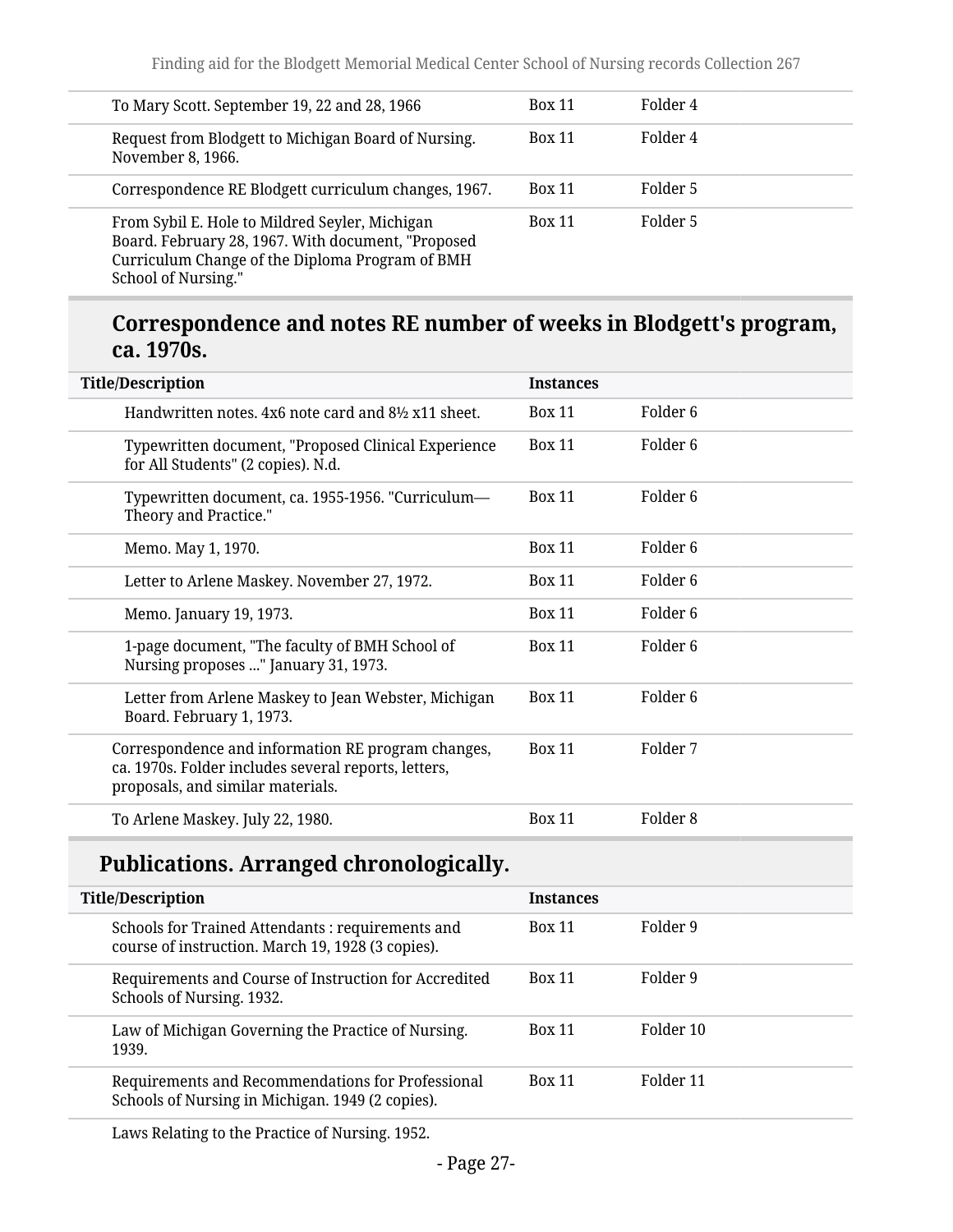|                                                                                                                                                                 | <b>Box 11</b> | Folder 12 |
|-----------------------------------------------------------------------------------------------------------------------------------------------------------------|---------------|-----------|
| Laws Relating to the Practice of Nursing. 1957 (2 copies).                                                                                                      | <b>Box 11</b> | Folder 12 |
| Administrative Rules and Regulations and Procedure for<br>Conducting Hearings. February 14, 1959 (2 copies).                                                    | <b>Box 11</b> | Folder 13 |
| Michigan Statute and General Rules Relating to the<br>Practice of Nursing. 1967 (4 copies, with different<br>colored covers--pink, yellow, blue-green, orange). | <b>Box 11</b> | Folder 14 |
| Michigan Statute and General Rules Relating to the<br>Practice of Nursing. 1976, 1977, 1986.                                                                    | <b>Box 11</b> | Folder 15 |

# **Samples of State Board Examinations and Results.**

| <b>Title/Description</b> |                                                                                                                                           | <b>Instances</b> |           |
|--------------------------|-------------------------------------------------------------------------------------------------------------------------------------------|------------------|-----------|
|                          | -Lansing, Mich. October 5-6, 1920. Medical Nursing and<br>Nursing of Sick Children. Several typewritten pages.<br>Some notes penciled in. | <b>Box 11</b>    | Folder 16 |
|                          | -Lansing Examination. October 23-24, 1930. Bacteriology,<br>Pathology and Urinalysis, Hygiene & Sanitation. Several<br>typewritten pages. | <b>Box 11</b>    | Folder 16 |
|                          | -Letter from Board to Dorothy VanDyke. December 10,<br>1930. Lists VanDyke's exam results.                                                | <b>Box 11</b>    | Folder 16 |
|                          | -Letter from Board to Lois Groenleer. April 1, 1974.<br>Commends Groenleer for her high exam scores.                                      | <b>Box 11</b>    | Folder 16 |

# **Informational Resources. Arranged chronologically.**

| <b>Title/Description</b>                                                                                                                                     | <b>Instances</b> |           |
|--------------------------------------------------------------------------------------------------------------------------------------------------------------|------------------|-----------|
| -Reasons Why the Registered Practical Nurse Bill Should<br>Not be Passed. N.d. Two typewritten sheets.                                                       | <b>Box 11</b>    | Folder 17 |
| -66th Congress, 2d session. H.R. 10925  A Bill  For the<br>public protection of maternity and infancy  Published<br>document. Ca. 1919.                      | <b>Box 11</b>    | Folder 17 |
| U.S. Department of Labor, Children's Bureau  Federal<br>aid in the protection of infancy and maternity. January<br>26, 1920.                                 | <b>Box 45</b>    | Folder 13 |
| An act to provide for the regulation of schools of<br>nursing  as corrected February 24, 1927.                                                               | <b>Box 45</b>    | Folder 13 |
| January 10, 1928. Typewritten document on Michigan<br>Board of Registration letterhead. Report to the Michigan<br>State Nurses' Assn. (3 copies.)            | <b>Box 11</b>    | Folder 17 |
| A Bill To create a board of registration of nurses and<br>trained attendants; to prescribe its powers, duties and<br>salary  Typewritten document. Ca. 1929. | <b>Box 11</b>    | Folder 17 |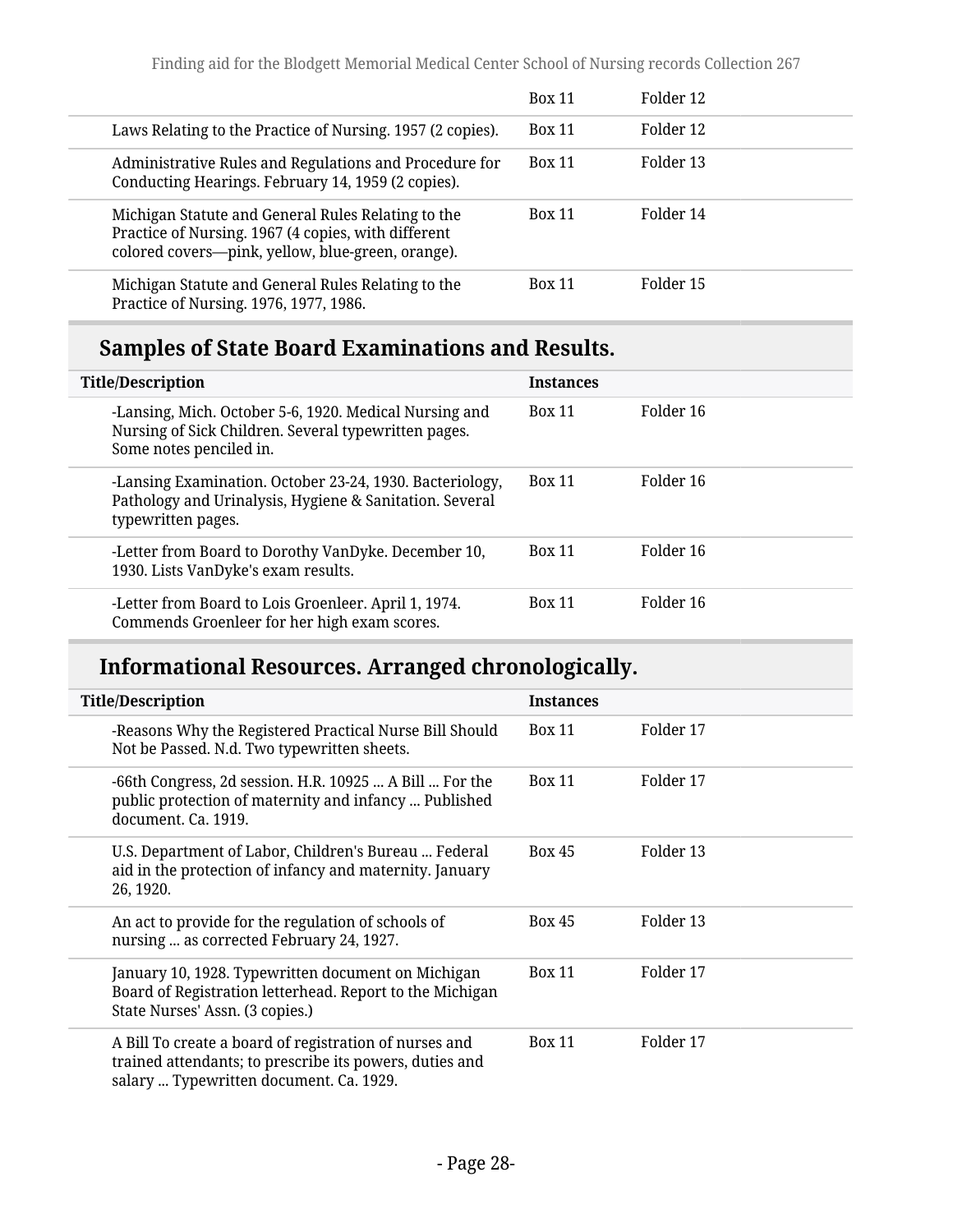| Regulations for Accredited Schools of Nursing in<br>Michigan. 8 typed sheets; last sheet stamped March 6,<br>1936. (3 copies.)                                                                       | <b>Box 11</b> | Folder 18 |
|------------------------------------------------------------------------------------------------------------------------------------------------------------------------------------------------------|---------------|-----------|
| Michigan Board of Registration  Requirements and<br>Course of Instruction for Hospitals Conducting Schools<br>for Attendants in Michigan, 1936. 3 typed sheets; last<br>sheet stamped April 3, 1936. | <b>Box 11</b> | Folder 18 |
| Minimum Standards and Educational Criteria for<br>Degree and Diploma Programs of Nursing in Michigan.<br>Reviewed November 22, 1968.                                                                 | <b>Box 11</b> | Folder 19 |
| February 28, 1986. Department of Licensing and<br>Regulation. Copy of the Nurse Specialty Certification<br>Rules, with introductory letter on cover.                                                 | <b>Box 11</b> | Folder 20 |

#### **Act 319, Public Acts 1909, as amended by Act 87, Laws 1913, and Act 255, Laws 1921 ... Published document. Ca. 1921.**

| <b>Title/Description</b>                                                                                                                                                                                                                             | <b>Instances</b> |           |
|------------------------------------------------------------------------------------------------------------------------------------------------------------------------------------------------------------------------------------------------------|------------------|-----------|
| -"The following condition of the Nurse Legislation<br>in connection " Typed document, describing a Bill,<br>"An act to provide for the examination, regulation,<br>licensing, and registration of nurses and trained<br>attendants " March 14, 1921. | <b>Box 11</b>    | Folder 17 |
| -Senate Bill No. 380. 51st General Assembly. Introduced<br>by Senator Seneker  An Act To repeal chapter 76 of<br>the Revised Statutes of Missouri of 1919 relating to<br>schools of nursing  Published document. Ca. 1921.                           | <b>Box 11</b>    | Folder 17 |
| -Interpretation of Michigan State Law for Registration<br>of Nurses and Trained Attendants. June 8, 1922.                                                                                                                                            | <b>Box 11</b>    | Folder 17 |
| -Rules Governing the Examinations for Registration<br>as a Registered Nurse by the Michigan Board of<br>Registration of Nurses. June 1, 1924. Published<br>document.                                                                                 | <b>Box 11</b>    | Folder 17 |

### <span id="page-28-0"></span>**Subseries C. New York State Board of Examiners.**

#### **Scope and Contents**

This small subseries includes correspondence (1922-1926) and annual reports (1917-1926, inclusive).

| <b>Title/Description</b>              | <b>Instances</b> |           |  |
|---------------------------------------|------------------|-----------|--|
| Correspondence, 1922-1926.            | <b>Box 11</b>    | Folder 21 |  |
| Annual reports, 1917-1926, inclusive. | <b>Box 11</b>    | Folder 21 |  |

#### <span id="page-28-1"></span>**Subseries D. CMH Associates, Inc.**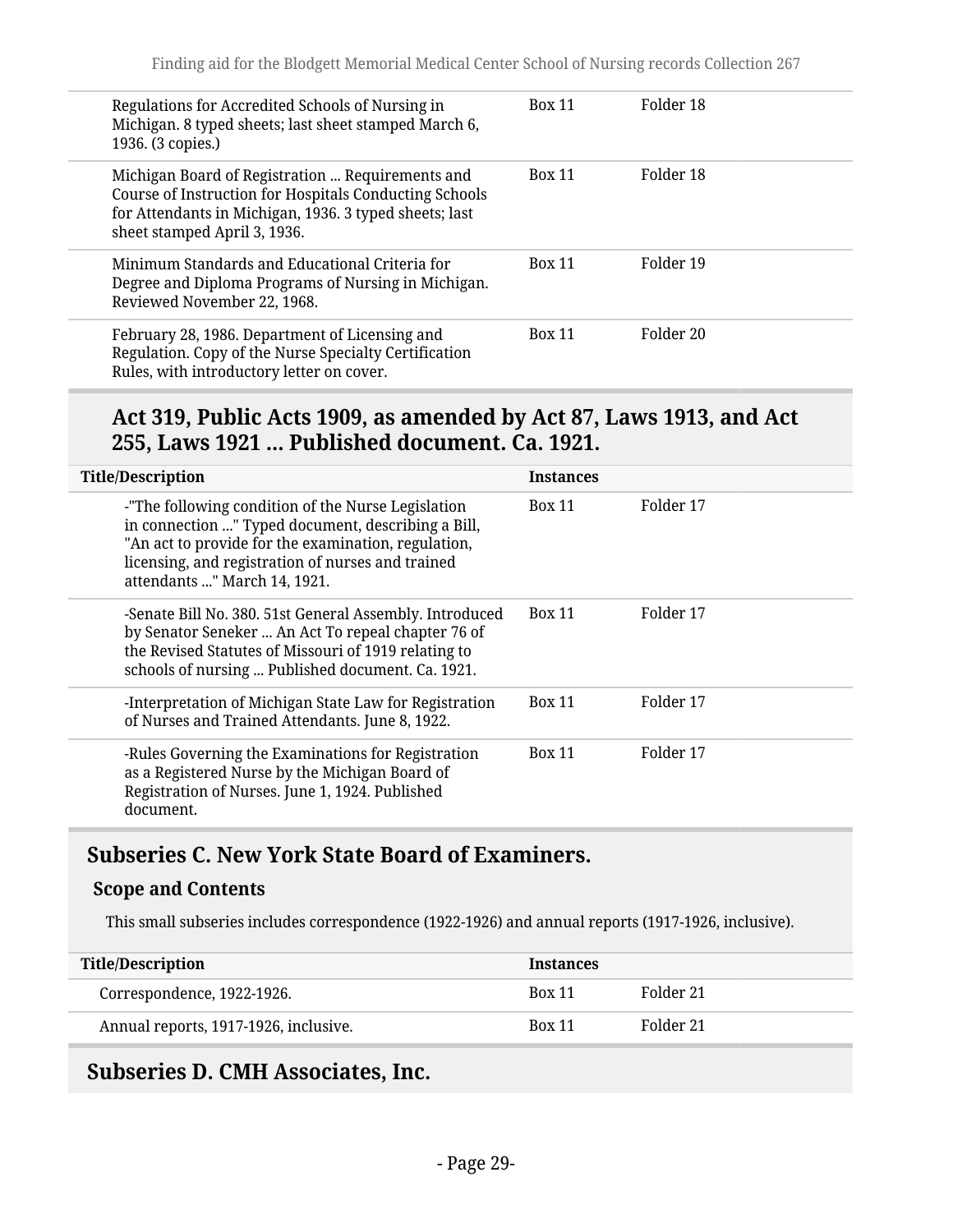#### **Scope and Contents**

Evaluation of Blodgett nursing program, 1974.

| Title/Description                                                                                                        | <b>Instances</b> |           |
|--------------------------------------------------------------------------------------------------------------------------|------------------|-----------|
| Summary and analysis of evaluation data for BMH<br>School of Nursing. October 8, 1974. Evaluation of nursing<br>program. | <b>Box 11</b>    | Folder 22 |

#### <span id="page-29-0"></span>**Subseries E. National Committee for the Improvement of Nursing Services.**

#### **Scope and Contents**

Form and correspondence, 1949.

| <b>Title/Description</b>                                                                                                                   | <b>Instances</b> |          |
|--------------------------------------------------------------------------------------------------------------------------------------------|------------------|----------|
| State-accredited nursing education facilities  basic<br>diploma programs, 1948-1949. Form completed by BMH<br>School of Nursing.           | <b>Box 45</b>    | Folder 1 |
| Confidential 1949 summary profile of Blodgett Memorial<br>Hospital School of Nursing. With accompanying letter<br>dated September 6, 1949. | <b>Box 45</b>    | Folder 1 |

#### **^** [Return to Table of Contents](#page-1-0)

### <span id="page-29-1"></span>**Series IV. School of Nursing—Courses. 1991.029B, unless indicated otherwise.**

### <span id="page-29-2"></span>**Subseries A. Course Outlines. Arranged by level, then chronologically by school year.**

#### **Scope and Contents**

Levels I-IV, 1970-1986 (incomplete). Thick files of detailed course descriptions for each graduating class.

| <b>Title/Description</b>           | <b>Instances</b> |          |
|------------------------------------|------------------|----------|
| Level I. Ca. 1974. Loose pages.    | <b>Box 12</b>    | Folder 1 |
| Level I. September 1974-June 1975. | <b>Box 12</b>    |          |
| Level I. July 1975-June 1976.      | <b>Box 12</b>    |          |
| Level I. 1976-1977.                | <b>Box 17</b>    |          |
| Level I. 1977-1978.                | <b>Box 12</b>    |          |
| Level L 1978-1979.                 | <b>Box 12</b>    |          |
| Level L 1979-1980.                 | <b>Box 12</b>    |          |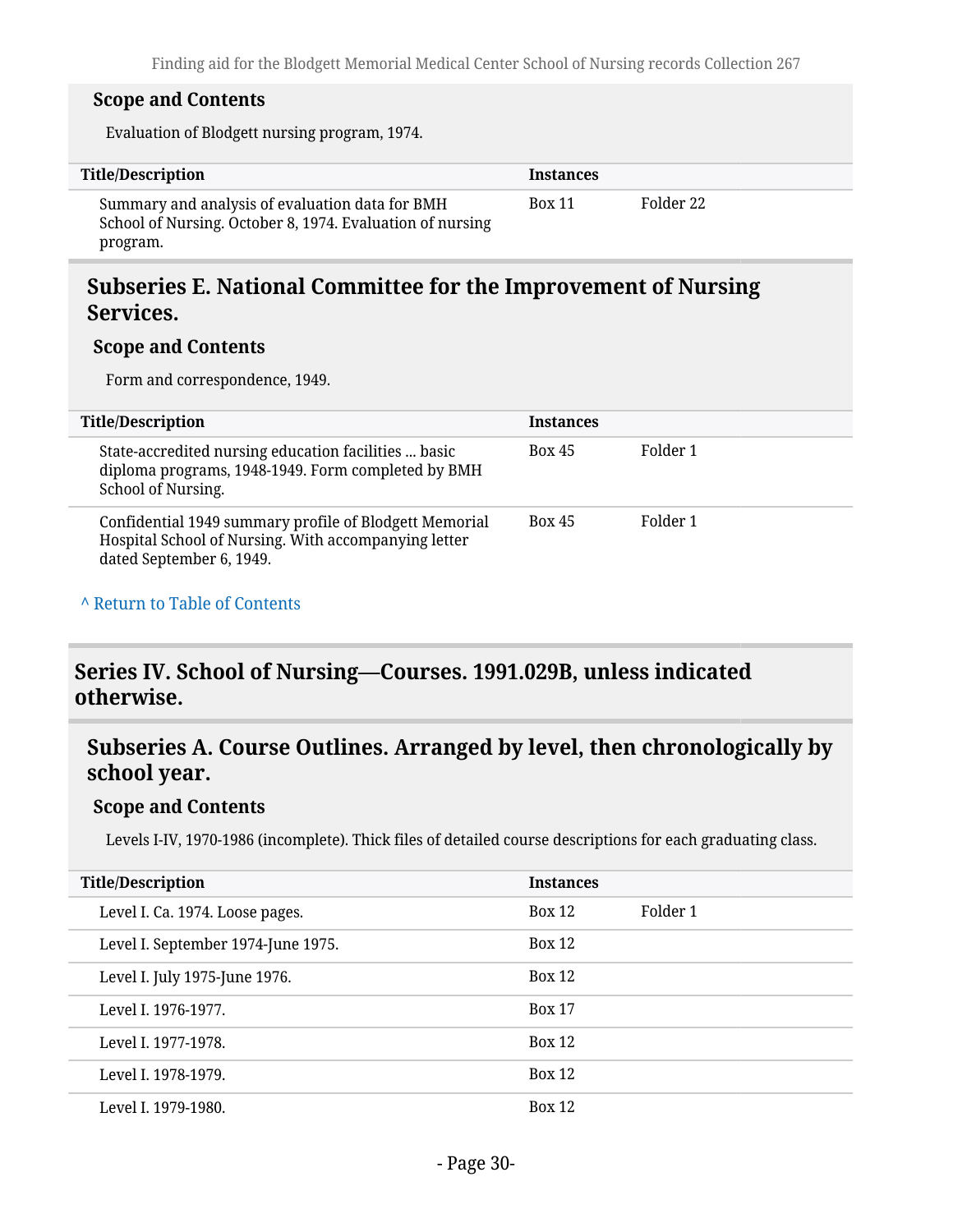| Level I. 1981-1982 (2 copies, slightly different).   | <b>Box 13</b> |          |
|------------------------------------------------------|---------------|----------|
| Level I. 1982-1983.                                  | <b>Box 13</b> |          |
| Levels I and II. August 1984-June 1986.              | <b>Box 13</b> |          |
| Level II. Ca. 1970. Pages removed from binder.       | <b>Box 13</b> | Folder 1 |
| Level II. Ca. 1972. Loose pages.                     | <b>Box 14</b> | Folder 1 |
| Level II. July 1974-June 1975.                       | <b>Box 14</b> |          |
| Level II. 1979-1980.                                 | <b>Box 14</b> |          |
| Level II. 1983-1984.                                 | <b>Box 14</b> |          |
| Levels II and III. July 1975-June 1976.              | <b>Box 15</b> |          |
| Levels II and III. 1976-1977.                        | <b>Box 15</b> |          |
| Levels II and III. 1977-1978.                        | <b>Box 15</b> |          |
| Levels II and III. 1978-1979.                        | <b>Box 16</b> |          |
| Levels II and III. 1981-1982. (Class of 1982).       | <b>Box 16</b> |          |
| Levels II and III. 1981-1982. (Class of 1983, 1984). | <b>Box 16</b> |          |
| Levels II and III. 1982-1983.                        | <b>Box 17</b> |          |
| Level III. Ca. 1974. Leadership Skills. Loose pages. | <b>Box 17</b> | Folder 1 |
| Level III. 1974. Nursing of Children. Loose pages.   | <b>Box 17</b> | Folder 2 |
| Level III. July 1974-June 1975.                      | <b>Box 17</b> |          |
| Level IV. July 1975-June 1976.                       | <b>Box 17</b> |          |
| Level IV. 1976-1977.                                 | <b>Box 18</b> |          |
| Level IV. 1977-1978.                                 | <b>Box 18</b> |          |
| Level IV. 1978-1979.                                 | <b>Box 18</b> |          |
| Level IV. 1979-1980.                                 | <b>Box 18</b> |          |
| Level IV. 1981-1982. (Class of 1981)                 | <b>Box 19</b> |          |
| Level IV. 1981-1982. (Class of 1982)                 | <b>Box 19</b> |          |
| Level IV. 1982-1983.                                 | <b>Box 19</b> |          |
| Level IV. 1983-1984.                                 | <b>Box 19</b> |          |
| Level IV. Class of 1985.                             | <b>Box 20</b> |          |
|                                                      |               |          |

# <span id="page-30-0"></span>**Subseries B. Curriculum Plans.**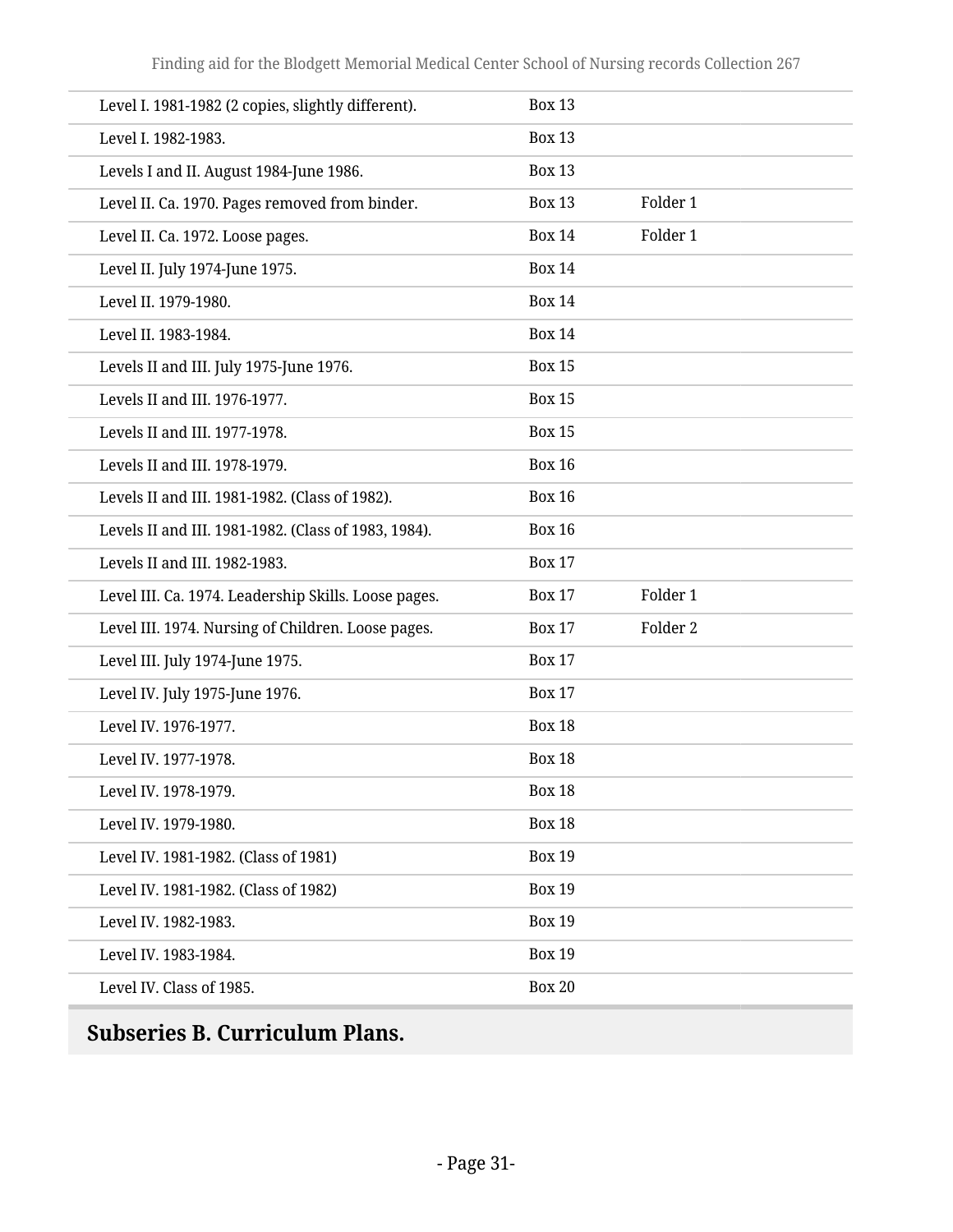#### **Scope and Contents**

Contains plans for the classes of 1935, 1945-1959, and 1961. Also includes a blank curriculum plan form and some miscellaneous planning documents.

| <b>Title/Description</b>                                                 | <b>Instances</b> |          |
|--------------------------------------------------------------------------|------------------|----------|
| Curriculum plan [blank form]. Marion Louise Withey<br>School of Nursing. | Box 20           | Folder 1 |
| Misc. curriculum planning documents, 1930s.                              | <b>Box 20</b>    | Folder 7 |
| Completed curriculum plans.                                              |                  |          |
| <b>Title/Description</b>                                                 | <b>Instances</b> |          |
| Class of 1935.                                                           | <b>Box 20</b>    | Folder 2 |
| Classes of 1945-1949, inclusive.                                         | Box 20           | Folder 3 |
| Classes of 1950-1954, inclusive.                                         | <b>Box 20</b>    | Folder 4 |
| Classes of 1955-1959, inclusive.                                         | Box 20           | Folder 5 |
| Class of 1961.                                                           | Box 20           | Folder 6 |

### <span id="page-31-0"></span>**Subseries C. Affiliations. Arranged alphabetically by institution name. Included are affiliation contracts, correspondence, and other miscellaneous documents.**

#### **Scope and Contents**

Includes contracts, correspondence, some classroom notes and course outlines, and other material related to affiliations between Blodgett School of Nursing and other nursing schools or nursing-related institutions. Arranged alphabetically by institution name.

| <b>Title/Description</b>                      | <b>Instances</b> |                     |  |
|-----------------------------------------------|------------------|---------------------|--|
| Battle Creek College.                         | <b>Box 21</b>    | Folder 1            |  |
| Blodgett Hospital.                            | <b>Box 21</b>    | Folder 1            |  |
| Breton Downs Day Nursery School.              | <b>Box 21</b>    | Folder 2            |  |
| Calvin College.                               | <b>Box 21</b>    | Folder 2            |  |
| Calvin College (course outlines).             | <b>Box 21</b>    | Folder 3            |  |
| Children's Hospital of Michigan.              | <b>Box 21</b>    | Folder 4            |  |
| D.A. Blodgett Home for Children.              | <b>Box 21</b>    | Folder 5            |  |
| East Grand Rapids Public Schools.             | <b>Box 21</b>    | Folder 5            |  |
| Flint Contagious [organization name unclear]. | <b>Box 21</b>    | Folder <sub>6</sub> |  |
| Forest View Psychiatric Hospital.             | <b>Box 21</b>    | Folder <sub>6</sub> |  |
| Grand Rapids Junior College (correspondence). | <b>Box 21</b>    | Folder 7            |  |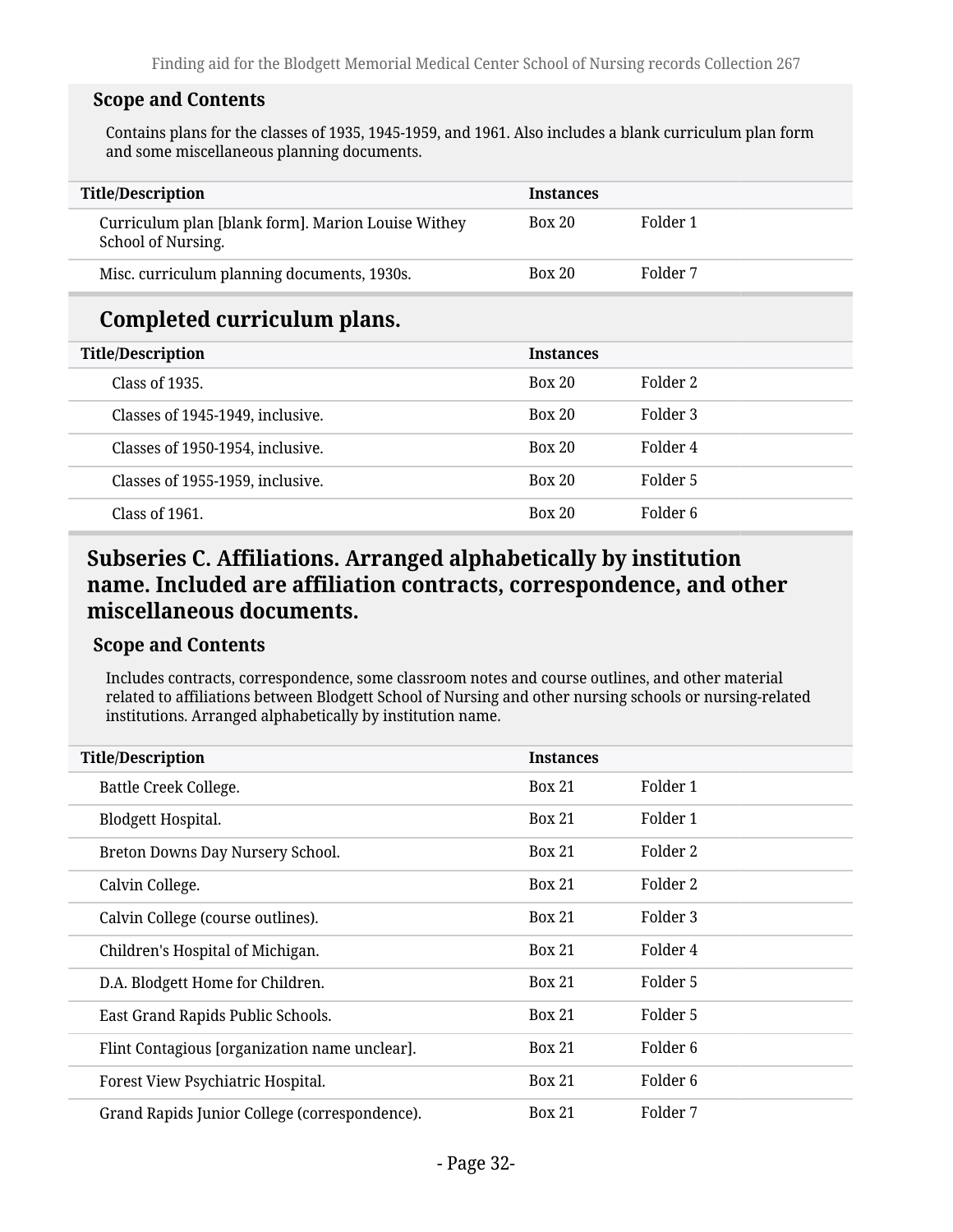| Grand Rapids Junior College (contracts and misc.<br>documents).                                                                                                                                                           | <b>Box 21</b> | Folder <sub>8</sub> |
|---------------------------------------------------------------------------------------------------------------------------------------------------------------------------------------------------------------------------|---------------|---------------------|
| Grand Rapids Junior College (course outlines).                                                                                                                                                                            | <b>Box 21</b> | Folder 9            |
| Grand Rapids Junior College (special bulletin, 1918).                                                                                                                                                                     | <b>Box 21</b> | Folder 10           |
| Grand Rapids Visiting Nurse Association.                                                                                                                                                                                  | <b>Box 21</b> | Folder 11           |
| Hurley Hospital.                                                                                                                                                                                                          | <b>Box 21</b> | Folder 11           |
| Illinois Training School for Nurses.                                                                                                                                                                                      | <b>Box 21</b> | Folder 12           |
| Kent Community Hospital.                                                                                                                                                                                                  | <b>Box 21</b> | Folder 12           |
| Lincoln School.                                                                                                                                                                                                           | <b>Box 21</b> | Folder 13           |
| Mary Free Bed.                                                                                                                                                                                                            | <b>Box 21</b> | Folder 13           |
| New York Nursery and Child's Hospital.                                                                                                                                                                                    | <b>Box 21</b> | Folder 14           |
| Pine Rest Christian Hospital.                                                                                                                                                                                             | <b>Box 21</b> | Folder 15           |
| <b>Sherbrooke Nursing Home</b>                                                                                                                                                                                            | <b>Box 21</b> | Folder 16           |
| State Psychiatric Hospital.                                                                                                                                                                                               | <b>Box 21</b> | Folder 16           |
| Sunshine Hospital.                                                                                                                                                                                                        | <b>Box 21</b> | Folder 17           |
| University of Michigan.                                                                                                                                                                                                   | <b>Box 21</b> | Folder 18           |
| Western Reserve University.                                                                                                                                                                                               | <b>Box 21</b> | Folder 19           |
| Ypsilanti State Hospital.                                                                                                                                                                                                 | <b>Box 21</b> | Folder 20           |
| Three sets of notes, probably taken in a class at an<br>affiliated organization (unidentified). 1921-1922. Notes<br>taken by Eleanor M. Stephens, in lectures by Dr. Barrett,<br>Dr. Mason, and an unidentified lecturer. | <b>Box 21</b> | Folder 21           |
| Course outlines for Calvin College and/or Grand Rapids<br>Junior College, unidentified, ca. 1960s-1970s.                                                                                                                  | <b>Box 21</b> | Folder 22           |

# <span id="page-32-0"></span>**Subseries D. Master Rotation Schedules.**

#### **Scope and Contents**

Rotation schedules for classes prior to 1967 were lost in a Blodgett move.

#### **Scope and Contents**

Folded oversized charts with schedules for the classes of 1967-1987, inclusive. Plans prior to 1967 were lost during a Blodgett move.

| <b>Title/Description</b> | <b>Instances</b> |          |
|--------------------------|------------------|----------|
| Class of 1967.           | <b>Box 22</b>    | Folder 1 |
| 1968                     | <b>Box 22</b>    | Folder 2 |
| 1969                     | <b>Box 22</b>    | Folder 3 |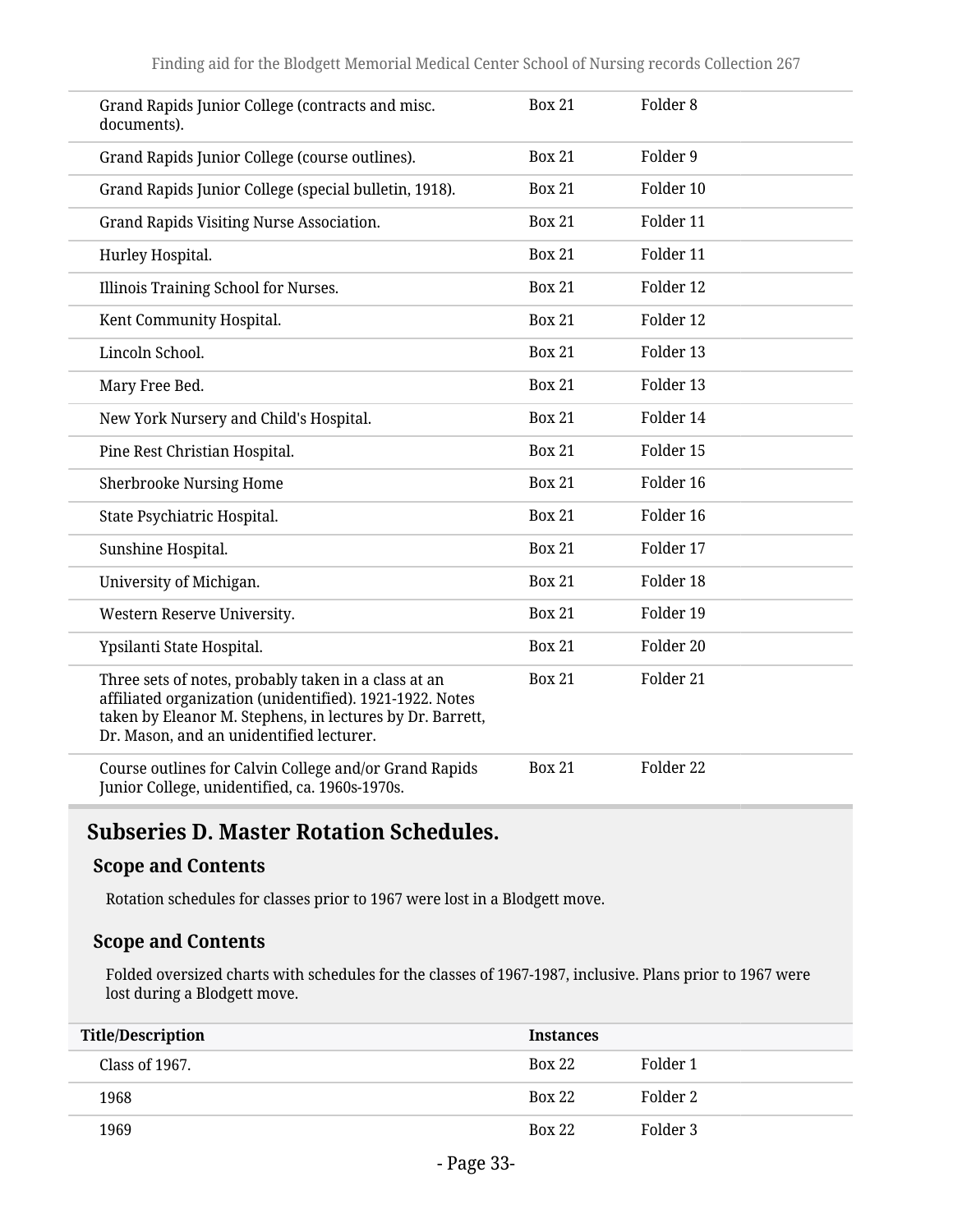| 1970 | <b>Box 22</b> | Folder 4            |
|------|---------------|---------------------|
| 1971 | <b>Box 22</b> | Folder 5            |
| 1972 | <b>Box 22</b> | Folder 6            |
| 1973 | <b>Box 22</b> | Folder 7            |
| 1974 | <b>Box 22</b> | Folder <sub>8</sub> |
| 1975 | <b>Box 22</b> | Folder 9            |
| 1976 | <b>Box 22</b> | Folder 10           |
| 1977 | <b>Box 22</b> | Folder 11           |
| 1978 | <b>Box 22</b> | Folder 12           |
| 1979 | <b>Box 22</b> | Folder 13           |
| 1980 | <b>Box 22</b> | Folder 14           |
| 1981 | <b>Box 22</b> | Folder 15           |
| 1982 | <b>Box 22</b> | Folder 16           |
| 1983 | <b>Box 22</b> | Folder 17           |
| 1984 | <b>Box 22</b> | Folder 18           |
| 1985 | <b>Box 22</b> | Folder 19           |
| 1986 | <b>Box 22</b> | Folder 20           |
| 1987 | <b>Box 22</b> | Folder 21           |

**^** [Return to Table of Contents](#page-1-0)

### <span id="page-33-0"></span>**Series V. Student Life. 1991.029B, unless indicated otherwise.**

#### **Scope and Contents**

This is a broad series created to reflect the training, activities, and requirements experienced by student nurses at Blodgett. Many of the photographs and slides in Series IX are closely related.

### <span id="page-33-1"></span>**Subseries A. Student Policies.**

#### **Scope and Contents**

Includes student rules and regulations, memos to students regarding policy changes (including a thick policies file), and a student health service manual.

| <b>Title/Description</b>                                                     | <b>Instances</b> |          |
|------------------------------------------------------------------------------|------------------|----------|
| Policies, School of Nursing. 1951-1964. Brown bound file.                    | <b>Box 23</b>    |          |
| Memos to students RE policy changes, 1962-1971. [Some<br>are same as above.] | <b>Box 23</b>    | Folder 1 |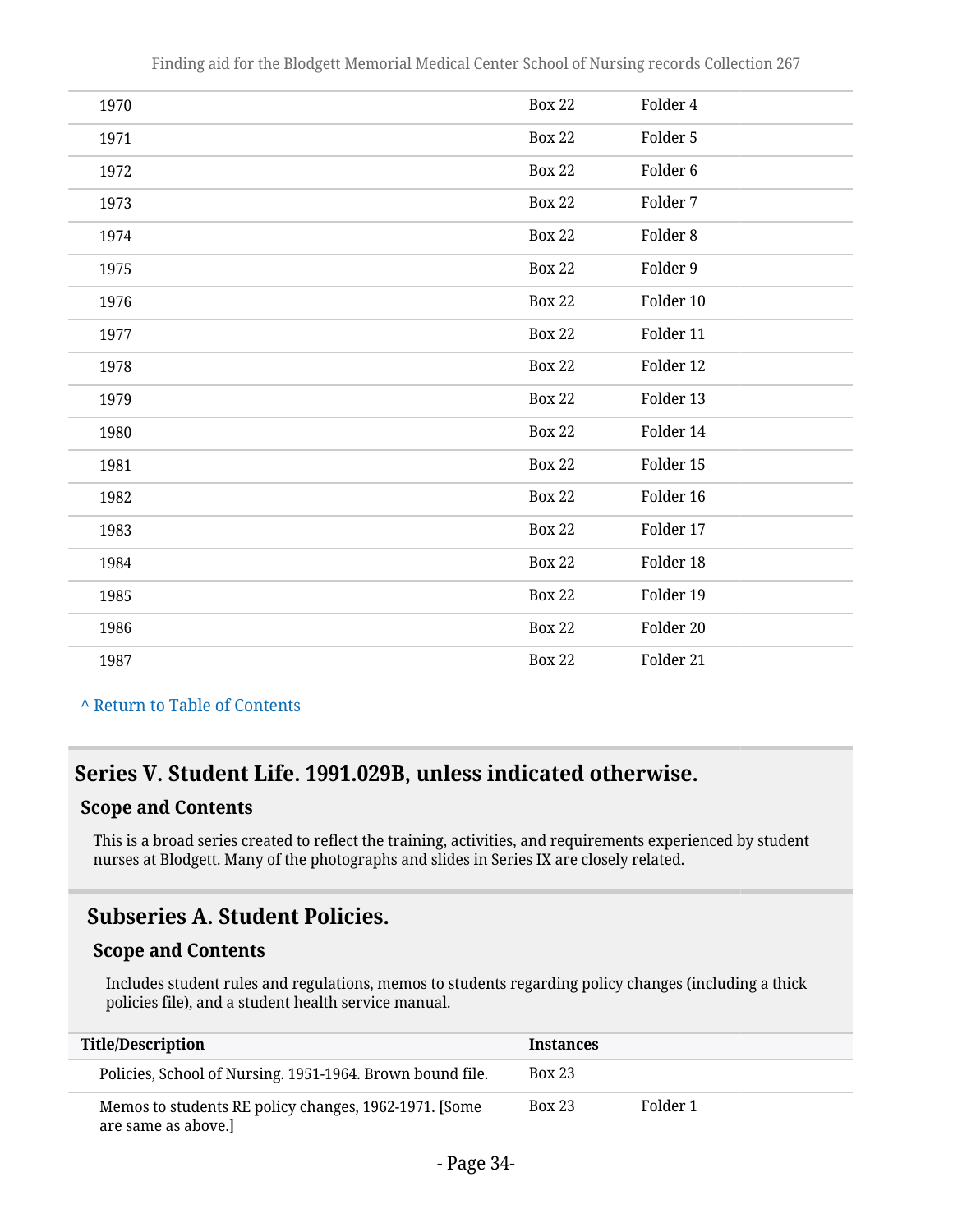| Student rules and regulations, Marion Louise Withey<br>School of Nursing.                                                                                                          | <b>Box 23</b> | Folder <sub>2</sub> |
|------------------------------------------------------------------------------------------------------------------------------------------------------------------------------------|---------------|---------------------|
| Social activities  customs and expected courtesies. N.d.<br>[ca. 1930s?].                                                                                                          | <b>Box 23</b> | Folder 2            |
| September 26, 1932. Notice to students, RE marking<br>system.                                                                                                                      | <b>Box 23</b> | Folder <sub>2</sub> |
| 1935. Overnight leave permission slip for Barbara Jane<br>Heetderks.                                                                                                               | <b>Box 23</b> | Folder 2            |
| 1942(?). House rules and regulations, Marion Louise<br>Withey School of Nursing  compiled by the nursing<br>faculty and housemother, approved by the student<br>council. 2 copies. | <b>Box 23</b> | Folder <sub>2</sub> |
| Social activities  customs and expected courtesies (2).<br>N.d. [ca. 1930s?]. 1 dated 1936.                                                                                        | <b>Box 45</b> | Folder 2            |
| Student rules and regulations, BMH / BMMC School of<br>Nursing.                                                                                                                    | <b>Box 23</b> | Folder <sub>3</sub> |
| February 26, 1957. Policy. RE student employment<br>regulations.                                                                                                                   | <b>Box 23</b> | Folder <sub>3</sub> |
| January 19, 1981. Guidelines for students and class<br>advisors.                                                                                                                   | <b>Box 23</b> | Folder <sub>3</sub> |
| Ca. 1981. Guidelines for senior activities.                                                                                                                                        | <b>Box 23</b> | Folder <sub>3</sub> |
| March 1986. Community resources used, March 1986-June<br>1987.                                                                                                                     | <b>Box 23</b> | Folder 3            |
| Student health service manual, 1980.                                                                                                                                               | <b>Box 23</b> | Folder 4            |
|                                                                                                                                                                                    |               |                     |

### <span id="page-34-0"></span>**Subseries B. Student Organizations.**

#### **Scope and Contents**

Constitutions and by-laws, membership lists, minutes, reports, correspondence, programs, publications, clippings, and other materials related to student organizations at Blodgett School of Nursing. Included are the following: Capped Chorus and Glee Club, Guild of St. Barnabas for Nurses, Nurses Christian Fellowship, Student Government Association, and Student Volunteer Movement.

### **Capped Chorus and Glee Club. Arranged chronologically.**

| <b>Title/Description</b> |                                                                                                                                            | <b>Instances</b> |          |
|--------------------------|--------------------------------------------------------------------------------------------------------------------------------------------|------------------|----------|
|                          | Program. Evening musicale by the Capped Chorus<br>of BMH at the First Methodist Church, November 23,<br>[year?].                           | <b>Box 23</b>    | Folder 5 |
|                          | Letter. To Miss Frances Graff from John D. Hibbard,<br>April 23, 1941.                                                                     | <b>Box 23</b>    | Folder 5 |
|                          | Bulletin. Fountain Street Baptist Church, January 11,<br>1942. Includes notice RE Capped Chorus performance at<br>the church that evening. | <b>Box 23</b>    | Folder 5 |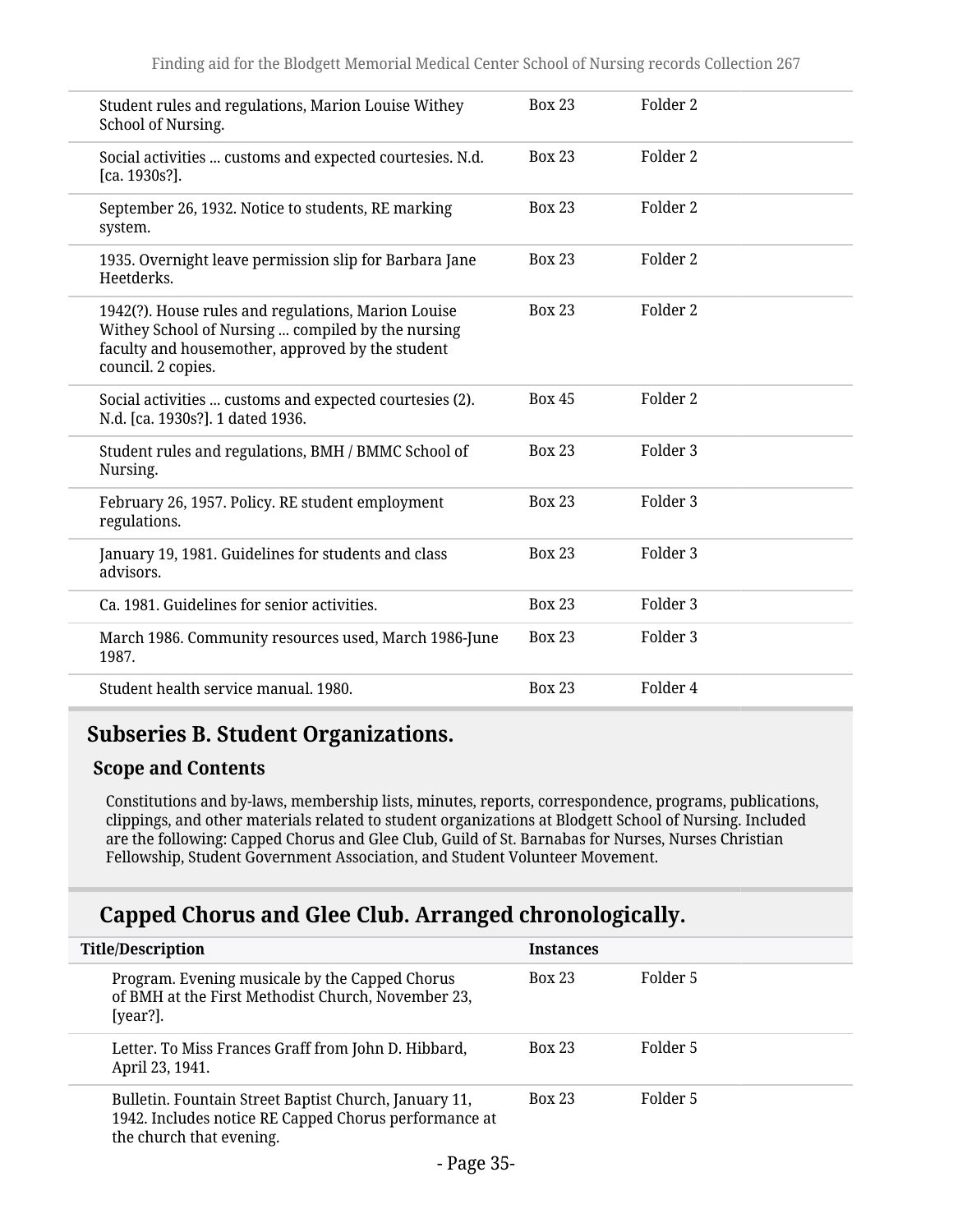| Program. Benefit concert by the BMH Nurses Glee<br>Club and the East Church Chancel Choir at the East<br>Congregational Church, October 21, 1942.                                                              | <b>Box 23</b> | Folder 5 |  |
|----------------------------------------------------------------------------------------------------------------------------------------------------------------------------------------------------------------|---------------|----------|--|
| Special notice. From Frances Graff, RE Glee Club practice<br>for seniors. March 15, 1943.                                                                                                                      | <b>Box 23</b> | Folder 5 |  |
| Program, invitations (2), and letter of invitation.<br>Annual concert by Blodgett Hospital Student Nurses'<br>Glee Club and East Church Chancel Choir at the East<br>Congregational Church, November 23, 1943. | <b>Box 23</b> | Folder 5 |  |
| Program and two typed newspaper articles. European<br>food relief benefit concert presented by Blodgett<br>Memorial Nurses' Capped Chorus at the Seventh Day<br>Adventist Church, May 28, 1946.                | <b>Box 23</b> | Folder 5 |  |
| Unidentified clipping. Ca. 1947. "Music Events  Nurses<br>Octet in Concert." With photo identifying all members of<br>octet.                                                                                   | <b>Box 23</b> | Folder 5 |  |
| Grand Rapids Press clipping. April 20, 1950. "Polio-<br>Fund Concert Set." With two photos of choirs, including<br>nurses' chorus directed by Donald Nixdorf, director of<br>music at Fountain Street Church.  | <b>Box 23</b> | Folder 5 |  |

# **Title/Description Instances**

| Folder 6<br><b>Box 23</b><br>Invitations, programs, correspondence, membership |                                                       |  |  |
|--------------------------------------------------------------------------------|-------------------------------------------------------|--|--|
|                                                                                | lists, etc., ca. 1922-1938. Arranged chronologically. |  |  |

# **Publications.**

| <b>Title/Description</b>                                                                                  | <b>Instances</b> |          |
|-----------------------------------------------------------------------------------------------------------|------------------|----------|
| Manual, revised October 1913 (2).                                                                         | <b>Box 23</b>    | Folder 7 |
| Constitution and by-laws, adopted October 1926.                                                           | <b>Box 23</b>    | Folder 7 |
| The Guild of St. Barnabas, son of consolation.<br>Informational brochure.                                 | <b>Box 23</b>    | Folder 7 |
| Application for membership (3). One copy has been<br>marked up, but not completed. The other 2 are blank. | <b>Box 23</b>    | Folder 7 |
| Pamphlet No. 2. Suggestions for branch organization<br>(3).                                               | <b>Box 23</b>    | Folder 7 |
| Pamphlet No. 3. "Blessed are the merciful"  the Guild<br>of St. Barnabas for Nurses (5).                  | <b>Box 23</b>    | Folder 7 |

# **Nurses Christian Fellowship. Originally in 3-ring binder.**

# **Organizational documents.**

**Instances**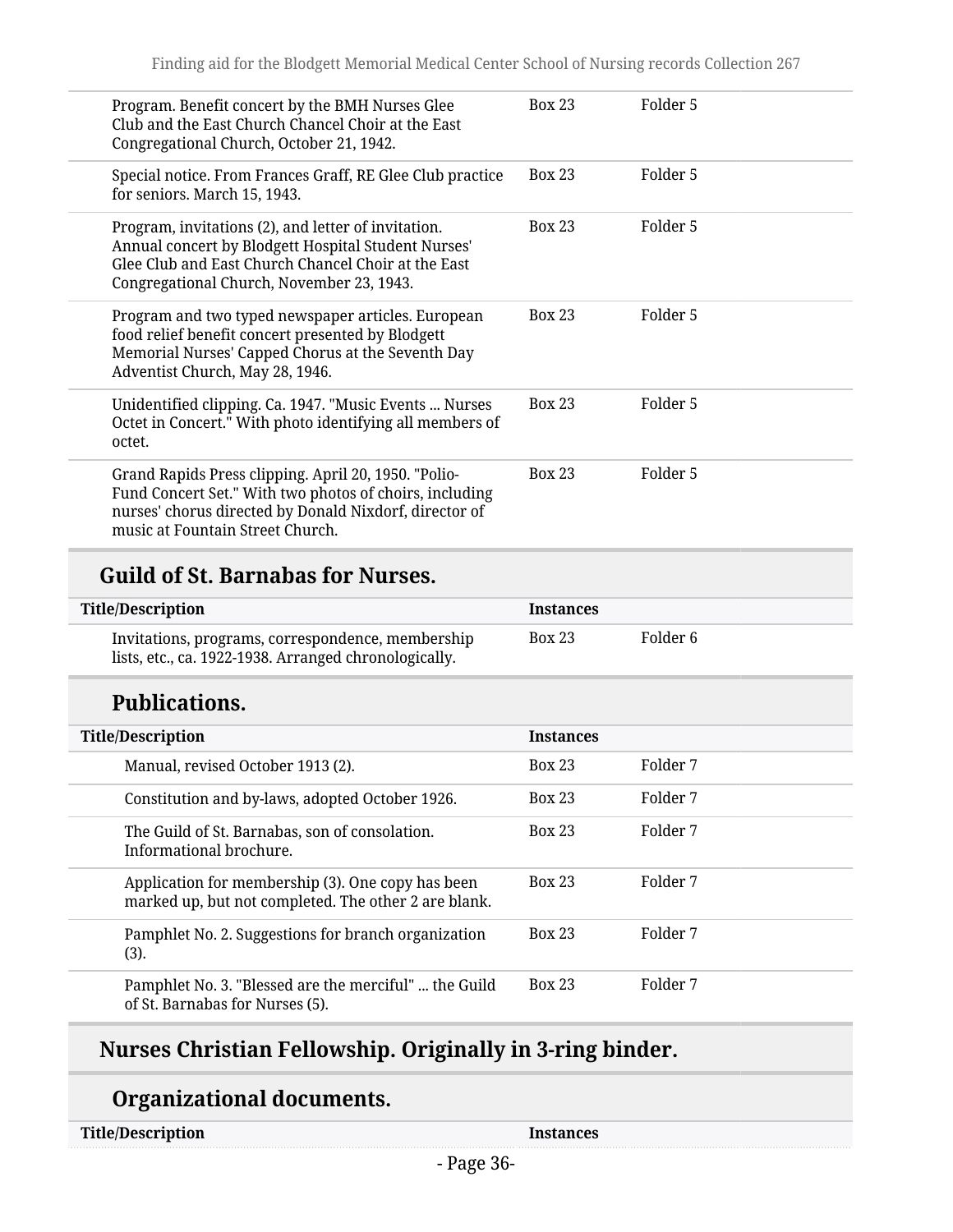| Constitution. Blodgett Nurses Christian Fellowship of<br>the BMMC School of Nursing. N.d.                                                              | <b>Box 23</b> | Folder 8 |
|--------------------------------------------------------------------------------------------------------------------------------------------------------|---------------|----------|
| NCF rules and regulations. July 1980. 4 copies.                                                                                                        | <b>Box 23</b> | Folder 8 |
| NCF minutes. 1980-1982, 1982-1983, 1983-1984.                                                                                                          | <b>Box 23</b> | Folder 8 |
| NCF reports.                                                                                                                                           | <b>Box 23</b> | Folder 8 |
| Semi-annual field report, 1980.                                                                                                                        | <b>Box 23</b> | Folder 8 |
| 1980-1981 summary report.                                                                                                                              | <b>Box 23</b> | Folder 8 |
| Final report, May 25, 1982.                                                                                                                            | <b>Box 23</b> | Folder 8 |
| Annual report, 1984.                                                                                                                                   | <b>Box 23</b> | Folder 8 |
| Membership lists for NCF planning committee. N.d.;<br>BMMC NCF group. N.d.                                                                             | <b>Box 23</b> | Folder 8 |
| Various NCF materials. Includes order forms for<br>newsletter and other materials; Bible study materials;<br>programs and flyers for conferences, etc. | <b>Box 23</b> | Folder 9 |
|                                                                                                                                                        |               |          |

# **NCF publications.**

| <b>Title/Description</b>                                                                                                               | <b>Instances</b> |           |
|----------------------------------------------------------------------------------------------------------------------------------------|------------------|-----------|
| NCF : Nurses Christian Fellowship. 1979/1980.<br>Pamphlet.                                                                             | <b>Box 23</b>    | Folder 10 |
| NCF : Nurses Christian Fellowship. 1980/1981.<br>Pamphlet.                                                                             | <b>Box 23</b>    | Folder 10 |
| Suffering Has No Language Barrier. Nurses Christian<br>Fellowship International, n.d. Pamphlet.                                        | <b>Box 23</b>    | Folder 10 |
| This We Believe : a Christian philosophy of nursing.<br>Madison, Wisconsin: Nurses Christian Fellowship,<br>1976. Pamphlet (5 copies). | <b>Box 23</b>    | Folder 10 |

# **The Nurses Lamp : Bulletin of Nurses Christian Fellowship [serial].**

| <b>Title/Description</b>        | <b>Instances</b> |           |
|---------------------------------|------------------|-----------|
| Vol. 31, no. 4. March 1980.     | <b>Box 23</b>    | Folder 10 |
| Vol. 32, no. 1. September 1980. | <b>Box 23</b>    | Folder 10 |
| Vol. 33, no. 5. May 1982.       | <b>Box 23</b>    | Folder 10 |

## **Materials from ancillary organizations.**

| <b>Title/Description</b> |                                                                                  | <b>Instances</b> |           |  |
|--------------------------|----------------------------------------------------------------------------------|------------------|-----------|--|
|                          | Prayers for patients. Fr. Bill Langlois, Catholic<br>chaplain.                   | <b>Box 23</b>    | Folder 11 |  |
|                          | The Overseas Missionary Fellowship and Christian<br>Medical Work. N.d. Pamphlet. | <b>Box 23</b>    | Folder 11 |  |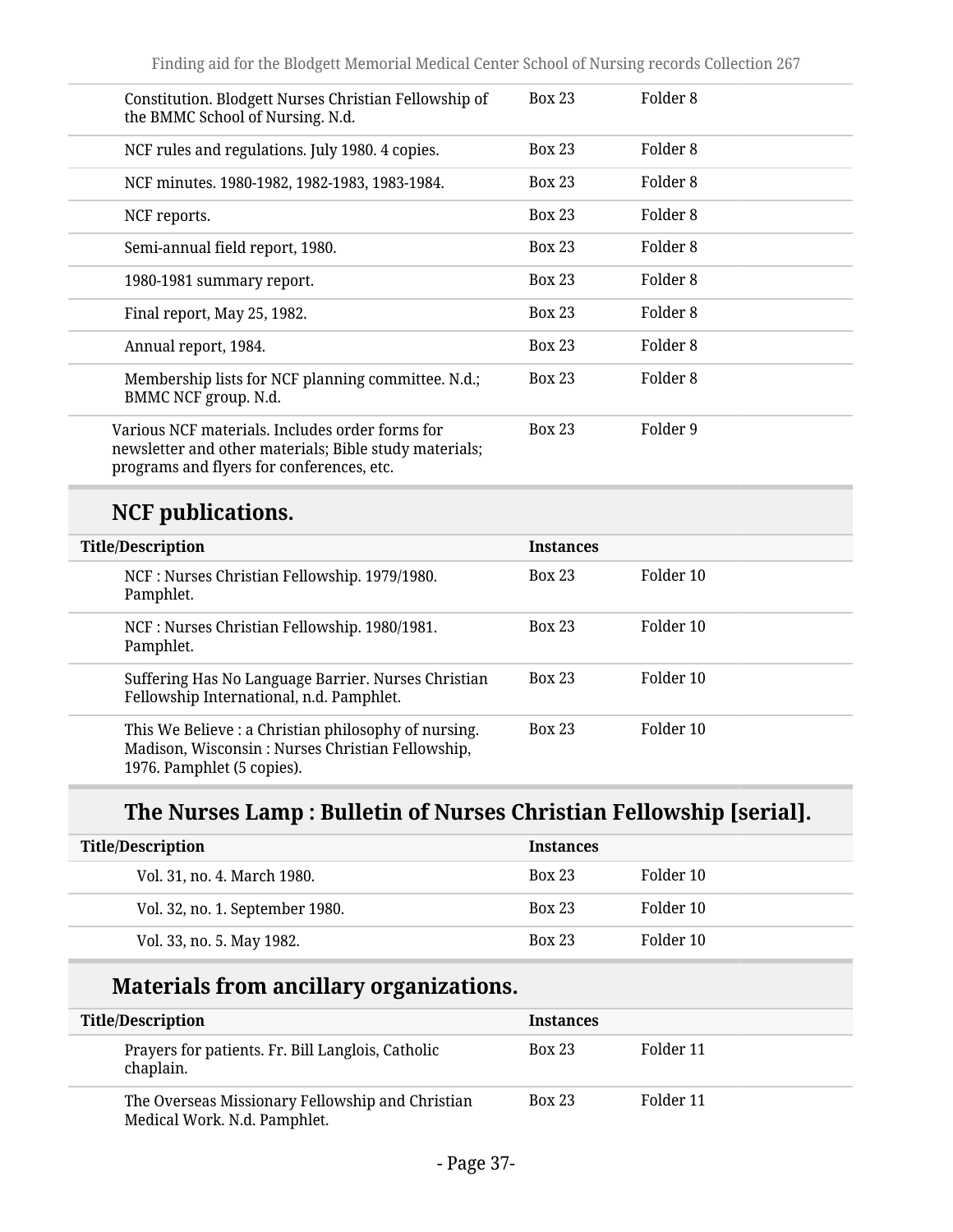| Inter-Varsity Christian Fellowship documents. Includes | <b>Box 23</b> | Folder 11 |  |
|--------------------------------------------------------|---------------|-----------|--|
| newsletters, training program schedules, etc.          |               |           |  |

#### **Student Government Association.**

| <b>Title/Description</b>                        | <b>Instances</b> |           |  |
|-------------------------------------------------|------------------|-----------|--|
| Tentative constitution, 1922.                   | <b>Box 23</b>    | Folder 12 |  |
| House rules for students. N.d. [Ca. 1920s?]     | <b>Box 23</b>    | Folder 12 |  |
| Constitution and house rules. N.d. [Ca. 1920s?] | <b>Box 23</b>    | Folder 12 |  |
| Officers. N.d. [Ca. 1920s?]                     | <b>Box 23</b>    | Folder 12 |  |
| Rules and regulations, April 1974.              | <b>Box 23</b>    | Folder 13 |  |
|                                                 |                  |           |  |

#### **Student Volunteer Movement.**

| <b>Title/Description</b>                                | <b>Instances</b> |           |  |
|---------------------------------------------------------|------------------|-----------|--|
| Programs, reports, correspondence, etc., ca. 1919-1927. | Box 23           | Folder 14 |  |

## **Subseries C. United States Cadet Nurse Corps.**

#### **Scope and Contents**

Includes correspondence, application materials and other forms, publications, clippings, and other materials related to the U.S. Cadet Nurse Corps, a program established by the Federal government in 1943 to prevent a shortage of nurses during World War II. Blodgett was active in this program. Materials date from 1942 to 1947.

| <b>Title/Description</b>                                                                                                                        | <b>Instances</b> |          |
|-------------------------------------------------------------------------------------------------------------------------------------------------|------------------|----------|
| Unidentified clipping. [1944?] "468 Student Nurses Take<br>Oath, Enter Cadet Corps." With photo.                                                | <b>Box 24</b>    | Folder 1 |
| Program. Induction service, U.S. Cadet Nurse Corps,<br>Black & Silver Room, Civic Auditorium. May 13, 1944.<br>Handwritten notes on verso.      | <b>Box 24</b>    | Folder 1 |
| Correspondence between James R. Foster and Frances<br>Graff, May 1944. RE costs for induction service.                                          | <b>Box 24</b>    | Folder 1 |
| U.S. Cadet Nurse Corps membership cards (2; 1 with full<br>sheet).                                                                              | <b>Box 24</b>    | Folder 2 |
| Public law 74--78th Congress  Chapter 126--1st session<br>an act  to provide for the training of nurses for the<br>armed forces  June 15, 1943. | <b>Box 24</b>    | Folder 2 |
| Form 40. Federal Security Agency, U.S. Public Health<br>Service, Division of Nurse Education. July 1943.                                        | <b>Box 24</b>    | Folder 2 |
| American Hospital Association, Washington Service<br>Bureau. Bulletin No. 10, August 23, 1943.                                                  | <b>Box 24</b>    | Folder 2 |
| BMH School of Nursing  and U.S. Cadet Nurse Corps. N.d.                                                                                         | <b>Box 24</b>    | Folder 2 |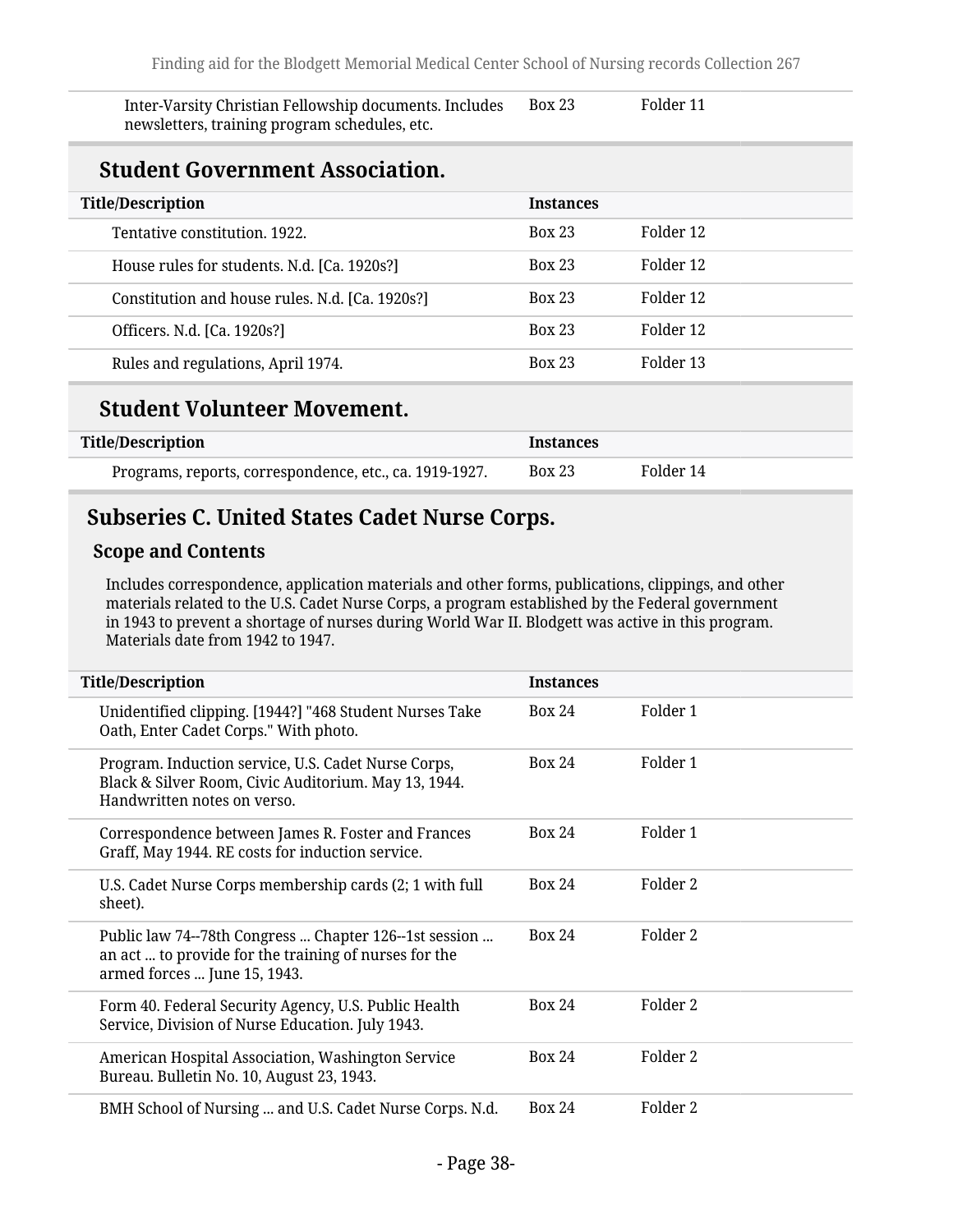| Form 52. Application for membership in U.S. Cadet Nurse<br>Corps. Completed April 12, 1944, by Vivian L. Bieri.                                                                             | <b>Box 24</b> | Folder 2 |  |
|---------------------------------------------------------------------------------------------------------------------------------------------------------------------------------------------|---------------|----------|--|
| Reporting on the Postwar Status of U.S. Cadet Nurse<br>Corps / Lucile Petry. Reprinted from Hospitals, February<br>1946.                                                                    | <b>Box 24</b> | Folder 2 |  |
| American Hospital Association, Washington Service<br>Bureau. Bulletin No. 66, April 15, 1946.                                                                                               | <b>Box 24</b> | Folder 2 |  |
| Form 50. Application for participation in Federal nurse<br>training program. 2 copies, completed February 29, 1944,<br>and April 1, 1944, by the Marion Louise Withey School of<br>Nursing. | <b>Box 24</b> | Folder 3 |  |
| Earnings and working conditions of registered<br>professional nurses. U.S. Department of Labor, Bureau of<br>Labor Statistics, July 1, 1947.                                                | Box 24        | Folder 4 |  |

#### **Nurse Corps Publications.**

| <b>Title/Description</b> |                                                                                                                                                                                                                                                           | <b>Instances</b> |          |
|--------------------------|-----------------------------------------------------------------------------------------------------------------------------------------------------------------------------------------------------------------------------------------------------------|------------------|----------|
|                          | 4408 Schools of Nursing Approved by Respective State<br>Boards of Nursing Examiners. New York : U.S. Public<br>Health Service, September 1943. 10-page publication.                                                                                       | <b>Box 24</b>    | Folder 5 |
|                          | Enlist in a PROUD Profession! Train as a Nurse! U.S.<br>Cadet Nurse Corps. N.d. Recruiting publication. B/w with<br>color cover.                                                                                                                          | <b>Box 24</b>    | Folder 5 |
|                          | Schools of Nursing Approved by the Respective State<br>Boards of Nurse Examiners and Listing those with Units<br>of the U.S. Cadet Nurse Corps. New York : U.S. Public<br>Health Service, April 1945. 31-page booklet.                                    | <b>Box 24</b>    | Folder 5 |
|                          | U.S. Cadet Nurse Corps : established under the Bolton<br>Act / Lucile Petry. Reprinted from the American Journal<br>of Nursing, Vol. 43, No. 8, August 1943.                                                                                              | <b>Box 24</b>    | Folder 5 |
|                          | Nursing Education in Wartime [serial]. Complete series<br>of Fourteen Bulletins, 1942-1945 (nos. 1-14). Publ. by the<br>National League of Nursing Education, New York. Spiral<br>bound. Individual copies of bulletin nos. 1-2, 4-7, 9-10.<br>1942-1944. | <b>Box 24</b>    | Folder 6 |

## **Subseries D. Capping and Commencements.**

#### **Scope and Contents**

Contains Blodgett capping ceremony programs, 1946-1961 (incomplete). The majority of this subseries is devoted to graduation, with invitations, programs, correspondence, and clippings from Blodgett commencements, 1921-1987 (inclusive). The later decades consist mainly of invitations and programs, with clippings described separately in Series XII. Also included is a list of commencement speakers and honor students from 1948 to 1987, and selected transcripts of commencement addresses.

#### **Capping Ceremonies.**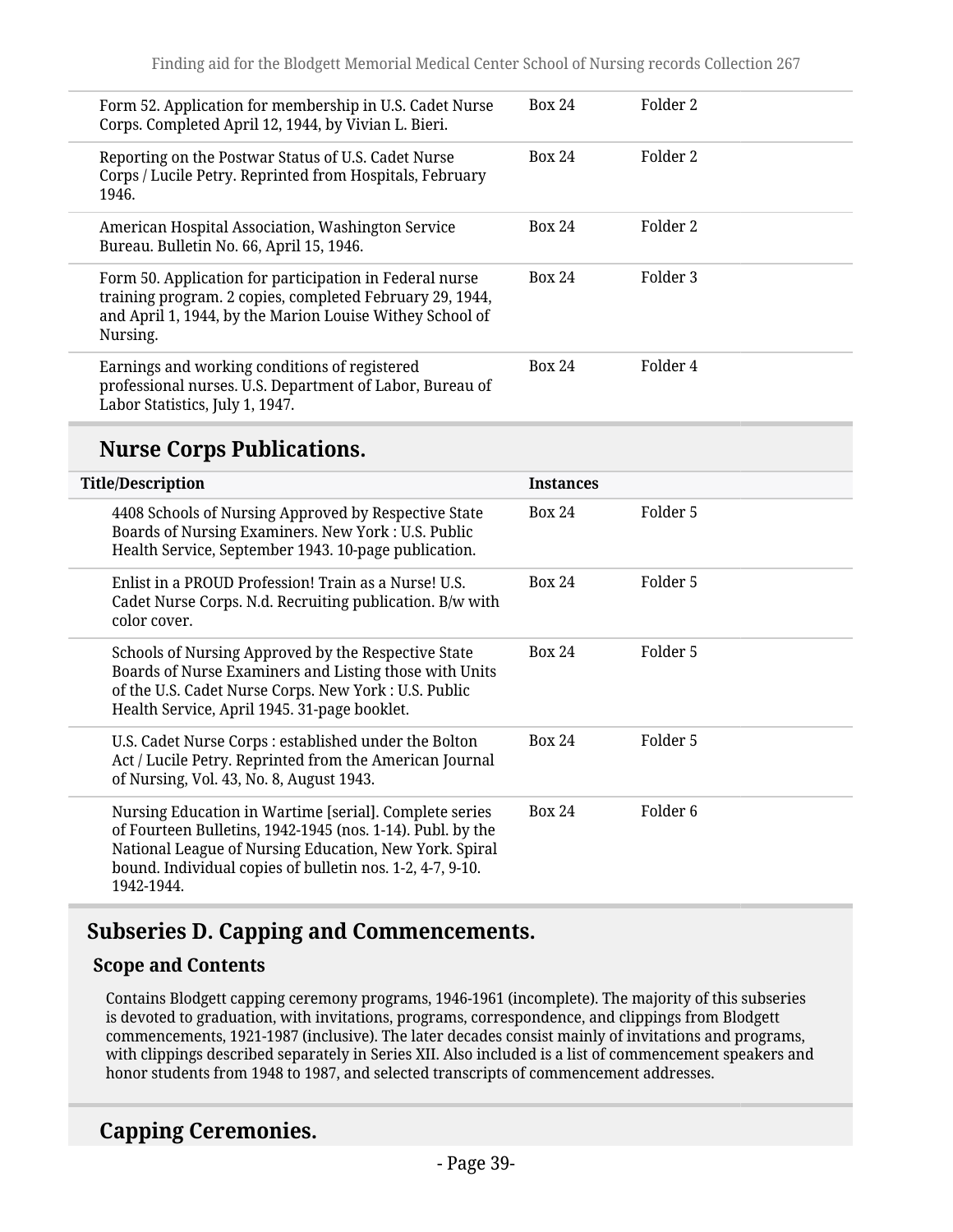| <b>Title/Description</b>                                                                                                                                                                                                                                                                                        | <b>Instances</b> |                     |
|-----------------------------------------------------------------------------------------------------------------------------------------------------------------------------------------------------------------------------------------------------------------------------------------------------------------|------------------|---------------------|
| Programs. 1946-1950, 1952-1956, 1958-1961.                                                                                                                                                                                                                                                                      | <b>Box 24</b>    | Folder 7            |
| Correspondence RE continuation of capping ceremonies,<br>with information about capping. April 1959.                                                                                                                                                                                                            | <b>Box 24</b>    | Folder 7            |
| <b>Commencement Exercises.</b>                                                                                                                                                                                                                                                                                  |                  |                     |
| <b>Title/Description</b>                                                                                                                                                                                                                                                                                        | <b>Instances</b> |                     |
| 1918. Invitation to commencement exercises for Grand<br>Rapids Training Schools for Nurses, including St. Mary's,<br>Butterworth, and Blodgett Hospitals.                                                                                                                                                       | <b>Box 24</b>    | Folder <sub>8</sub> |
| Commencement exercises for Marion Louise Withey<br>Training School for Nurses / BMH School of Nursing /<br><b>BMMC School of Nursing. Includes invitations,</b><br>programs, correspondence, newspaper clippings, and<br>other misc. documents. Later decades consist primarily<br>of invitations and programs. | <b>Box 24</b>    | Folder <sub>8</sub> |
| 1921-1930                                                                                                                                                                                                                                                                                                       | <b>Box 24</b>    | Folder 9            |
| 1931-1940                                                                                                                                                                                                                                                                                                       | <b>Box 24</b>    | Folder 10           |
| 1941-1950                                                                                                                                                                                                                                                                                                       | <b>Box 24</b>    | Folder 11           |
| 1951-1960                                                                                                                                                                                                                                                                                                       | <b>Box 24</b>    | Folder 12           |
| 1961-1970                                                                                                                                                                                                                                                                                                       | <b>Box 24</b>    | Folder 13           |
| 1971-1980                                                                                                                                                                                                                                                                                                       | <b>Box 24</b>    | Folder 14           |
| 1981-1986                                                                                                                                                                                                                                                                                                       | <b>Box 24</b>    | Folder 15           |
| 1987 [final class]                                                                                                                                                                                                                                                                                              | <b>Box 24</b>    | Folder 16           |
| List of commencement speakers, honor students,<br>and chairmen of the evening, 1948-1987. [2 copies of<br>1948-1973].                                                                                                                                                                                           | <b>Box 24</b>    | Folder 17           |
| Commencement address transcripts. 1953, 1975, 1976,<br>1977, 1982, 1984.                                                                                                                                                                                                                                        | <b>Box 24</b>    | Folder 18           |
| Honor students and scholarships, 1925-1937.                                                                                                                                                                                                                                                                     | <b>Box 24</b>    | Folder 19           |
| Memo to Mrs. Waters RE scholarship, May 18, 1931.                                                                                                                                                                                                                                                               | <b>Box 24</b>    | Folder 19           |

### **Subseries E. Miscellaneous.**

#### **Scope and Contents**

Student poetry, some misc. programs.

## **Student poetry**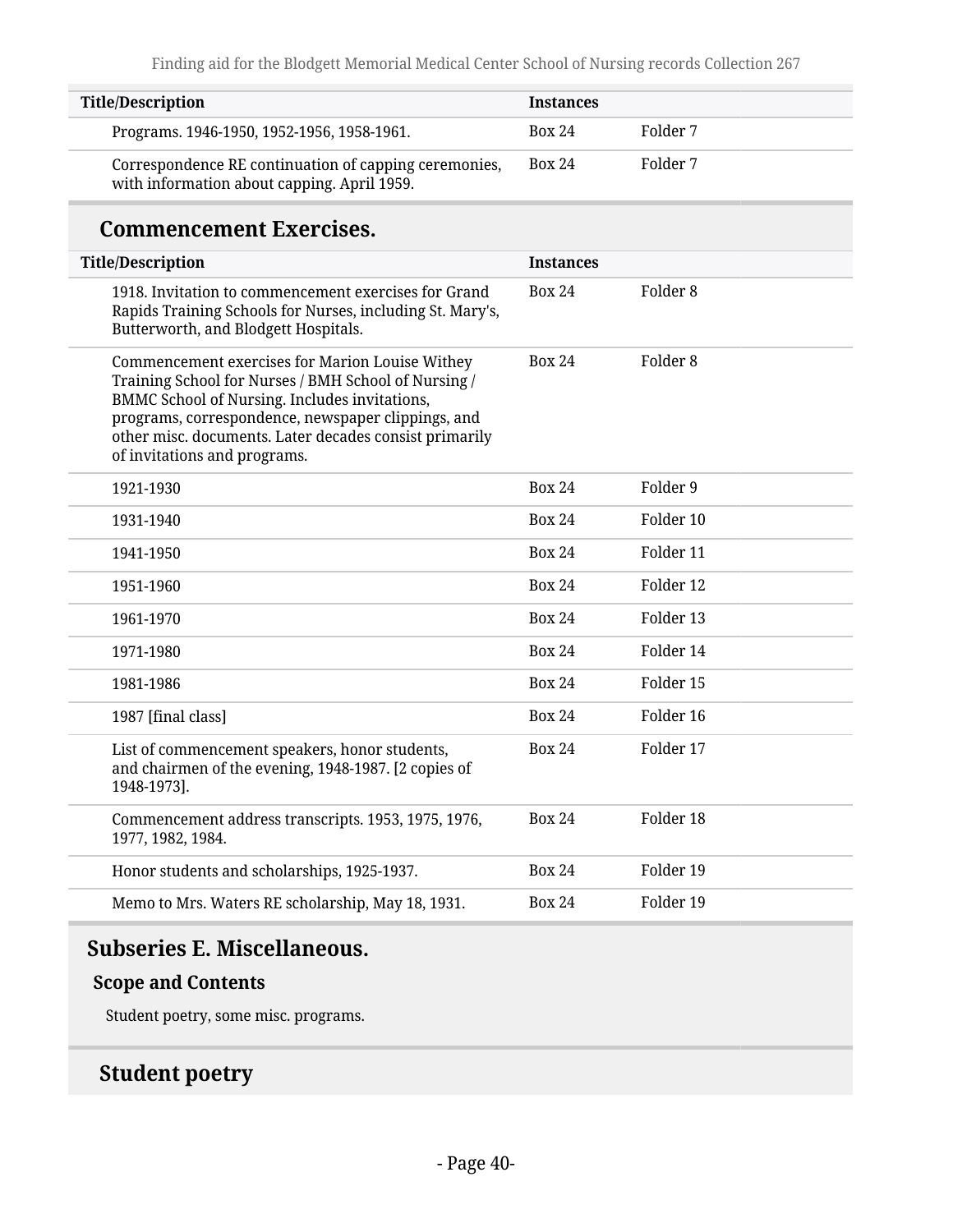#### **Scope and Contents**

Title of original folder: "Examples of student talent". [Note: "Graduation—Elation!" drawing by student parent has been removed from folder; now housed with graphics in Box 34, Folder 48.]

| <b>Title/Description</b>                                                                                                                                                                                                   | <b>Instances</b> |           |
|----------------------------------------------------------------------------------------------------------------------------------------------------------------------------------------------------------------------------|------------------|-----------|
| "Soliloquy of a student nurse" / Mary Leegwater, class of<br>1964.                                                                                                                                                         | <b>Box 24</b>    | Folder 20 |
| From 1923 Vista [ yearbook]:                                                                                                                                                                                               | <b>Box 24</b>    | Folder 20 |
| "Inspection day" / Jean Brymer, class of 1924.                                                                                                                                                                             | <b>Box 24</b>    | Folder 20 |
| "The class of '24" / D. Hawkins, class of 1924                                                                                                                                                                             | <b>Box 24</b>    | Folder 20 |
| "Playtime" / Mary A. Floyd, class of 1923.                                                                                                                                                                                 | <b>Box 24</b>    | Folder 20 |
| "My pledge" / Diane Willett, class of 1981.                                                                                                                                                                                | <b>Box 24</b>    | Folder 20 |
| "Honorarium" / class of 1956. From Alumnae Journal,<br>n.d.                                                                                                                                                                | <b>Box 24</b>    | Folder 20 |
| "Nursing school days" / Jane Tolsma and Paula Porte,<br>class of 1982.                                                                                                                                                     | <b>Box 24</b>    | Folder 20 |
| "T'was the night before Christmas " / Susan J. Kingma,<br>class of 1965 (2).                                                                                                                                               | <b>Box 24</b>    | Folder 20 |
| "Life's lonely when a person is unable to be himself " /<br>Linda DiRusso, class of 1975.                                                                                                                                  | <b>Box 24</b>    | Folder 20 |
| Miss. R. Kidder. Small booklet with silver cover, held<br>together by green ribbon. Includes sections headed<br>"doctor's orders," "physical exam," "progress," and<br>"nurse's notes." [Purpose of this booklet unclear.] | <b>Box 24</b>    | Folder 21 |
| Program. Junior / Senior Banquet. N.d. Booklet with<br>"silhouette" illustration on cover of young woman in<br>formal attire, holding bouquet. Tied with black cord.                                                       | <b>Box 24</b>    | Folder 21 |
| B and C Whispers  my bed is a boat  a paper for the<br>children. February 1932. With illustration on cover of<br>child in a bed with sails, floating on a river.                                                           | <b>Box 24</b>    | Folder 21 |

**^** [Return to Table of Contents](#page-1-0)

#### **Series VI. Shelda Buck Stone, Class of 1948—Personal Collection. 2001.07**

#### **Scope and Contents**

This series (2001.070) was accessioned separately from the bulk of the Blodgett School of Nursing materials. It is housed in a single blue lidded box and consists of the personal papers and ephemera / realia of Shelda Marie (Buck) Stone, class of 1948.

#### **Subseries A. Letters. Arranged chronologically.**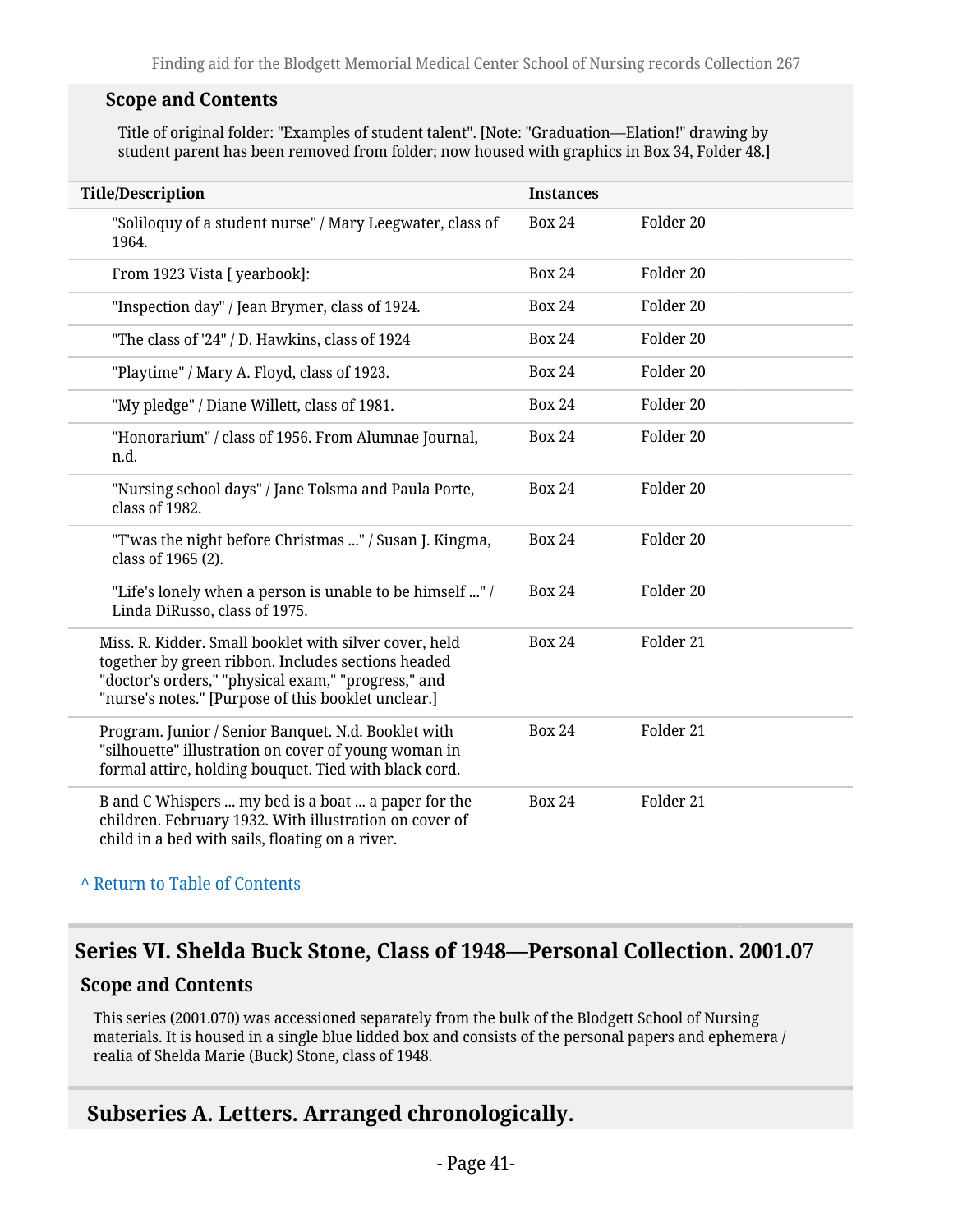| <b>Title/Description</b>                                                                                                                                                                                                                                                               | <b>Instances</b> |                     |
|----------------------------------------------------------------------------------------------------------------------------------------------------------------------------------------------------------------------------------------------------------------------------------------|------------------|---------------------|
| Two letters, addressed to Miss Ida Crampton, Director of<br>Nurses, Tolfree Memorial Hospital, Paden City, Mi. From<br>Shelda M. Buck, R.N., West Branch, Mich. November and<br>December 1946. Letters appear to be exercises in applying<br>for and resigning from nursing positions. | <b>Box 25</b>    | Folder 1            |
| To Miss Shelda Buck at Blodgett Nurses' Lodge. From<br>Norman O. Smith, Paden City, West Va. (8). Originally<br>wrapped in white ribbon. November 1946 to March 1947.                                                                                                                  | <b>Box 25</b>    | Folder <sub>2</sub> |
| To Miss Shelda Buck, Blodgett Nurses' Lodge, later<br>Children's Hospital, Detroit. From George "Mowey" Mital,<br>Sanatorium, Pontiac, Ill. May-Oct. 1947 (6). Originally<br>wrapped in yellow and brown ribbon.                                                                       | <b>Box 25</b>    | Folder <sub>3</sub> |
| To Miss Shelda Buck, Convalescent Home Children's<br>Hospital, Farmington, Mich. (1 letter), then Chicago, Ill.<br>From M.R. (Milt) Johnson, Abbot Hall, E. Lansing, Mich.<br>Nov. 1947-Mar. 1948. (11) Originally wrapped in white<br>ribbon.                                         | <b>Box 25</b>    | Folder 4            |
| Continued in Apr.and May 1948 to Miss Shelda Buck, now<br>at Blodgett Nurses Lodge, G.R. (6).                                                                                                                                                                                          | <b>Box 25</b>    | Folder 5            |
| <b>Subseries B. Addresses</b>                                                                                                                                                                                                                                                          |                  |                     |
| <b>Title/Description</b>                                                                                                                                                                                                                                                               | <b>Instances</b> |                     |
| 1 beige plastic box labeled "Blodgett class of 1948."<br>Contains cards with names and some addresses, believed<br>to be of alumnae for her class.                                                                                                                                     | <b>Box 25</b>    |                     |

### **Misc. items found in address box above. Mostly correspondence and notes RE names and addresses of various individuals. Also:**

| <b>Title/Description</b>                                                                                                                                                                                 | <b>Instances</b> |           |  |  |
|----------------------------------------------------------------------------------------------------------------------------------------------------------------------------------------------------------|------------------|-----------|--|--|
| Typewritten letter dated January 1980, addressed<br>"Greetings classmates," from Shelda Buck Stone. RE<br>updated address information and class reunion.                                                 | <b>Box 25</b>    | Folder 6  |  |  |
| Blodgett Alumnae Journal News form, submitted by<br>Shelda Buck Stone, RE class reunion, June 19-20, 1980.                                                                                               | <b>Box 25</b>    | Folder 6  |  |  |
| Subseries C. Photographs (12).                                                                                                                                                                           |                  |           |  |  |
| <b>Title/Description</b>                                                                                                                                                                                 | <b>Instances</b> |           |  |  |
| Photo 1. Small b/w picture of woman in sunglasses with<br>dog. On verso: Jean (Hodgens) Ingersoll  a Blodgett<br>Memorial Hospital school of nursing student-dropped<br>out to marry Neil Ingersol. N.d. | <b>Box 33</b>    | Folder 55 |  |  |
|                                                                                                                                                                                                          |                  |           |  |  |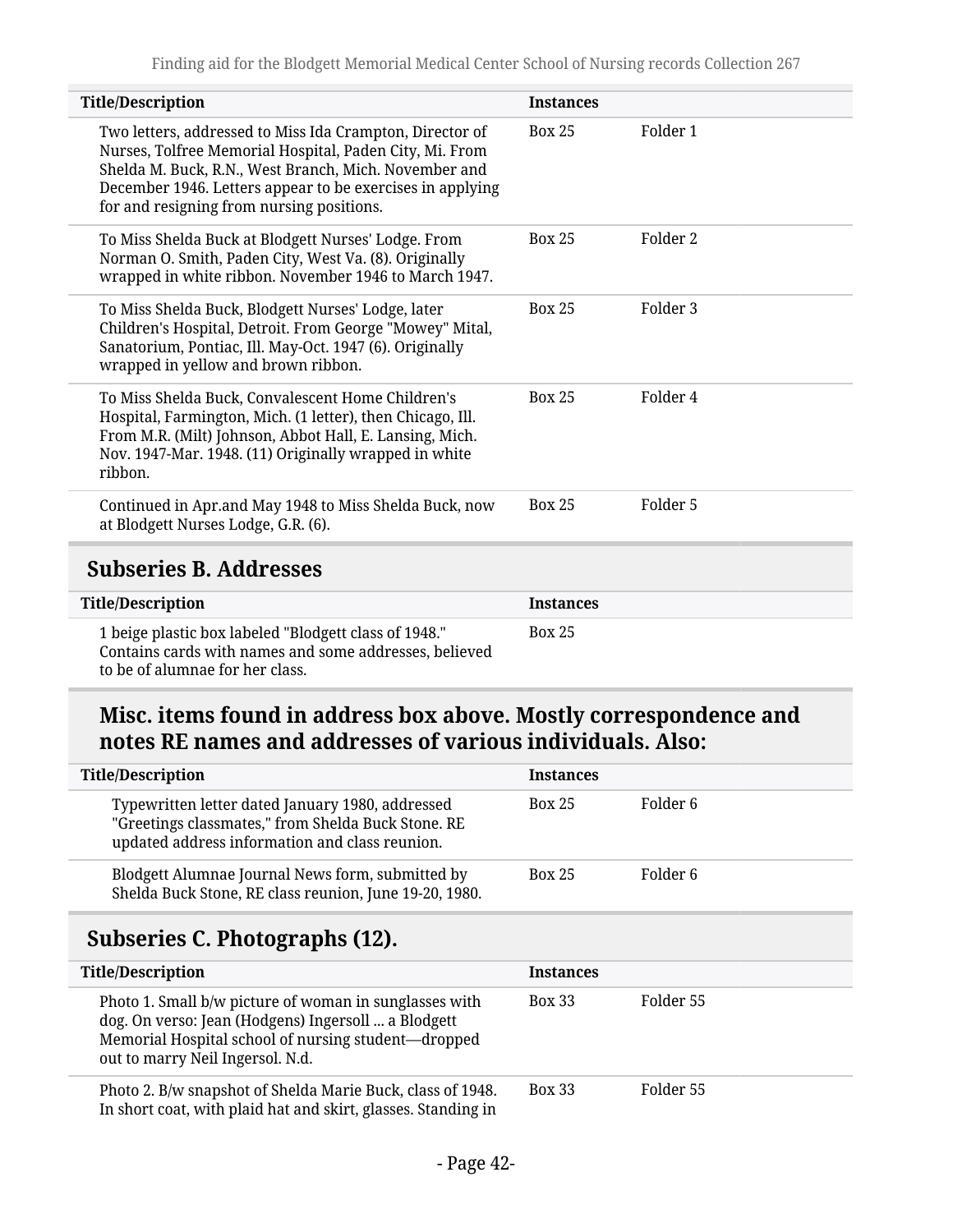front of garden and building. On verso: Grand Rapids ... BMH. N.d.

| Photo 3. B/w snapshot of woman standing next to old<br>car. On verso: Opal Rici (or April Rice?), Mercy School of<br>Nursing, Benton Harbor, Mich. N.d.                                                           | <b>Box 33</b> | Folder 55 |
|-------------------------------------------------------------------------------------------------------------------------------------------------------------------------------------------------------------------|---------------|-----------|
| Photo 4. B/w snapshot of woman seated outside. On<br>verso: Joyce Whorley, nursing school classmate (later<br>roommate!) 1945-1948  N.d.                                                                          | <b>Box 33</b> | Folder 55 |
| Photo 5. B/w portrait photo signed "Love Corrine." On<br>verso: Corrine Van Dommelen (Ted) LeVand  class<br>1945-1948. Shelda's roommate at Blodgett for two years.<br>N.d.                                       | <b>Box 33</b> | Folder 55 |
| Photo 6. B/w snapshot of woman standing in wooded area,<br>with building in background. On verso: Florence Irene<br>Martin, N.d.                                                                                  | <b>Box 33</b> | Folder 55 |
| Photos 7 and 8. B/w snapshots of Barbara Wilson<br>Yarrington Tennis Court at BMH, 1945-1948. On verso:<br>Court was  updated after Hollywood movie star had<br>plastic surgery at BMH by Dr. [Yarrington?]. N.d. | <b>Box 33</b> | Folder 55 |
| Photo 9. B/w photo of two women standing on steps. On<br>verso: Blodgett Hospital School of Nursing  class of<br>1948  Shelda Marie (Buck) Stone and Kay. N.d.                                                    | <b>Box 33</b> | Folder 55 |
| Photo 10. B/w photo of young man and woman at high<br>school prom. Jean Hodgens and Neil Ingersoll. Description<br>of photo on verso. N.d. Photo by The Camera Shop, Grand<br>Rapids.                             | <b>Box 33</b> | Folder 55 |
| Photo 11. B/w photo of young woman seated in wooded<br>area, with building in the background. On verso: Class of<br>1945-West Branch, Mich., Jean Reid Hobohm, wife of Dan<br>Hobohm  N.d.                        | <b>Box 33</b> | Folder 55 |
| Photo 12. B/w nursing portrait of Jean Frey Smith, Blodgett<br>class of 1948. Photo by Robinson Studio, in Robinson<br>folder.                                                                                    | <b>Box 33</b> | Folder 55 |

### **Subseries D. Serials.**

## **The Blodgett Memorial Alumnae Journal**

| <b>Title/Description</b>                                                                                                   | <b>Instances</b> |           |  |
|----------------------------------------------------------------------------------------------------------------------------|------------------|-----------|--|
| vol. 46. January 1975.                                                                                                     | <b>Box 25</b>    | Folder 7  |  |
| vol. 50. March 1980. Addressed to Mrs. James Stone, 1926<br>Victor Ave., Lansing, Mi. 48910                                | <b>Box 25</b>    | Folder 7  |  |
| vol. 51. March 1981.                                                                                                       | <b>Box 25</b>    | Folder 7  |  |
| Manual of Nursing Procedures, Blodgett Memorial<br>Hospital School of Nursing, inside cover signed Shelda M.<br>Buck, 1946 | <b>Box 25</b>    | Folder 14 |  |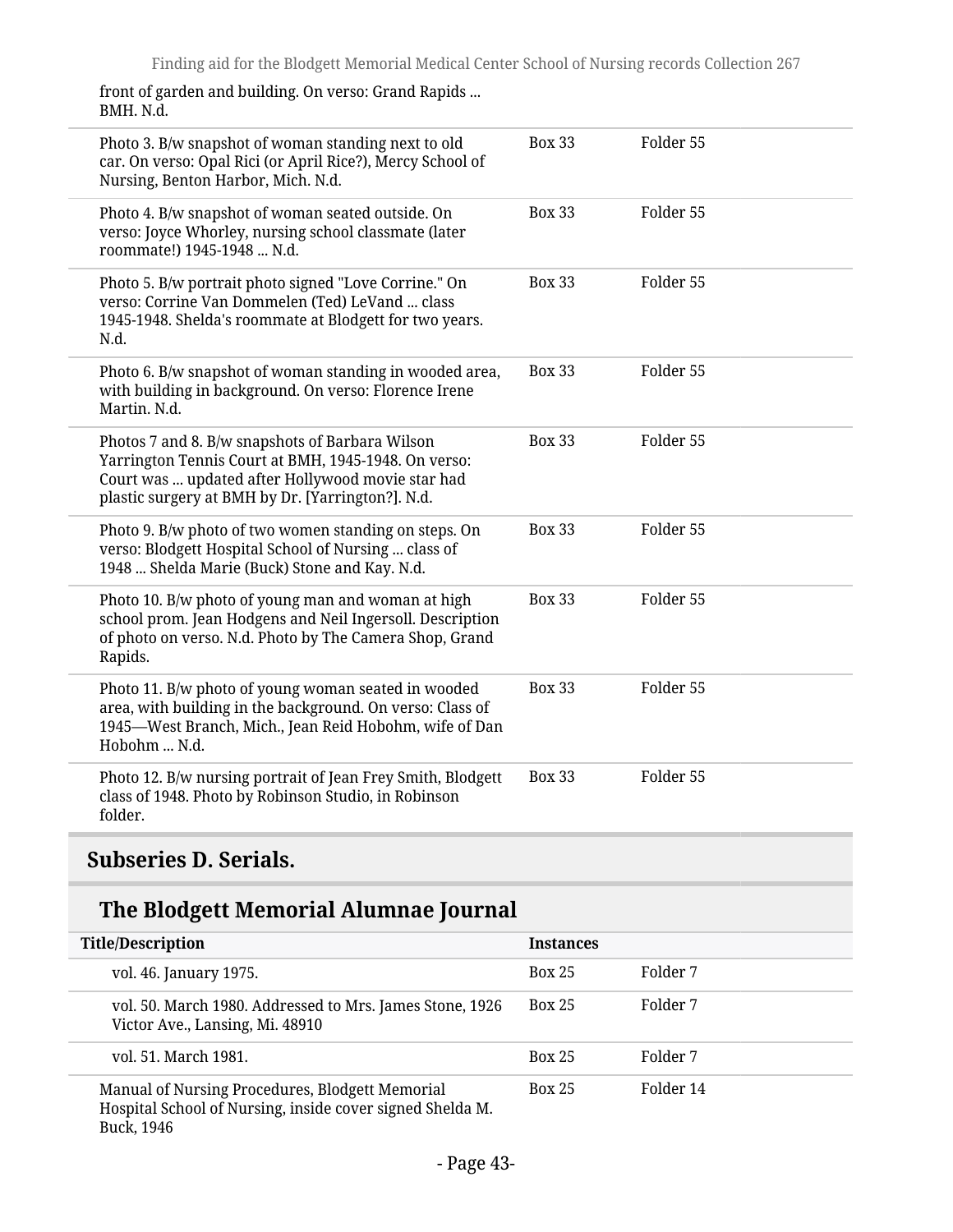# **Subseries E. Clippings.**

| <b>Title/Description</b>                                                                                       | <b>Instances</b> |          |
|----------------------------------------------------------------------------------------------------------------|------------------|----------|
| GR Herald, Apr. 28, 1958. "Blodgett Class to Hold Reunion."<br>Includes photo with 3 nurses. RE class of 1948. | <b>Box 25</b>    | Folder 8 |
| Unidentified. "Junior Child Study Group Names Slate."                                                          | <b>Box 25</b>    | Folder 8 |

# **Subseries F. Ephemera.**

| <b>Title/Description</b>                                                                                                                                                                                                  | <b>Instances</b> |           |
|---------------------------------------------------------------------------------------------------------------------------------------------------------------------------------------------------------------------------|------------------|-----------|
| Leaflet. "A Part Time Nurse for Every Purse  /<br>Community Health Service, 112 Louis N.W. [Kent Co.]. N.d.                                                                                                               | <b>Box 25</b>    | Folder 9  |
| Commencement exercises, Blodgett Memorial Hospital<br>School of Nursing. Park Congregational Church, Grand<br>Rapids. Program. September 16, 1948.                                                                        | <b>Box 25</b>    | Folder 10 |
| Announcing! Blodgett Alumnae Assn. 6th Reunion. June<br>8-9, 1950. Program.                                                                                                                                               | <b>Box 25</b>    | Folder 11 |
| Enclosed with 1950 announcement: Letter to Alumnae,<br>Mar. 1962, with questionnaire form, blank.                                                                                                                         | <b>Box 25</b>    | Folder 11 |
| Card for Blodgett Alumnae 9th Reunion, with Mrs. Jane<br>Warners, Mistress of Ceremonies.                                                                                                                                 | <b>Box 25</b>    | Folder 11 |
| Blodgett Alumnae 9th Reunion, June 24-25, 1965. Cap<br>themed program.                                                                                                                                                    | <b>Box 25</b>    | Folder 11 |
| 1965 Reunion Banquet [program]. Blue 8-point cross<br>detached from cover.                                                                                                                                                | <b>Box 25</b>    | Folder 11 |
| Announcing! 11th Reunion  BMH Alumnae Assn. June<br>19-20, 1975. Program and information.                                                                                                                                 | <b>Box 25</b>    | Folder 11 |
| Blodgett Memorial Hospital, 11th Alumnae Reunion<br>Banquet. Menu and program. June 20, 1975.                                                                                                                             | <b>Box 25</b>    | Folder 11 |
| "Hostess" nursing cap name tag, with blue and gold<br>ribbons.                                                                                                                                                            | <b>Box 25</b>    | Folder 11 |
| Magnet. 1886-1986. Blodgett Memorial Medical Center.                                                                                                                                                                      | <b>Box 25</b>    | Folder 11 |
| Historical Data, Blodgett Memorial Hospital School of<br>Nursing, founded 1886. Blodgett Alumnae Assoc., founded<br>1905, 1st alumnae reunion June 1925, 11th Alumnae<br>Reunion, June 1975. Calvin College map enclosed. | <b>Box 25</b>    | Folder 11 |
| Desk or door sign(?). "Night Nurse. Buck - 320 - Frey."                                                                                                                                                                   | <b>Box 25</b>    | Folder 12 |
| Miniature paper nurses' cap, with blue ribbon trim. "Miss<br>Buck." Possibly a table place holder? Originally in plastic<br>address box.                                                                                  | <b>Box 25</b>    | Folder 12 |
| Needlepoint pattern to cover brick from Blodgett<br>Memorial Hospitals Nurses' Home, 1975.                                                                                                                                | <b>Box 50</b>    |           |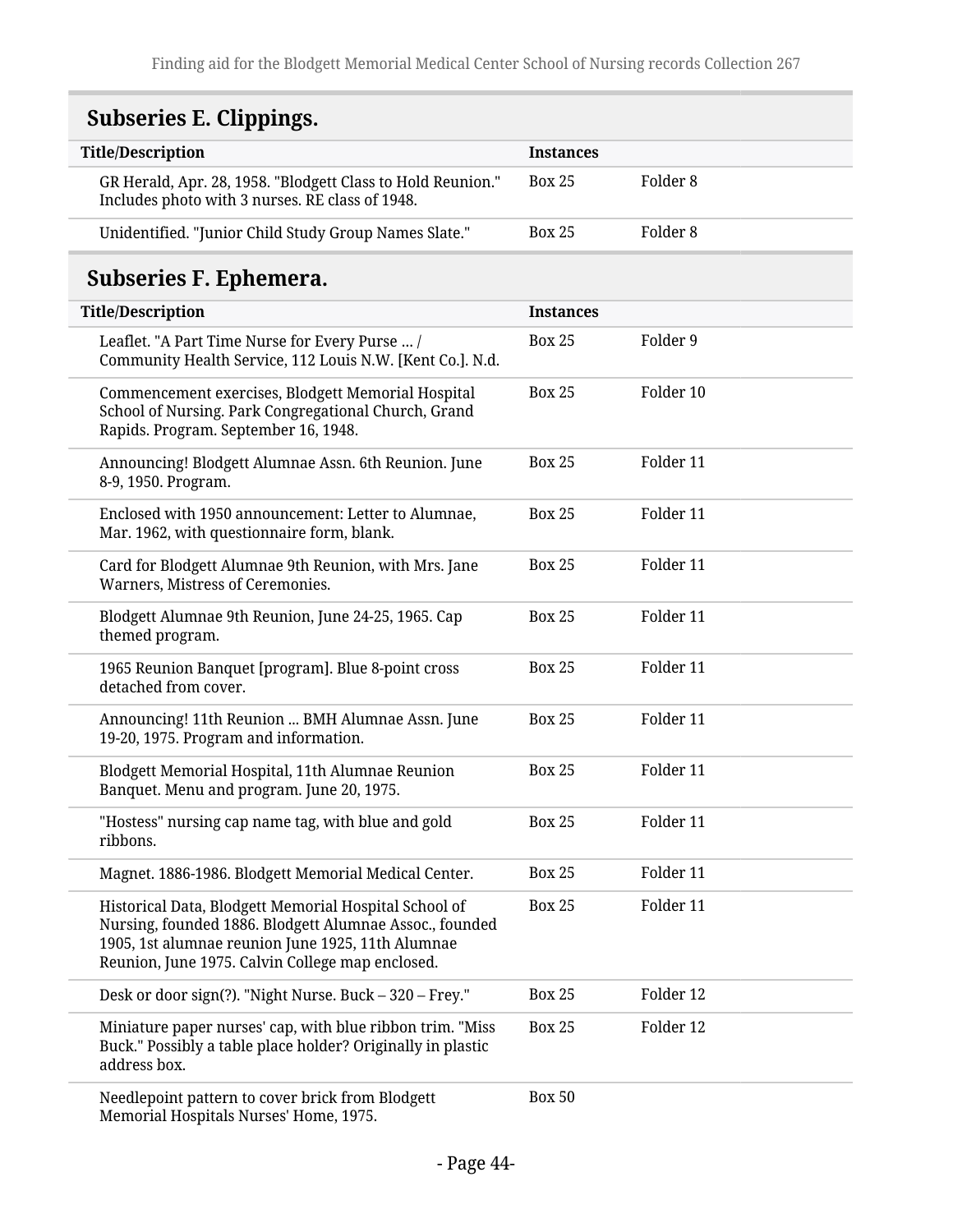### **Subseries G. Realia.**

| <b>Title/Description</b>                                                                                           | <b>Instances</b> |           |
|--------------------------------------------------------------------------------------------------------------------|------------------|-----------|
| Linen napkin, used by Shelda Marie Stone at Children's<br>Hospital of Michigan in staff dining room for all meals. | <b>Box 25</b>    | Folder 13 |
| Fracture bed and wooden man.                                                                                       | <b>Box 25</b>    |           |

**^** [Return to Table of Contents](#page-1-0)

#### **Series VII. School of Nursing Miscellaneous Documents. 1991.029B**

#### **Scope and Contents**

Includes materials from "history of nursing" courses taught at Blodgett, documents from nursing / medical conferences, papers or speeches with unknown sources, and a few other items.

#### **History of Nursing Courses.**

#### **Scope and Contents**

Materials originally in envelope labeled: "History—photos, etc. from History of Nursing Courses—used over many years, esp. '30s, '40s, '50s."

| <b>Title/Description</b>                                                                                                                                                                                           | <b>Instances</b> |           |
|--------------------------------------------------------------------------------------------------------------------------------------------------------------------------------------------------------------------|------------------|-----------|
| Articles, clippings, brochures, etc., with biographies and<br>images of various important figures in the history of<br>nursing.                                                                                    | <b>Box 26</b>    | Folder 1  |
| Set of pamphlets published by the National League of<br>Nursing Education, n.d. (50, some duplicates). Each<br>features a portrait of famous nurse on front, with brief<br>biography inside.                       | <b>Box 26</b>    | Folder 2  |
| Misc. items, including magazine clippings. Also: History of<br>Nursing Archive Report, 1970, Boston University Mugar<br>Memorial Library; Prayer by Mary Stewart, published by<br>W.B. Saunders Co., Philadelphia. | <b>Box 26</b>    | Folder 3  |
| Clipping. Scope Weekly, August 5, 1959. "The Civil War<br>Comes to California in Photos and Artifacts."                                                                                                            | <b>Box 52</b>    | Folder 23 |
| State League of Nursing Education, report of the Vasser<br>Training Company(?), June 1921. Speech presented by Mary<br>A. Welsh.                                                                                   | <b>Box 26</b>    | Folder 4  |

#### **Programs, papers, and reports from misc. nursing / medical conferences.**

| <b>Title/Description</b>                                                                                     | <b>Instances</b> |          |
|--------------------------------------------------------------------------------------------------------------|------------------|----------|
| Program. National Organization of Nurses of the United<br>States, Seattle, Washington, June 26-July 1, 1922. | <b>Box 26</b>    | Folder 5 |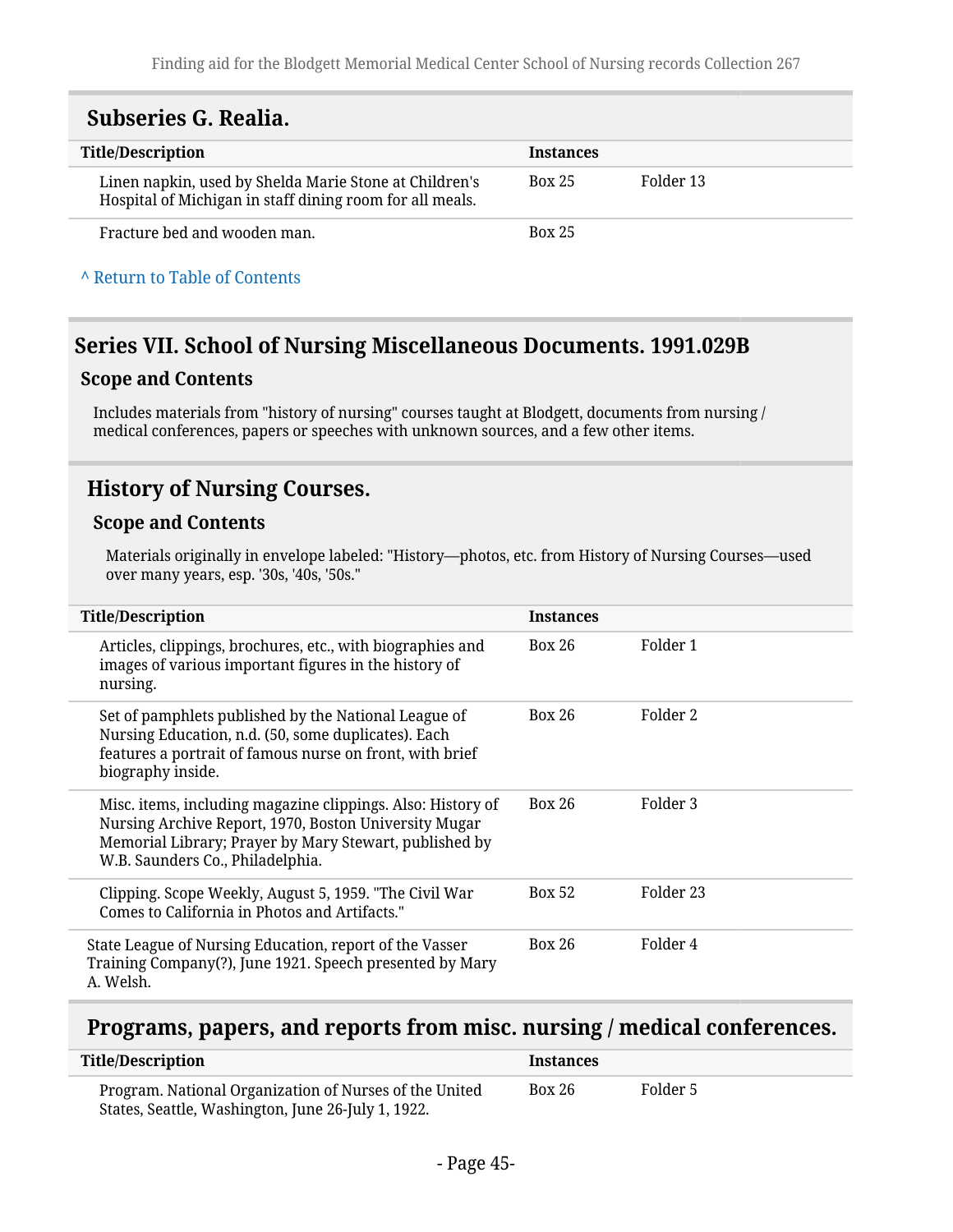| Program. Conference on Nursing Schools Connected with<br>Colleges and Universities, Teachers College, Columbia<br>University, Jan. 21-25, 1928. | <b>Box 26</b> | Folder 5 |
|-------------------------------------------------------------------------------------------------------------------------------------------------|---------------|----------|
| Report of the First American Health Congress, Atlantic<br>City, May 17-22, 1926.                                                                | <b>Box 26</b> | Folder 5 |
| Report of the 4th meeting of the American Hospital<br>Association, Michigan Union, Ann Arbor, June 7, [year?].                                  | <b>Box 26</b> | Folder 5 |

## **Papers or speeches, unidentified or misc.**

| <b>Title/Description</b>                                                                                                                                         | <b>Instances</b> |          |
|------------------------------------------------------------------------------------------------------------------------------------------------------------------|------------------|----------|
| "The Social Education of the Nurse." 6 pages, handwritten,<br>on Higrade Motors Co. letterhead.                                                                  | <b>Box 26</b>    | Folder 6 |
| "Breakage and Loss." 6 pages.                                                                                                                                    | <b>Box 26</b>    | Folder 6 |
| "The Co-ordination of the Theoretical and Practical<br>Instruction of the Class Room with the Student's Work on<br>Hospital Wards" / Kate S. Douglass. 22 pages. | <b>Box 26</b>    | Folder 6 |

## **Invitations.**

| <b>Title/Description</b>                                                                                                                                     | <b>Instances</b> |           |
|--------------------------------------------------------------------------------------------------------------------------------------------------------------|------------------|-----------|
| To high tea hosted by Marion C. Steketee in honor of BMH<br>School of Nursing graduating class of 1987, May 1, 1987. In<br>envelope addressed to Sybil Hole. | <b>Box 26</b>    | Folder 7  |
| To a luncheon hosted by the M.C. Steketee Guild and<br>BMMC in honor of Marion C. Steketee, April 20, 1989. In<br>envelope for Sybil Hole.                   | <b>Box 26</b>    | Folder 7  |
| Photocopies of photos, clippings, and ephemera available<br>elsewhere in this collection.                                                                    | <b>Box 45</b>    | Folder 22 |
| Photocopies of photos, most not available elsewhere in this<br>collection.                                                                                   | <b>Box 45</b>    | Folder 23 |
| BMH School of Nursing case study. "Written by a sophomore<br>in connection with Medical Diseases." March 1930.                                               | Box 26           | Folder 8  |
| Letter. To Nancy Schulte, Vice President for Nursing, BMMC,<br>from Gordon L. Olson, City Historian, November 16, 1989.<br>On GRPL letterhead.               | <b>Box 26</b>    | Folder 9  |

**^** [Return to Table of Contents](#page-1-0)

## **Series VIII. Publications. 1991.029B, unless indicated otherwise.**

## **Subseries A. Blodgett School of Nursing.**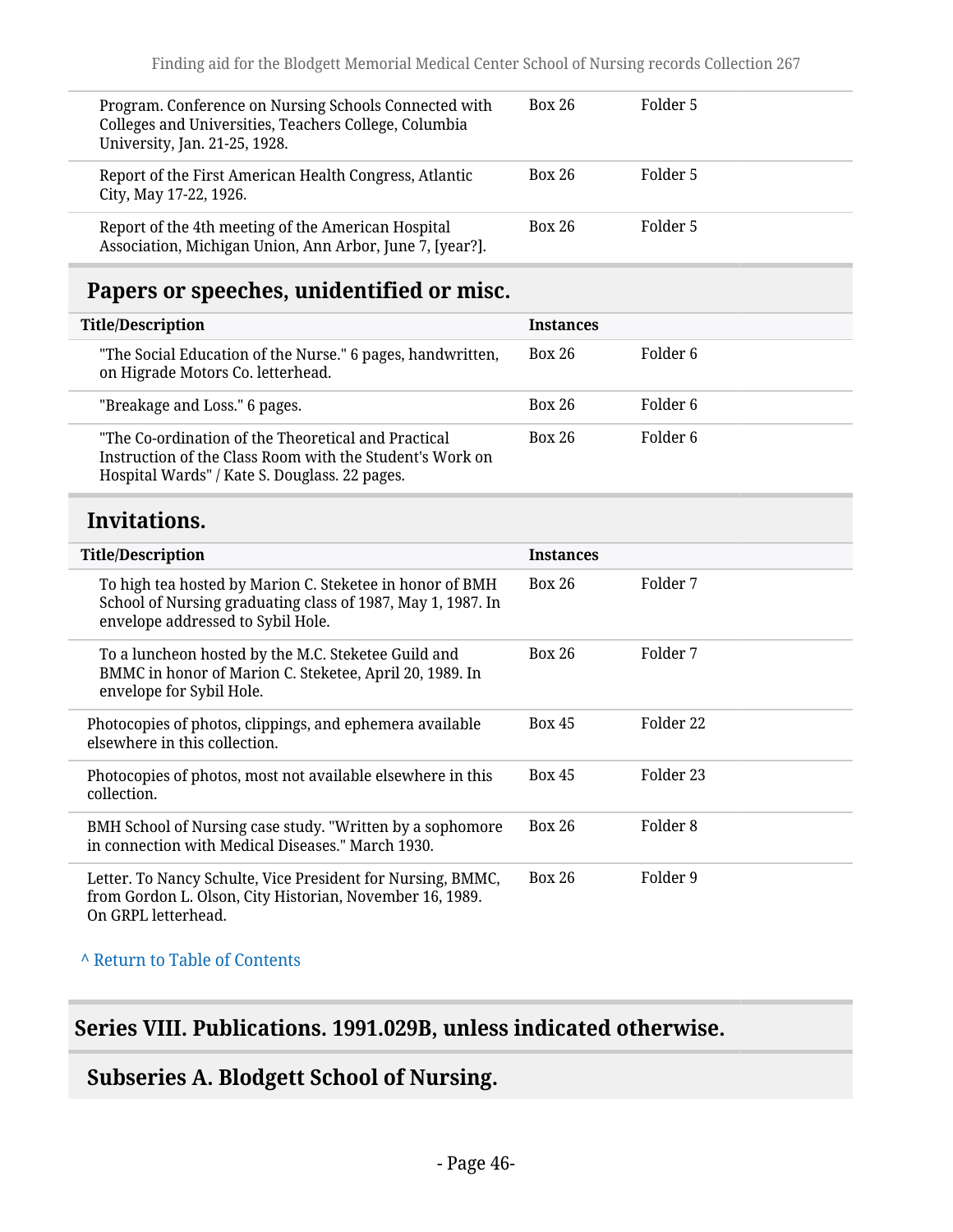#### **Scope and Contents**

Major groups of publications in this subseries include Blodgett School of Nursing bulletins or circulars, which contained information for prospective students (1886-1987, incomplete); school recruitment brochures; student handbooks (1945-1987, incomplete); and yearbooks (1920s, 1930s, and 1960s).

#### **History.**

| <b>Title/Description</b>                                                                                                                                                                     | <b>Instances</b> |          |
|----------------------------------------------------------------------------------------------------------------------------------------------------------------------------------------------|------------------|----------|
| Blodgett Memorial Medical Center School of Nursing :<br>Centennial, 1886-1986 : a Century of Caring. Published<br>by BMMC and Grand Valley State University, 1986.<br>Commemorative booklet. | <b>Box 27</b>    | Folder 1 |

#### **School Bulletins / Circulars. Arranged chronologically.**

| <b>Title/Description</b>                                                                                                                          | <b>Instances</b> |                     |
|---------------------------------------------------------------------------------------------------------------------------------------------------|------------------|---------------------|
| The Union Benevolent Association Hospital School for<br>Nurses: Established in 1886, 1915.                                                        | <b>Box 27</b>    | Folder 2            |
| Circular of Information Concerning the Training School<br>for Nurses of the U.B.A. Hospital, Grand Rapids, Mich.<br>1915.00. [3271]. 17           | <b>Box 27</b>    | Folder 3            |
| Circular of Information Concerning the Training School<br>for Nurses of the BMH  GR, Mich. (4 copies). 1917. c.1<br>00.[3271].17 c.2-4. 1991.029B | <b>Box 27</b>    | Folder 4            |
| The Marion Louise Withey School for Nurses of BMH<br>General Statement. 1925-1936(?).                                                             | <b>Box 27</b>    | Folder 5            |
| The Marion Louise Withey School for Nurses  BMH<br>(7 copies). 1927/1928, n.d., 1932/1933, 1934/1935 (2),<br>1935/1936 (2)                        | <b>Box 27</b>    | Folder 5            |
| Graduate Training at BMH, GR, Mich. Ca. 1947. 11-page<br>booklet.                                                                                 | <b>Box 27</b>    | Folder <sub>6</sub> |

### **Blodgett Memorial Hospital School of Nursing. Bulletins.**

| <b>Title/Description</b> | <b>Instances</b> |          |
|--------------------------|------------------|----------|
| [Ca. 1940s!]             | <b>Box 27</b>    | Folder 7 |
| 1947                     | <b>Box 27</b>    | Folder 7 |
| 1948                     | <b>Box 27</b>    | Folder 7 |
| 1948/50                  | <b>Box 27</b>    | Folder 7 |
| 1950                     | <b>Box 27</b>    | Folder 8 |
| 1951                     | <b>Box 27</b>    | Folder 8 |
| 1952                     | <b>Box 27</b>    | Folder 8 |
| 1953                     | <b>Box 27</b>    | Folder 8 |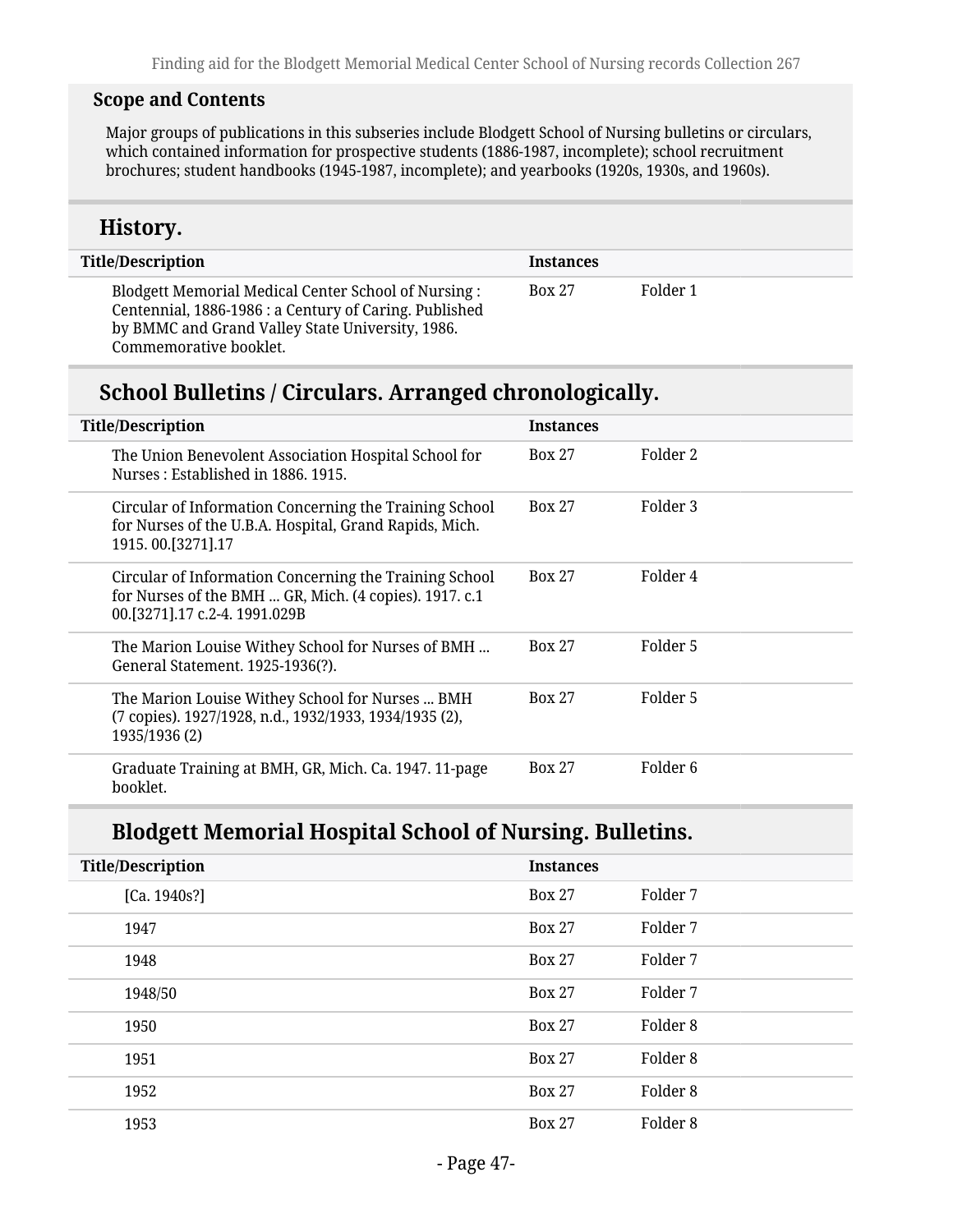| 1954                                                                                                                                                    | <b>Box 27</b> | Folder <sub>8</sub> |
|---------------------------------------------------------------------------------------------------------------------------------------------------------|---------------|---------------------|
| 1955                                                                                                                                                    | <b>Box 27</b> | Folder 9            |
| 1956                                                                                                                                                    | <b>Box 27</b> | Folder 9            |
| 1957                                                                                                                                                    | <b>Box 27</b> | Folder 9            |
| 1958                                                                                                                                                    | <b>Box 27</b> | Folder 9            |
| N.d.                                                                                                                                                    | <b>Box 27</b> | Folder 10           |
| 1959                                                                                                                                                    | <b>Box 27</b> | Folder 10           |
| 1960/1961 (3)                                                                                                                                           | <b>Box 27</b> | Folder 10           |
| 1962/1964 (2)                                                                                                                                           | <b>Box 27</b> | Folder 11           |
| 1965/1966                                                                                                                                               | <b>Box 27</b> | Folder 11           |
| 1966/1967                                                                                                                                               | <b>Box 27</b> | Folder 11           |
| 1967/1968                                                                                                                                               | <b>Box 27</b> | Folder 11           |
| Ca. early 1970s (2). Bound along top edge with plastic.                                                                                                 | <b>Box 27</b> | Folder 12           |
| 1974/1976 (1991.029B)                                                                                                                                   | <b>Box 27</b> | Folder 13           |
| 1974/1976 Stamped "Sample."00.[3271].15                                                                                                                 | <b>Box 27</b> | Folder 13           |
| 1977/1979                                                                                                                                               | <b>Box 27</b> | Folder 14           |
| 1979                                                                                                                                                    | <b>Box 27</b> | Folder 14           |
| 1980/1982                                                                                                                                               | <b>Box 27</b> | Folder 14           |
| 1981/1983                                                                                                                                               | <b>Box 27</b> | Folder 14           |
| 1983 (2)                                                                                                                                                | <b>Box 28</b> | Folder 1            |
| 1983/1984 (4; 1 is from accession 00.[3271].13)                                                                                                         | <b>Box 28</b> | Folder <sub>2</sub> |
| 1985/1987 (3)                                                                                                                                           | <b>Box 28</b> | Folder 3            |
| Miscellaneous school bulletins, including unpublished<br>typed documents relating to the preparation of school<br>bulletins. Ca. 1921-1950, incomplete. | <b>Box 28</b> | Folder 4            |
| Unpublished school bulletins [typed documents], ca.<br>1930s (5).                                                                                       | <b>Box 45</b> | Folder <sub>8</sub> |

# **Recruitment Brochures.**

| <b>Title/Description</b>                                                                                                                                                                                                                                            | <b>Instances</b> |          |
|---------------------------------------------------------------------------------------------------------------------------------------------------------------------------------------------------------------------------------------------------------------------|------------------|----------|
| How May I Become a Nurse? : the opportunity offered to<br>young women in a noble profession. Blodgett Memorial,<br>Butterworth, and St. Mary's Hospitals, Grand Rapids,<br>Mich., 1929. With typewritten sheet about the Withey<br>Training School for Nurses, n.d. | <b>Box 28</b>    | Folder 5 |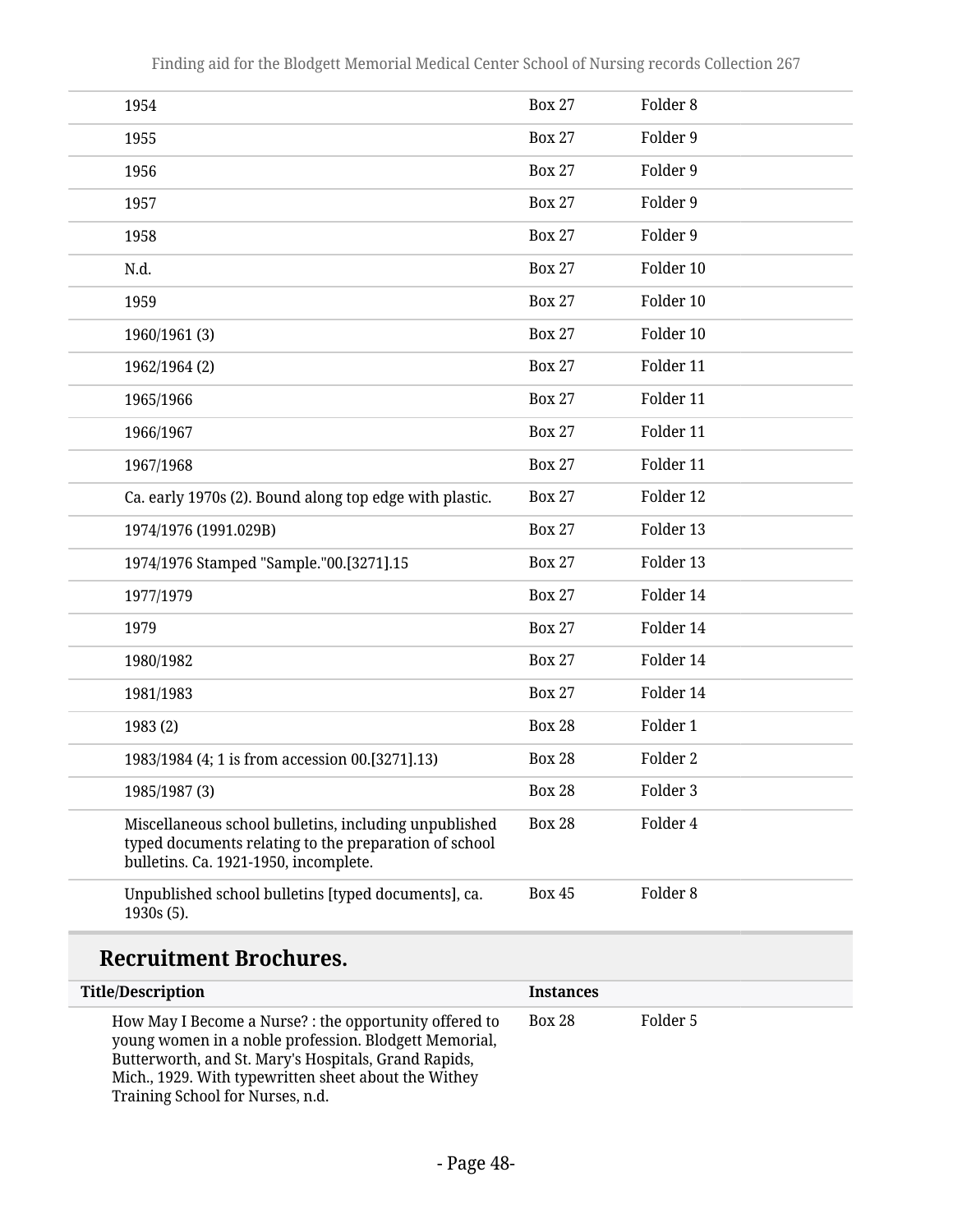| Nursing Can Be Your Career. Blodgett School of Nursing<br>recruitment brochures. (5 copies, one dated 1952, the<br>others from different years.) | <b>Box 28</b> | Folder 6 |
|--------------------------------------------------------------------------------------------------------------------------------------------------|---------------|----------|
| When You Want to be a Blodgett Nurse. Recruitment<br>brochures. 2 copies, 1 ca. 1977, the other 1984, with<br>attached curriculum plan sheet.    | <b>Box 28</b> | Folder 7 |

# **Student Handbooks. Arranged chronologically.**

| <b>Title/Description</b>                          | <b>Instances</b> |                     |
|---------------------------------------------------|------------------|---------------------|
| 1945 (3)                                          | <b>Box 28</b>    | Folder <sub>8</sub> |
| 1950-1958, noninclusive [unofficial paper copies] | <b>Box 28</b>    | Folder 9            |
| 1953                                              | <b>Box 28</b>    | Folder 10           |
| 1959                                              | <b>Box 28</b>    | Folder 10           |
| 1963 (2)                                          | <b>Box 28</b>    | Folder 11           |
| 1969 (4)                                          | <b>Box 28</b>    | Folder 12           |
| 1967                                              | <b>Box 28</b>    | Folder 13           |
| 1974                                              | <b>Box 28</b>    | Folder 14           |
| 1976/1977                                         | <b>Box 28</b>    | Folder 14           |
| 1977/1978                                         | <b>Box 28</b>    | Folder 14           |
| 1978/1979                                         | <b>Box 28</b>    | Folder 15           |
| 1979/1980                                         | <b>Box 28</b>    | Folder 15           |
| 1980/1981                                         | <b>Box 28</b>    | Folder 15           |
| 1981/1982                                         | <b>Box 28</b>    | Folder 16           |
| 1982/1983                                         | <b>Box 28</b>    | Folder 16           |
| 1983/1984                                         | <b>Box 28</b>    | Folder 17           |
| 1984/1985                                         | <b>Box 28</b>    | Folder 17           |
| 1985/1986 (3)                                     | <b>Box 29</b>    | Folder 1            |
| 1986/1987(2)                                      | <b>Box 29</b>    | Folder 2            |
|                                                   |                  |                     |

# **Yearbooks.**

## **Vista. Marion Withey Training School.**

| Title/Description | <b>Instances</b> |          |
|-------------------|------------------|----------|
| 1922.00.[324].1   | <b>Box 30</b>    | Folder 1 |
| 1923.1991.029B    | <b>Box 30</b>    | Folder 2 |
| 1924.1991.029B    |                  |          |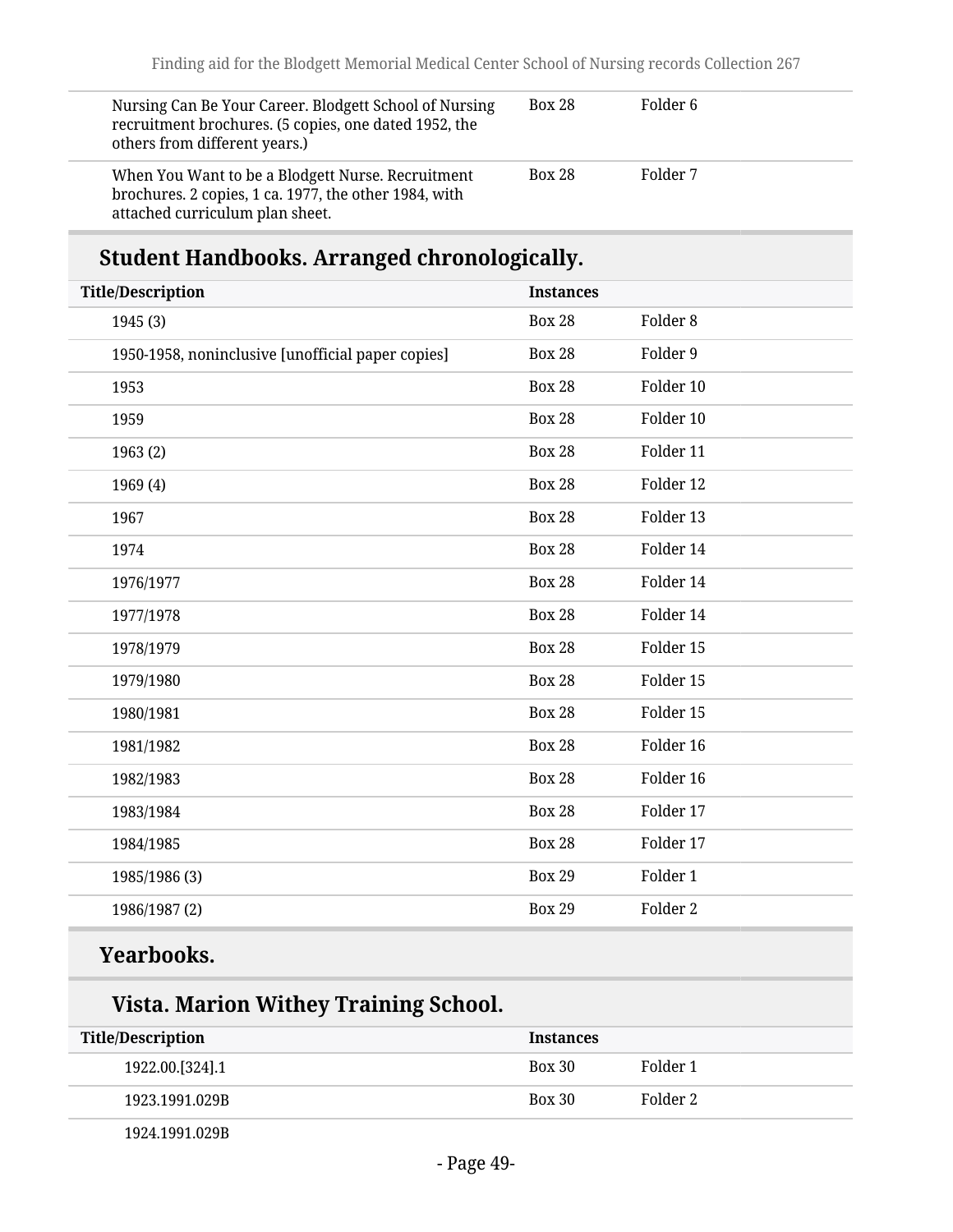|                  | <b>Box 30</b> | Folder 3 |
|------------------|---------------|----------|
| 1925.00.[3206].2 | <b>Box 30</b> | Folder 4 |
| 1925.1991.029B   | <b>Box 30</b> | Folder 5 |
| 1926.00.[3206].3 | <b>Box 30</b> | Folder 6 |
| 1929.1991.029B   | <b>Box 30</b> | Folder 7 |

#### **The Sound. Marion Withey Training School.**

| Title/Description                        | <b>Instances</b> |          |
|------------------------------------------|------------------|----------|
| 1930.00.[2881].1; Formerly M610.73.B621s | <b>Box 30</b>    | Folder 8 |

### **[Untitled]. Marion Withey Training School.**

| Title/Description | <b>Instances</b> |          |
|-------------------|------------------|----------|
| 1932.1991.029B    | <b>Box 30</b>    | Folder 9 |

#### **Aesculapian. BMH School of Nursing.**

| <b>Title/Description</b> | <b>Instances</b> |           |
|--------------------------|------------------|-----------|
| 1965.1991.029B           | <b>Box 30</b>    | Folder 10 |
| 1966                     | <b>Box 30</b>    | Folder 11 |
| 1967                     | <b>Box 30</b>    | Folder 12 |
| 1968                     | <b>Box 30</b>    | Folder 13 |

#### **Subseries B. Other Publications**

#### **Scope and Contents**

Includes nursing / medical publications from Michigan and from national sources, arranged alphabetically. Also includes two books from the Blodgett School of Nursing library.

### **Michigan Nursing / Medical Publications.**

| <b>Title/Description</b>                                                                                                                                                                                               | <b>Instances</b> |           |
|------------------------------------------------------------------------------------------------------------------------------------------------------------------------------------------------------------------------|------------------|-----------|
| A Career That Makes Life Meaningful. Detroit : Mich.<br>League for Nursing, May 1971. Recruiting brochure.                                                                                                             | <b>Box 29</b>    | Folder 9  |
| The Michigan Nurse [serial]. Vol. 16, no. 4. April 1943;<br>Vol. 22, no. 1. January 1949.                                                                                                                              | <b>Box 29</b>    | Folder 10 |
| Correspondence RE material submitted for publication<br>in The Michigan Nurse, including article published in<br>January 1949 issue, "The Intangible Extras." Ca. 1948.                                                | <b>Box 29</b>    | Folder 10 |
| Presidential address. 50th annual meeting Michigan<br>State Medical Society, delivered at Grand Rapids,<br>Mich., September 1, 1915. "The past, present and future<br>of the Michigan State Medical Society" by Reuben | <b>Box 29</b>    | Folder 11 |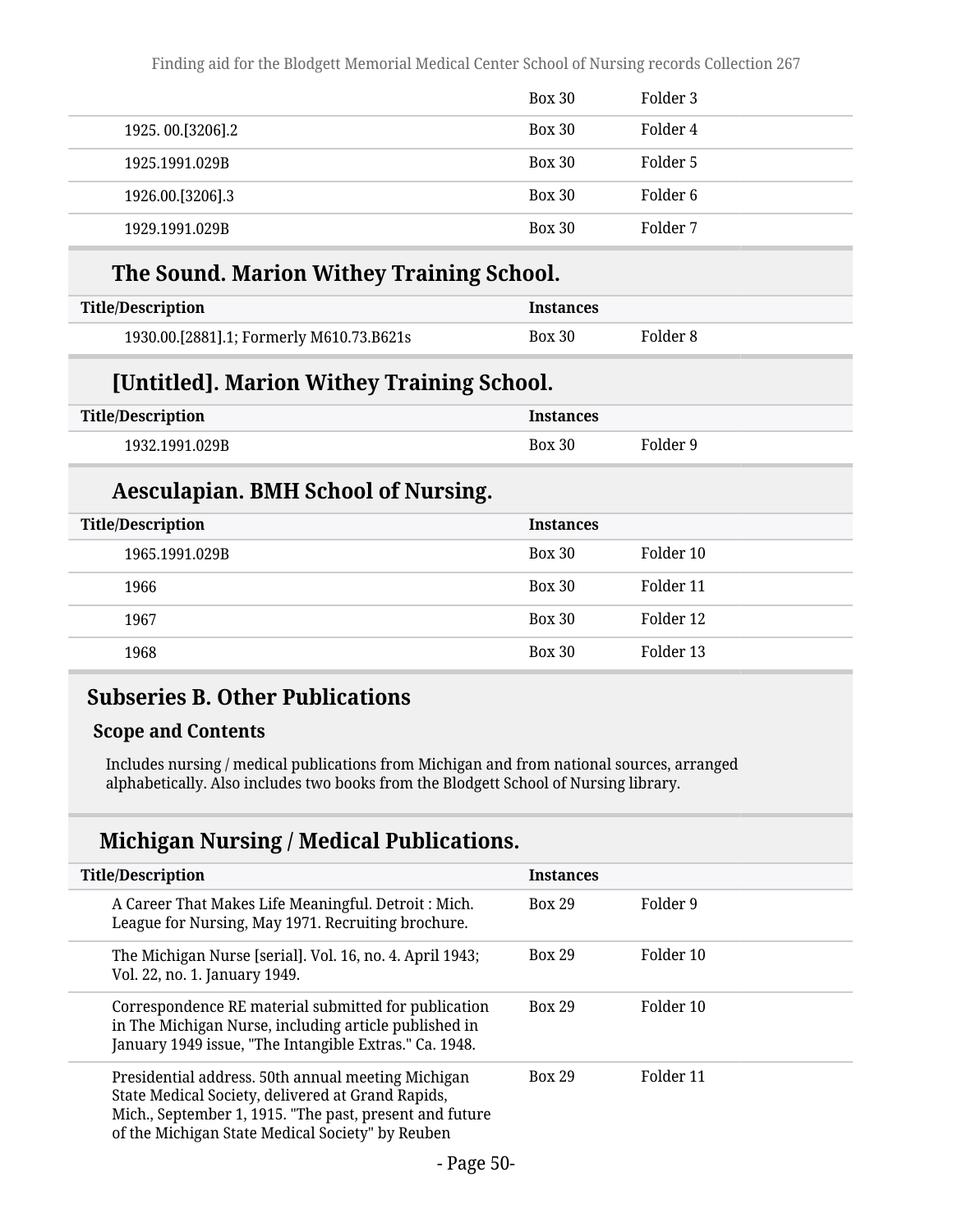Peterson, M.D. 14 pages. Publication belonged to Frances Rutherford(?). 00.[2950].1

Student Handbook. 1936. University of Michigan Hospital School of Nursing.

Box 29 Folder 12

### **National Nursing / Medical Publications. Arranged alphabetically.**

| <b>Title/Description</b>                                                                                                                                                                                                             | <b>Instances</b> |                     |
|--------------------------------------------------------------------------------------------------------------------------------------------------------------------------------------------------------------------------------------|------------------|---------------------|
| 1949 Handbook on the Structure of Organized Nursing.<br>New York: Committee on the Structure of National<br>Nursing Organizations, March 1949. 40-page booklet.                                                                      | <b>Box 29</b>    | Folder 13           |
| ABC's for Hospital Librarians / Elizabeth Pomeroy.<br>Chicago: American Library Association, 1943. 18-page<br>booklet.                                                                                                               | <b>Box 29</b>    | Folder 14           |
| Florence Nightingale and the Founding of Professional<br>Nursing. Health Heroes Series. New York: Metropolitan<br>Life Insurance Co., 1959. 24-page booklet.                                                                         | <b>Box 29</b>    | Folder 15           |
| Join the ANA. New York: American Nurses' Association,<br>n.d. Pamphlet (2 copies).                                                                                                                                                   | <b>Box 29</b>    | Folder 16           |
| The Nightingale Pledge. Philadelphia: W.B. Saunders<br>Co., n.d.                                                                                                                                                                     | <b>Box 29</b>    | Folder 17           |
| Nurses National Memorial, World War II. Informational<br>booklet with photographs. Cover has gold and red<br>embossed logo. With subscription card and envelope.                                                                     | <b>Box 29</b>    | Folder 18           |
| Nursing and the Registered Nurse. New York: Nursing<br>Information Bureau of the American Nurses' Assn., 1937.<br>55-page booklet.                                                                                                   | <b>Box 29</b>    | Folder 19           |
| Nursing through the ages : a pictorial history. Wisconsin<br>State Nurses Assn., 1938. Illustrated booklet.                                                                                                                          | <b>Box 45</b>    | Folder <sub>6</sub> |
| "Patent Medicines" : the nostrum and the public health;<br>truth in advertising drug products [two essays] / Arthur<br>J. Cramp, M.D. Chicago: American Medical Assn., Bureau<br>of Investigation. Ca. early 1920s. 39-page booklet. | <b>Box 29</b>    | Folder 20           |
| A Profession for the College Woman. New Haven,<br>Connecticut: School of Nursing of Yale University, n.d.<br>(after 1923). Pamphlet.                                                                                                 | <b>Box 29</b>    | Folder 21           |

## **Professional Nursing [serial]. Published by the Nursing Information Bureau of the American Nurses' Assn.**

| <b>Title/Description</b>      | <b>Instances</b> |           |
|-------------------------------|------------------|-----------|
| Vol. 17, no. 6. October 1945. | <b>Box 29</b>    | Folder 22 |
| Vol. 18, no. 2. June 1946.    | <b>Box 29</b>    | Folder 22 |
| Vol. 19, no. 1. April 1947.   | <b>Box 29</b>    | Folder 22 |
|                               |                  |           |

Vol. 19, no. 2. July 1947.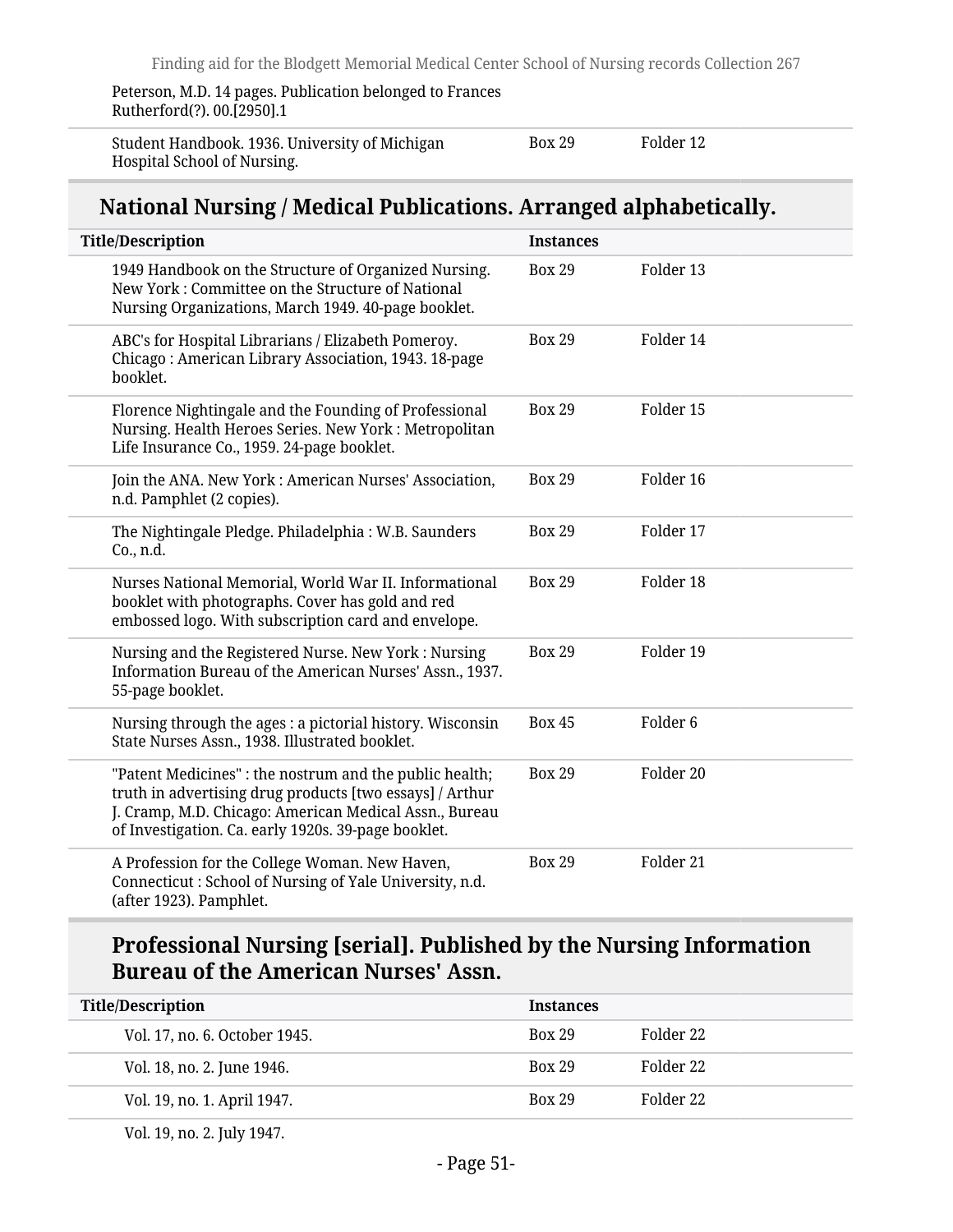|                                                                                                                                                                                      | <b>Box 29</b> | Folder 22            |
|--------------------------------------------------------------------------------------------------------------------------------------------------------------------------------------|---------------|----------------------|
| Shall I Study Nursing? / Grace Phelps. Reprinted from<br>Cosmopolitan Magazine, September 1927. New York:<br>Cosmopolitan Educational Dept. Pamphlet.                                | <b>Box 29</b> | Folder 23            |
| Special Values of the Hospital School of Nursing : a<br>position statement. American Hospital Assn., n.d.<br>Stamped Jan. 31, 1978.                                                  | <b>Box 29</b> | Folder 24            |
| The Story of the American Journal of Nursing. New<br>York: American Journal of Nursing, October 1935.<br>Booklet.                                                                    | <b>Box 29</b> | Folder 25            |
| The Story of the Journal, 1900-1950. New York :<br>American Journal of Nursing, March 1950. Booklet.                                                                                 | <b>Box 29</b> | Folder 25            |
| The Student Volunteer Movement Bulletin (Quarterly)<br>[serial]. Vol. 3, no. 1. January 1922. New York: The<br>Student Volunteer Movement for Foreign Missions.                      | <b>Box 29</b> | Folder 26            |
| A Systematic Music Program for Mental Hospitals /<br>Willem Van de Wall. Read at the 82nd annual meeting<br>of The American Psychiatric Assn., June 8-10, 1926.<br>Published speech. | <b>Box 29</b> | Folder 27            |
| Why a Cap? : a short history of nursing caps from some<br>schools organized prior to 1891. J.B. Lippincott Co.,<br>February 1945. 20-page booklet (2 copies).                        | <b>Box 29</b> | Folder <sub>28</sub> |

#### **Books.**

| <b>Title/Description</b>                                                                                                              | <b>Instances</b> |
|---------------------------------------------------------------------------------------------------------------------------------------|------------------|
| Behavioral objectives and instruction / Robert J. Kibler,<br>Larry L. Barker, David T. Miles. Allyn and Bacon, Inc.,<br>Boston, 1970. | <b>Box 26</b>    |
| The student nurse in the diploma school of nursing /<br>George Psathas. Springer Publ. Co., Inc., NY. 1968.                           | Box 26           |

#### **^** [Return to Table of Contents](#page-1-0)

#### **Series IX. Images.**

## **Subseries A. Photographs.**

#### **Scope and Contents**

This is a large subseries, containing photographs in multiple categories. Photos have been arranged by topic, then ordered chronologically, if possible, within each topic. The largest set of photographs consists of composites, group photos, and other graduation-related images. There is also substantial documentation for student training (including images with patients), student life, and Blodgett buildings. NOTE: Nursing action shots containing patients may have limited or restricted access, due to issues of the patient's privacy.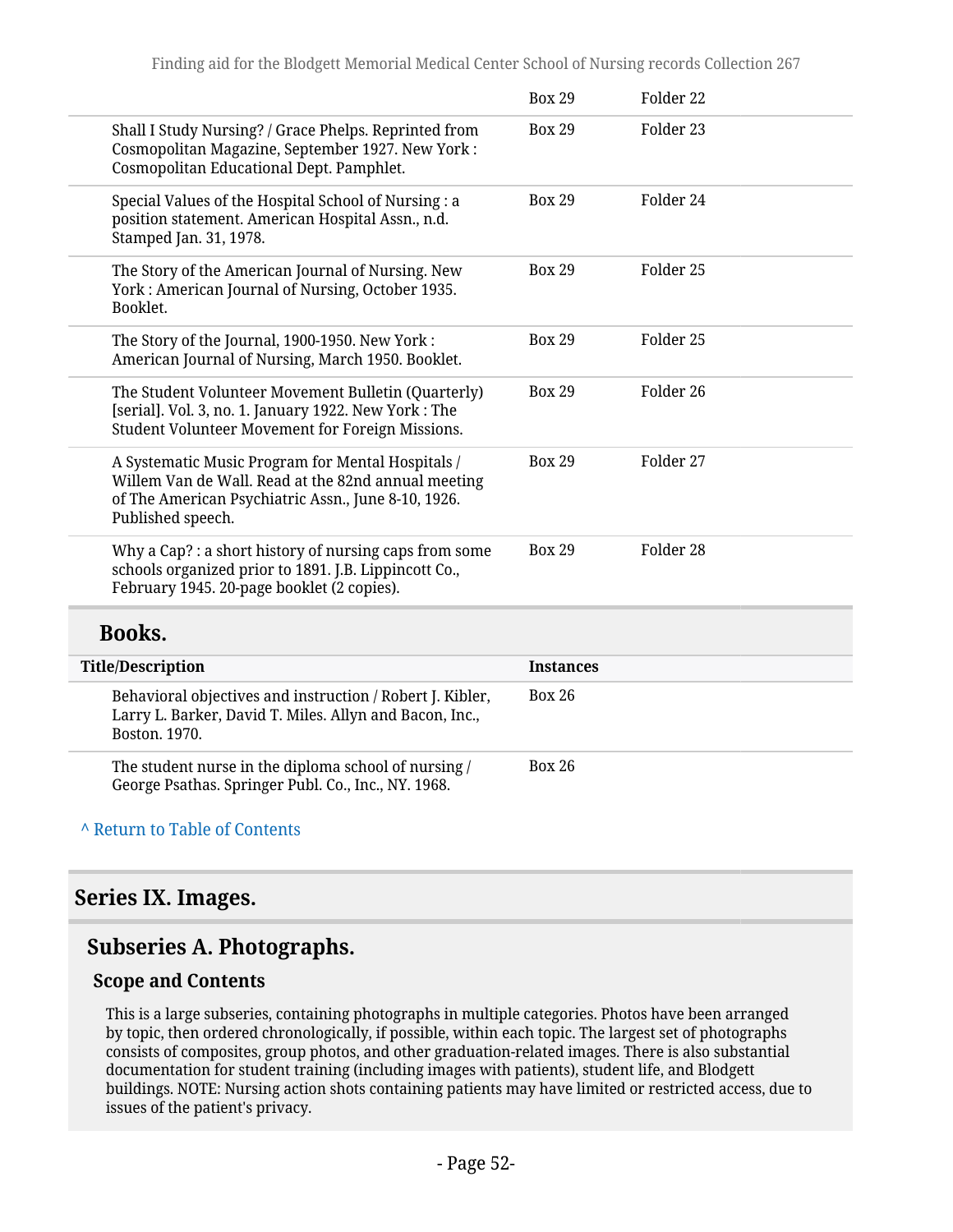The following are included: capping ceremonies (1950-1969); graduations (1952-1987); class composites (1904-1986); class group photos (1888-1925); individual student portraits; school administration and staff; nursing students with patients; hospital and school of nursing buildings; uniforms and pins; alumnae; affiliations; student training and educational activities (ca. 1915 onward); student life / Nurses' Lodge; and school events.

## **Capping Ceremonies. BMH School of Nursing. 1991.029B, unless otherwise indicated. Arranged chronologically.**

| <b>Box 31</b> | Folder 1            |  |
|---------------|---------------------|--|
| <b>Box 31</b> | Folder <sub>2</sub> |  |
| <b>Box 31</b> | Folder <sub>3</sub> |  |
| <b>Box 31</b> | Folder 4            |  |
| <b>Box 46</b> | Folder 5            |  |
| <b>Box 31</b> | Folder 5            |  |
| <b>Box 31</b> | Folder <sub>6</sub> |  |
| <b>Box 31</b> | Folder 7            |  |
| <b>Box 31</b> | Folder <sub>8</sub> |  |
| <b>Box 31</b> | Folder <sub>8</sub> |  |
| <b>Box 31</b> | Folder 9            |  |
| <b>Box 31</b> | Folder 10           |  |
| <b>Box 31</b> | Folder 11           |  |
|               | <b>Instances</b>    |  |

#### **Graduations. BMH / BMMC School of Nursing. 1991.029B, unless otherwise indicated. Arranged chronologically.**

| <b>Title/Description</b>                                                                                         | <b>Instances</b> |           |
|------------------------------------------------------------------------------------------------------------------|------------------|-----------|
| Fountain Street Church, interior. (1) N.d. [1991.029]                                                            | <b>Box 31</b>    | Folder 12 |
| Unidentified church(?). (1) Interior view of auditorium<br>toward stage with organ pipes N.d. [1991.029]         | <b>Box 31</b>    | Folder 13 |
| Class of 1952. (1) [1991.029]                                                                                    | <b>Box 31</b>    | Folder 14 |
| Class of 1960. (1) Individual student photo of Mrs. C.<br>Helder, student nurse. This sheet has three images, of | <b>Box 31</b>    | Folder 15 |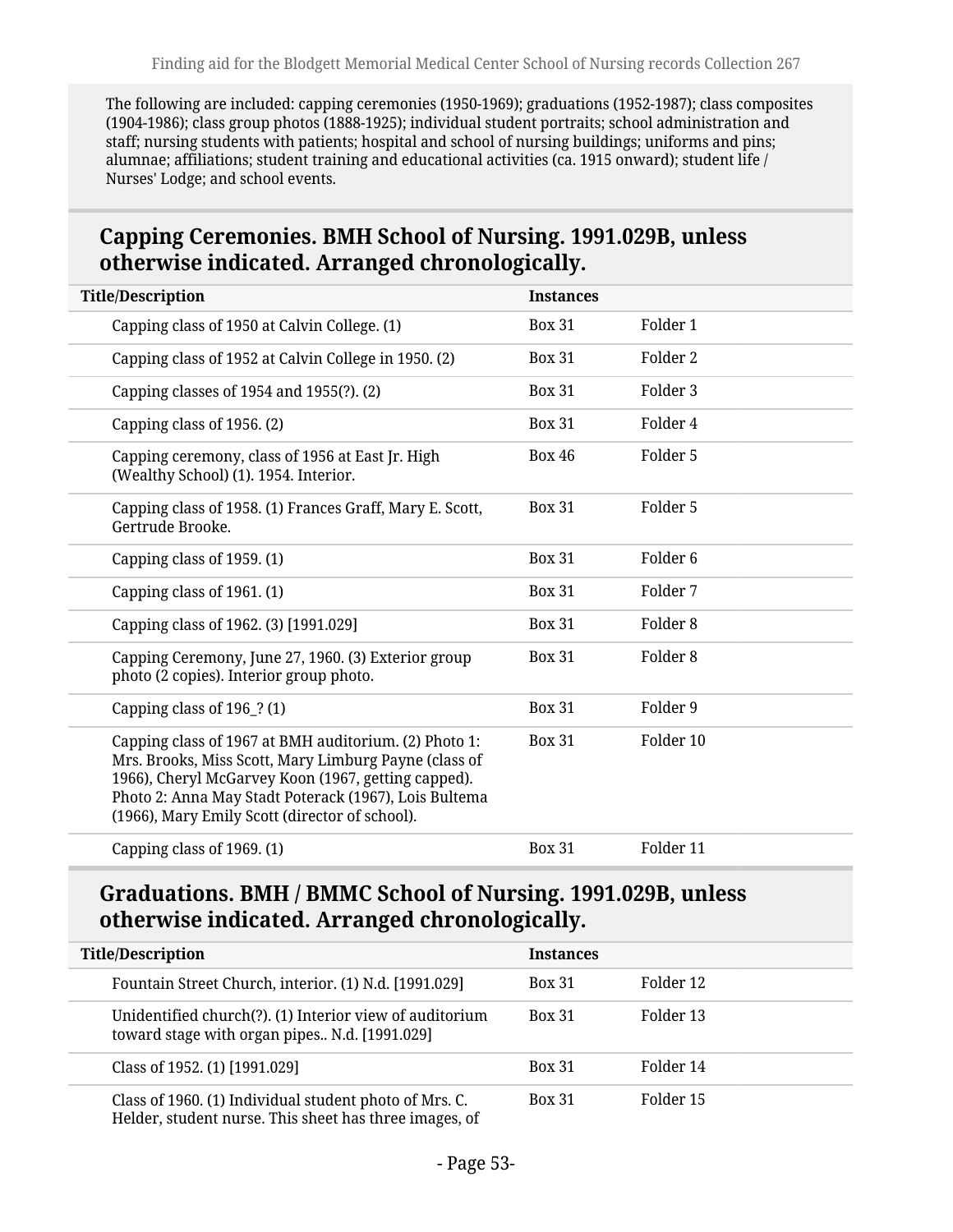#### the individual student in the upper left and bottom right corners, and of the graduation ceremony in the center.

| Class of 1962. (1)                                                                       | <b>Box 31</b> | Folder 16 |  |
|------------------------------------------------------------------------------------------|---------------|-----------|--|
| Class of 1964. (1) [1991.029] Interior of ceremony.<br>Organist at organ on upper level. | <b>Box 31</b> | Folder 17 |  |

### **Class of 1965 at Fountain Street Church. (4)**

| <b>Title/Description</b>                                                                                                        | <b>Instances</b> |           |
|---------------------------------------------------------------------------------------------------------------------------------|------------------|-----------|
| Mary Joy Schepers (Mauk) and Miss Scott. [1991.029]                                                                             | <b>Box 31</b>    | Folder 18 |
| Mrs. Abbott presenting honor citations to Janice<br>Hopkins and Carol Windemuller.                                              | <b>Box 31</b>    | Folder 18 |
| Graduation speaker Gerald Ford. [1991.029]                                                                                      | <b>Box 31</b>    | Folder 18 |
| 2 men seated in the background, Gerald Ford is on the<br>left. Another man handing diploma to unidentified<br>nurse. [1991.029] | <b>Box 31</b>    | Folder 18 |

#### **Class of 1968. (3)**

| <b>Title/Description</b>                           | <b>Instances</b> |           |
|----------------------------------------------------|------------------|-----------|
| Interior of ceremony at Central Reformed Church.   | <b>Box 31</b>    | Folder 19 |
| Reception (2 copies). Czetli Photo, July 22, 1968. | <b>Box 31</b>    | Folder 19 |

## **Class of 1969 at Park Congregational Church. (8)**

| <b>Title/Description</b>                                                                                                 | <b>Instances</b> |           |
|--------------------------------------------------------------------------------------------------------------------------|------------------|-----------|
| Students signing uniforms. Mrs. Helmer, director of<br>sch. of nursing.                                                  | <b>Box 31</b>    | Folder 20 |
| "Pomp and Circumstance" ushering in new graduates.<br>$[#1]$                                                             | <b>Box 31</b>    | Folder 20 |
| Dr. Cyril Barker leading the student nurses choir. [#2]                                                                  | <b>Box 31</b>    | Folder 20 |
| Mr. George Richel, presiding. [#3]                                                                                       | <b>Box 31</b>    | Folder 20 |
| Mrs. Brooke watches as Mr. Yaw presents that much<br>coveted diploma! [#5]                                               | <b>Box 31</b>    | Folder 20 |
| Verla Hoogwerf proudly receiving the medal for the<br>highest honor citation from Mrs. Helmer. [#8]                      | <b>Box 31</b>    | Folder 20 |
| Sandra Burgess, Mrs. Elaine Clark, and Mrs. Gail<br>Klamer receive honor citations from Henry Idema II.<br>[photo $#9$ ] | <b>Box 31</b>    | Folder 20 |
| Happy graduates clustering together in the reception<br>parlors. [#10]                                                   | <b>Box 31</b>    | Folder 20 |

### **Class of 1971 at Fountain Street Church. (2)**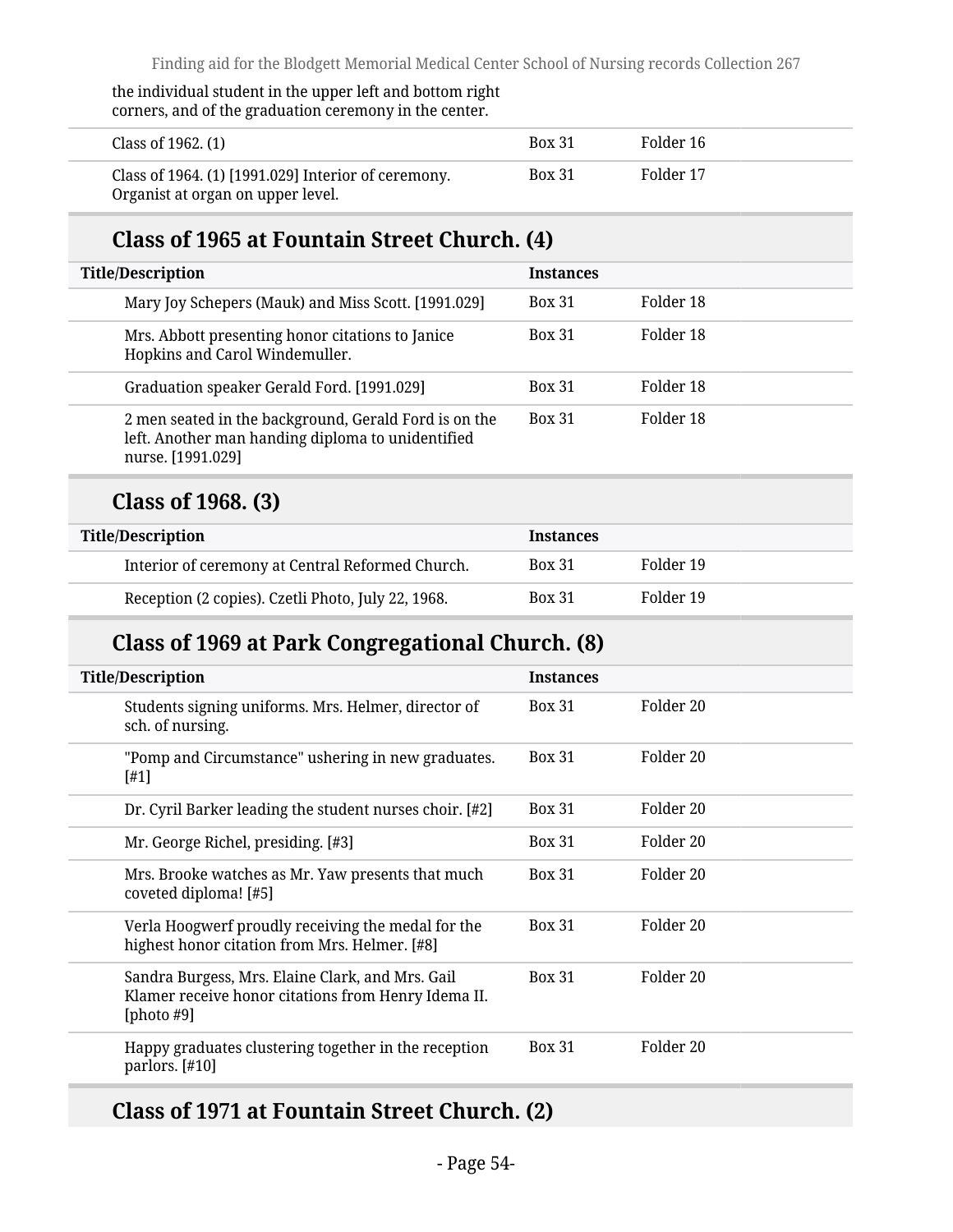| <b>Title/Description</b>                                                                                                                                                                                  | <b>Instances</b> |           |
|-----------------------------------------------------------------------------------------------------------------------------------------------------------------------------------------------------------|------------------|-----------|
| Judy Jolman Jasaitis with Arlene Maskey, director of<br>school.                                                                                                                                           | <b>Box 31</b>    | Folder 21 |
| Arlene Maskey pinning Judith Jasaitis; Ronald Yaw,<br>president of Blodgett, presenting diplomas; William<br>Downer, vice president, seated; Sybil Hole, assistant<br>director, calling names. (2 copies) | <b>Box 31</b>    | Folder 21 |

## **Class of 1973 at Fountain Street Church. (7)**

| <b>Title/Description</b>                                                                                                         | <b>Instances</b> |           |
|----------------------------------------------------------------------------------------------------------------------------------|------------------|-----------|
| Signed-over uniform.                                                                                                             | <b>Box 31</b>    | Folder 22 |
| Graduation breakfast, old dining room.                                                                                           | <b>Box 31</b>    | Folder 22 |
| Cake for class social hour, following breakfast.                                                                                 | <b>Box 31</b>    | Folder 22 |
| Student chorus at graduation  newly promoted<br>juniors and seniors received promotion stripes in time<br>to wear at graduation. | <b>Box 31</b>    | Folder 22 |
| Mr. Yaw, awarding diplomas.                                                                                                      | <b>Box 31</b>    | Folder 22 |
| Miss Mary Scott, director of school, presenting pin.                                                                             | <b>Box 31</b>    | Folder 22 |
| Mr. Yaw, president of hospital, presenting diploma.                                                                              | <b>Box 31</b>    | Folder 22 |

## **Class of 1974 at Fountain Street Church. (8)**

| <b>Title/Description</b>                                                                                                      | <b>Instances</b> |           |
|-------------------------------------------------------------------------------------------------------------------------------|------------------|-----------|
| Mr. William Downer, president of BMMC, presenting<br>honor awards to Laurie Westrate, Charyl Brink<br>Paxton, and Lois Baker. | <b>Box 31</b>    | Folder 23 |
| Mr. Downer presenting honor recognition.                                                                                      | <b>Box 31</b>    | Folder 23 |
| Dr. Alison Scrimgeour Dark, graduation speaker.                                                                               | <b>Box 31</b>    | Folder 23 |
| Class of 1975 at Fountain Street Church. (4)                                                                                  | <b>Box 31</b>    | Folder 24 |
|                                                                                                                               |                  |           |

# **Class of 1976. (1)**

| <b>Title/Description</b>                                                       | <b>Instances</b> |           |
|--------------------------------------------------------------------------------|------------------|-----------|
| Jennifer Stimson and Susan Alberta receiving citation<br>for high achievement. | <b>Box 31</b>    | Folder 25 |

# **Class of 1977. (1)**

| <b>Title/Description</b>                                                                    | <b>Instances</b> |           |
|---------------------------------------------------------------------------------------------|------------------|-----------|
| Began tradition of hanging "last student uniforms" on<br>parking ramp of GR Junior College. | <b>Box 31</b>    | Folder 26 |
| Class of 1979. (15) [Note: Some pictures may be<br>mislabeled.]                             | <b>Box 31</b>    | Folder 27 |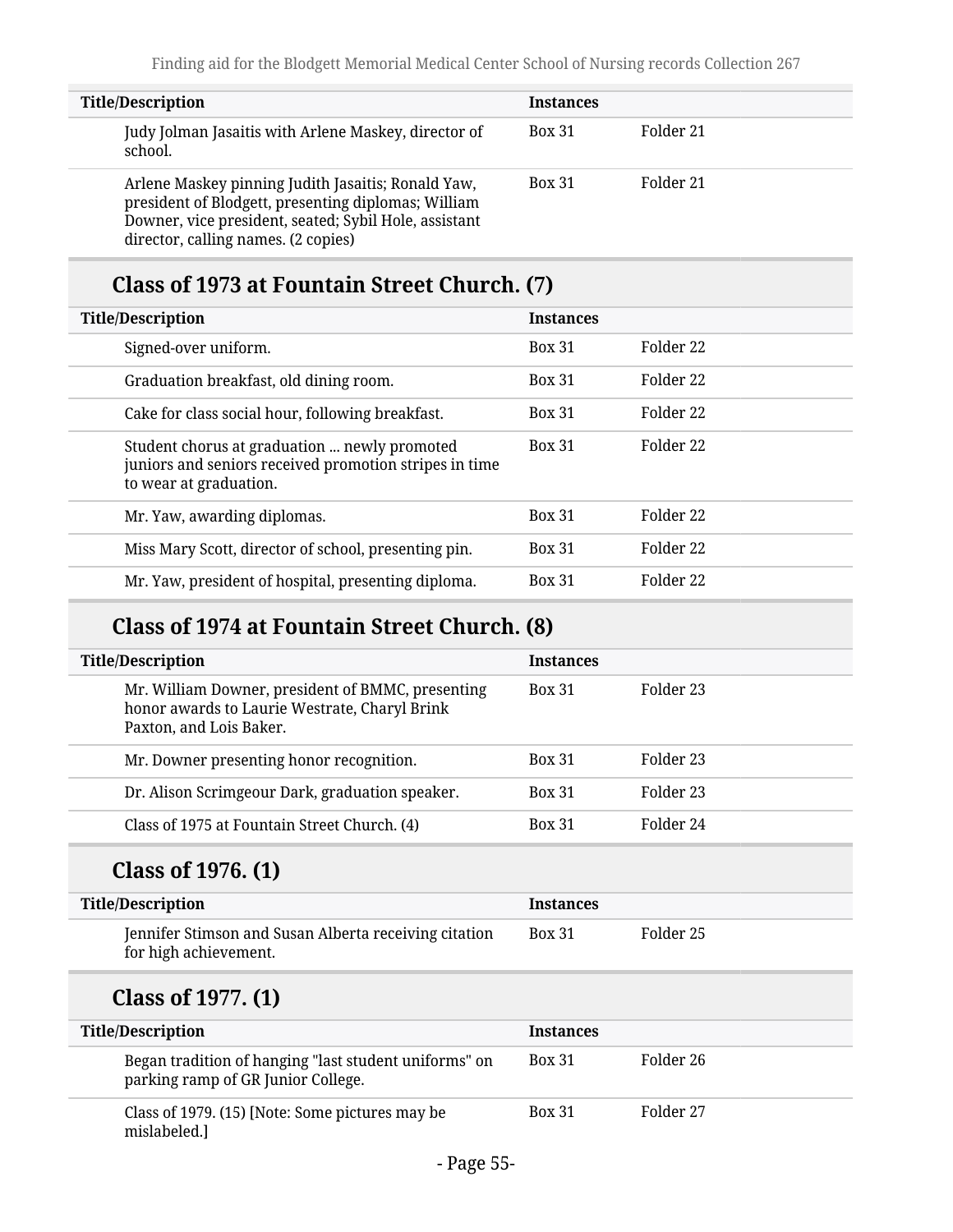# **Class of 1981. Mounted. (6)**

| <b>Title/Description</b>                                                                                          | <b>Instances</b> |           |
|-------------------------------------------------------------------------------------------------------------------|------------------|-----------|
| Graduation breakfast, hospital cafeteria.                                                                         | <b>Box 31</b>    | Folder 28 |
| Graduation breakfast. Arlene Maskey, director of<br>school, and Wesley Stonehouse, vice president of<br>hospital. | <b>Box 31</b>    | Folder 28 |
| Graduation breakfast. William TenHaaf, president of<br>class.                                                     | <b>Box 31</b>    | Folder 28 |
| Graduation breakfast. Mr. William Downer, president<br>of hospital.                                               | <b>Box 31</b>    | Folder 28 |
| Class member receiving corsage from Mary Welsh<br>Guild. Elizabeth Andrews, class of 1944, instructor.            | <b>Box 31</b>    | Folder 28 |
| Burning of uniforms. Virginia Kleiboer, William<br>TenHaaf, Julie Talsma.                                         | <b>Box 31</b>    | Folder 28 |

## **Class of 1981 at Fountain Street Church. Mounted. (12)**

| <b>Title/Description</b>                                                  | <b>Instances</b> |           |
|---------------------------------------------------------------------------|------------------|-----------|
| Chorus-warm-up prior to graduation service.<br>Director John Kamyzeck(?). | <b>Box 31</b>    | Folder 29 |
| Waiting for ceremony at Fountain Street Church<br>(dining room).          | <b>Box 31</b>    | Folder 29 |
| Processional.                                                             | <b>Box 31</b>    | Folder 29 |
| Interior images of ceremony (3).                                          | <b>Box 31</b>    | Folder 29 |
| Chorus (3 images).                                                        | <b>Box 31</b>    | Folder 29 |
| Cindy Houskamp, accompanist to graduation choir<br>(flute).               | <b>Box 31</b>    | Folder 29 |
| Student accompanist for graduation choir (piano).                         | <b>Box 31</b>    | Folder 29 |
| Beverley Hawerton(?), organist.                                           | <b>Box 31</b>    | Folder 29 |

# **Class of 1981 at Fountain Street Church. Mounted. (12)**

| <b>Title/Description</b>                                                                            | <b>Instances</b> |           |
|-----------------------------------------------------------------------------------------------------|------------------|-----------|
| Dorothy Bouwman, class of 1960, speaker.                                                            | <b>Box 31</b>    | Folder 30 |
| Donita Beckering, student speaking on behalf of class<br>$(2 \text{ images})$ .                     | <b>Box 31</b>    | Folder 30 |
| Behler Young, chairman of Board of Trustees, MC at<br>service.                                      | <b>Box 31</b>    | Folder 30 |
| Presentation of pins-Arlene Maskey, director of<br>school; presentation of diplomas—William Downer, | <b>Box 31</b>    | Folder 30 |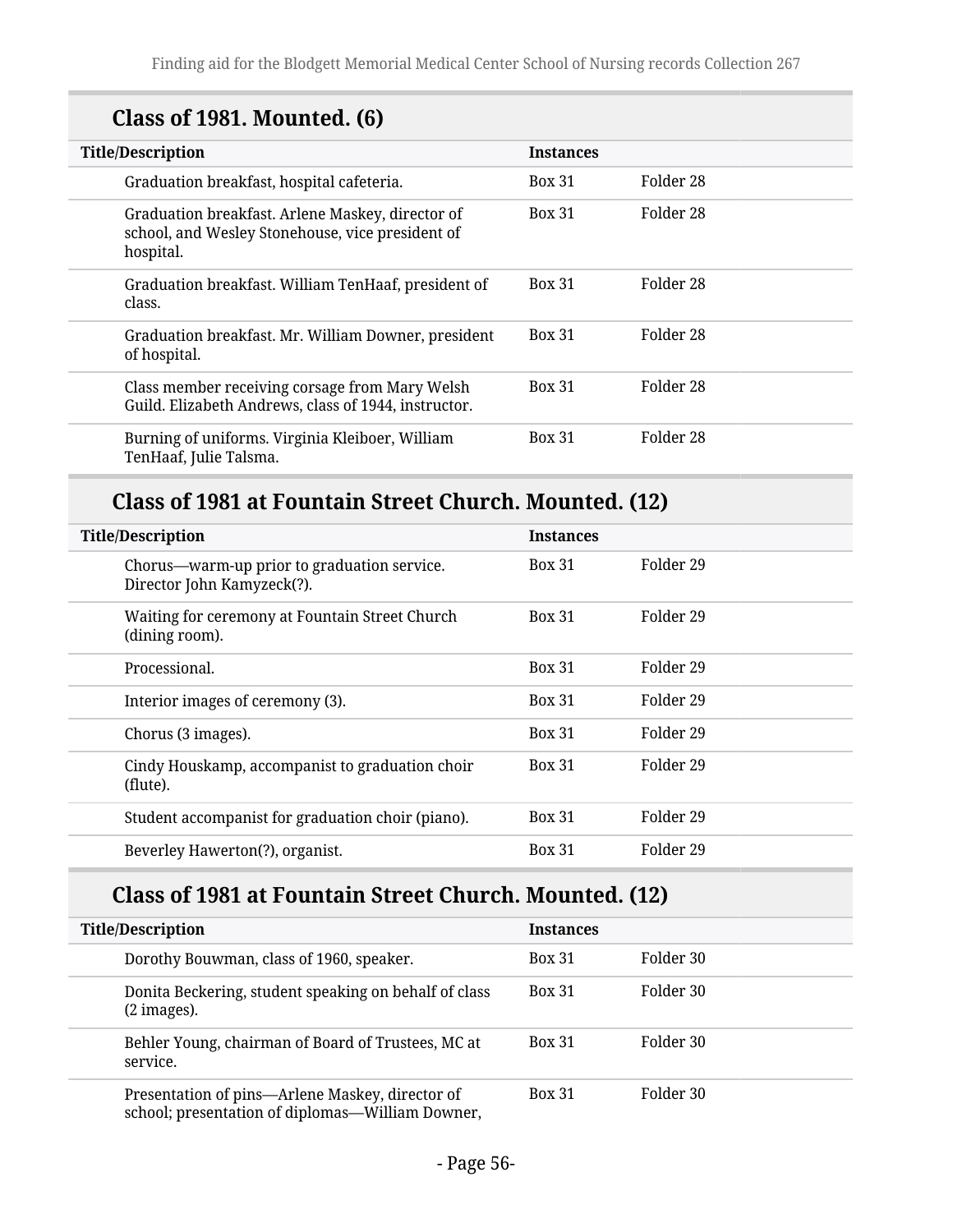president of BMMC; calling of names—Sybil Hole, assistant director of school.

| Receiving pins and diplomas.                                        | <b>Box 31</b> | Folder 30 |
|---------------------------------------------------------------------|---------------|-----------|
| Presenting honor awards—Dr. Raimon(?) (2 images).                   | <b>Box 31</b> | Folder 30 |
| Presentation of graduating class.                                   | <b>Box 31</b> | Folder 30 |
| Following recessional.                                              | <b>Box 31</b> | Folder 30 |
| Hugs after graduation (2 images).                                   | <b>Box 31</b> | Folder 30 |
| Class of 1982 at Fountain Street Church. (29)                       | <b>Box 31</b> | Folder 31 |
| Class of 1983. (1) Alumnae(?) graduation tea at Mrs.<br>Blodgett's. | <b>Box 31</b> | Folder 32 |

### **Class of 1985 at Fountain Street Church. (1)**

| <b>Title/Description</b>                                                                                                            | <b>Instances</b> |           |
|-------------------------------------------------------------------------------------------------------------------------------------|------------------|-----------|
| Terry O'Rourke, president of BMMC; Nancy Schulte,<br>vice president of nursing/director of school; Jody Cone,<br>graduating senior. | <b>Box 31</b>    | Folder 33 |
| 7 photo sheets (12 images per sheet). Class of 1986 at<br>Fountain Street Church.                                                   | <b>Box 31</b>    | Folder 34 |
| 7 photo sheets (12 images per sheet). Class of 1987<br>at Fountain Street Church. (Last Blodgett graduating<br>class.)              | <b>Box 31</b>    | Folder 35 |
| Class of 19_ (year unknown) at Fountain Street<br>Church. (4)                                                                       | <b>Box 31</b>    | Folder 36 |
| Misc. graduation photos, n.d. (3)                                                                                                   | <b>Box 31</b>    | Folder 37 |

### **Class Composites. UBA / BMH / BMMC School of Nursing. 1991.029B, unless otherwise indicated. Arranged chronologically.**

| <b>Title/Description</b>                                                       | <b>Instances</b>   |           |
|--------------------------------------------------------------------------------|--------------------|-----------|
| 1904 (1). One individual photo is missing; another is<br>missing bottom third. | Box 46             | Folder 1  |
| 1927                                                                           | Drawer<br>FF.VII.D |           |
| 1928 (1). [Laminated clipping.]                                                | <b>Box 52</b>      | Folder 10 |
| 1929                                                                           | Drawer<br>FF.VII.D |           |
| 1930 (1).                                                                      | <b>Box 50</b>      |           |
| 1931                                                                           | Drawer<br>FF.VII.D |           |

1932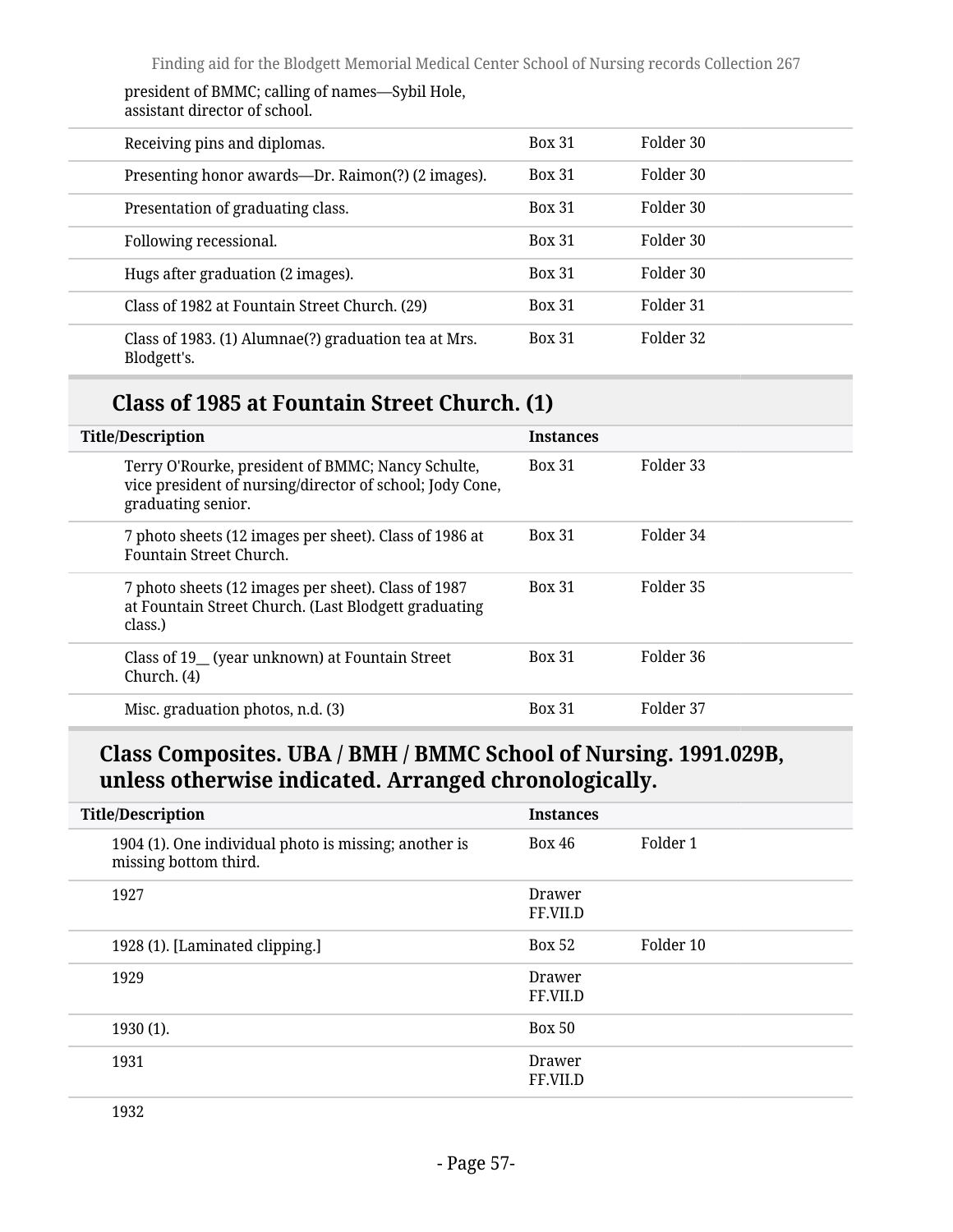|                                        | <b>Drawer</b><br>FF.VII.D  |          |
|----------------------------------------|----------------------------|----------|
| 1935 (1). Brubaker.                    | <b>Box 50</b>              |          |
| 1938 (1). Merrild W. Coulter.          | <b>Box 50</b>              |          |
| 1939 (Spring) (1). Merrild W. Coulter. | <b>Box 50</b>              |          |
| 1939 (Fall/Nov.) (1). Robinson.        | <b>Box 50</b>              |          |
| 1940 (1). Robinson.                    | <b>Box 50</b>              |          |
| 1941 (1). Robinson.                    | <b>Box 50</b>              |          |
| 1942 (1). Versluis.                    | <b>Box 50</b>              |          |
| 1943 (1).                              | <b>Box 50</b>              |          |
| 1944 (1).                              | <b>Box 50</b>              |          |
| 1945                                   | <b>Drawer</b><br>FF.VII.D  |          |
| 1946 [2021.109]                        | <b>Box 50</b>              |          |
| 1947 (1).                              | <b>Box 50</b>              |          |
| 1948 (1).                              | <b>Box 50</b>              |          |
| 1950                                   | Drawer<br>FF.VIII.D        |          |
| 1953-1972, inclusive (20).             | <b>Drawer</b><br>FF.VIII.D |          |
| 1956 (1).                              | <b>Box 32</b>              | Folder 1 |
| 1958 (1). Bultman Studios.             | <b>Box 32</b>              | Folder 1 |
| 1962 (1). Universal Studio.            | <b>Box 32</b>              | Folder 1 |
| 1966 (1). Werkema Studio.              | <b>Box 32</b>              | Folder 1 |
| 1967 (2). Universal Studio.            | <b>Box 32</b>              | Folder 1 |
| 1968 (1). Universal Studio.            | <b>Box 32</b>              | Folder 1 |
| 1969 (1). Universal Studio.            | <b>Box 32</b>              | Folder 1 |
| 1970 (1). Universal Studio.            | <b>Box 32</b>              | Folder 1 |
| 1971 (3). Bultman Studios.             | <b>Box 32</b>              | Folder 1 |
| 1973 (1). Universal Studio.            | <b>Box 32</b>              | Folder 1 |
| 1974-1987, inclusive (14).             | <b>Drawer</b><br>FF.VIII.D |          |
| 1981 (2).[2004.090 Added 12/7/2004.]   | <b>Box 32</b>              | Folder 2 |
| 1984 (5).[2004.090 Added 12/7/2004.]   | <b>Box 32</b>              | Folder 2 |
|                                        |                            |          |

1986 (2).[2004.090 Added 12/7/2004.]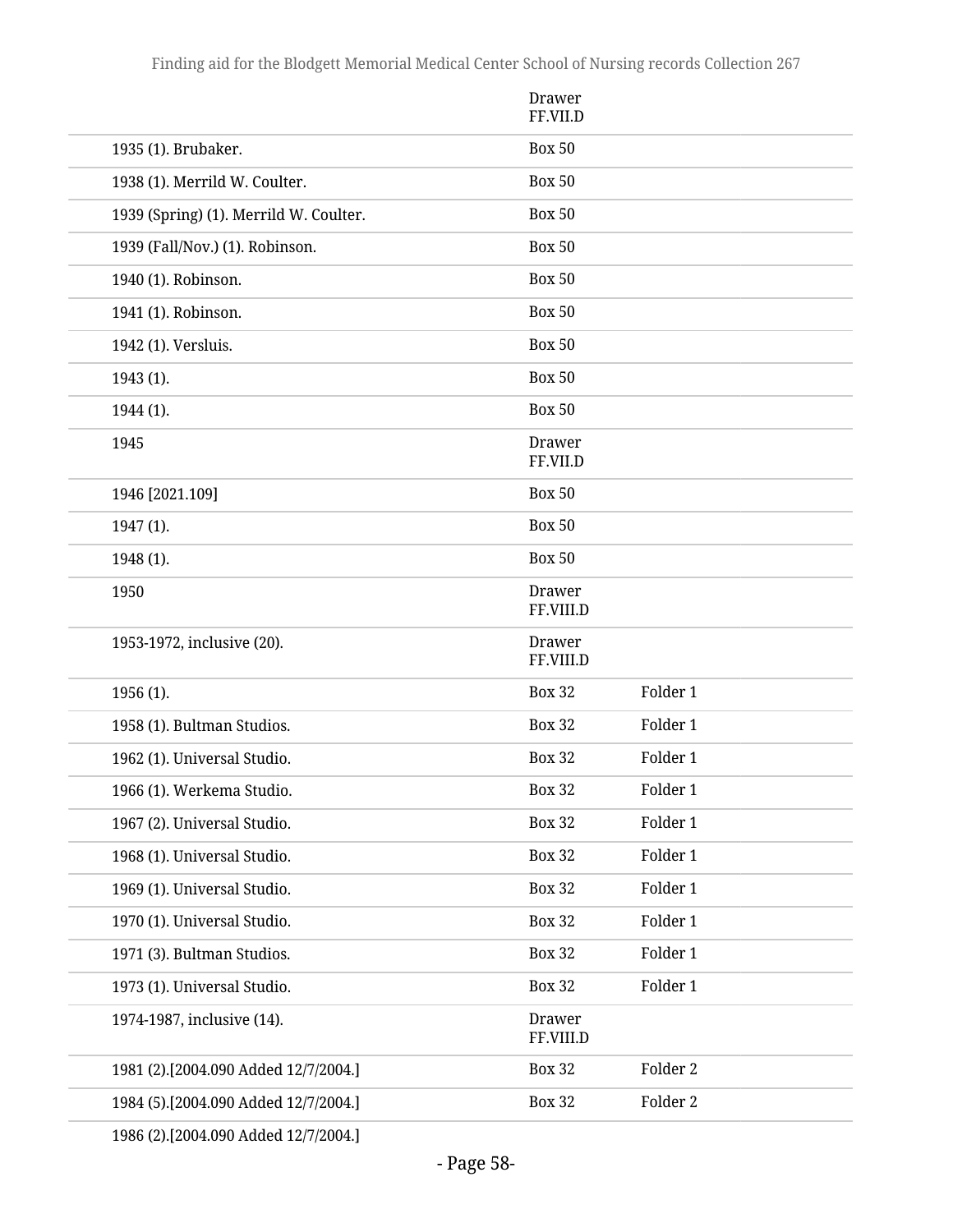Box 32 Folder 2

## **Graduating Class Group Photos. UBA / BMH / BMMC School of Nursing. 1991.029B, unless otherwise indicated. Arranged chronologically.**

| <b>Title/Description</b>                                                                                                                                                                                                                                                                                                                                                                                                                                                                  | <b>Instances</b> |                     |
|-------------------------------------------------------------------------------------------------------------------------------------------------------------------------------------------------------------------------------------------------------------------------------------------------------------------------------------------------------------------------------------------------------------------------------------------------------------------------------------------|------------------|---------------------|
| First UBA nursing class, 1888. (1) [1986.434]                                                                                                                                                                                                                                                                                                                                                                                                                                             | <b>Box 32</b>    | Folder 3            |
| <b>Scope and Contents</b>                                                                                                                                                                                                                                                                                                                                                                                                                                                                 |                  |                     |
| This image has been published in several<br>resources. In the June 11, 1936, Grand Rapids Press,<br>the caption lists the date as 1888, rather than the<br>incorrect date of 1882 (as originally listed on the<br>verso of this photograph). Listed are the following<br>individuals, named as of 1936, left to right: Miss<br>Stone, superintendent; Mrs. Louise Engle Corbett;<br>Mrs. Ida Graham Morris; Mrs. Nettie Brown Pyle;<br>Miss Lillian Nichols; Mrs. Carrie Bucher Carpenter |                  |                     |
| 1896. (1)                                                                                                                                                                                                                                                                                                                                                                                                                                                                                 | <b>Box 52</b>    | Folder 1            |
| 1898. (1)                                                                                                                                                                                                                                                                                                                                                                                                                                                                                 | <b>Box 52</b>    | Folder 2            |
| 1899. (1)                                                                                                                                                                                                                                                                                                                                                                                                                                                                                 | <b>Box 52</b>    | Folder 3            |
| 1902. (1)                                                                                                                                                                                                                                                                                                                                                                                                                                                                                 | <b>Box 52</b>    | Folder 4            |
| 1905. (1)                                                                                                                                                                                                                                                                                                                                                                                                                                                                                 | <b>Box 52</b>    | Folder 5            |
| 1906. (1) Typed identifications glued to front.                                                                                                                                                                                                                                                                                                                                                                                                                                           | <b>Box 46</b>    | Folder 2            |
| 1907. (1)                                                                                                                                                                                                                                                                                                                                                                                                                                                                                 | <b>Box 52</b>    | Folder <sub>6</sub> |
| 1909. (1) Identifications written on front, also typed on<br>verso.                                                                                                                                                                                                                                                                                                                                                                                                                       | <b>Box 32</b>    | Folder 4            |
| 1910. (1) Mounted on board; identifications on front.                                                                                                                                                                                                                                                                                                                                                                                                                                     | <b>Box 46</b>    | Folder 3            |
| Class of 1911. (1)                                                                                                                                                                                                                                                                                                                                                                                                                                                                        | <b>Box 52</b>    | Folder 7            |
| Class of 1912. (1)                                                                                                                                                                                                                                                                                                                                                                                                                                                                        | <b>Box 52</b>    | Folder <sub>8</sub> |
| Class of 1919. (1) [1993.008B, added 12/19/2002]                                                                                                                                                                                                                                                                                                                                                                                                                                          | <b>Box 52</b>    | Folder 9            |
| 1918. (1) [1991.029]                                                                                                                                                                                                                                                                                                                                                                                                                                                                      | <b>Box 32</b>    | Folder 5            |
| 1918. (1) [1991.029B; same photo as above.] Removed<br>from old wooden frame [discarded]. Note written on<br>back of frame: "Picture in circle is of graduate on way to<br>Europe-WWII." No identifications. Superintendent Ida<br>Barrett is in center, holding sign with a single star.                                                                                                                                                                                                 | <b>Box 46</b>    | Folder 4            |
| 1921. (1) Instructor Hazel Goff. Photo donated by Esther<br>Mason. In poor condition.                                                                                                                                                                                                                                                                                                                                                                                                     | <b>Box 32</b>    | Folder <sub>6</sub> |
| 1921. (1) Photo donated by Myrtle Huddleston. Mounted<br>on board. Typed identifications on front.                                                                                                                                                                                                                                                                                                                                                                                        | <b>Box 32</b>    | Folder 7            |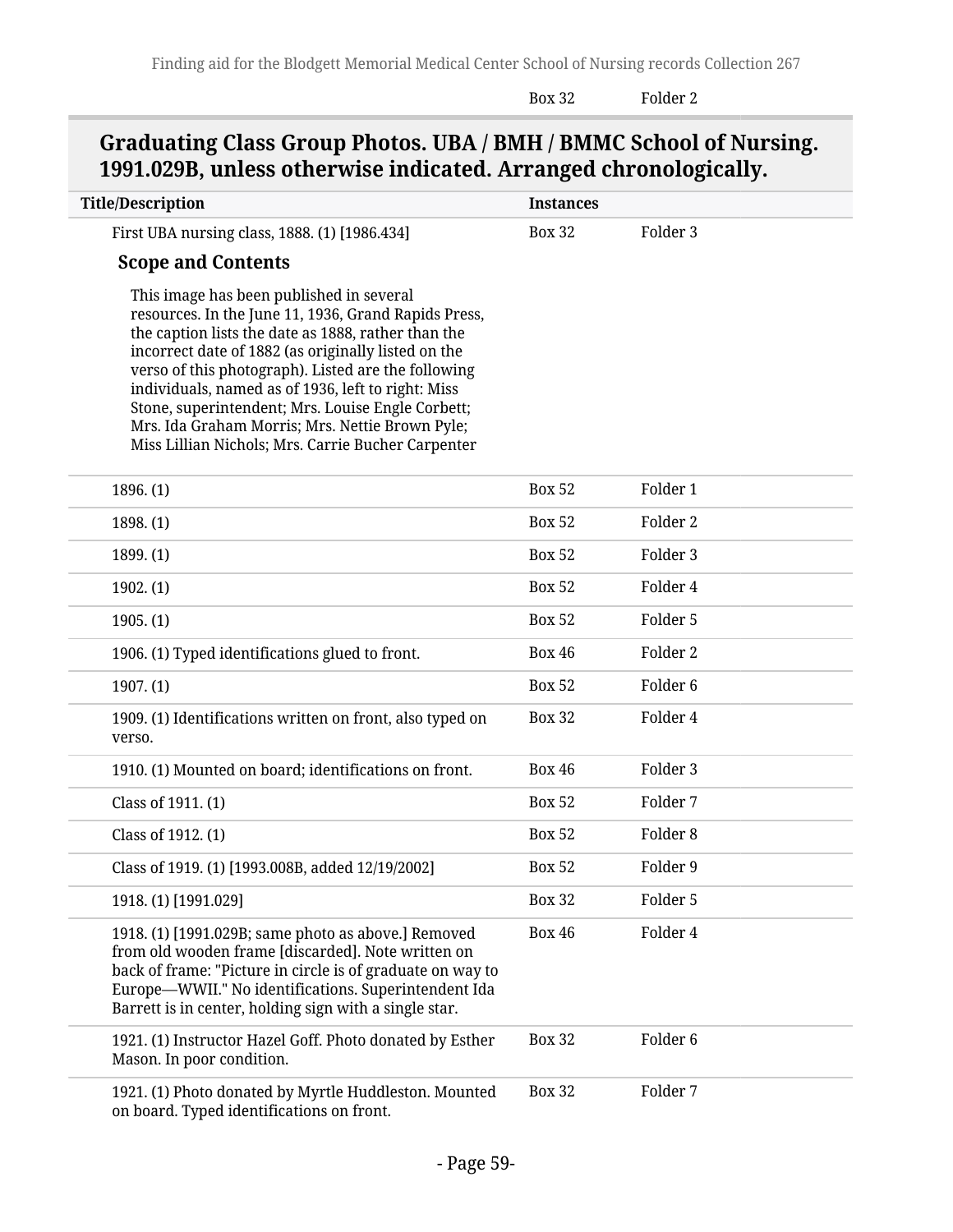1925. (1) Identified in photo: Swartz, Putney, English, Westra, Messer [may not have graduated?], Coops, Baker, Therrien, Schuur, Squires, Frost, Hardy, Diehm. Box 32 Folder 8

### **Singles of Blodgett nursing students. 1991.029B, unless otherwise indicated. Arranged chronologically.**

## **Class of 1925 individual portrait photos (15). [1991.029]**

| <b>Title/Description</b>                                          | <b>Instances</b> |          |
|-------------------------------------------------------------------|------------------|----------|
| Bertha Althaus                                                    | <b>Box 32</b>    | Folder 9 |
| Dorinda Baker                                                     | <b>Box 32</b>    | Folder 9 |
| Nora Buschert                                                     | <b>Box 32</b>    | Folder 9 |
| Sue Cooper                                                        | <b>Box 32</b>    | Folder 9 |
| Aileen Diehm                                                      | <b>Box 32</b>    | Folder 9 |
| Beth English                                                      | <b>Box 32</b>    | Folder 9 |
| Josephine Frost                                                   | <b>Box 32</b>    | Folder 9 |
| Virginia Hardy                                                    | <b>Box 32</b>    | Folder 9 |
| Julia Koops                                                       | <b>Box 32</b>    | Folder 9 |
| Una [Ana?] Messer, exp. Jan. 3, 1957 [may not have<br>graduated?] | <b>Box 32</b>    | Folder 9 |
| Elizabeth Putney                                                  | <b>Box 32</b>    | Folder 9 |
| <b>Isabelle Squires</b>                                           | <b>Box 32</b>    | Folder 9 |
| Leone Therrien                                                    | <b>Box 32</b>    | Folder 9 |
| Claire Weirenga                                                   | <b>Box 32</b>    | Folder 9 |
| Sue Westra                                                        | <b>Box 32</b>    | Folder 9 |

### **Class of 1944 individual portrait photos (7).**

| <b>Title/Description</b>     | <b>Instances</b> |           |
|------------------------------|------------------|-----------|
| Olive DeJong                 | <b>Box 32</b>    | Folder 10 |
| Margaret Lang                | <b>Box 32</b>    | Folder 10 |
| Clarice VandeKeift           | <b>Box 32</b>    | Folder 10 |
| <b>Elizabeth VanPopering</b> | <b>Box 32</b>    | Folder 10 |
| Eleanor Walendziak           | <b>Box 32</b>    | Folder 10 |
| Marian (Reidsma) Wisner      | <b>Box 32</b>    | Folder 10 |
| Bertha Worst                 | <b>Box 32</b>    | Folder 10 |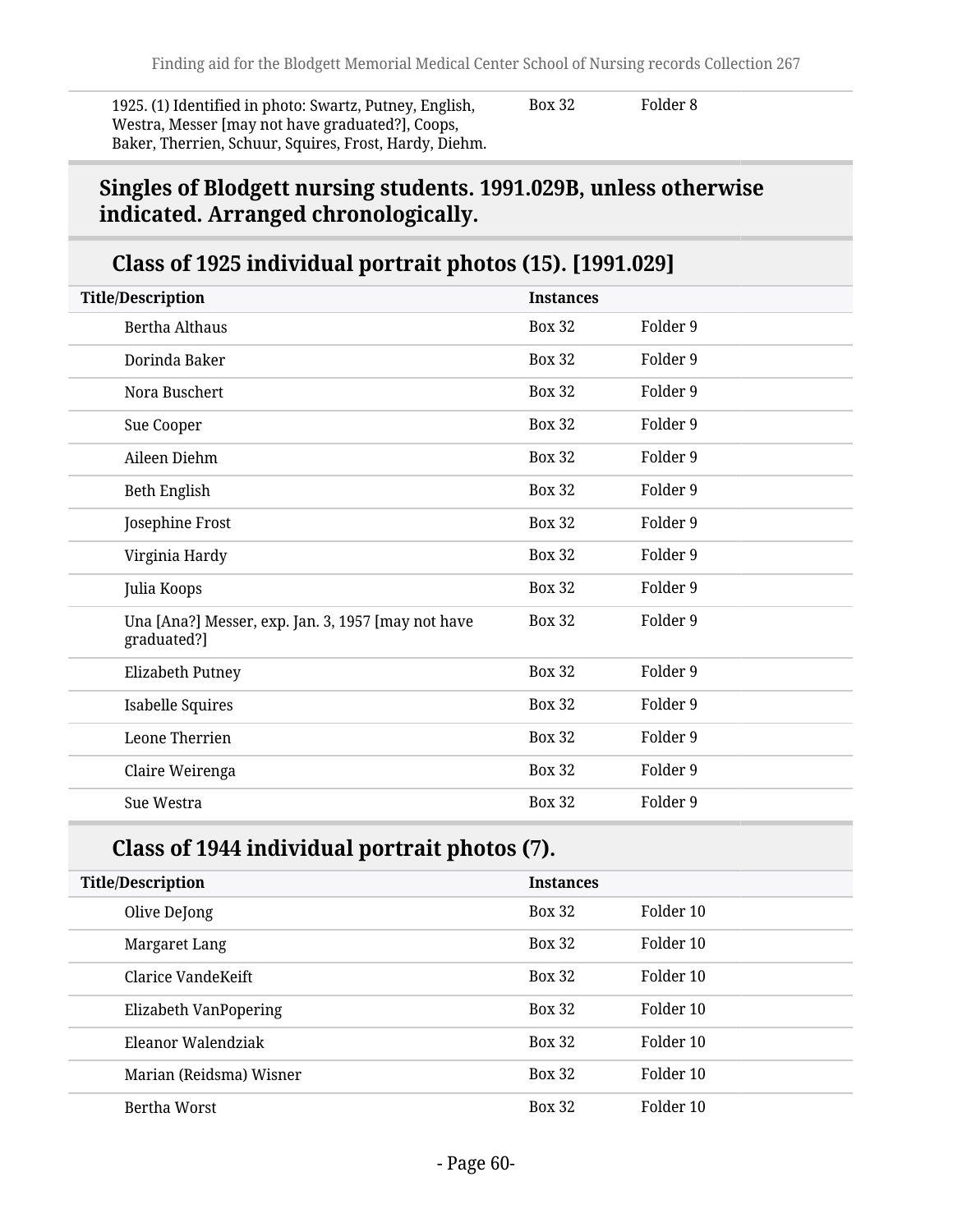| Class of 1966 mulviqual portrait photos (4). |                  |           |
|----------------------------------------------|------------------|-----------|
| <b>Title/Description</b>                     | <b>Instances</b> |           |
| Carol Buffinga                               | <b>Box 32</b>    | Folder 11 |
| Karen Tiesma                                 | <b>Box 32</b>    | Folder 11 |
| Lilita Unglenieks                            | <b>Box 32</b>    | Folder 11 |
| Unknown                                      | <b>Box 32</b>    | Folder 11 |

# **Class of 1966 individual portrait photos (4).**

## **Individual portrait photos. Students in street clothes.**

| <b>Title/Description</b> | <b>Instances</b> |           |
|--------------------------|------------------|-----------|
| Class of 1983 (40).      | <b>Box 32</b>    | Folder 12 |
| Class of 1985 (32).      | <b>Box 32</b>    | Folder 13 |
| Class of 1986 (72).      | <b>Box 32</b>    | Folder 14 |
| Class of 1987 (38).      | <b>Box 32</b>    | Folder 15 |

## **School Administration and Staff. 1991.029B, unless otherwise indicated.**

| <b>Title/Description</b>                                                                                                                                                                                                                                                                         | <b>Instances</b> |           |
|--------------------------------------------------------------------------------------------------------------------------------------------------------------------------------------------------------------------------------------------------------------------------------------------------|------------------|-----------|
| Nursing portrait photo (1) and matching negative (1).<br>Esther Rehm, n.d.                                                                                                                                                                                                                       | <b>Box 32</b>    | Folder 16 |
| Miss Ida Barrett, portraits (2). One photo appears to be<br>much later than the other. It is marked "A.J. Brown-<br>1952 April."                                                                                                                                                                 | <b>Box 32</b>    | Folder 17 |
| Mary A. Welsh, late 20s [probably refers to her age,<br>rather than the decade?] (4 copies, with 1 negative). B/w<br>portrait.                                                                                                                                                                   | <b>Box 32</b>    | Folder 18 |
| Painting of Mary Welsh (3 copies, with 1 negative). B/<br>w image of painted portrait in frame. Painting is signed<br>B.R. Folaen(?), 1974(?) on front. Frame includes metal<br>plate with inscription: "Presented by the / class of 1934 /<br>to the / Marion Louise Withey School of Nursing." | <b>Box 32</b>    | Folder 18 |
| Mary Anorah Welsh, class of 1894. (1) Ca. 1930s. B/w<br>portrait photo in cardboard frame by Kline.                                                                                                                                                                                              | <b>Box 32</b>    | Folder 19 |
| Portrait of Mary Welsh, ca. 1930s. (1) Same image as<br>above.                                                                                                                                                                                                                                   | <b>Box 32</b>    | Folder 19 |

## **School of nursing administration. (3)**

| <b>Title/Description</b>                                                                                                                                                                                                | <b>Instances</b> |           |
|-------------------------------------------------------------------------------------------------------------------------------------------------------------------------------------------------------------------------|------------------|-----------|
| Three women in nursing uniforms, seated at table<br>in office, looking at a yearbook(?). Identifications on<br>verso: Mrs. Helmer(?)—director, Sybil Hole, and Jackie<br>Anderson-clinical/curriculum coordinator. N.d. | <b>Box 32</b>    | Folder 20 |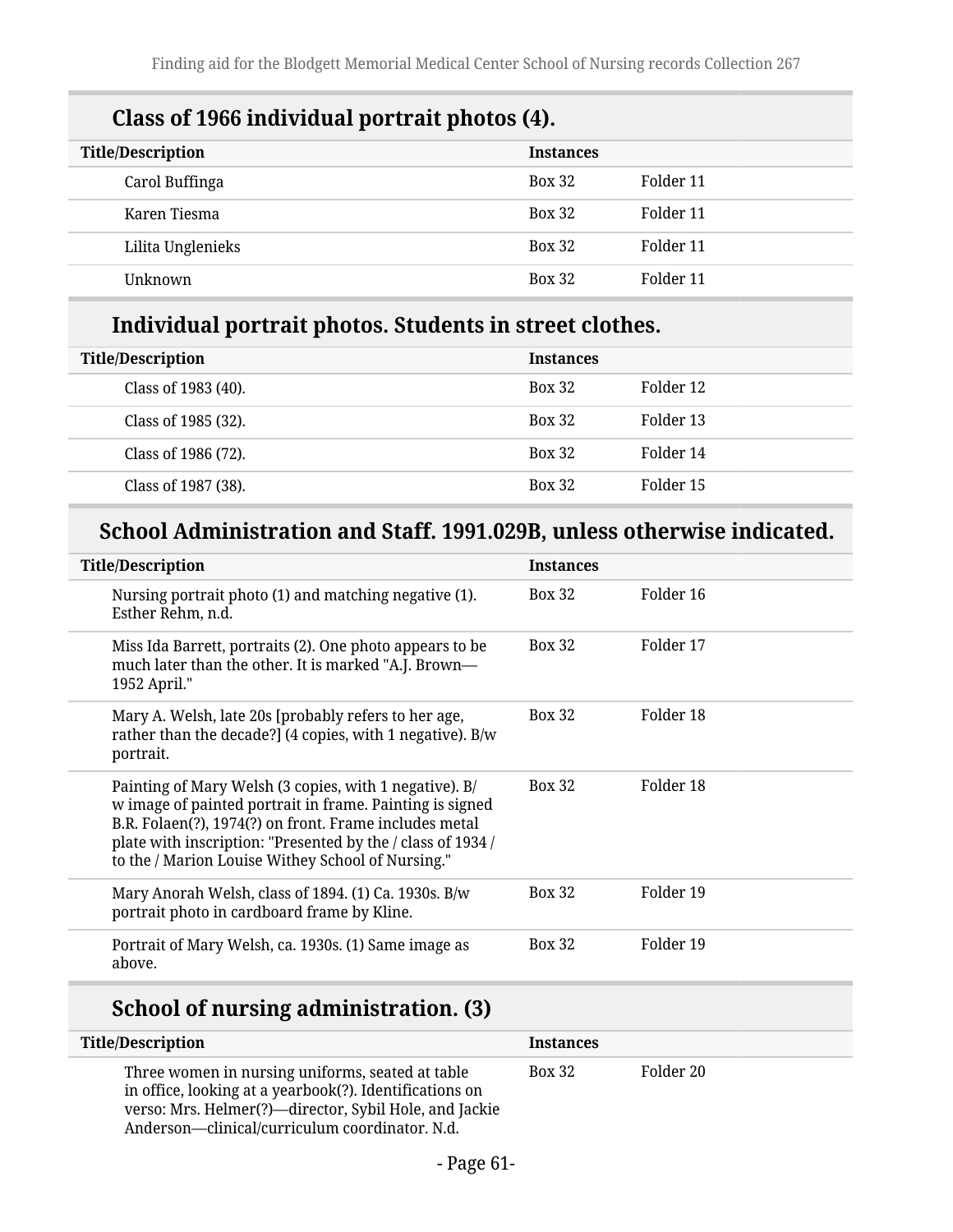| Four women in nursing uniforms, seated at table<br>in office. Identifications on verso: Mrs. Maskey-<br>director of school, Sybil Hole-assistant director,<br>Jackie Anderson-clinical coordinator, Hazel Brown-<br>college coordinator. N.d. | <b>Box 32</b> | Folder 20            |
|-----------------------------------------------------------------------------------------------------------------------------------------------------------------------------------------------------------------------------------------------|---------------|----------------------|
| Woman in nursing uniform reviewing school bulletin/<br>circular (ca. 1970s?) with young woman in flowered<br>dress. On verso: Hazel Brown, college coordinator,<br>with Lois Groenleer, class of 1974. Pre-admission<br>interview. N.d.       | <b>Box 32</b> | Folder 20            |
| Four women in nursing uniforms, seated at table. (1)<br>Ca. 1950S? Identifications on verso: J. Anderson, Mary<br>Scott, Sybil Hole. The fourth woman is not identified.                                                                      | <b>Box 32</b> | Folder 21            |
| Mary E. Scott, director of school, interviewing Carol<br>Buffinga (Beernink), class of 1966. (1) Ca. early 1960s. 3<br>copies, 1-5x7, 2-8x10.                                                                                                 | <b>Box 32</b> | Folder <sub>22</sub> |

## **Photos of Frances Graff, director of nurses. (6)**

| <b>Title/Description</b>                                                                                                                                                                                                                              | <b>Instances</b> |           |
|-------------------------------------------------------------------------------------------------------------------------------------------------------------------------------------------------------------------------------------------------------|------------------|-----------|
| $B/w$ 4x6 portrait photo. N.d.                                                                                                                                                                                                                        | <b>Box 32</b>    | Folder 23 |
| 2 b/w 8x10 photos. Frances Graff meeting with<br>prospective student Barbara Sweeney, Creston senior,<br>and Mrs. Richard DeMol, representative of the Kent<br>County Medical auxiliary. 1944. [Published image and<br>article in Box 38, Folder 14.] | <b>Box 32</b>    | Folder 23 |
| B/w 8x10 photo. On verso: Prospective student (Jane<br>Adrian, class of 1950) meets with Frances Graff,<br>director of nurses.                                                                                                                        | <b>Box 32</b>    | Folder 23 |
| Small b/w portrait photo. Ca. 1950-1960.                                                                                                                                                                                                              | <b>Box 32</b>    | Folder 23 |
| B/w 8x10 photo. Frances Graff interviewing<br>prospective student Dottie Ooms, 1957 class. Jaqua.                                                                                                                                                     | <b>Box 32</b>    | Folder 23 |

# **Nursing Students with Patients. 1991.029B, unless otherwise indicated.**

| <b>Title/Description</b>                                                                                                                                                                                                                                                                                | <b>Instances</b> |           |
|---------------------------------------------------------------------------------------------------------------------------------------------------------------------------------------------------------------------------------------------------------------------------------------------------------|------------------|-----------|
| Children's ward, Blodgett Hospital, 1916 building. N.d.<br>(1) Student nurse with two young children in cribs. From<br>the scrapbook/album of Anna Roth (Weisheimer), class<br>of 1915.                                                                                                                 | <b>Box 32</b>    | Folder 24 |
| Pediatric patients, ca. 1910-1929. (1) Several children<br>in a vehicle marked Blodgett Hospital. Three young<br>children in wheelchairs are next to the vehicle, as well<br>as a young woman in glasses holding a small girl. From<br>the scrapbook/album of Anna Roth (Weisheimer), class<br>of 1915. | <b>Box 32</b>    | Folder 25 |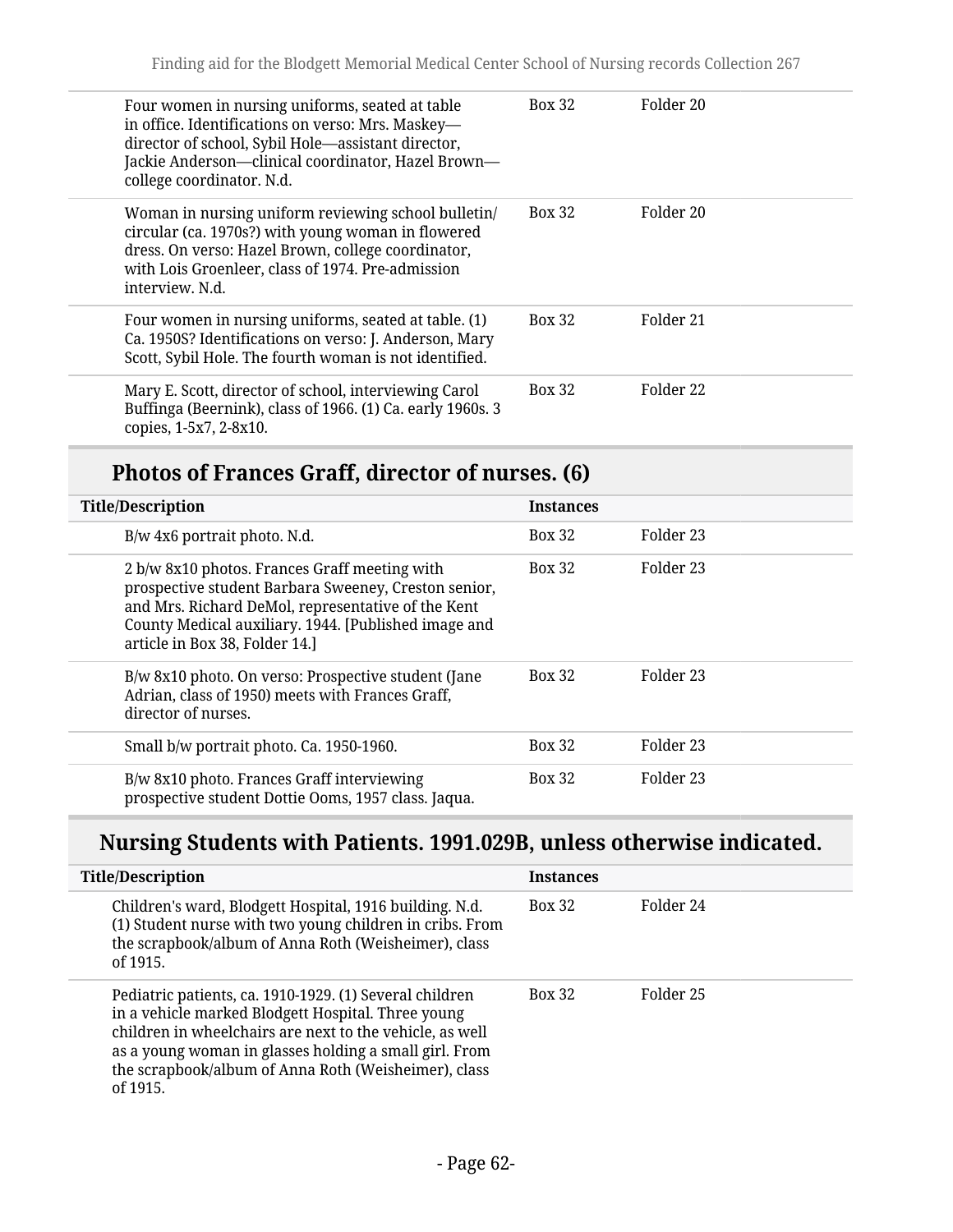| Cadet nurse with female patient. (3) [1991.029]<br>Originally in manila envelope addressed to Miss I. Smith,<br>Training School Office, Blodgett Memorial Hospital.<br>From L.E. Watzel, Lansing, Mich. Postmarked December<br>$1945(?)$ .                                            | <b>Box 32</b> | Folder 26 |
|---------------------------------------------------------------------------------------------------------------------------------------------------------------------------------------------------------------------------------------------------------------------------------------|---------------|-----------|
| Leone Dolphin Shaffer, class of 1941, checking the<br>pulse of a female patient. (1) Stamped on verso:<br>Blodgett Memorial Hospital Laboratory. [Note: Patient<br>may actually be another nursing student.] From the<br>scrapbook/album of Anna Roth (Weisheimer), class of<br>1915. | <b>Box 32</b> | Folder 27 |

# **Nursing students with patients, ca. 1940s. (7)**

| <b>Title/Description</b>                                                                                                                                                                                                                                                          | <b>Instances</b> |           |
|-----------------------------------------------------------------------------------------------------------------------------------------------------------------------------------------------------------------------------------------------------------------------------------|------------------|-----------|
| Dorothy Clark (Stevens), class of 1947, in men's ward<br>(1916 building).                                                                                                                                                                                                         | <b>Box 32</b>    | Folder 28 |
| Agnes Ferwerda, class of 1947. With young boy in<br>pediatric ward.                                                                                                                                                                                                               | <b>Box 32</b>    | Folder 28 |
| Student nurse Ruth Schoonard, class of 1947; patient<br>Mr. Clark; R.N. Margaret Heyboer, class of 1944.                                                                                                                                                                          | <b>Box 32</b>    | Folder 28 |
| Nancy Smith Miller, class of 1947. With young girl in<br>pediatric ward.                                                                                                                                                                                                          | <b>Box 32</b>    | Folder 28 |
| Jean Gordon Fynewever, class of 1948. With older man<br>in wheelchair.                                                                                                                                                                                                            | <b>Box 32</b>    | Folder 28 |
| Joyce Deur Schmidt, class of 1947, with Marjorie<br>Cooper, polio patient in iron lung.                                                                                                                                                                                           | <b>Box 32</b>    | Folder 28 |
| Unidentified student nurse giving a drink to patient on<br>circle bed in men's ward. 1950.                                                                                                                                                                                        | <b>Box 32</b>    | Folder 28 |
| Ruth DeJonge, class of 1955 (5 copies). [1991.029]<br>Standing, handing glass of water(?) to elderly man<br>seated as a table with a raised surface. Hospital room<br>interior. 4 of 5 photos by Jaqua.                                                                           | <b>Box 32</b>    | Folder 29 |
| Student Joan Zimmerman, class of 1955, with instructor<br>Sybil Hole. 1953. Jaqua. (2 copies). [1991.029]                                                                                                                                                                         | <b>Box 32</b>    | Folder 30 |
| 2 unidentified male patients, one in bed, the other seated<br>in chair by window.                                                                                                                                                                                                 | <b>Box 32</b>    | Folder 30 |
| Pediatric care. (1) [1991.029] Anne McKamy Krecke,<br>class of 1954; Altheal(?) Van den Heuvel, class of 1955.<br>Patients include three girls of various ages in robes, one<br>African American infant in a grocery cart type basket,<br>and a young boy in a wheelchair. Jaqua. | <b>Box 32</b>    | Folder 31 |
| Students observing X-ray technician demonstrate Geiger<br>counter on polio patient (2 copies). Ca. 1950s. [1991.029,<br>1991.029B] Identifications on verso: Kathy Huizenga,<br>nurse; Jan Apotheker, 1955; Sue Willard Ozinga, 1956;                                             | <b>Box 32</b>    | Folder 32 |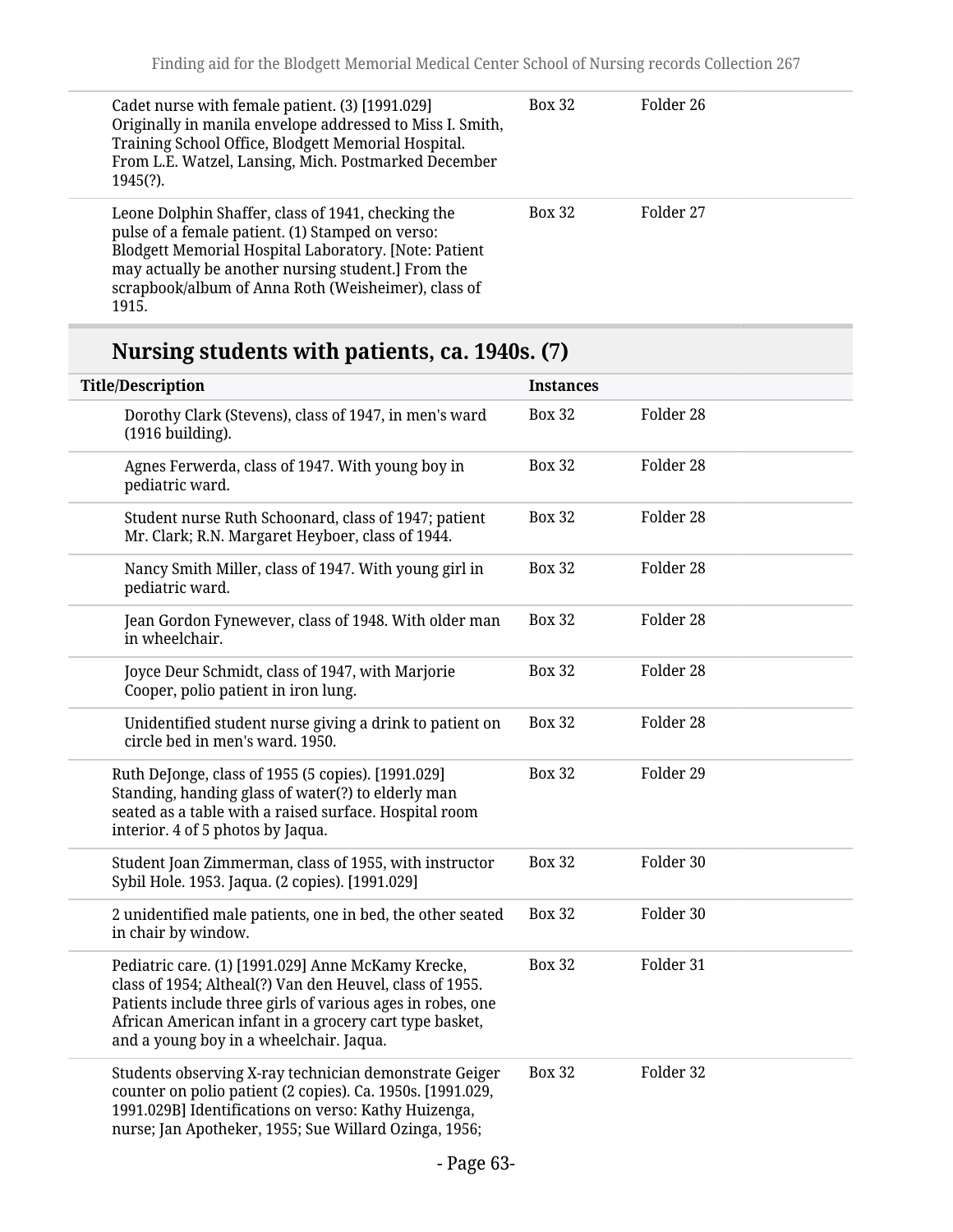Betty Maricle Boerema, 1956; Marilyn Cok Gjeltema, 1956; Mildred Vietch Carlson, 1956; Joan Gortsema Formsma, 1956; Marjorie Rayce, nurse; Art Riley, X-ray technician

| Harriet VanderWall, class of 1955, with elderly<br>female patient on crutches. (1) Hospital room interior.<br>[1991.029]                                                                        | <b>Box 32</b> | Folder 33 |
|-------------------------------------------------------------------------------------------------------------------------------------------------------------------------------------------------|---------------|-----------|
| Marcia Reister, class of 1955, feeding polio patient in<br>iron lung from a tray (3 copies, 2 by Jaqua Advertising).<br>[1991.029]                                                              | <b>Box 32</b> | Folder 34 |
| Katy Gore, class of 1955, with Dr. Whelan and female<br>patient. (1)                                                                                                                            | <b>Box 32</b> | Folder 35 |
| Carolyn Keuning Bouwer, class of 1956, and Betty<br>Wallace, Butterworth, with infants in incubators (2<br>copies). c.1 [Accession?] Added 12/18/2002 c.2 1991.029B<br>Jaqua Advertising photo. | <b>Box 32</b> | Folder 36 |

## **Students with patients, ca. 1950s-1960s? (4)**

| <b>Title/Description</b>                                                                                                                                                                        | <b>Instances</b> |           |
|-------------------------------------------------------------------------------------------------------------------------------------------------------------------------------------------------|------------------|-----------|
| B/w snapshot. Nursing student showing infant to<br>man (father?) from other side of nursery window.<br>September 1958.                                                                          | <b>Box 32</b>    | Folder 37 |
| B/w 5x7. Students practicing in nursing laboratory,<br>4th floor Withey Building (old Clinic Bldg.). Mrs.<br>Jean Kruger, instructor. (Note: The "patient" here is<br>probably a student.) N.d. | <b>Box 32</b>    | Folder 37 |
| B/w 8x10, mounted on board. Two unidentified<br>students with pediatric patient. N.d.                                                                                                           | <b>Box 32</b>    | Folder 37 |
| B/w 8x10. Instructor with student caring for patient.<br>Individuals not identified. Tray labeled "diabetic<br>teaching" is on bed. N.d.                                                        | <b>Box 32</b>    | Folder 37 |
| Student demonstrating infant care to parents, ca. 1960s.<br>(1) Obstetrical unit at Blodgett. 2 copies, 1 mounted on<br>board.                                                                  | <b>Box 32</b>    | Folder 38 |
| Student assisting a doctor. (1) On verso: Dr. Jerry L.<br>Davis / ovtho(?) fellow from navy-with Dr. Swanson /<br>approx. 1965.                                                                 | <b>Box 32</b>    | Folder 39 |
| Graduate Wilma Plantinga, class of 1963, and student<br>Carol Buffinga Beernink, class of 1966, with patient in<br>recovery room. (1)                                                           | <b>Box 32</b>    | Folder 40 |

## **Students with patients, ca. 1960s-1970s? (5)**

| <b>Title/Description</b>                                                                           | <b>Instances</b> |           |  |
|----------------------------------------------------------------------------------------------------|------------------|-----------|--|
| Young woman with long hair (possibly not a student?)<br>with male patient, using EKG machine. N.d. | Box 32           | Folder 41 |  |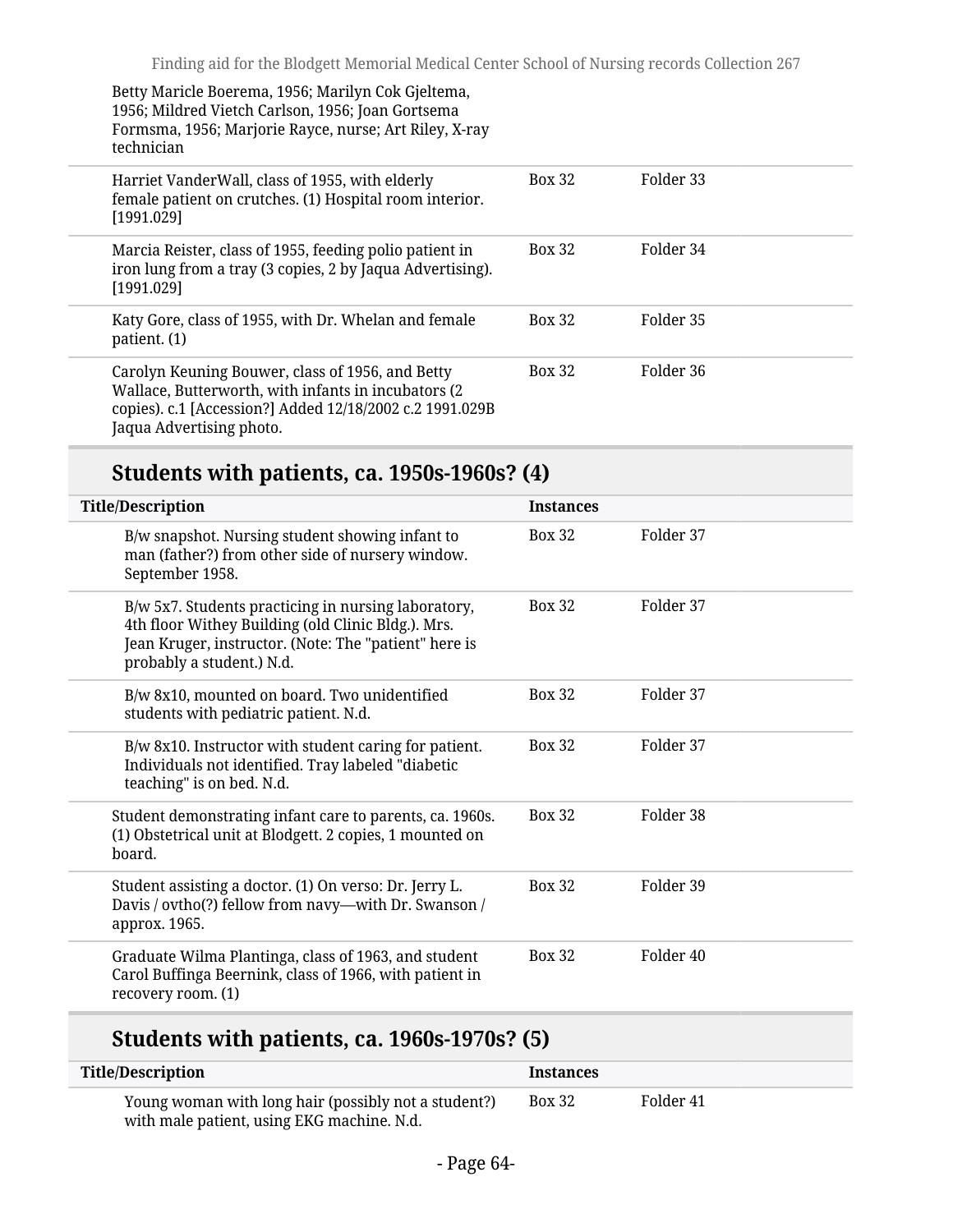| <b>Box 32</b> | Folder 41 |  |
|---------------|-----------|--|
| <b>Box 32</b> | Folder 41 |  |
| <b>Box 32</b> | Folder 41 |  |
| <b>Box 32</b> | Folder 41 |  |
| <b>Box 32</b> | Folder 42 |  |
| <b>Box 32</b> | Folder 43 |  |
|               |           |  |

#### **Building Images. 1991.029B, unless otherwise indicated. Arranged chronologically.**

| <b>Title/Description</b>                                                                                                                                                                                                                                                                     | <b>Instances</b> |                     |
|----------------------------------------------------------------------------------------------------------------------------------------------------------------------------------------------------------------------------------------------------------------------------------------------|------------------|---------------------|
| UBA Hospital, completed 1886, n.d. (1)                                                                                                                                                                                                                                                       | <b>Box 33</b>    | Folder 14           |
| UBA Hospital, n.d. (1) Photo donated by Myrtle<br>Huddleston.                                                                                                                                                                                                                                | <b>Box 33</b>    | Folder 15           |
| UBA Hospital, corner of Lyon and College, 1893. (1)<br>14 nurses or students gathered around front steps.<br>Nurses' Home, 1904. (1) U.B.A. Hospital, College and<br>Lyon. Published photo, printed on verso of title page<br>from Annual Report of the UBA Hospital, September 30,<br>1908. | <b>Box 33</b>    | Folder 16           |
| UBA Hospital, College and Lyon. (1) N.d. Man in coat and<br>hat standing in front of UBA Hospital in wintertime.                                                                                                                                                                             | <b>Box 46</b>    | Folder <sub>6</sub> |
| Hospital and Nurses' Lodge, view from Wealthy St. side,<br>ca. 1916 (2 copies). Artist's rendering.                                                                                                                                                                                          | <b>Box 33</b>    | Folder 17           |
| Hospital (1916 building) and Nurses' Lodge, ca.<br>1916-1918. (6)                                                                                                                                                                                                                            | <b>Box 33</b>    | Folder 18           |
| Blodgett front entrance, 1916 building. (1) N.d.                                                                                                                                                                                                                                             | <b>Box 46</b>    | Folder 7            |
| Breezeway from 1916 BMH building to Nurses' Lodge. (1)<br>N.d. Mounted on board.                                                                                                                                                                                                             | <b>Box 46</b>    | Folder <sub>8</sub> |
| Hospital and Nurses' Lodge, ca. 1910-1929. (3) From the<br>scrapbook/album of Anna Roth (Weisheimer), class of<br>1915.                                                                                                                                                                      | <b>Box 33</b>    | Folder 19           |
| Hospital and Nurses' Lodge, ca. 1920-1930 (3 copies).<br>c.1-2 1991.029B c.3 2001.070 Shelda Buck Stone accession                                                                                                                                                                            | <b>Box 33</b>    | Folder 20           |
| Blodgett Memorial Hospital, aerial view, August 1922. (1)<br>On verso: Overlooking the East driveway from Fifth Hall.                                                                                                                                                                        | <b>Box 33</b>    | Folder 21           |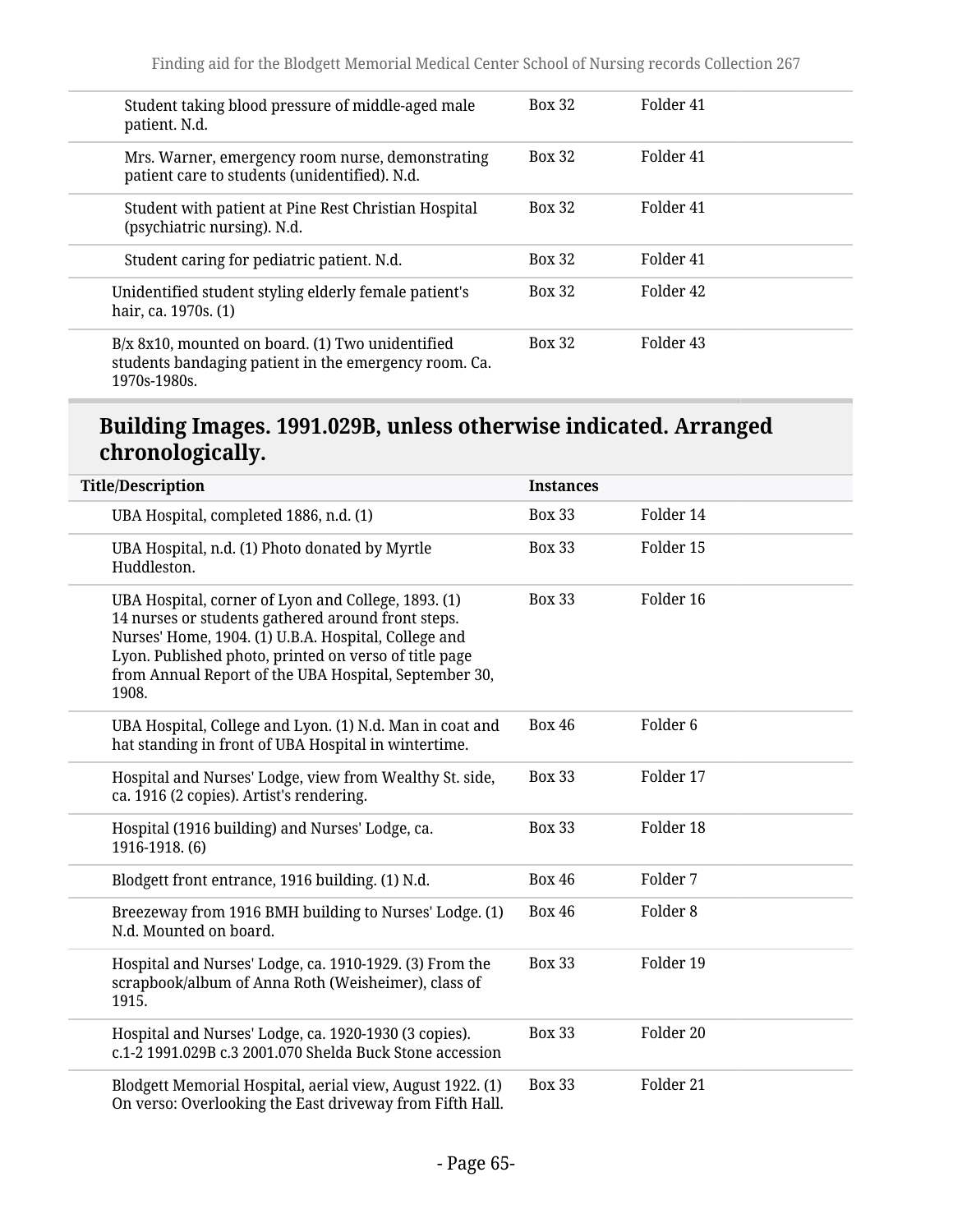| Grand Rapids Clinic Building.(1) Architectural drawing<br>of front elevation, by Elleroe & Co., 1923.                                                                                                                                                                                                                                                                                          | <b>Box 33</b> | Folder 22 |
|------------------------------------------------------------------------------------------------------------------------------------------------------------------------------------------------------------------------------------------------------------------------------------------------------------------------------------------------------------------------------------------------|---------------|-----------|
| <b>Scope and Contents</b>                                                                                                                                                                                                                                                                                                                                                                      |               |           |
| In 1924 the Grand Rapids Clinic, called the "Second<br>Mayo Clinic," was built by Mayo's architect and<br>builders from Rochester, MN, at Plymouth and<br>Wealthy. While not originally associated with<br>Blodgett, the building was taken over by Blodgett<br>when the Clinic's corporation closed in 1934; it was<br>renamed the Medical Building, and later called the<br>Withey Building. |               |           |
| Construction site of Medical Building, November-<br>December 1923. (7) Note: Some of these photos are dated<br>1928, but this may be incorrect. From the scrapbook/<br>album of Anna Roth (Weisheimer), class of 1915.                                                                                                                                                                         | <b>Box 33</b> | Folder 23 |
| Construction of Medical Building, ca. Early 1924. (4)<br>Note: Some of these photos are dated 1928, but this may<br>be incorrect. From the scrapbook/album of Anna Roth<br>(Weisheimer), class of 1915.                                                                                                                                                                                        | <b>Box 33</b> | Folder 24 |
| Blodgett Memorial Hospital, 1916 building, ca. 1940s.<br>(1) Plymouth entrance to hospital—patient admission/<br>discharge exit.                                                                                                                                                                                                                                                               | <b>Box 33</b> | Folder 25 |
| Front yard of Nurses' Lodge, ca. 1940s (2 copies).                                                                                                                                                                                                                                                                                                                                             | <b>Box 33</b> | Folder 26 |
| Construction of Blodgett Memorial Hospital addition,<br>March 1951. (1) With clipping containing same<br>photograph, Grand Rapids Press, March 9, 1951.                                                                                                                                                                                                                                        | <b>Box 33</b> | Folder 27 |
| Robinson Studio photos of buildings and construction,<br>June 1951. (3)                                                                                                                                                                                                                                                                                                                        | <b>Box 33</b> | Folder 28 |
| Construction of 1953 addition, December 1952. (1) View<br>from Plymouth.                                                                                                                                                                                                                                                                                                                       | <b>Box 33</b> | Folder 29 |
| Blodgett Memorial Hospital, 1953. (2) Front entrance to<br>1952 building. John Setsma, Jr.                                                                                                                                                                                                                                                                                                     | <b>Box 33</b> | Folder 30 |
| Blodgett Memorial Hospital, removal of old front<br>entrance porch to add administration wing, ca. 1960s. (1)                                                                                                                                                                                                                                                                                  | <b>Box 33</b> | Folder 31 |
| BMMC, 1962 addition, front entrance. (1) Ca. 1960s.<br>Originally in folder labeled: "Material for School of<br>Nursing Poster and Logo-Design (Centennial)."                                                                                                                                                                                                                                  | <b>Box 46</b> | Folder 9  |
| Medical Building, Blodgett Hospital and Nurses' Lodge,<br>prior to 1973 (2 copies). Aerial view from Plymouth<br>looking East.                                                                                                                                                                                                                                                                 | <b>Box 33</b> | Folder 32 |
| Front entrance of Nurses' Lodge after 1960s renovation.<br>(1)                                                                                                                                                                                                                                                                                                                                 | <b>Box 33</b> | Folder 33 |
| Nurses' Lodge, just prior to 1973 renovation. (3)                                                                                                                                                                                                                                                                                                                                              | <b>Box 33</b> | Folder 34 |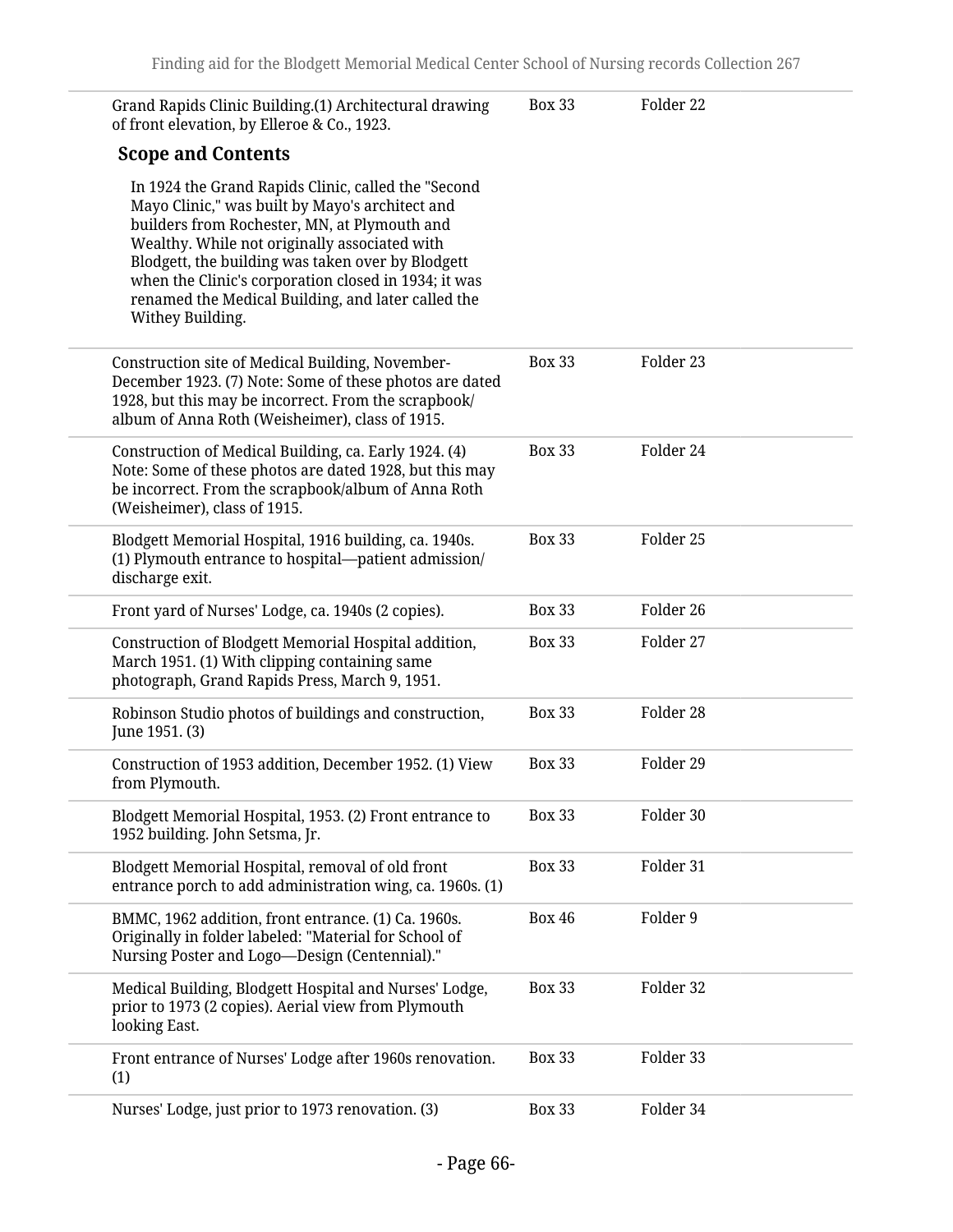| Nurses' Lodge, at start of 1973 renovation. (1)                                          |                                                         | <b>Box 33</b> | Folder 34 |
|------------------------------------------------------------------------------------------|---------------------------------------------------------|---------------|-----------|
|                                                                                          | BMMC, from corner of Sherman and Plymouth, 1976. (1)    | <b>Box 33</b> | Folder 35 |
| Blodgett Memorial Medical Center (Sherman /<br>Plymouth). (1). N.d.; probably ca. 1980s. |                                                         | <b>Box 46</b> | Folder 10 |
| Color Polaroid photos.                                                                   | BMMC School of Nursing Building, September 5, 1979. (3) | <b>Box 33</b> | Folder 36 |
| Withey Building, 1987. (1)                                                               |                                                         | <b>Box 33</b> | Folder 37 |
| building.                                                                                | 2 graphic clippings. Old UBA Hospital / new BMMC        | <b>Box 33</b> | Folder 38 |

## **Framed items. [Two at 17/18-D-2a, 17/18-D-3a]**

| Title/Description                        | <b>Instances</b> |
|------------------------------------------|------------------|
| 3. Blodgett, 1916. Front Entrance        |                  |
| 4. Blodgett, 1916. Wealthy St. Entrance. |                  |
| 5. UBA, Old Residence, with nurses, n.d. |                  |

## **Uniforms and Pins. 1991.029B**

| <b>Title/Description</b>                                                                                               | Instances |           |
|------------------------------------------------------------------------------------------------------------------------|-----------|-----------|
| Diploma, pin, cap, and capping candle. 2 copies: October<br>4, 1969. Czetli Photography. Ca. 1976. Czetli Photography. | Box 33    | Folder 39 |

## **Historical nursing pins. (7)**

| <b>Title/Description</b>                                                                                                                                                                                                                                                                                              | <b>Instances</b> |                      |
|-----------------------------------------------------------------------------------------------------------------------------------------------------------------------------------------------------------------------------------------------------------------------------------------------------------------------|------------------|----------------------|
| 2nd pin, [?]-1902. UBA.                                                                                                                                                                                                                                                                                               | <b>Box 33</b>    | Folder 40            |
| 3rd pin, 1902-1915. UBA (2 copies).                                                                                                                                                                                                                                                                                   | <b>Box 33</b>    | Folder <sub>40</sub> |
| 4th pin, 1916-1975. BMH (2 copies).                                                                                                                                                                                                                                                                                   | <b>Box 33</b>    | Folder 40            |
| 5th pin, 1976-1987. BMMC (2 copies).                                                                                                                                                                                                                                                                                  | <b>Box 33</b>    | Folder 40            |
| With correspondence RE history of UBA / Blodgett pins,<br>1988.                                                                                                                                                                                                                                                       | <b>Box 33</b>    | Folder 40            |
| Grand Rapids Press photo, published June 12, 1975. (1)<br>Cheryl Rose, class of 1975; Mrs. Richard (Lois) DeFreese,<br>class of 1956; and Elizabeth Andrews, class of 1944.<br>The three women are dressed in uniforms from 1975,<br>1940, and 1915, respectively, and are looking at old style<br>nurses' stockings. | <b>Box 33</b>    | Folder 41            |
| Uniforms. (5)                                                                                                                                                                                                                                                                                                         |                  |                      |

**Title/Description Instances**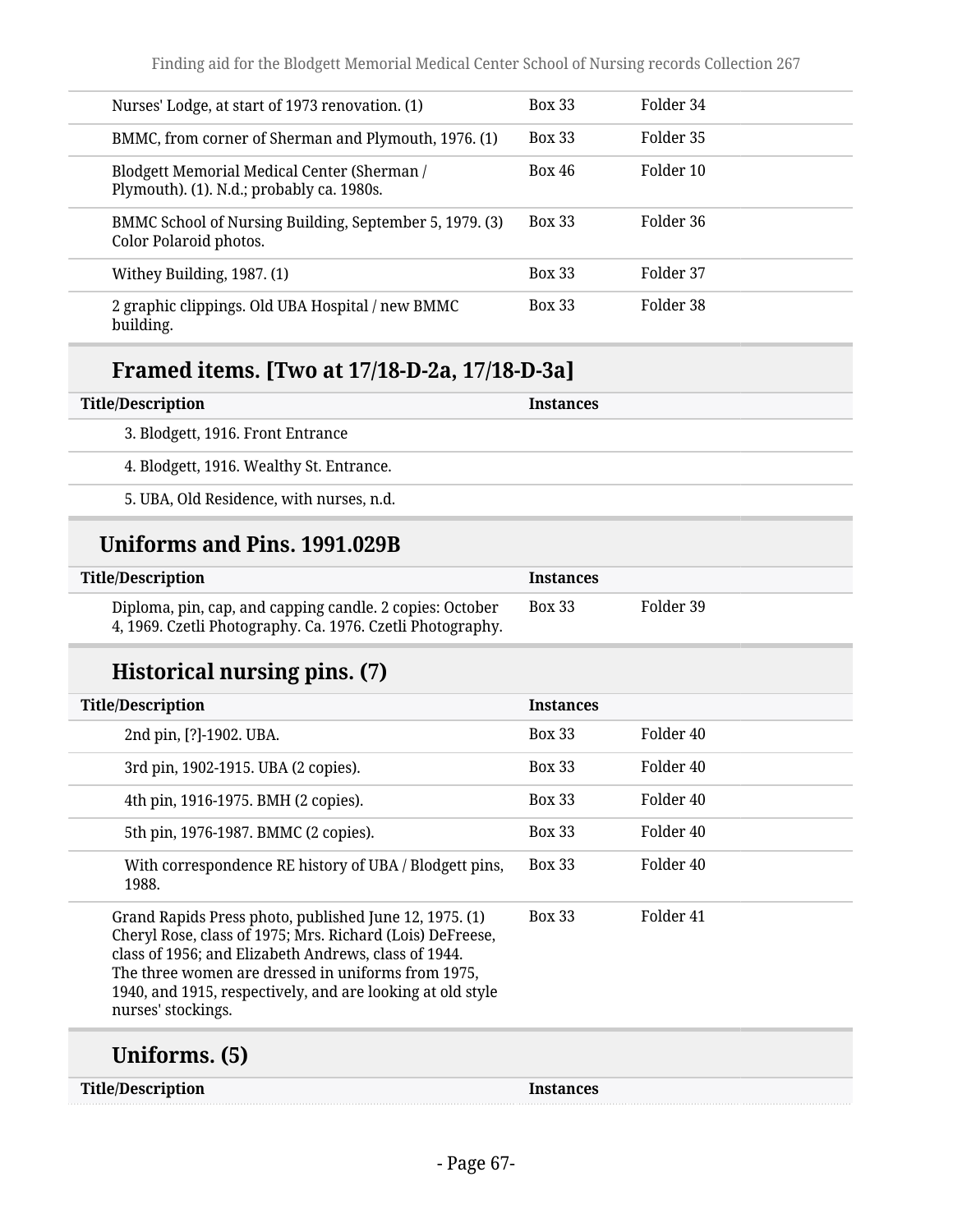| 3 b/w 5x7 photos with students modeling freshman,<br>junior, senior, and graduate uniforms. N.d. One<br>student is Erlin Hennink Broughton, class of 1968(?).                                                | <b>Box 33</b> | Folder 42 |
|--------------------------------------------------------------------------------------------------------------------------------------------------------------------------------------------------------------|---------------|-----------|
| B/w 8x10 photo. Students wearing caps of different<br>levels (freshman, junior, senior, and graduate), ca.<br>1970s. Czetli Photography. Stamped July 22, 1968.                                              | <b>Box 33</b> | Folder 42 |
| B/w 8x10 photo. Carol Timmer, class of 1968, and<br>Crystal Elzinga, class of 1969, modeling uniforms<br>before and after change (new drip-dry uniform).                                                     | <b>Box 33</b> | Folder 42 |
| BMH honor medals. (1) Taped to lightweight board with<br>red plastic overlay, cut to reveal one of the metals. At<br>top: "Honor medals, donated by Mrs. Dudley Waters in<br>1925, used until in the 1960s." | <b>Box 46</b> | Folder 14 |

# **Portraits—Alumnae and Others 1991.029B**

| <b>Title/Description</b>                                                                                                                                                                                                           | <b>Instances</b> |                      |
|------------------------------------------------------------------------------------------------------------------------------------------------------------------------------------------------------------------------------------|------------------|----------------------|
| Sepia portrait. (1) Miriam Jacobs McDonald, class of<br>1890. March 1893. Photo by Wykes, 33 and 35 Monroe<br>St., Grand Rapids.                                                                                                   | <b>Box 33</b>    | Folder 43            |
| Sepia portrait. (1) Alma Johnson, 1914.                                                                                                                                                                                            | <b>Box 33</b>    | Folder 44            |
| Myrtle Huddleston, class of 1913. (3, plus 1 negative) On<br>verso: "Early 40s" [could refer to decade or her age-not<br>known which].                                                                                             | <b>Box 33</b>    | Folder 45            |
| 5x7 color. Mary Schermerhorn. UBA class of 1898.<br>Worked in central service at Blodgett for many years.<br>1957. Kodacolor Print, stamped August 1961.                                                                           | <b>Box 33</b>    | Folder <sub>46</sub> |
| 5x7 sepia portrait. Lucy Tagg, class of 1925. August 1966<br>(age 63).                                                                                                                                                             | <b>Box 33</b>    | Folder 46            |
| B/w 5x7 portrait. (1) Esther Rebecca Mason, class of 1921,<br>died August 6, 1978. Nurse anesthetist in 1960s.                                                                                                                     | <b>Box 33</b>    | Folder 47            |
| Sepia portrait: Unidentified nurse/student standing<br>by table and chair, 1894. Photo by Sharpsteen, Grand<br>Rapids and Lansing, Mich. On verso, in pencil: For<br>Helen.                                                        | <b>Box 33</b>    | Folder <sub>48</sub> |
| Sepia portrait: Marian Jacobs, ca. 1890.                                                                                                                                                                                           | <b>Box 33</b>    | Folder 48            |
| B/w portrait. (1) Hannah Singer, graduate of UBA<br>Hospital. Middle-aged woman, exterior. Photo by<br>Wurzburg's, Grand Rapids; in off-white cardboard<br>folder. With two small sheets of note paper dated<br>February 27, 1957. | <b>Box 33</b>    | Folder 49            |
| Portrait photo of Florence Hills Waters. (1) N.d. Photo by<br>Maurice C. LaClaire.                                                                                                                                                 | <b>Box 46</b>    | Folder 11            |

# **Affiliations. 1991.029B, unless indicated otherwise.**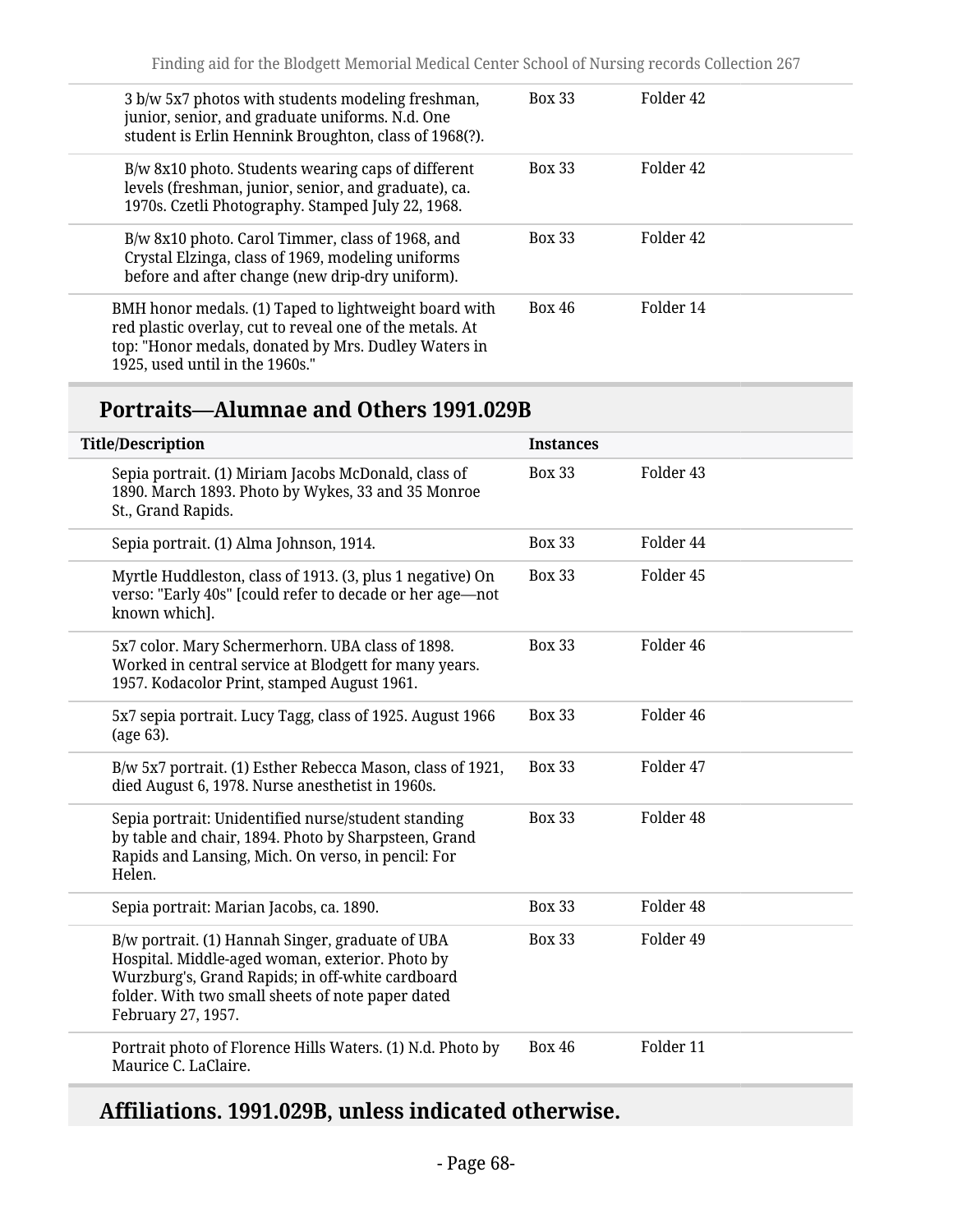| <b>Title/Description</b>                                                                                                                                                                          | <b>Instances</b> |           |
|---------------------------------------------------------------------------------------------------------------------------------------------------------------------------------------------------|------------------|-----------|
| Freshman laboratory, Grand Rapids Junior College. (1)<br>N.d.                                                                                                                                     | <b>Box 33</b>    | Folder 50 |
| Professional Nurses Library, St. Frances the Worker<br>Hall, Aquinas College. N.d. (1)                                                                                                            | <b>Box 33</b>    | Folder 50 |
| Three students with professor in chemistry lab. (1) Ca.<br>1950s. Identifications on verso: Sharon Wickstra Porte,<br>class of 1957; Dr. Thedford Dirkse, chemistry professor,<br>Calvin College. | Box 46           | Folder 12 |

# **Grand Rapids Junior College. (4) [1991.029]**

| <b>Title/Description</b>                                                                                                                                      | <b>Instances</b> |           |
|---------------------------------------------------------------------------------------------------------------------------------------------------------------|------------------|-----------|
| View of building facade showing three arches under<br>a U.S. flag. Autos on street, including a Volkswagen<br>Beetle. Robinson Studio photo, October 8, 1963. | <b>Box 33</b>    | Folder 51 |
| GRJC entrance with name plaque. Historical building<br>with 2-story entrance with arches. N.d. (3 copies).                                                    | <b>Box 33</b>    | Folder 51 |

### **Miscellaneous. 1991.029B**

#### **UBA nurses, ca. 1890s. (2)**

| <b>Title/Description</b>                                                                                                                                                                                                                                                                                         | <b>Instances</b> |           |
|------------------------------------------------------------------------------------------------------------------------------------------------------------------------------------------------------------------------------------------------------------------------------------------------------------------|------------------|-----------|
| 9 nurses gathered around woman in a bed. On verso:<br>Adele M. Pangler, 1892  from A.J. Brown, April 1952.                                                                                                                                                                                                       | <b>Box 33</b>    | Folder 52 |
| Dr. Hutchinson and U.B.A. Hosp. nurses 1897<br>donated by Dr. Southwick, Sr. Group image on stairs of<br>a building. One of the women, in a wheelchair, looks<br>like Ida Barrett (who would have been superintendent<br>of the school at the time). Stamped on verso: Photo<br>Viewing Co., Grand Rapids, Mich. | <b>Box 33</b>    | Folder 52 |
| Student nurses from the classes of 1914, 1915, and<br>1916. 2 copies, one dated 1916, the other June 1, 1914<br>(earlier date is more likely). Front of Nurses' Lodge, UBA<br>Hospital, College and Lyon (exterior). Mounted on board.<br>Identifications on verso.                                              | Box 46           | Folder 13 |

# **Staff meetings. (2)**

| <b>Title/Description</b>                                                                                   | <b>Instances</b> |           |  |
|------------------------------------------------------------------------------------------------------------|------------------|-----------|--|
| B/w 5x7. Staff in-service meeting with Mr. Downer.<br>N.d. [ca. 1970s/1980s].                              | <b>Box 33</b>    | Folder 53 |  |
| B/w 8x10. Medical staff—clinical meeting. N.d. Photo<br>by Robert Johnson Photography, Grand Rapids, Mich. | <b>Box 33</b>    | Folder 53 |  |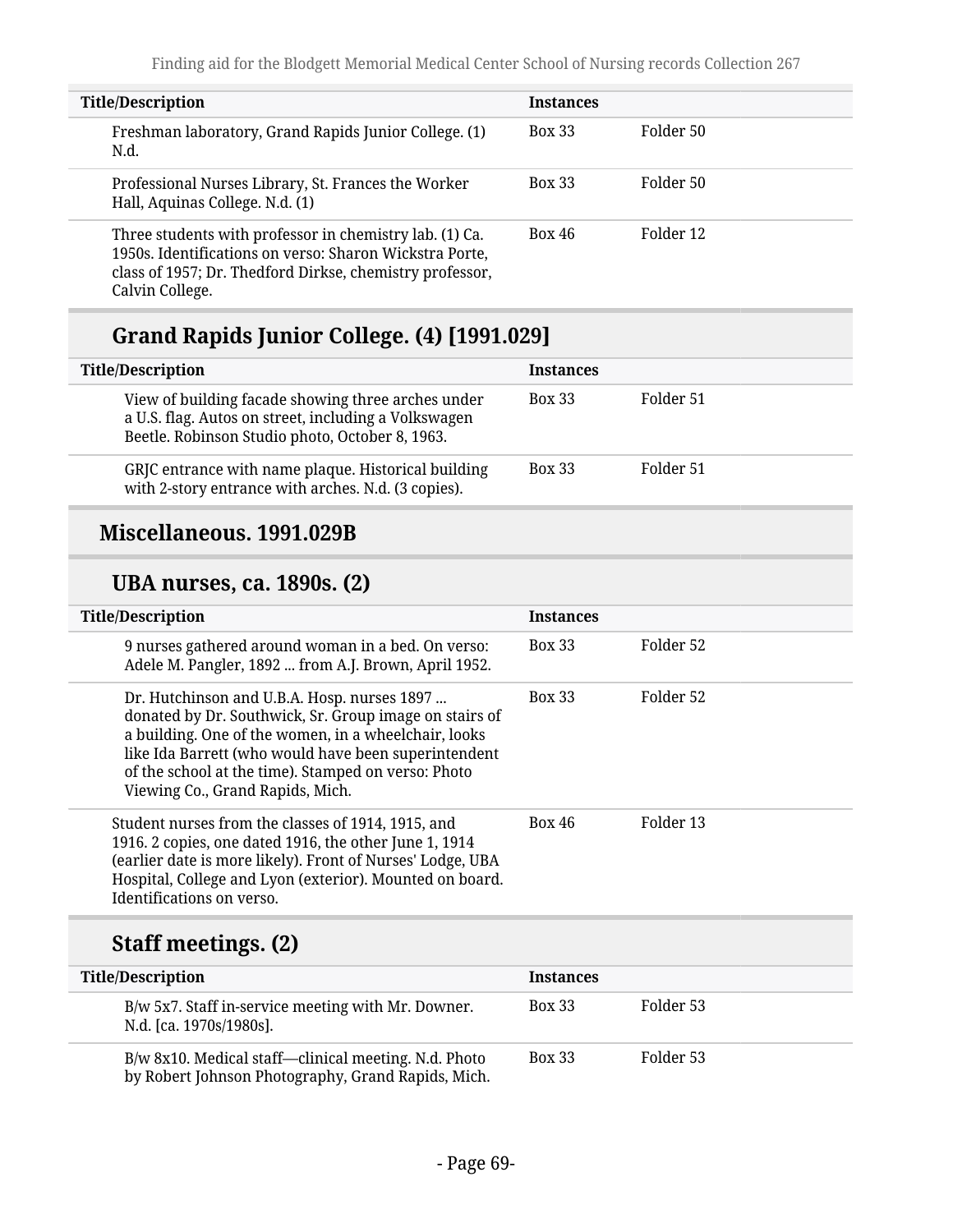Photographic copy of Mary Frances Wilson nursing diploma. (1) Training School for Nurses, Union Benevolent Association. May 12(?), 1896.

Box 33 Folder 54

#### **Student Training and Educational Activities. 1991.029B, unless indicated otherwise.**

| <b>Title/Description</b>                                                                                                                                                                                             | <b>Instances</b> |                     |
|----------------------------------------------------------------------------------------------------------------------------------------------------------------------------------------------------------------------|------------------|---------------------|
| B/w 5x7. Classroom instruction, n.d. (1)                                                                                                                                                                             | <b>Box 34</b>    | Folder 1            |
| B/w 8x10. Nursing arts lab, n.d. (1) [1991.029] Mrs.<br>Brooks, nursing arts instructor, with student Betty<br>Miracle Boerema (class of 1956) and "patient" (probably<br>another student). Jaqua Advertising photo. | <b>Box 34</b>    | Folder 2            |
| Student training activities, ca. 1950s-1970s. (3)                                                                                                                                                                    | <b>Box 34</b>    | Folder 3            |
| B/w 5x7 photo. Students learning about EKGs from Dr.<br>Jones (African American doctor). N.d.                                                                                                                        | <b>Box 34</b>    | Folder 3            |
| B/w 8x10 photo. Student in health service for school<br>physical, with Dr. Sigfried Zadrinskis(?) and Mrs.<br>Appleyard. N.d.                                                                                        | <b>Box 34</b>    | Folder 3            |
| B/w 8x10. Nursing arts lab, prior to 1916 (2 copies).<br>Nursing students practice making a bed with mannequin<br>posing as patient. 1 copy from the scrapbook/album of<br>Anna Roth (Weisheimer), class of 1915.    | <b>Box 34</b>    | Folder 4            |
| Sepia 4x6. Nurse with spina bifada baby, 1916. (1) Leone<br>Shank Curtis (class of 1914) and Henrietta Vincent<br>(baby). From the scrapbook/album of Anna Roth<br>(Weisheimer), class of 1915.                      | <b>Box 34</b>    | Folder 5            |
| Nursing student with baby, ca. 1918(?). (1) From the<br>scrapbook/album of Anna Roth (Weisheimer), class of<br>1915.                                                                                                 | <b>Box 34</b>    | Folder <sub>6</sub> |
| B/w 8x10. (2) Images of two different students or nurses<br>with two different babies and "nursery name necklace"<br>kit, ca. 1910-1929. From the scrapbook/album of Anna<br>Roth (Weisheimer), class of 1915.       | <b>Box 34</b>    | Folder 7            |
| Sepia photo on black photo album paper (1). Labeled<br>on front: "Blodgett Babies." Ca. 1910-1929. Shows seven<br>infants lined up on counter. From the scrapbook/album<br>of Anna Roth (Weisheimer), class of 1915. | <b>Box 34</b>    | Folder <sub>8</sub> |
| Liz Andrews, class of 1942—instruction in operating<br>room instruments. (1)                                                                                                                                         | <b>Box 34</b>    | Folder 9            |
| Dorothy Clark Stevens, class of 1947, preparing<br>medications. (1)                                                                                                                                                  | <b>Box 34</b>    | Folder 10           |
| Diet kitchen, basement of 1916 building. (1) Students<br>Kay Prince and Hazel Hoxey, both class of 1948, with<br>instructor Helen Feurstein(?).                                                                      | <b>Box 34</b>    | Folder 11           |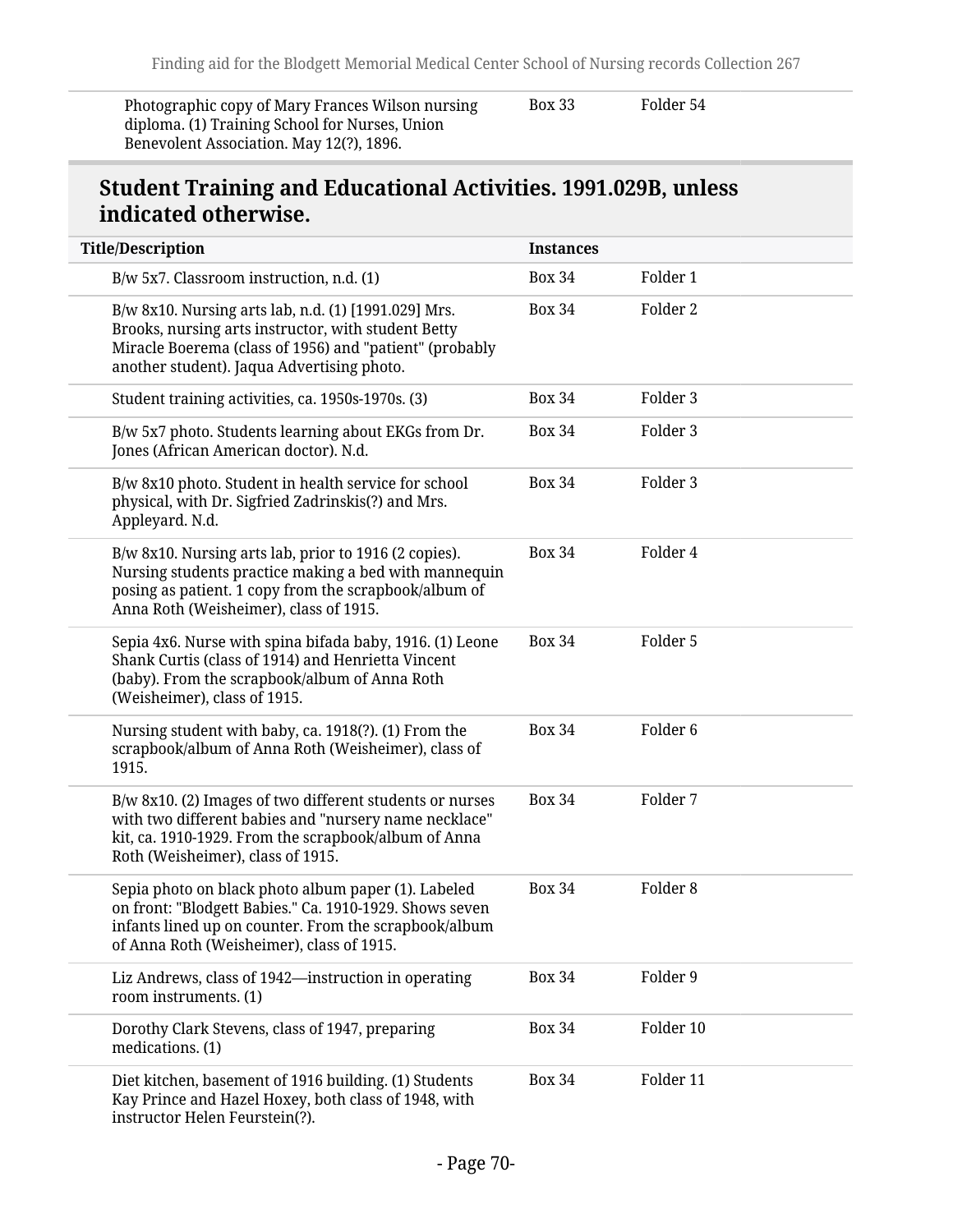| Nursing arts lab, basement of Nurses' Lodge. (1) Betty<br>Heerema (class of 1942), instructor, 1946-1947. Students<br>Lucille Westendorp and Hester VanDam, both class of<br>1949. | <b>Box 34</b> | Folder 12 |  |
|------------------------------------------------------------------------------------------------------------------------------------------------------------------------------------|---------------|-----------|--|
| Student nurses Doris Sherwood and Ruth Hemingway,<br>1946. (1)                                                                                                                     | <b>Box 34</b> | Folder 13 |  |

# **Student training activities, ca. 1950s. (11)**

| <b>Title/Description</b>                                                                                                                                                                                                                                                                               | <b>Instances</b> |           |
|--------------------------------------------------------------------------------------------------------------------------------------------------------------------------------------------------------------------------------------------------------------------------------------------------------|------------------|-----------|
| B/w 8x10. Charting on Hall II. Jan Apotheker, Arlene<br>Keuning, and Jo Ann Hansen, all class of 1955. Jaqua.                                                                                                                                                                                          | <b>Box 34</b>    | Folder 14 |
| B/w 8x10. Three women in street clothes with nursing<br>student and woman in scrubs, all looking at OR<br>instruments. Only two individuals identified: Marilyn<br>Van Kuiken, class of 1956 (third from left), and Pat<br>Yonkers, class of 1953 (holding instruments).                               | <b>Box 34</b>    | Folder 14 |
| B/w 5x7. Teaching in clinical area. Jennifer Stimson<br>with Margie Housekamp, class of 1960(?).                                                                                                                                                                                                       | <b>Box 34</b>    | Folder 14 |
| B/w 8x10. Dr. C. Allen Payne lecturing to students in<br>classroom, 1st floor of hospital, formerly employee<br>dining room. 1954 (2 copies). Jaqua.                                                                                                                                                   | <b>Box 34</b>    | Folder 14 |
| B/w 8x10. Four nursing students (including two<br>African American students) and two instructors<br>looking at published materials. N.d. One instructor<br>is identified as Mrs. Florence Olsen Huth (class of<br>1931). One African American student is identified as<br>"Bunny" [Eleanor Y.] Taylor. | <b>Box 34</b>    | Folder 14 |
| B/w 8x10. Diet kitchen, 1955. Trudy Dykema O'Hara,<br>class of 1956, Lee Bower Lipke, class of 1956, and Mrs.<br>Margaret Bowhuis(?), dietician. Jaqua.                                                                                                                                                | <b>Box 34</b>    | Folder 14 |
| B/w 8x10. Carolyn Ouwinga Hubers, class of 1956,<br>pouring medications, 4th floor of BMH (1953 addition).<br>Jaqua.                                                                                                                                                                                   | <b>Box 34</b>    | Folder 14 |
| B/w 8x10. Darlene Mulder Alferink, class of 1966,<br>dispensing medications, with unidentified instructor.                                                                                                                                                                                             | <b>Box 34</b>    | Folder 14 |
| B/w 8x10. Dr. Carpenter, classroom lecture, in<br>basement of Nurses' Lodge prior to renovation. N.d.                                                                                                                                                                                                  | <b>Box 34</b>    | Folder 14 |
| B/w 8x10. Medical-surgical class, basement of Nurses'<br>Lodge, Wilma Giles, instructor. N.d.                                                                                                                                                                                                          | <b>Box 34</b>    | Folder 14 |

# **Renovated nursing arts lab, ca. 1954. (3)**

| <b>Title/Description</b>                                  | <b>Instances</b> |           |
|-----------------------------------------------------------|------------------|-----------|
| Empty classroom, with desks, blackboard, and two<br>beds. | <b>Box 34</b>    | Folder 15 |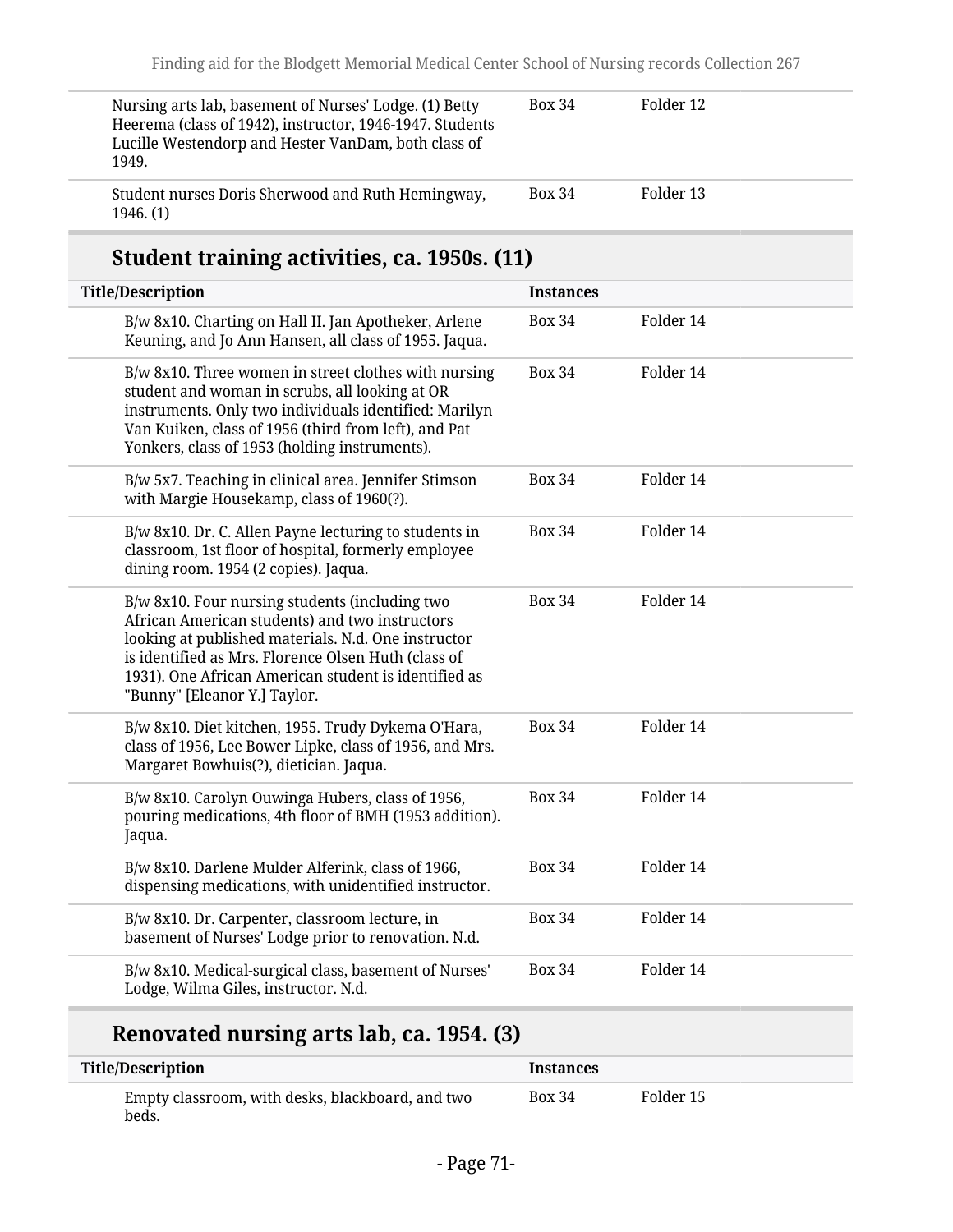| Large room with 8 hospital beds, unoccupied.<br>Someone just visible in another room at left (2 copies).  | <b>Box 34</b> | Folder 15 |
|-----------------------------------------------------------------------------------------------------------|---------------|-----------|
| Classroom instruction—Gertrude Brooke teaching Basic<br>Nursing in 1962, to class of 1964. (1) [1991.029] | <b>Box 34</b> | Folder 16 |

## **Student training activities, ca. 1960s. (3)**

| <b>Title/Description</b>                                                                                                                                                                                | <b>Instances</b> |           |
|---------------------------------------------------------------------------------------------------------------------------------------------------------------------------------------------------------|------------------|-----------|
| Two students taking blood pressure with instructor<br>Gertrude Brooke.                                                                                                                                  | <b>Box 34</b>    | Folder 17 |
| Sally Horowski, class of 1963, teaching in classroom.                                                                                                                                                   | <b>Box 34</b>    | Folder 17 |
| Nursing arts laboratory, basement of Nurses' Lodge,<br>ca. 1965-1966. Mrs. J. Gertrude Brooke, nursing arts<br>instructor, with Joan Boorsma Braaksma and Linda<br>Stephens Nickel, both class of 1968. | <b>Box 34</b>    | Folder 17 |
| CPR demonstration, November 1964. (2)                                                                                                                                                                   | <b>Box 34</b>    | Folder 18 |
| Classroom instruction—Jean Kruger with class of 1973.<br>(1)                                                                                                                                            | <b>Box 34</b>    | Folder 19 |
| Patricia Datema, class of 1976, with another unidentified<br>student. (1)                                                                                                                               | <b>Box 34</b>    | Folder 20 |
| Nancy Shier Riddle, director of nursing service,<br>presenting awards to nurses aides at completion of<br>training program, 1973. (1)                                                                   | <b>Box 34</b>    | Folder 21 |

# **Student Life, Nurses' Lodge. 1991.029B, unless indicated otherwise.**

| <b>Title/Description</b>                                                                                                                                                                                                 | <b>Instances</b> |           |
|--------------------------------------------------------------------------------------------------------------------------------------------------------------------------------------------------------------------------|------------------|-----------|
| Student room, ca. 1910-1929(?) (1) From the scrapbook/<br>album of Anna Roth (Weisheimer), class of 1915.                                                                                                                | <b>Box 34</b>    | Folder 22 |
| Early Nurses' Lodge photos (2). 1) Nurses recreation<br>room, 1918. Included in picture: Lucy Church (class<br>of 1917), Esther McEvoy (class of 1917), and Jean<br>Penwarden (class of 1918). 2) Parlor, ca. 1920-1930. | <b>Box 34</b>    | Folder 23 |
| Library of Nurses' Lodge, ca. 1930s-1940s. (1) From the<br>scrapbook/album of Anna Roth (Weisheimer), class of<br>1915.                                                                                                  | <b>Box 34</b>    | Folder 24 |

## **Nurses' Lodge and student life, ca. 1940s. (4)**

| <b>Title/Description</b>                                                                                | <b>Instances</b> |           |
|---------------------------------------------------------------------------------------------------------|------------------|-----------|
| B/w 4x5. 6 students seated on brick stairway, exterior.<br>Ca. 1944-1945.                               | <b>Box 34</b>    | Folder 25 |
| B/w 8x10. Living room of Nurses' Lodge. Jean Taylor<br>(class of 1946) and Charles Day, before prom(?). | <b>Box 34</b>    | Folder 25 |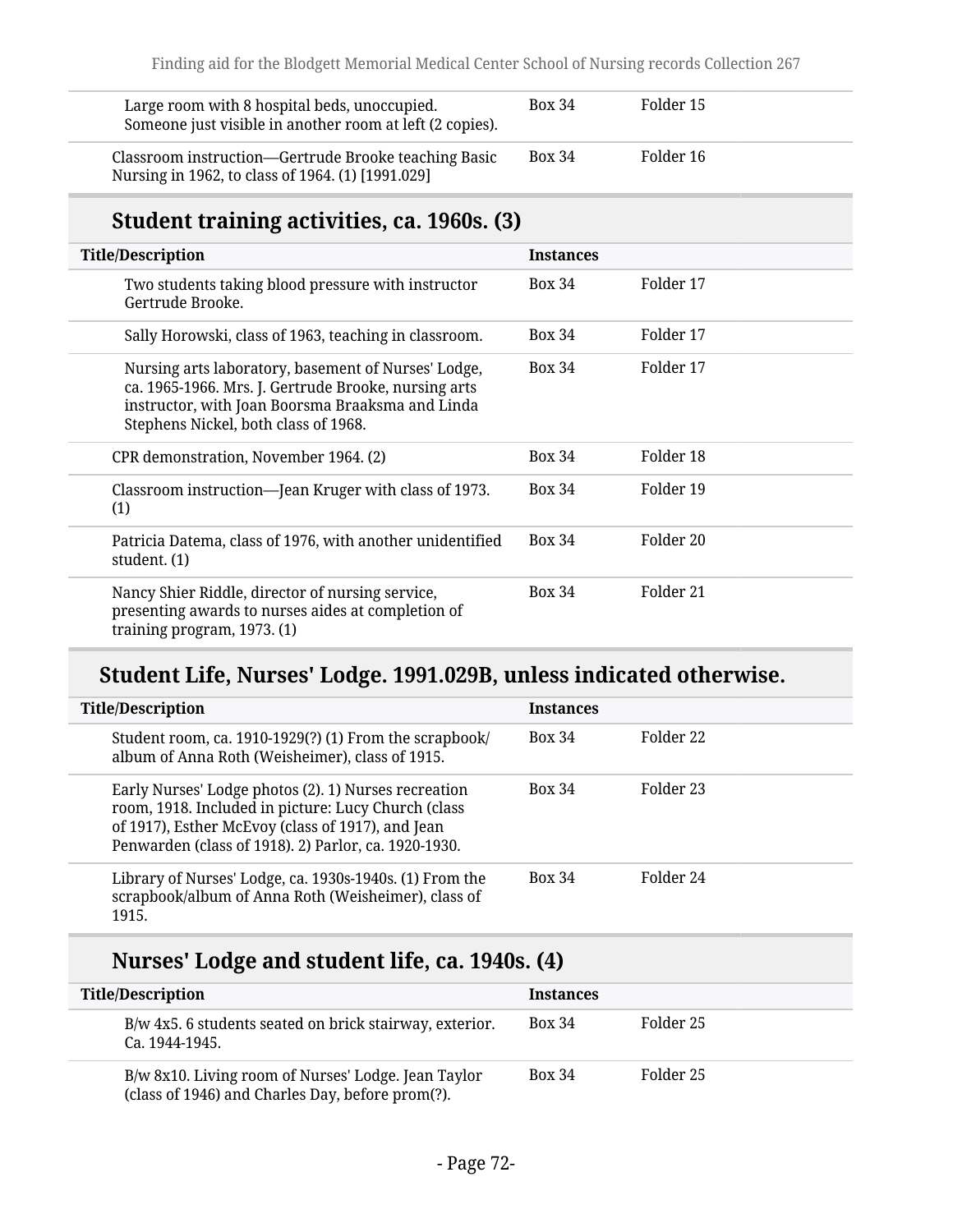| B/w 8x10, cropped. "Fellowship and fun in Nurses'<br>Lodge" living room. Theresa Sullivan, house mother.<br>Ca. 1947-1948.                                                                 | <b>Box 34</b> | Folder 25 |
|--------------------------------------------------------------------------------------------------------------------------------------------------------------------------------------------|---------------|-----------|
| B/w 8x10, cropped. Cornelia Nikkel, Nan Gilder<br>Wynant, Frances Bandstra, and Esther Sterken<br>DeVreis, all class of 1949.                                                              | <b>Box 34</b> | Folder 25 |
| B/w 8x10. Students in professional library, old Nurses'<br>Lodge, 1948 (2 copies). Beverly Wentzel (class of 1948),<br>Rose Keegstra (class of 1950), and Linda Covert (class<br>of 1948). | <b>Box 34</b> | Folder 26 |

## **Student life, ca. 1950s-1970s(?). (3)**

| <b>Instances</b> |           |
|------------------|-----------|
| <b>Box 34</b>    | Folder 27 |
| <b>Box 34</b>    | Folder 27 |
| <b>Box 34</b>    | Folder 27 |
|                  |           |

# **B/w 8x10. Nurses' Lodge and student life, ca. 1950s. (3)**

| <b>Title/Description</b>                                                                                                                                                                                                                                                                                                                                                                        | <b>Instances</b> |           |
|-------------------------------------------------------------------------------------------------------------------------------------------------------------------------------------------------------------------------------------------------------------------------------------------------------------------------------------------------------------------------------------------------|------------------|-----------|
| Student room, Nurses' Lodge before 1956. Ruth<br>Buurma and Marilyn Cok Gjeltema, both class of 1956.<br>Jaqua Advertising photo.                                                                                                                                                                                                                                                               | <b>Box 34</b>    | Folder 28 |
| Lounge of Nurses' Lodge. Ione Lemke Meindertsma<br>(class of 1955), shown in front of fireplace, in fancy<br>dress with unidentified young man helping her with<br>coat, for evening out. Jaqua Advertising photo.                                                                                                                                                                              | <b>Box 34</b>    | Folder 28 |
| Candid student group photo. Helen Wychers Mellema<br>(L); Pat O'Harrow Yonkers (senior student, class of<br>1953); and Priscilla "Perky" Leavenworth Brandt<br>(junior student, class of 1954).                                                                                                                                                                                                 | <b>Box 34</b>    | Folder 28 |
| Patton's Perma Prints, Patton Photo Supply [1991.029] 5<br>packets of snapshots, with 12 loose, b/w 3.5 x 3.5. Some<br>identifications, ca. 1953-1954.                                                                                                                                                                                                                                          | <b>Box 34</b>    | Folder 29 |
| Class of 1956—skit. 3 snapshots. [1991.029] "Floradoras,"<br>performance at Women City's Club. Group in fancy<br>dress with Bon Voyage sign. Skit, class of 1956. Includes<br>Kathy Bosma Buurma; Adele Vermaat VanderBrug;<br>JoBerta Whitmore Rasmussen; Virginia Prince (did not<br>graduate); Betty Maricle Boerema; Lois Wolters Mulder;<br>Jeanne Waanders Diekema; Eileen Walldorff Carr | <b>Box 34</b>    | Folder 30 |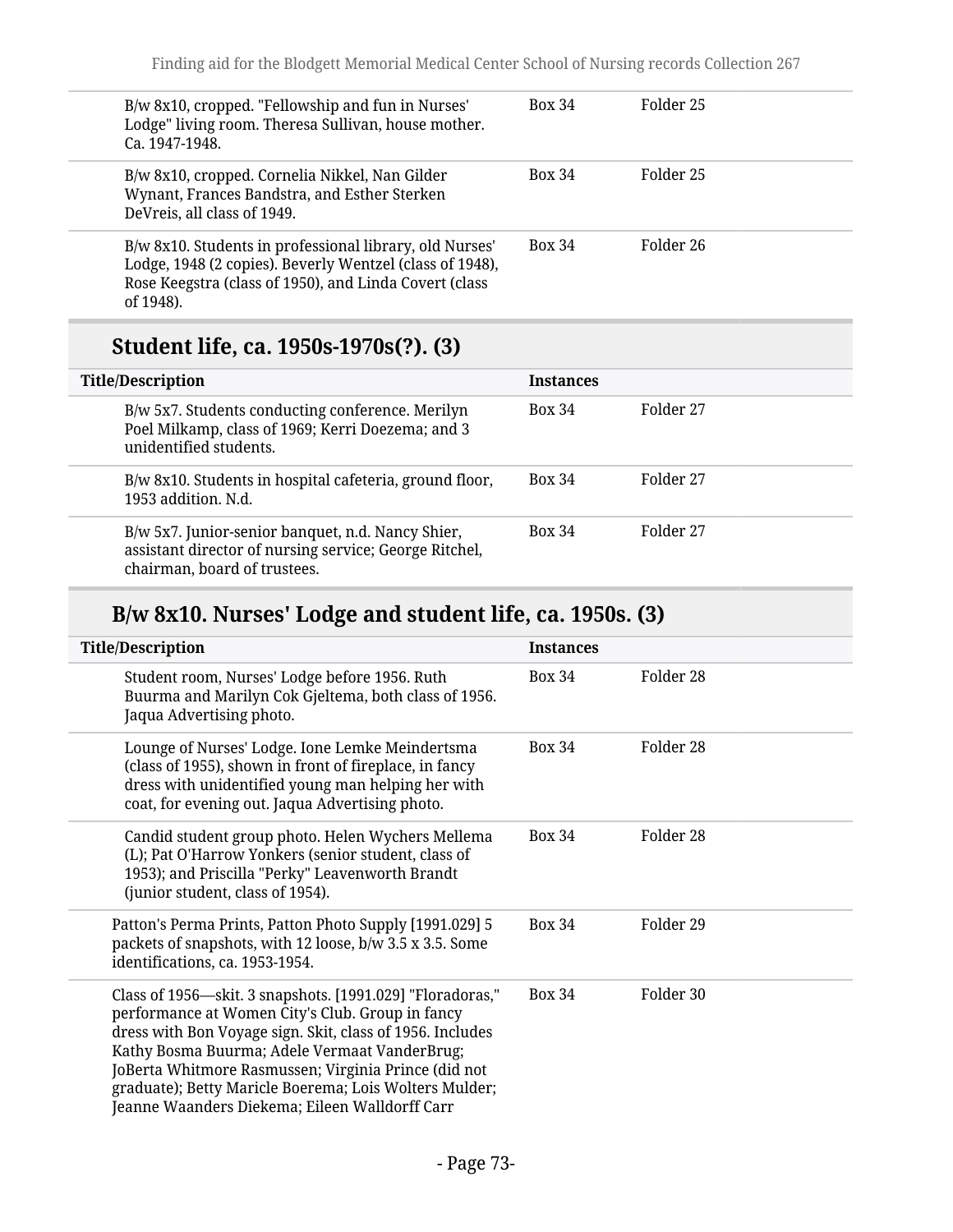# **Nurses' Lodge and student life, ca. 1950s-1960s. (8)**

| <b>Title/Description</b>                                                                             | <b>Instances</b> |           |
|------------------------------------------------------------------------------------------------------|------------------|-----------|
| B/w 5x7. Redecorated student room. Gloria Kamps<br>Zylstra, class of 1969.                           | <b>Box 34</b>    | Folder 31 |
| 2 b/w 5x7 photos. Parlor of Nurses' Lodge. N.d.                                                      | <b>Box 34</b>    | Folder 31 |
| B/w 5x7. Snack bar, 2nd floor of Nurses' Lodge. 5<br>unidentified students seated around table. N.d. | <b>Box 34</b>    | Folder 31 |
| B/w 5x7. Three unidentified students in student room.<br>N.d.                                        | <b>Box 34</b>    | Folder 31 |
| B/w 5x7. Unidentified student in student room. N.d.                                                  | <b>Box 34</b>    | Folder 31 |
| B/w 5x7. Tennis courts, east of Nurses' Lodge. Four<br>unidentified students. N.d.                   | <b>Box 34</b>    | Folder 31 |
| B/w 8x10. Two unidentified students swimming at Fisk<br>Lake, ca. 1950s.                             | <b>Box 34</b>    | Folder 31 |

# **Nurses' Lodge, ca. 1960s. (15)**

| <b>Title/Description</b>                                                                                                                                                                              | <b>Instances</b> |           |  |
|-------------------------------------------------------------------------------------------------------------------------------------------------------------------------------------------------------|------------------|-----------|--|
| B/w 5x7. "Countdown to graduation," August 1963.<br>Nancy Gill, class of 1963.                                                                                                                        | <b>Box 34</b>    | Folder 32 |  |
| B/w 5x7. Living room(?) of Nurses' Lodge. N.d.                                                                                                                                                        | <b>Box 34</b>    | Folder 32 |  |
| B/w 5x7. Living room of Nurses' Lodge, 1969. Students<br>singing Christmas carols.                                                                                                                    | <b>Box 34</b>    | Folder 32 |  |
| B/w 5x7. Santa delivering gifts at the Nurses' Lodge,<br>1969.                                                                                                                                        | <b>Box 34</b>    | Folder 32 |  |
| B/w 5x7. Student library in Nurses' Lodge, before 1970.<br>Mrs. Leavenworth, house mother. Picture includes one<br>African American student.                                                          | <b>Box 34</b>    | Folder 32 |  |
| B/w 5x7. Nurses' Lodge patio, before 1974. Showing<br>nursing students in wooden furniture, with the tiled<br>roof of the pagoda behind. African American student<br>in street clothes at near right. | <b>Box 34</b>    | Folder 32 |  |
| B/w 8x10. Student room, ca. 1960s-1970s.                                                                                                                                                              | <b>Box 34</b>    | Folder 32 |  |
| B/w 8x10. Snack bar, 2nd floor of Nurses' Lodge, ca.<br>1960s.                                                                                                                                        | <b>Box 34</b>    | Folder 32 |  |
| B/w 8x10. 2nd floor lounge of Nurses' Lodge, 1963.                                                                                                                                                    | <b>Box 34</b>    | Folder 32 |  |
| B/w 8x10. Nurses' professional library, 1st floor of<br>Nurses' Lodge, ca. 1960s.                                                                                                                     | <b>Box 34</b>    | Folder 32 |  |
| B/w 8x10. Fiction library and lounge, 1st floor of<br>Nurses' Lodge, ca. 1960s (2 copies).                                                                                                            | <b>Box 34</b>    | Folder 32 |  |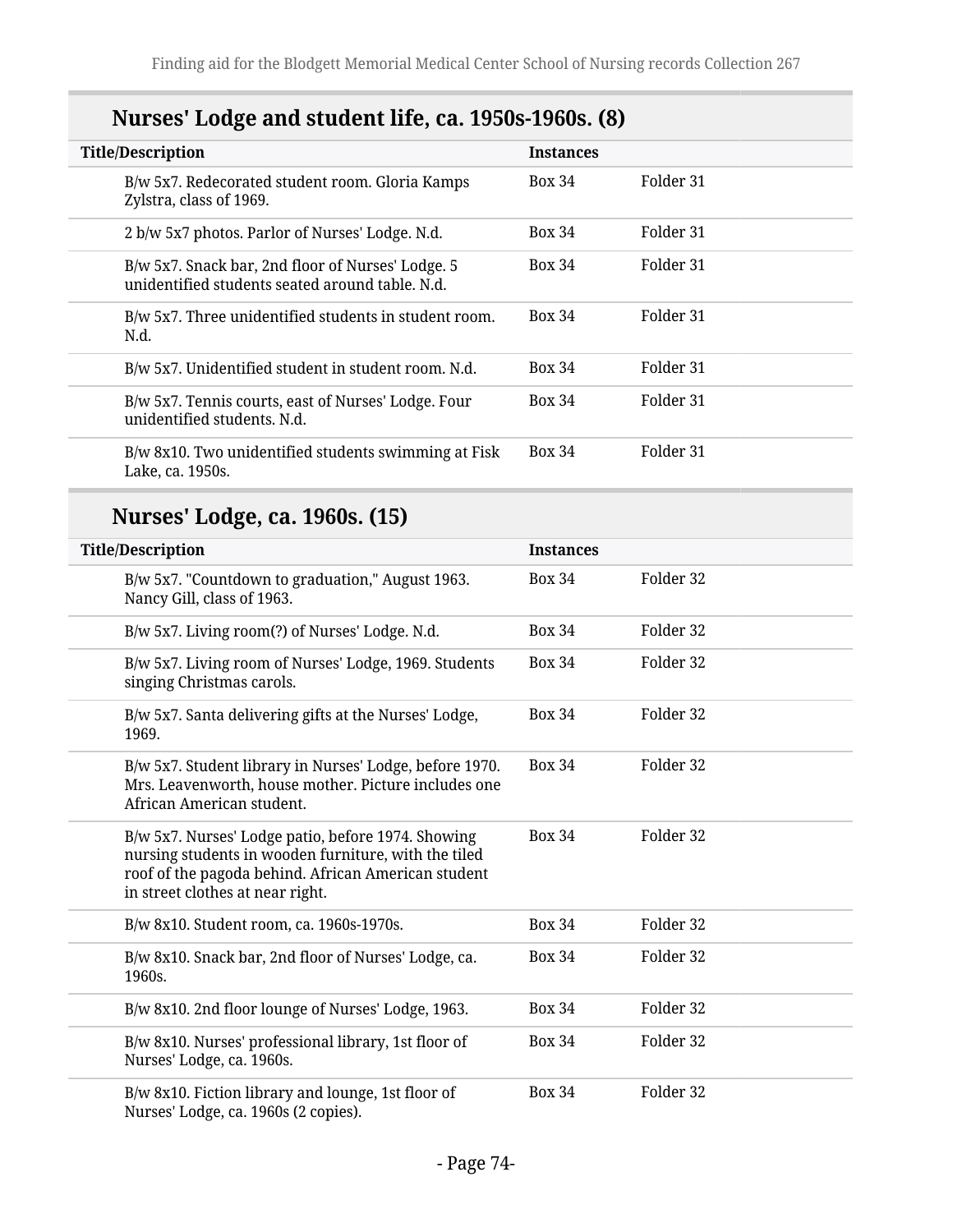| B/w 8x10. Recreation room, renovated basement of<br>Nurses' Lodge, 1965. Mariam Simerink and Arlys<br>Mulder, both class of 1966.                                                                                                                     | <b>Box 34</b> | Folder 32 |
|-------------------------------------------------------------------------------------------------------------------------------------------------------------------------------------------------------------------------------------------------------|---------------|-----------|
| 2 b/w 8x10 photos. 5 students, class of 1963 in uniforms<br>with books, standing under the pagoda walkway from<br>the Nurses' Lodge to the hospital: Wilma Plantinga,<br>Norma Drenth, Rita Hossle (2nd from left), Jackie<br>Ronda, and Rayda Bouma. | <b>Box 34</b> | Folder 32 |
| Four people standing by librarian's office (Mary Welsh<br>Library), 1968. (1) Mr. William Van Lopih(?) and Mrs.<br>Leavenworth, housemother (right?). Czetli Photo, Oct. 4,<br>1968.                                                                  | <b>Box 34</b> | Folder 33 |
| B/w 5x7. Nurses' Lodge, ca. 1970s. (3): Recreation room,<br>basement of Lodge. Student council meeting, early<br>1970s. Instructor Mary McAdoo Juell (class of 1952);<br>Porch of Lodge, n.d.; Lounge(?)                                              | <b>Box 34</b> | Folder 34 |
| B/w 8x10. Hospital chapel—students at service, n.d.<br>[after 1963]. (1)                                                                                                                                                                              | <b>Box 34</b> | Folder 35 |

### **Student nurses' chorus. (6) [Note: See also Box 23, Folder 5 for documents related to the nurses' chorus.]**

| <b>Title/Description</b>                                                                                                                                                                                                                         | <b>Instances</b> |           |
|--------------------------------------------------------------------------------------------------------------------------------------------------------------------------------------------------------------------------------------------------|------------------|-----------|
| B/w 5x7. Ca. 1952-1953. [1991.029]                                                                                                                                                                                                               | <b>Box 34</b>    | Folder 36 |
| B/w 5x7. Chorus singing for employee Christmas party,<br>hospital cafeteria, n.d.                                                                                                                                                                | <b>Box 34</b>    | Folder 36 |
| B/w 8x10. Class of 1948 cadet nurses, practicing around<br>a piano, 1946.                                                                                                                                                                        | <b>Box 34</b>    | Folder 36 |
| Betty Heerema, accompanist and director of chorus<br>(special group from the chorus). Also identified in<br>picture: Virginia [or Vivian?] Johnson, Joan Zandstra,<br>Angeline Hertel, Millie Klomparens (class of 1949), and<br>Margaret McKay. | <b>Box 34</b>    | Folder 36 |
| B/w 8x10. Chorus members, from 1940 and 1941<br>classes.                                                                                                                                                                                         | Box 34           | Folder 36 |
| B/w 8x10 (2 copies, 1 mounted on board). Group photo<br>of chorus and director [Donald Nixdorf, director of<br>music at Fountain Street Church], April 26, 1950.<br>[1991.029, 1991.029B]                                                        | <b>Box 34</b>    | Folder 36 |

# **Nursing School Events. 1991.029B, unless indicated otherwise.**

| <b>Title/Description</b>                                                                                                                            | <b>Instances</b> |           |
|-----------------------------------------------------------------------------------------------------------------------------------------------------|------------------|-----------|
| U.S. Cadet Nurse Corps induction ceremony at Fountain<br>Street Church, 1944. (1) Photo by Earl E. Spielmacher,<br>Grand Rapids Press photographer. | <b>Box 34</b>    | Folder 37 |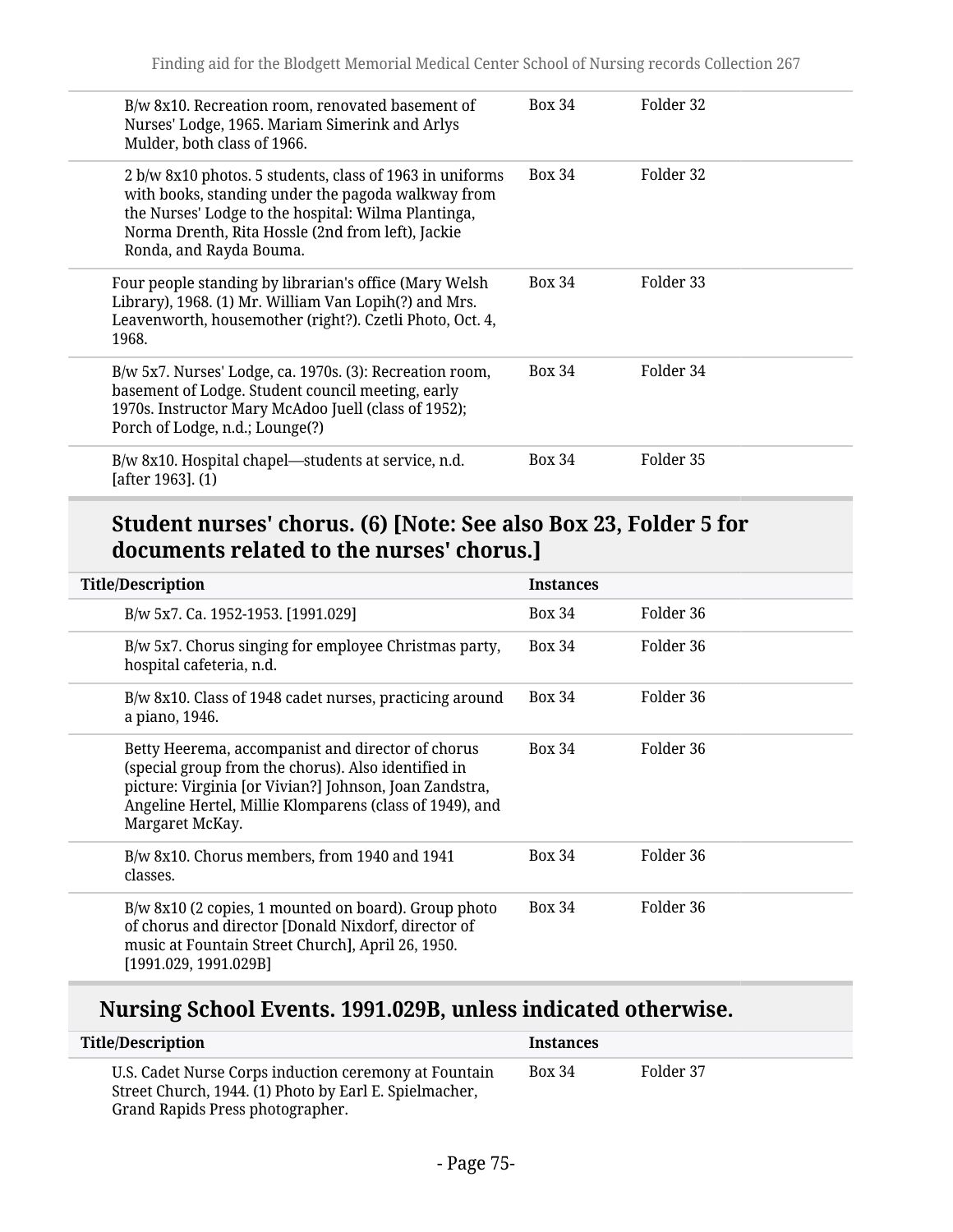| Blodgett Memorial Hospital School of Nursing, 75th<br>anniversary celebration, 1888-1963 (2 copies). [1991.029]<br>Image shows two dolls in nursing uniforms, on either<br>side of a centerpiece with "75" and various ID ribbons.                                                        | <b>Box 34</b> | Folder 38            |
|-------------------------------------------------------------------------------------------------------------------------------------------------------------------------------------------------------------------------------------------------------------------------------------------|---------------|----------------------|
| Nurses' Tea, May 16, 1975. 4 color snapshots. Jackie<br>Johnson.                                                                                                                                                                                                                          | <b>Box 34</b> | Folder 39            |
| Tour of Withey Building by class of 1934, June 7, 1984<br>(50th anniversary of class). Color snapshot. (1) [1991.029]                                                                                                                                                                     | <b>Box 34</b> | Folder 40            |
| Centennial alumni celebration, June 1986. (4) B/w<br>5x7. Billboard, exterior. 4 b/w 8x10 photo sheets, each<br>containing 12 images of the reunion.                                                                                                                                      | <b>Box 34</b> | Folder <sub>41</sub> |
| Valentine's Day party, class of 1987. 6 color snapshots<br>with negatives. Jan Looman (faculty); Chantal Merizon;<br>Ellen Stewart (faculty); Patricia VanderLinde; Jane<br>VanderLaan Vrieland; Faith Masselink Marsman; Kelly<br>Lambert; Paula Hallock; Kathleen Kase; Judith Wohlfert | <b>Box 34</b> | Folder 42            |
| B/w 5x7. "Hi Tea" at home of Mr. And Mrs. Harold<br>Sawyer (former 5th district representative to House of<br>Congress), given by Mrs. Steketee for 1987 graduating<br>class, May 1987. (5) Mrs. Pat Berry, Mrs. Marion C.<br>Steketee                                                    | <b>Box 34</b> | Folder <sub>43</sub> |

## **Subseries B. Slides. 1991.029B**

### **Scope and Contents**

Slides date from the 1960s through 1980s, with the majority of images related to student life and graduation activities. Also included is a description of some of the slides in this subseries, presumably used as a presentation script.

### **1960s.**

| <b>Title/Description</b>                                                                             | <b>Instances</b> |                     |
|------------------------------------------------------------------------------------------------------|------------------|---------------------|
| Nos. 3-6, June 1960, Nancy Pleune shower (4).                                                        | <b>Box 35</b>    | Folder 1            |
| Nos. 5-6, 8, 10, 12-15, 18, December 1960, Christmas at<br>BMH, including student Capped Chorus (9). | <b>Box 35</b>    | Folder 1            |
| Nos. 8, 10-13, March 1961, misc. images (5).                                                         | <b>Box 35</b>    | Folder 2            |
| No. 1, June 1961, meal trays (1).                                                                    | <b>Box 35</b>    | Folder 2            |
| Nos. 19-20, April 1962, diet kitchen(?) (2).                                                         | <b>Box 35</b>    | Folder 2            |
| Nos. 2-3, 5-6 [no date stamp], graduation 1962 (4).                                                  | <b>Box 35</b>    | Folder 2            |
| Nos. 3-7, 9, 15 [no date stamp], activities class of 1963 (7).                                       | <b>Box 35</b>    | Folder 3            |
| Unnumbered/undated slides [marked "duplicate<br>transparency"], activities class of 1963(?) (2).     | <b>Box 35</b>    | Folder 3            |
| Perutz slides, Junior/Senior banquet, 1963 (8).                                                      | <b>Box 35</b>    | Folder <sub>3</sub> |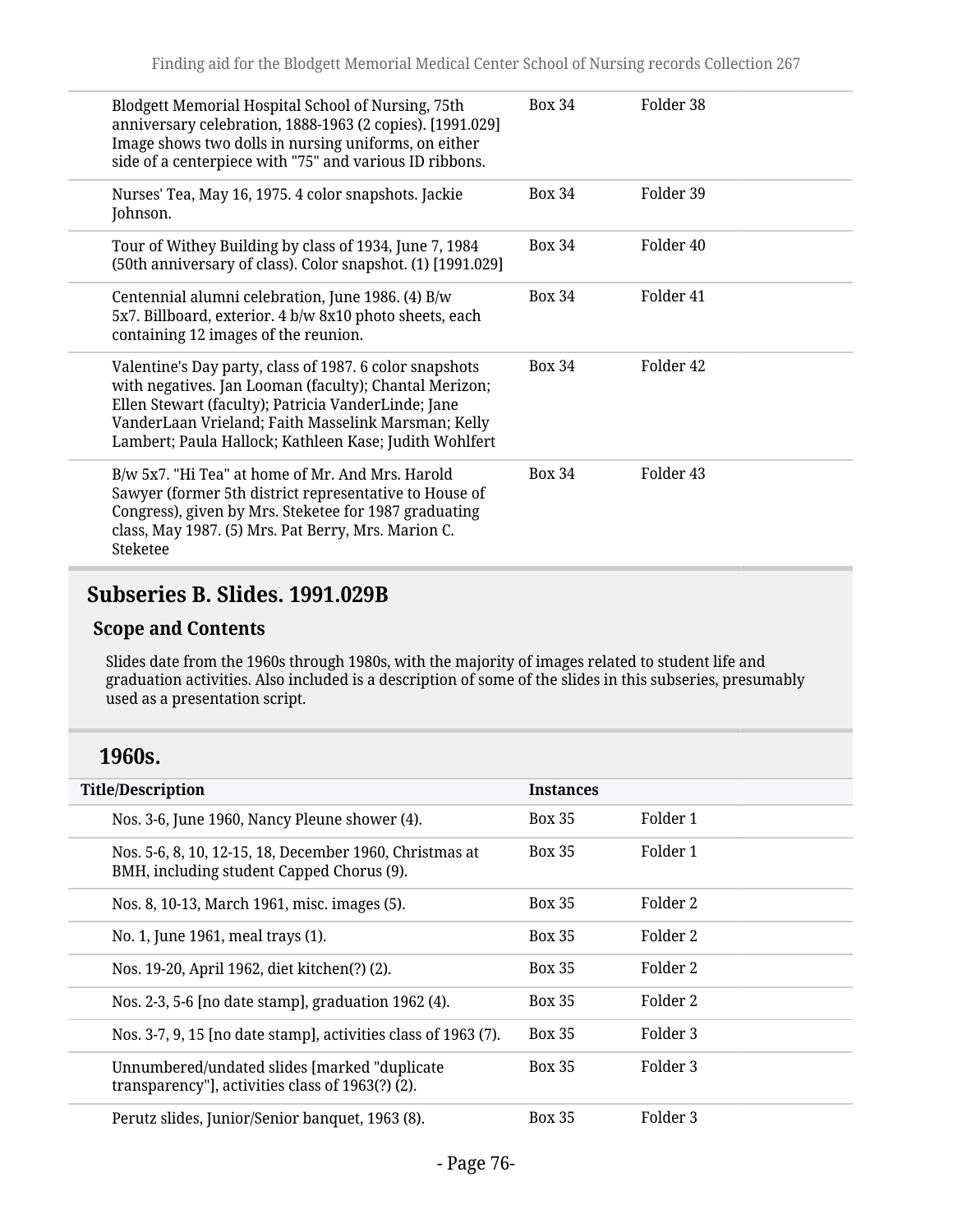| Nos. 1-3, 9-10, 13-14, May 1963, car wash and GRDDA<br>dinner (7).                            | <b>Box 35</b> | Folder 4 |
|-----------------------------------------------------------------------------------------------|---------------|----------|
| Ektachrome slides, students at graduation [chorus?],<br>$1963(2)$ .                           | <b>Box 35</b> | Folder 4 |
| Nos. 2, 7-13, 17, 19, 21-22, September 1963, mis. images,<br>including 75th anniversary (12). | <b>Box 35</b> | Folder 4 |
| Nos. 6-15, 17-18, 23-27 [no date stamp], 1964 class picnic<br>$(17)$ .                        | <b>Box 35</b> | Folder 5 |
| Ektachrome slides, class of 1964 (3).                                                         | <b>Box 35</b> | Folder 5 |
| No. 9, June 1967, Junior/Senior banquet (1).                                                  | <b>Box 35</b> | Folder 6 |
| Nos. 15-20, January 1968, Christmas at Blodgett (6).                                          | <b>Box 35</b> | Folder 6 |

# **1970s.**

| <b>Title/Description</b>                                                               | <b>Instances</b> |          |  |
|----------------------------------------------------------------------------------------|------------------|----------|--|
| No. 5, July 1973, group of unidentified men and women<br>standing in front of BMH (1). | <b>Box 35</b>    | Folder 6 |  |
| Pakon slide, graduation 1974 (1).                                                      | <b>Box 35</b>    | Folder 6 |  |
| Pakon slide, graduation 1976(?) (1).                                                   | <b>Box 35</b>    | Folder 6 |  |
| Pakon slides, November 1976, classroom education and<br>student life (7).              | <b>Box 35</b>    | Folder 6 |  |

## **1980s.**

| <b>Title/Description</b>                                                  | <b>Instances</b> |          |
|---------------------------------------------------------------------------|------------------|----------|
| April 1980 [no number], exterior shot of birdhouse in<br>the snow $(1)$ . | <b>Box 35</b>    | Folder 6 |
| Pakon slides, graduation 1981, including banquet(?) (22).                 | <b>Box 35</b>    | Folder 7 |
| Pakon slides, graduation 1981, including uniform<br>burning $(13)$ .      | <b>Box 36</b>    | Folder 1 |

## **Undated, ca. 1970s/1980s.**

| <b>Title/Description</b>                                                     | <b>Instances</b> |          |
|------------------------------------------------------------------------------|------------------|----------|
| Pakon slides, student training activities, ca. 1970s/1980s<br>(24).          | <b>Box 36</b>    | Folder 2 |
| Pakon slides, student training activities, ca. 1970s/1980s<br>(24).          | <b>Box 36</b>    | Folder 3 |
| Pakon slides, student training activities, ca. 1970s/1980s<br>(25).          | <b>Box 36</b>    | Folder 4 |
| Pakon slides, student life, banquet, graduation, ca.<br>1970s/1980s(?) (21). | <b>Box 36</b>    | Folder 5 |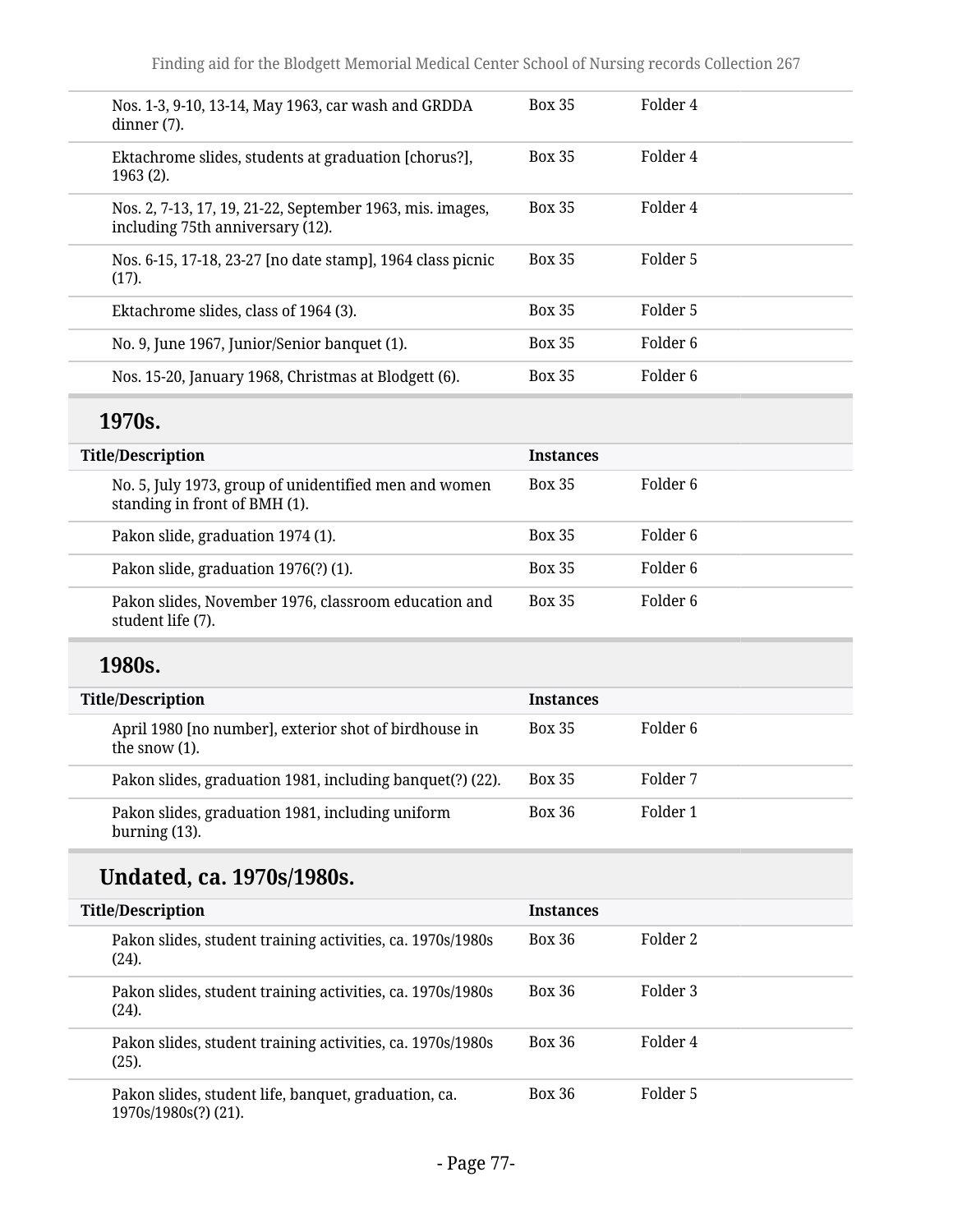# **Hospital Building.**

| <b>Instances</b><br><b>Box 36</b><br><b>Box 36</b> | Folder 6 |
|----------------------------------------------------|----------|
|                                                    |          |
|                                                    |          |
|                                                    | Folder 6 |
| <b>Box 36</b>                                      | Folder 6 |
| <b>Box 36</b>                                      | Folder 6 |
| <b>Box 36</b>                                      | Folder 6 |
| <b>Box 36</b>                                      | Folder 6 |
| <b>Box 36</b>                                      | Folder 6 |
| <b>Box 36</b>                                      | Folder 6 |
| <b>Box 36</b>                                      | Folder 6 |
|                                                    |          |

| <b>Title/Description</b>                         | <b>Instances</b> |          |
|--------------------------------------------------|------------------|----------|
| Front cover of UBA annual report, 1897-1898 (1). | <b>Box 36</b>    | Folder 6 |
| Portrait of John Wood Blodgett (1).              | <b>Box 36</b>    | Folder 6 |
| Unidentified portrait of older woman, n.d. (1).  | <b>Box 36</b>    | Folder 6 |

## **Misc.**

| <b>Title/Description</b>                                                                                   | <b>Instances</b> |           |  |
|------------------------------------------------------------------------------------------------------------|------------------|-----------|--|
| Illustration [perhaps for children's book?] of doctor and<br>nurse bandaging leg of pediatric patient (1). | <b>Box 36</b>    | Folder 6  |  |
| BMH logo, with slogan, "A tradition of service in touch<br>with tomorrow" (1).                             | <b>Box 36</b>    | Folder 6  |  |
| BMMC logo (1).                                                                                             | <b>Box 36</b>    | Folder 6  |  |
| Notes.                                                                                                     |                  |           |  |
| <b>Title/Description</b>                                                                                   | <b>Instances</b> |           |  |
| Dialog for reunion, using synopsis of slides from three                                                    | <b>Box 45</b>    | Folder 15 |  |
| years at BMMC. N.d.                                                                                        |                  |           |  |

# **Subseries C. Postcards.**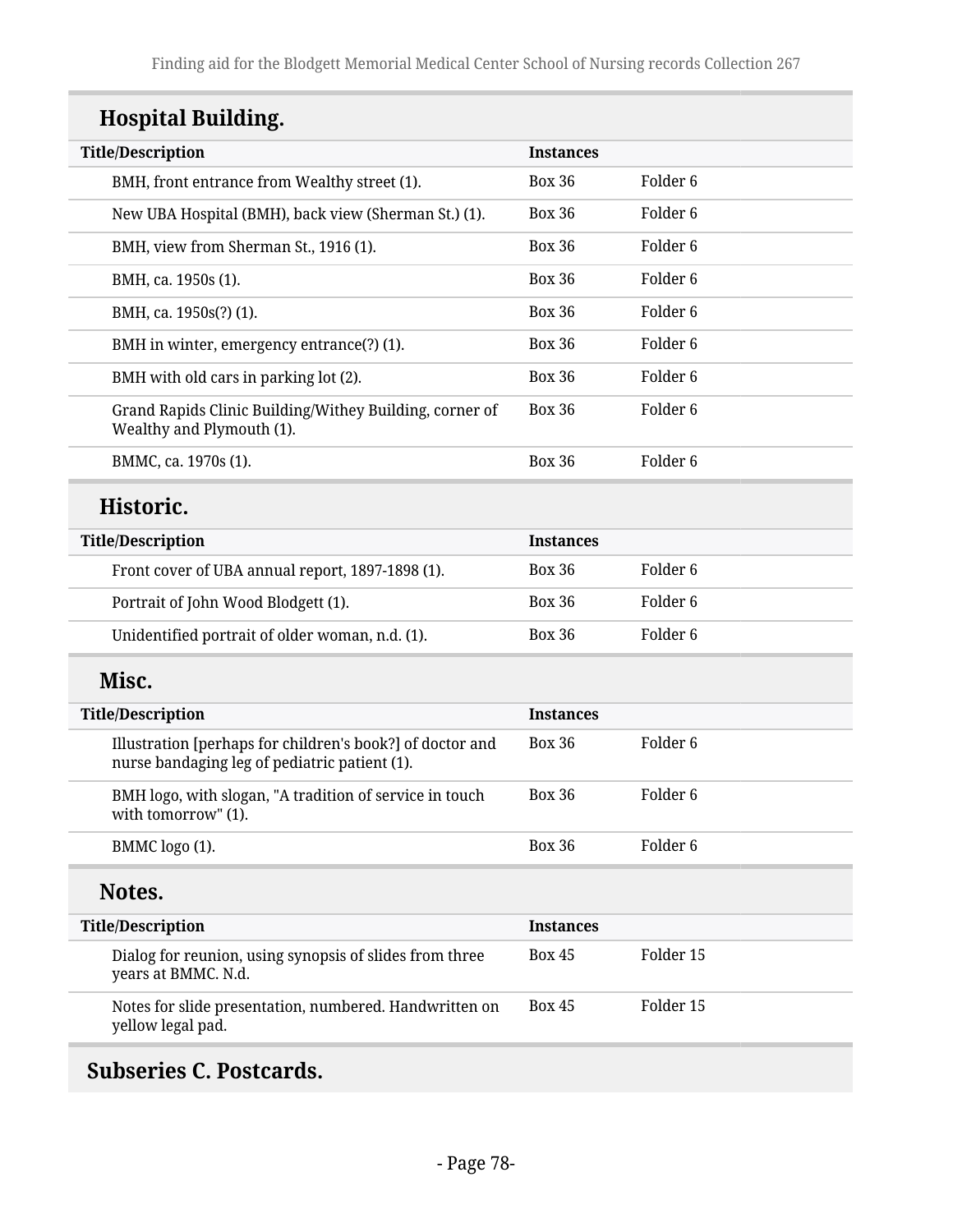### **Scope and Contents**

This is a small subseries, consisting mainly of earlier images of Blodgett Hospital and School of Nursing buildings.

| <b>Title/Description</b>                                                                                       | <b>Instances</b> |           |
|----------------------------------------------------------------------------------------------------------------|------------------|-----------|
| U.B.A. Hospital, 1913. B/w photograph.                                                                         | <b>Box 34</b>    | Folder 44 |
| No. 103 U.B.A. Hospital, Grand Rapids. N.d. Will P. Canaan<br>Co. Color.                                       | <b>Box 34</b>    | Folder 44 |
| No. 300 Blodgett Hospital and Nurses Home, Grand Rapids.<br>N.d. Heyboer Co. Color.                            | <b>Box 34</b>    | Folder 44 |
| No. 30 Blodgett Hospital, Grand Rapids. 1943. Shaw News<br>Co. Color.                                          | <b>Box 34</b>    | Folder 44 |
| Room #12, U.B.A., Lawyer Preston, 1914. B/w photograph.<br>From Anna Roth Weisheimer album.                    | <b>Box 34</b>    | Folder 45 |
| Group of young women [one identified as K.G. MaCaulay],<br>1914? Note on verso RE womens' identity. B/w photo. | <b>Box 34</b>    | Folder 45 |
| A6624 U.B.A. Hospital, Grand Rapids. N.d. Rotograph Co.,<br>NYC. B/w photo. Donated by Myrtle Huddleston.      | <b>Box 34</b>    | Folder 46 |

## **Subseries D. Sketches and Drawings.**

### **Scope and Contents**

Contains a few drawings, including two Terryberry designs for school ring and nursing pin.

| <b>Title/Description</b>                                                                                                                                                                                                                                                                   | <b>Instances</b> |           |
|--------------------------------------------------------------------------------------------------------------------------------------------------------------------------------------------------------------------------------------------------------------------------------------------|------------------|-----------|
| Drawing by Carole R.H., 1980. Nurses Lodge, 1915-1973.<br>[Breezeway from lodge to hospital.]                                                                                                                                                                                              | <b>Box 34</b>    | Folder 47 |
| Drawing by Gerrit de Weerd, father of Jane [de Weerd?],<br>n.d. Graduation—Elation! [Students and faculty exiting<br>Blodgett School of Nursing, throwing books and caps<br>into the air.] [Note: Originally found in folder labeled<br>"Examples of Student Talent" (Box 24, Folder 20).] | <b>Box 34</b>    | Folder 48 |
| B/w drawing of BMMC nursing ring, 1979. In brown<br>Terryberry folder. With letter from Terryberry<br>representative, February 19, 1979, RE artwork and cost<br>quotations. Also with memo from Mary E. Scott, March 29,<br>1979.                                                          | <b>Box 34</b>    | Folder 49 |
| Color graphic of BMMC School of Nursing pin, ca. 1976. In<br>brown Terryberry folder.                                                                                                                                                                                                      | <b>Box 34</b>    | Folder 50 |
| "Color translation" of etching by Lionel Barrymore, n.d.<br>"Quiet waters" [print]. Description on verso.                                                                                                                                                                                  | <b>Box 34</b>    | Folder 51 |

**^** [Return to Table of Contents](#page-1-0)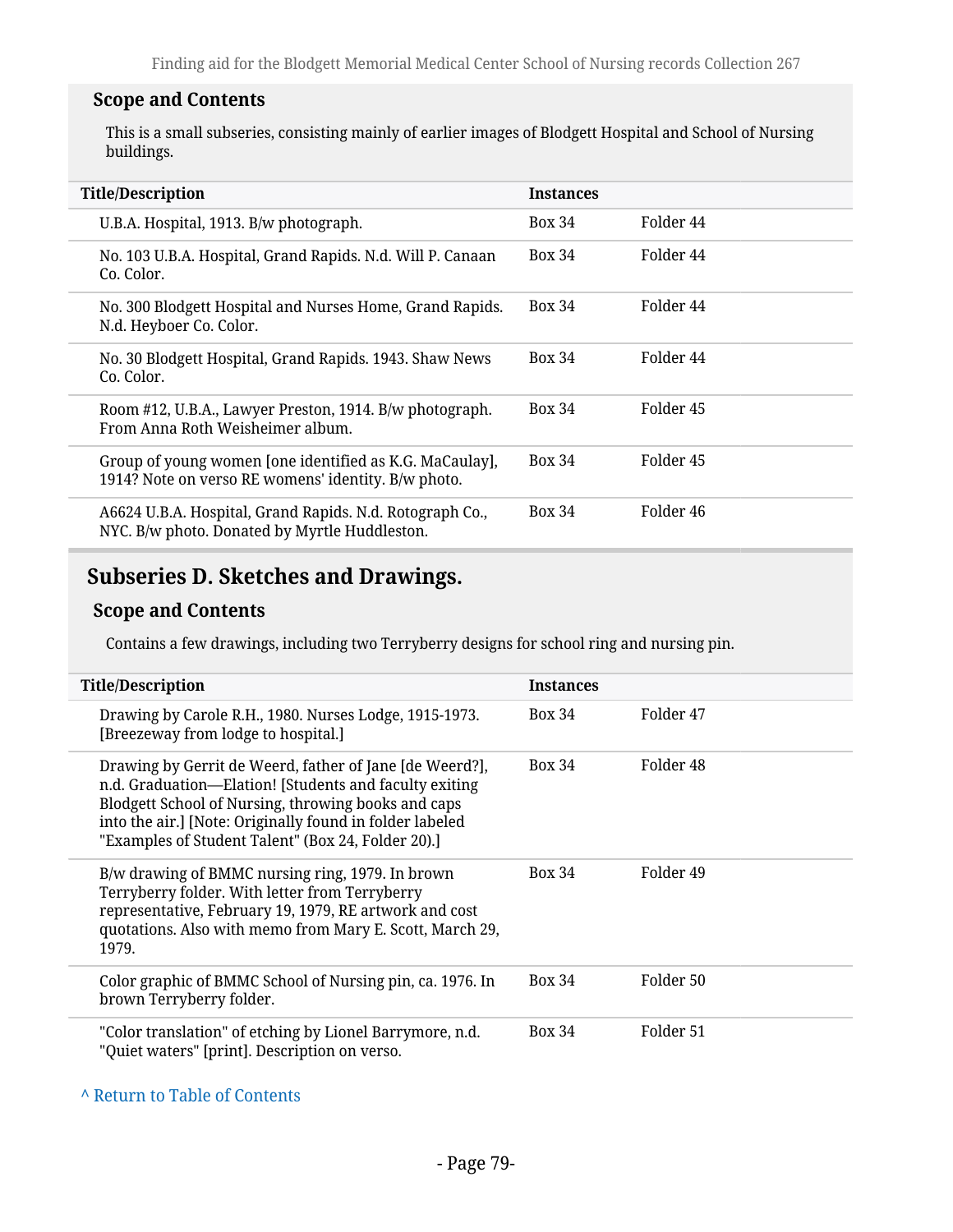### **Series X. Moving Images.**

#### **Scope and Contents**

Includes one videotape, of Blodgett School of Nursing's 1983 graduation.

| Title/Description                                     | <i><u><b>Instances</b></u></i> |
|-------------------------------------------------------|--------------------------------|
| Videotape. Box label: "Blodgett Grad 1983." 1991.029B | Box 38                         |

#### **^** [Return to Table of Contents](#page-1-0)

### **Series XI. Sound Recordings.**

#### **Scope and Contents**

Contains one audio cassette tape. Brief recording of piano music, possibly unrelated to school of nursing.

| Title/Description                                                                           | <b>Instances</b> |           |
|---------------------------------------------------------------------------------------------|------------------|-----------|
| Audiotape. 1991.029B Contains some piano music,<br>unidentified. Most of the tape is blank. | Box 38           | Folder 41 |

#### **^** [Return to Table of Contents](#page-1-0)

### **Series XII. Clippings. 1991.029B**

#### **Scope and Contents**

This series contains a sizable number of clippings on various topics related to Blodgett Hospital and School of Nursing. Most are from either the Grand Rapids Herald or the Grand Rapids Press, although many are unidentified. Dates span from as early as 1898 to as late as 1991. Clippings are arranged chronologically by decade.

| <b>Title/Description</b>                                                                                                                                                                    | <b>Instances</b> |          |
|---------------------------------------------------------------------------------------------------------------------------------------------------------------------------------------------|------------------|----------|
| Photocopy from the book Grand Rapids : Renaissance on the<br>Grand, p. 76. Photo of the UBA class of 1888.                                                                                  | <b>Box 38</b>    | Folder 1 |
| Grand Rapids Herald. April 2, 1916. "Blodgett Memorial<br>Hospital-Its Inception and Growth." With several photos,<br>including portraits of John W. Blodgett and Mrs. John W.<br>Blodgett. | <b>Box 51</b>    |          |

## **Clippings, 1898, 1905-1906. On two sheets of three-hole paper. Unidentified.**

| <b>Title/Description</b>                                                       | <i><u><b>Instances</b></u></i> |          |
|--------------------------------------------------------------------------------|--------------------------------|----------|
| 1898. "Patriotic Women : Trained Nurses Offer Their<br>Services to Uncle Sam." | <b>Box 38</b>                  | Folder 2 |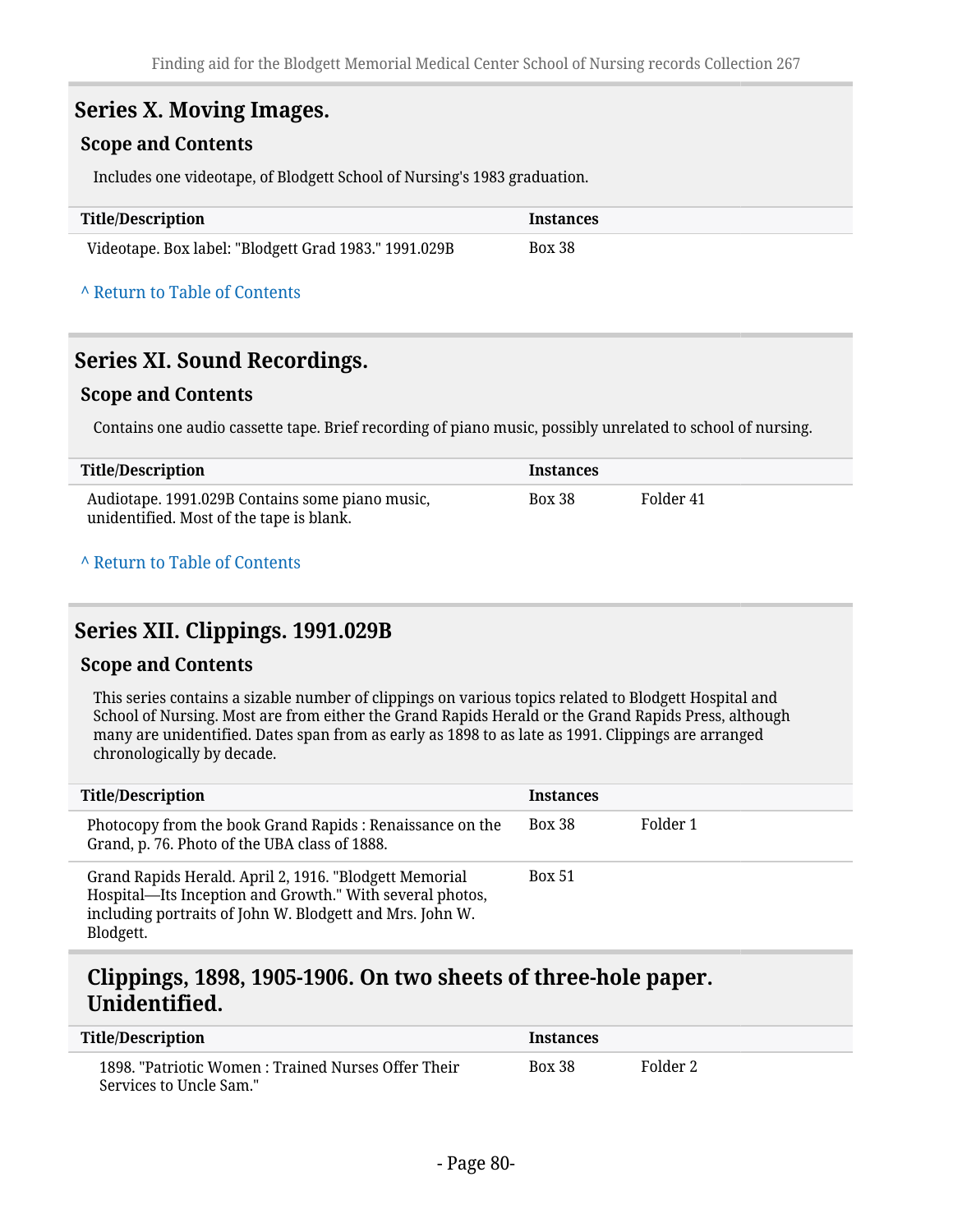| 1898. "In Our New Lands: Three Grand Rapids Nurses Are<br>Given Important Posts."                                                   | <b>Box 38</b> | Folder 2 |
|-------------------------------------------------------------------------------------------------------------------------------------|---------------|----------|
| October 1898. "U.B.A. Nurses in Army Hospitals." With<br>drawing of Mary Welsh and photos of Mary Fletcher and<br>Christiana Bower. | <b>Box 38</b> | Folder 2 |
| January 6, 1905. "Mrs. Berkey Dead: One of Grand Rapids'<br>Best Known Women."                                                      | <b>Box 38</b> | Folder 2 |
| January 1905. Two separate obituaries for Mrs. Laura A.<br>(Charles H.) Berkey.                                                     | <b>Box 38</b> | Folder 2 |
| May 1906. "Ten Nurses Complete Course at U.B.A. Training<br>School." With group class photo by Brubaker.                            | <b>Box 38</b> | Folder 2 |
| 1906. "A Generous Unknown: Gave Forty Dollars to the<br>U.B.A. Hospital and Then Disappeared."                                      | <b>Box 38</b> | Folder 2 |
| June 1906. "U.B.A. Hospital Alumni News."                                                                                           | <b>Box 38</b> | Folder 2 |

# **Clippings, ca. 1918-1929. [Note: Some may be as late as 1940.]**

# **Grand Rapids Herald.**

| <b>Title/Description</b> |                                                                                                                           | <b>Instances</b> |          |
|--------------------------|---------------------------------------------------------------------------------------------------------------------------|------------------|----------|
|                          | May 22, 1928. "42 Young Women Get Diplomas as<br>Graduate Nurses."                                                        | <b>Box 38</b>    | Folder 3 |
|                          | Ca. 1922. "Thoits and Bissell Named on Board of U.B.A.<br>Directors."                                                     | <b>Box 38</b>    | Folder 3 |
|                          | Grand Rapids Herald. May 8, 1927. "Training Florence<br>Nightingales Here" / Marguerite S. Kerns. With several<br>photos. | <b>Box 51</b>    |          |

# **Grand Rapids Press.**

| <b>Title/Description</b>                                                                                                                    | <b>Instances</b> |          |
|---------------------------------------------------------------------------------------------------------------------------------------------|------------------|----------|
| October 2, 1918. "43 Nurses Given Diplomas from Three<br>Hospitals."                                                                        | <b>Box 38</b>    | Folder 3 |
| N.d. "Nurse Training Plan Approved."                                                                                                        | <b>Box 38</b>    | Folder 3 |
| [?] Steketee & Sons Store News.                                                                                                             | <b>Box 38</b>    | Folder 3 |
| October 8, 1919(?). "Blodgett Girls Ready for Careers<br>as Graduate Nurses." Photo of graduating class with<br>identifications underneath. | <b>Box 38</b>    | Folder 3 |
| Unidentified.                                                                                                                               | <b>Box 38</b>    | Folder 3 |
| Ca. 1918-early 1920s(?). "42 Nurses are to be Graduated."                                                                                   | <b>Box 38</b>    | Folder 3 |
| Ca. 1918-early 1920s(?). "Three are to Give Nurses<br>Diplomas."                                                                            | <b>Box 38</b>    | Folder 3 |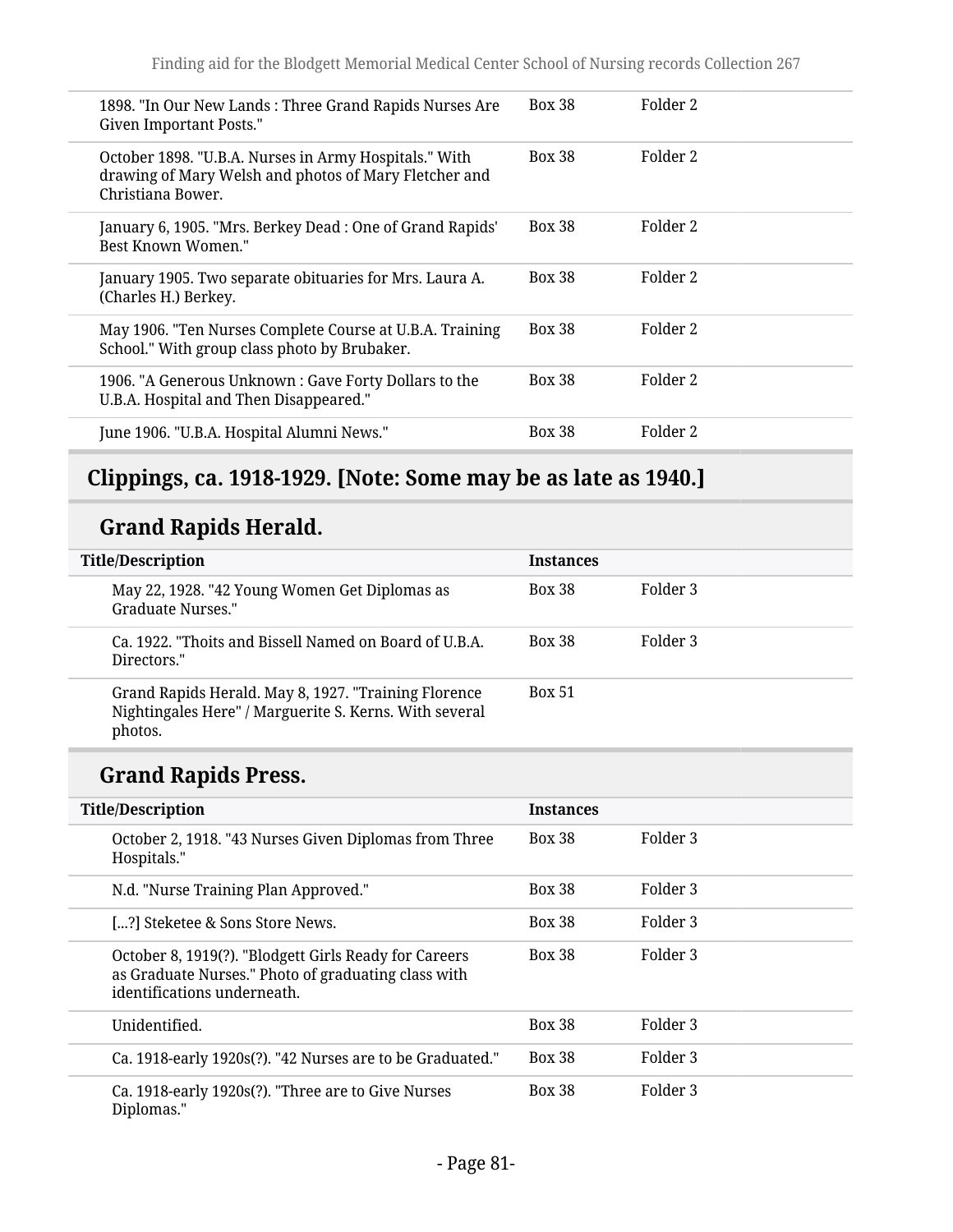| Ca. 1918-early 1920s(?). "Announce Program for<br><b>Graduation of Nurses Wednesday."</b>             | <b>Box 38</b> | Folder 3            |
|-------------------------------------------------------------------------------------------------------|---------------|---------------------|
| 1919. "Many Gay Affairs Given for Blodgett Nurse<br>Grads."                                           | <b>Box 38</b> | Folder <sub>3</sub> |
| 1920. "Blodgett Nurses are Ready for Diplomas." Clipping<br>torn in half.                             | <b>Box 38</b> | Folder <sub>3</sub> |
| December 27, 1920. "Five Nurses to be Missionaries."                                                  | <b>Box 38</b> | Folder <sub>3</sub> |
| February 1921. "First Class A Hospital in U.S. is Sought<br>Here." Photocopy.                         | <b>Box 38</b> | Folder 3            |
| Ca. 1923. Bottom half of a clipping beginning: " in its<br>true relationship as a family community "  | <b>Box 38</b> | Folder 3            |
| June 23, 1924. "Twenty Complete Course in Nursing."                                                   | <b>Box 38</b> | Folder 3            |
| 1924. "20 Nurses Graduate at Blodgett Amid Fitting<br>Exercises."                                     | <b>Box 38</b> | Folder <sub>3</sub> |
| 1926. "Twenty-Seven End Course in Nursing."                                                           | <b>Box 38</b> | Folder <sub>3</sub> |
| "Transition of Hospital." Two photos, showing Blodgett<br>Memorial Hospital and the old UBA hospital. | <b>Box 38</b> | Folder 3            |
| "Blodgett Nursing Placed in Charge of Frances Graff."<br>With photo of Frances Graff.                 | <b>Box 38</b> | Folder 3            |

# **American Journal of Nursing.**

| <b>Title/Description</b>                                                                                       | <b>Instances</b> |           |
|----------------------------------------------------------------------------------------------------------------|------------------|-----------|
| May 1926. "My Ideal Nurse" / Virginia Boyer.                                                                   | <b>Box 38</b>    | Folder 4  |
| June 1926. "How to Become a Nurse" / Lucia Green and<br>Harriett Frost. 2 pages.                               | <b>Box 38</b>    | Folder 4  |
| August 1926. "The Nurse as a Teacher of Positive<br>Health" / Annie W. Goodrich. 2 pages.                      | <b>Box 38</b>    | Folder 4  |
| Liberty. May 19, 1928. "Under the Red Cross: A Veteran's<br>Experience in Nursing " / Grace Robinson. 4 pages. | Box 46           | Folder 15 |
| Unidentified. May 1928. "Nurses From Nine Detroit<br>Hospitals Receive Diplomas." Photo by Spencer & Wyckoff.  | Box 46           | Folder 16 |

## **Ca. 1920s-1930s.**

| <b>Title/Description</b> |                                                                                                                                                            | <b>Instances</b> |           |
|--------------------------|------------------------------------------------------------------------------------------------------------------------------------------------------------|------------------|-----------|
|                          | Grand Rapids Herald. May 30, 1926. "Blodgett Graduates<br>Largest G.R. Training Class June 2." With individual photos<br>of each graduate, all identified. | <b>Box 52</b>    | Folder 17 |
|                          | Unidentified. 1926. "Blodgett School Grants Diplomas To<br>27 Graduates."                                                                                  | <b>Box 52</b>    | Folder 17 |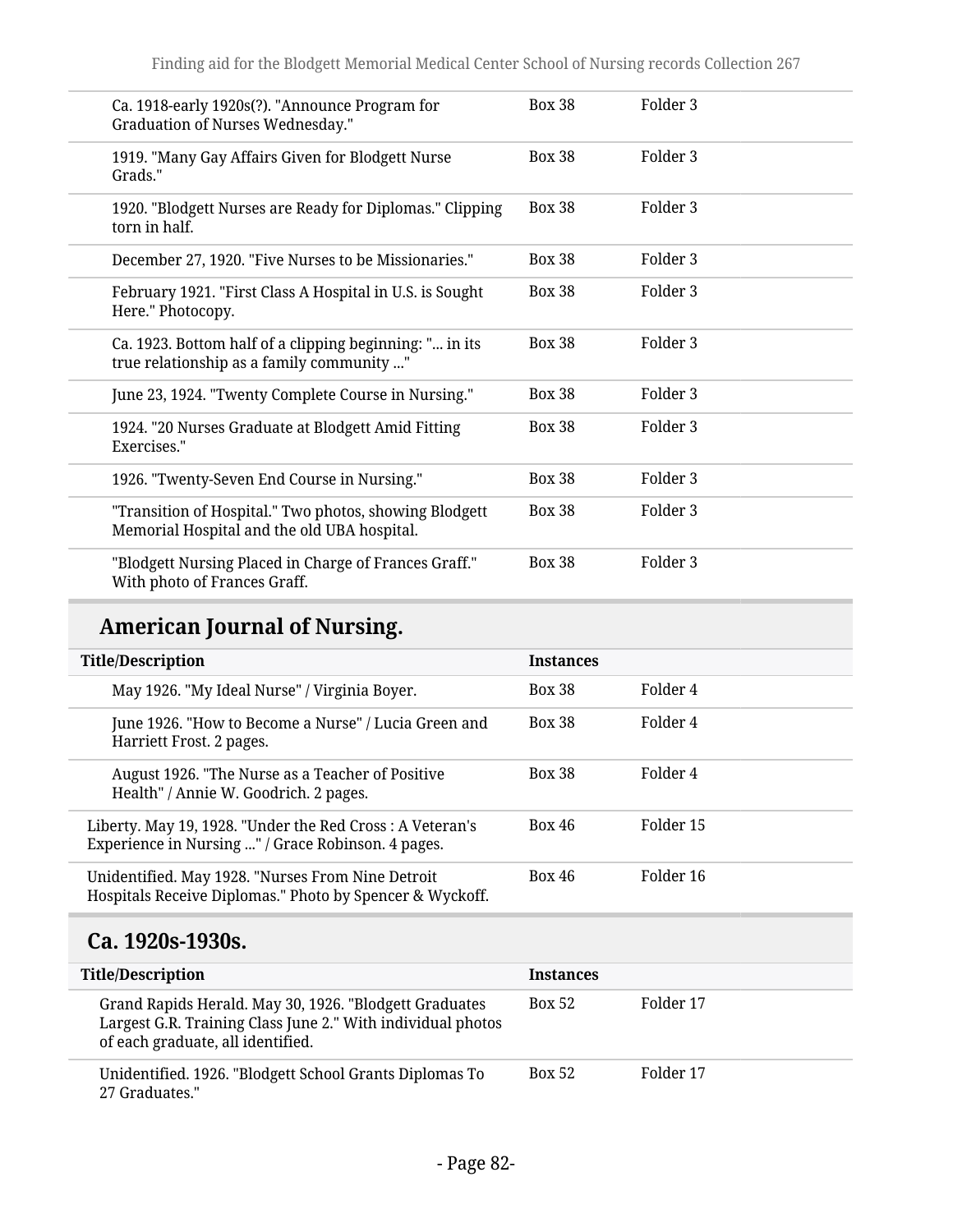| The Baltimore Sun. June 24, 1934. "Surplus Nurses-A<br>New Problem" / P. Stewart Macaulay. 2 full sheets. With<br>drawing of nurses' home at Baltimore City Hospitals.                             | <b>Box 52</b> | Folder 17 |
|----------------------------------------------------------------------------------------------------------------------------------------------------------------------------------------------------|---------------|-----------|
| Grand Rapids Press. October 13, 1931. "Death Robs City<br>of Friend." With photo of Mrs. John Wood Blodgett. [First<br>part of article is missing.]                                                | <b>Box 51</b> |           |
| Unidentified. 1932. "Chief of Blodgett Nurses Among<br>First To Bear Red Cross Flag in Spanish War." RE Mary A.<br>Welsh. With several photos and illustrations. Clipping is in<br>poor condition. | <b>Box 51</b> |           |

# **Sheet of photocopied clippings, Grand Rapids Press, 1936 (2 copies).**

| <b>Title/Description</b>                                                                              | <b>Instances</b> |          |
|-------------------------------------------------------------------------------------------------------|------------------|----------|
| June 11, 1936. "Alumnae Nurses, Former Internes Return<br>on Friday."                                 | <b>Box 38</b>    | Folder 5 |
| June 11, 1936. "Blodgett's First Graduates in 1888. With<br>group class photo.                        | <b>Box 38</b>    | Folder 5 |
| June 13, 1936. "Former Nurses and Internes Of Blodgtt<br>Hospital Recall 'Good Old Days' at Reunion." | <b>Box 38</b>    | Folder 5 |

# **Grand Rapids Press, ca. 1930-1939.**

| <b>Title/Description</b>                                                                                                                                                               | <b>Instances</b> |                     |  |  |
|----------------------------------------------------------------------------------------------------------------------------------------------------------------------------------------|------------------|---------------------|--|--|
| N.d. "Children Examined Before School Life Begins."<br>Photo with caption.                                                                                                             | <b>Box 38</b>    | Folder 6            |  |  |
| N.d. "Hospital Patient, Marking 87th Anniversary<br>in Hospital Here, Recalls Indian Days at Holland."<br>With photo of Isaac H. Fairbanks and nurse Jeanette<br>Hoekzema.             | <b>Box 38</b>    | Folder 6            |  |  |
| 1931. "Heart Attack Proves Fatal." (RE death of Mrs.<br>Minnie (John Wood) Blodgett.)                                                                                                  | <b>Box 38</b>    | Folder <sub>6</sub> |  |  |
| 1937. "Reunion Programs Are Scheduled by Blodgett<br>Hospital and School Alumni." With photo of Blodgett's<br>first graduates in 1888.                                                 | <b>Box 38</b>    | Folder <sub>6</sub> |  |  |
| N.d. "Yaw in Charge At Blodgett." With photo of Ronald<br>Yaw.                                                                                                                         | <b>Box 38</b>    | Folder <sub>6</sub> |  |  |
| Ca. 1938. "Radium is Utilized in Health Battle" / John J.<br>McGinnis.                                                                                                                 | <b>Box 38</b>    | Folder <sub>6</sub> |  |  |
| April 17, 1939. "Morrill Chosen to State Office."                                                                                                                                      | <b>Box 38</b>    | Folder <sub>6</sub> |  |  |
| N.d. "Things the Patient Rarely Sees Represent Costly<br>Service Outlay, Accounting for Hospital Fees" / John<br>J. McGinnis. With photo of nurse(?) with surgery<br>instrument table. | <b>Box 38</b>    | Folder <sub>6</sub> |  |  |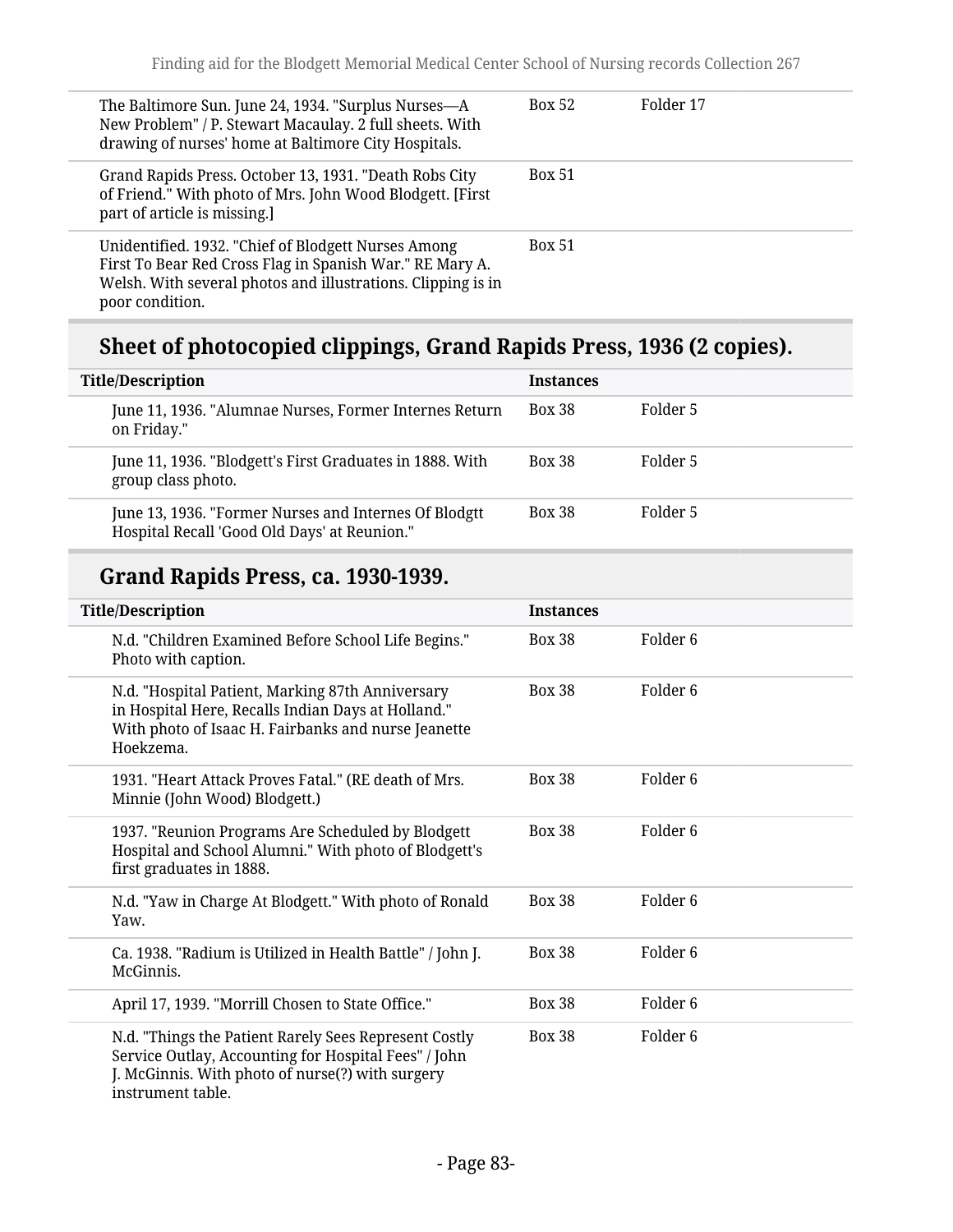N.d. "Local Hospitals Now Test Heart by Electric Device" / John J. McGinnis. With photo of electrocardiograph at St. Mary's.

Box 38 Folder 6

## **Unidentified (dated), 1936-1939. Arranged chronologically.**

Reprinted from February 1930 issue of Cosmopolitan Magazine. "Nursing of Today" / Nina D. Gage. Box 38 Folder 6

## **[1936]**

| <b>Title/Description</b> |                                                                                                                            | <b>Instances</b> |          |
|--------------------------|----------------------------------------------------------------------------------------------------------------------------|------------------|----------|
|                          | March 31, 1936. "Hospital to Mark its Anniversary on<br>Founders' Day."                                                    | <b>Box 38</b>    | Folder 7 |
|                          | June 13, 1936. "Former Nurses and Internes Of Blodgett<br>Hospital Recall 'Good Old Days' at Reunion."                     | <b>Box 38</b>    | Folder 7 |
|                          | June 1936. "Blodgett's Nurses Will Hear Former Chiefs at<br>Reunion."                                                      | <b>Box 38</b>    | Folder 7 |
|                          | 1936. "Alumnae Plan For Fiftieth Anniversary." With<br>photo of Mildred Lineberger, vice president of the<br>Alumnae Assn. | <b>Box 38</b>    | Folder 7 |
|                          | 1936. "Blodgett Nurses Receive Diplomas."                                                                                  | <b>Box 38</b>    | Folder 7 |
|                          | 1936. "Diplomas for 17 Blodgett Nurses." With photo of<br>Willemina Ten Bosch. (2 copies.)                                 | <b>Box 38</b>    | Folder 7 |
|                          | Ca. 1936. "Selected as Head of Nursing School." With<br>photo of Vera Warner.                                              | <b>Box 38</b>    | Folder 7 |

## **[1937]**

| <b>Title/Description</b> |                                                                                                                                                                    | <b>Instances</b> |          |
|--------------------------|--------------------------------------------------------------------------------------------------------------------------------------------------------------------|------------------|----------|
|                          | January 15, 1937. "Blodgett Alumnae association is<br>sponsoring a dinner dance"                                                                                   | <b>Box 38</b>    | Folder 7 |
|                          | March 30, 1937. "Blodgett Nurses To Receive Pins At<br>Commencement."                                                                                              | <b>Box 38</b>    | Folder 7 |
|                          | March 30, 1937. "Hospital Chiefs Arrive." With photos of<br>Dr. Norbert A. Wilhelm and Dr. John E. Gorrell.                                                        | <b>Box 38</b>    | Folder 7 |
|                          | May 2, 1937. "City Movie Houses to Show Hospital Scenes<br>in Campaign."                                                                                           | <b>Box 38</b>    | Folder 7 |
|                          | 1937. Blodgett Nursing School Will Grant Diplomas<br>Tuesday."                                                                                                     | <b>Box 38</b>    | Folder 7 |
|                          | 1937. "Blodgett Hospital Graduates Hear Message Given<br>to Class Of '88 by Mrs. M.L. Withey."                                                                     | <b>Box 38</b>    | Folder 7 |
|                          | 1937. "Our Hospitals  Union Benevolent Association<br>Operating Blodgett Memorial Hospital" / Evelyn L. (Mrs.<br>Noyes L.) Avery. Two-sided magazine or journal(?) | <b>Box 38</b>    | Folder 7 |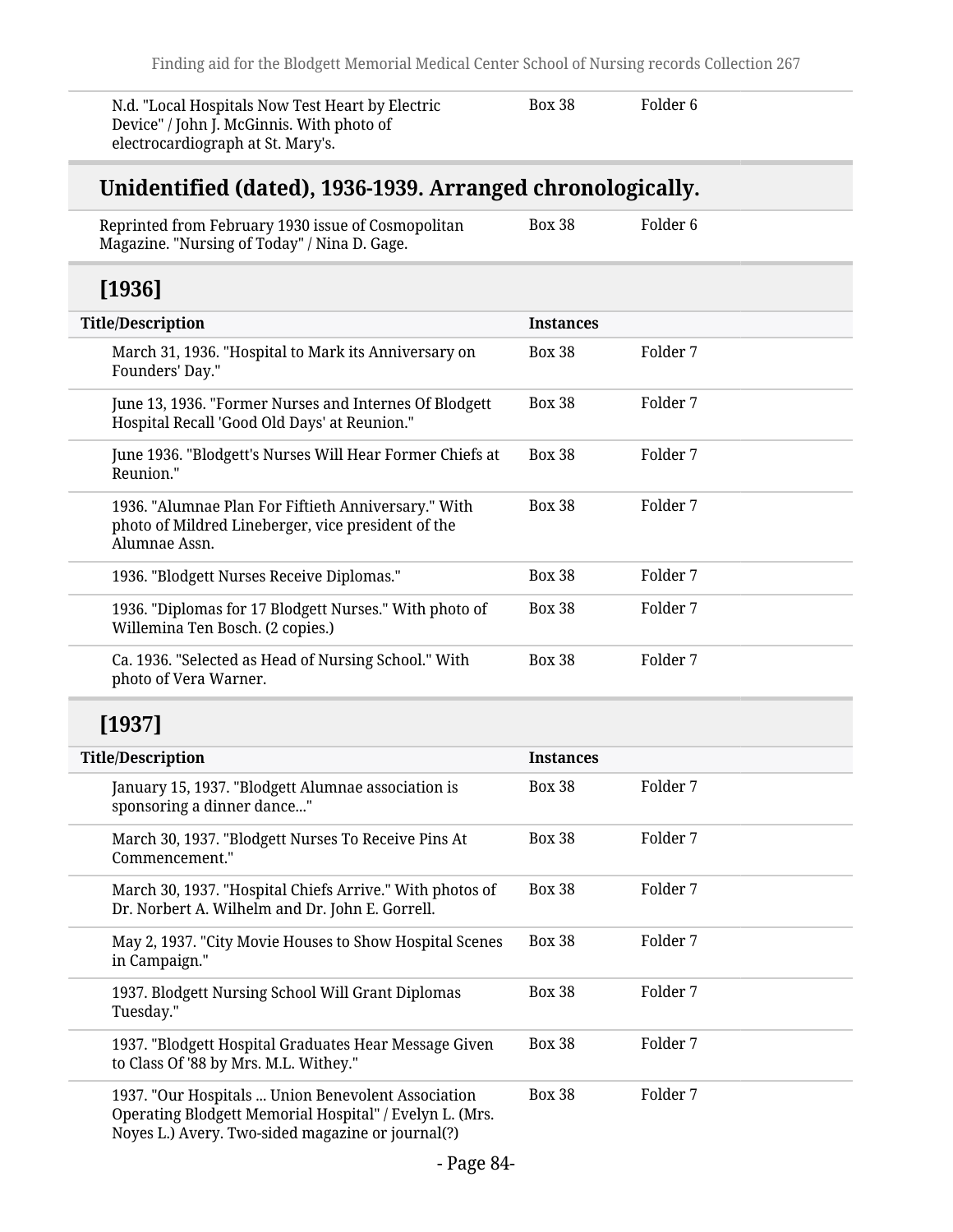clipping, with photos of hospital and the class of 1888 (same as above).

1939. "Four Blodgett Graduate Nurses Get

1939. "To Graduate Butterworth Nurses on Friday

Scholarships." (2 copies.)

Evenings."

| wanno as abovo <i>n</i>                                                                                                                                                               |                  |          |
|---------------------------------------------------------------------------------------------------------------------------------------------------------------------------------------|------------------|----------|
| Ca. 1937. "City to Lose Thinker and Doer When Head Of<br>Hospital Here Moves on to Bigger Job." With photo of Dr.<br>Donald M. Morrill.                                               | <b>Box 38</b>    | Folder 7 |
| Ca. 1937. "Kent Relief Head May Leave Post." With photo<br>of William E. Kirchgessner.                                                                                                | <b>Box 38</b>    | Folder 7 |
| Ca. 1937. "Morrill Accepts Detroit Position." With photo<br>of Dr. Donald M. Morrill.                                                                                                 | <b>Box 38</b>    | Folder 7 |
| After 1937. "Foot Prints Settle Who's Who Among<br>Koeze Twins." With photo of twins and nurse Theresa<br>Oppenhuizen.                                                                | <b>Box 38</b>    | Folder 7 |
|                                                                                                                                                                                       |                  |          |
| [1938]                                                                                                                                                                                |                  |          |
| <b>Title/Description</b>                                                                                                                                                              | <b>Instances</b> |          |
| 1938. "Cheers and Jeers of Rabid Fans Echo Through<br>Convalescent Home As Youngsters Take to Diamond."<br>With photo of children in wheelchairs and on crutches<br>playing baseball. | <b>Box 38</b>    | Folder 7 |
| 1938. "Nurses Will Receive Diplomas Tuesday."                                                                                                                                         | <b>Box 38</b>    | Folder 7 |
| 1938. "Year's Reports to Be Heard Tuesday At Blodgett<br>Hospital Annual Dinner."                                                                                                     | <b>Box 38</b>    | Folder 7 |

## **Unidentified, ca. 1930-1939. [Note: Some may be as early as 1918.] N.d. Arranged alphabetically by title.**

Box 38 Folder 7

Box 38 Folder 7

[1939] Box 38 Folder 7 1939. "Class Finishes at Blodgett." Box 38 Folder 7

Ca. 1939(?). "Institute Planned for Private Duty Nurses." Box 38 Folder 7

| <b>Title/Description</b> |                                                                                             | <b>Instances</b> |          |
|--------------------------|---------------------------------------------------------------------------------------------|------------------|----------|
|                          | Part of clipping beginning: "Florence Hills Waters<br>guild"                                | <b>Box 38</b>    | Folder 8 |
|                          | Part of clipping beginning: "Breakfast for seniors of<br>Marion Louise Withey"              | <b>Box 38</b>    | Folder 8 |
|                          | "Alumnae Nurses, Former Internes Return on Friday."                                         | <b>Box 38</b>    | Folder 8 |
|                          | "Bids to Reunion For Nurses Sent To Places Afar." With<br>photo of Mrs. Marinus Scherphorn. | <b>Box 38</b>    | Folder 8 |
|                          | "Bissell to Head Blodgett Board."                                                           | <b>Box 38</b>    | Folder 8 |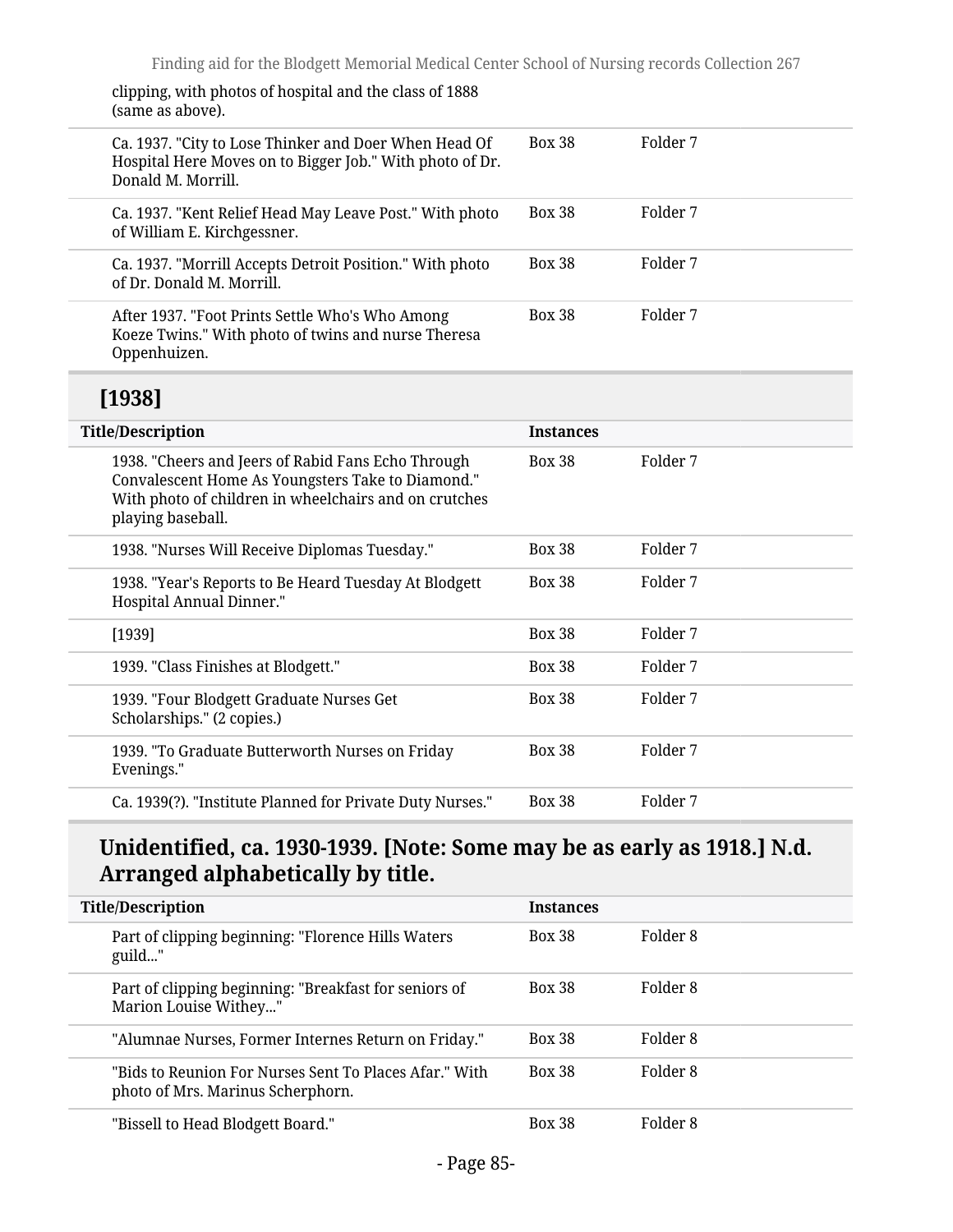| "Blodgett Hospital to Get Radium Supply as Help for<br>Cancer."                                                                             | <b>Box 38</b> | Folder <sub>8</sub> |
|---------------------------------------------------------------------------------------------------------------------------------------------|---------------|---------------------|
| "Blodgett Hospital Trustees Elected."                                                                                                       | <b>Box 38</b> | Folder <sub>8</sub> |
| "Blodgett Hospital's Graduating Nurses Banquet<br>Wednesday."                                                                               | <b>Box 38</b> | Folder <sub>8</sub> |
| "Blodgett Junior Nurses Will Give Banquet on Monday."                                                                                       | <b>Box 38</b> | Folder <sub>8</sub> |
| "Blodgett Nurses Names Sponsors For Annual Dance."<br>With large photo of Mrs. Raleigh R. Stotz.                                            | <b>Box 38</b> | Folder <sub>8</sub> |
| "Blodgett Seniors Will Be Feted at Dinner and Dance."                                                                                       | <b>Box 38</b> | Folder <sub>8</sub> |
| "B.P.W. Recommends T[hat] Charitable Institutions be<br>Givn Free Water."                                                                   | <b>Box 38</b> | Folder <sub>8</sub> |
| "Busy Social Week For Nursing Grads."                                                                                                       | <b>Box 38</b> | Folder <sub>8</sub> |
| "Combined Boards Lend Efforts for Sale at Pantlind."<br>With photo of Mrs. Lee Wilson Hutchins.                                             | <b>Box 38</b> | Folder <sub>8</sub> |
| "Dr. C.F. Ingersoll To Be Speaker for Blodgett Jr. Board."                                                                                  | <b>Box 38</b> | Folder <sub>8</sub> |
| "Dr. J.E. Gorrell to Head Blodgett."                                                                                                        | <b>Box 38</b> | Folder <sub>8</sub> |
| "Dr. Mayo on Nursing."                                                                                                                      | <b>Box 38</b> | Folder <sub>8</sub> |
| "Graduating Nurses to Be Honored at Dinner on<br>Monday."                                                                                   | <b>Box 38</b> | Folder <sub>8</sub> |
| "Group Arranges Outing At Johnson Park Friday."                                                                                             | <b>Box 38</b> | Folder <sub>8</sub> |
| "High Cost of Living Causes Blodgett Hospital Deficit."                                                                                     | <b>Box 38</b> | Folder <sub>8</sub> |
| "Hospital Fights Many Ills With Therapy Machines" /<br>John J. McGinnis. With photo of patient in X-ray machine<br>at Butterworth Hospital. | <b>Box 38</b> | Folder <sub>8</sub> |
| "Hospital Head Has New Plan."                                                                                                               | <b>Box 38</b> | Folder <sub>8</sub> |
| "Hospital Grants Eight Diplomas."                                                                                                           | <b>Box 38</b> | Folder <sub>8</sub> |
| "Hospital Reunion To Occasion Many Social Activities."                                                                                      | <b>Box 38</b> | Folder <sub>8</sub> |
| "Hospital Reunion Surpasses Hopes." (2 copies.)                                                                                             | <b>Box 38</b> | Folder <sub>8</sub> |
| "Hospital Worker Quits."                                                                                                                    | <b>Box 38</b> | Folder <sub>8</sub> |
| "[] Invited to Golden Anniversary Tea : Hospital<br>Reunion To Occasion Many Social Activities."                                            | <b>Box 38</b> | Folder <sub>8</sub> |
| "John Duffy" [obituary].                                                                                                                    | <b>Box 38</b> | Folder <sub>8</sub> |
| "Many Students Visit Nursing Schools Here."                                                                                                 | <b>Box 38</b> | Folder <sub>8</sub> |
| "Miss DeRuischer Wins Blodgett Scholarship."                                                                                                | <b>Box 38</b> | Folder <sub>8</sub> |
| "Mrs. Waters Will Lecture In Her Home."                                                                                                     | <b>Box 38</b> | Folder <sub>8</sub> |
| "New Cadet Class at Blodgett." (2 copies.)                                                                                                  | <b>Box 38</b> | Folder <sub>8</sub> |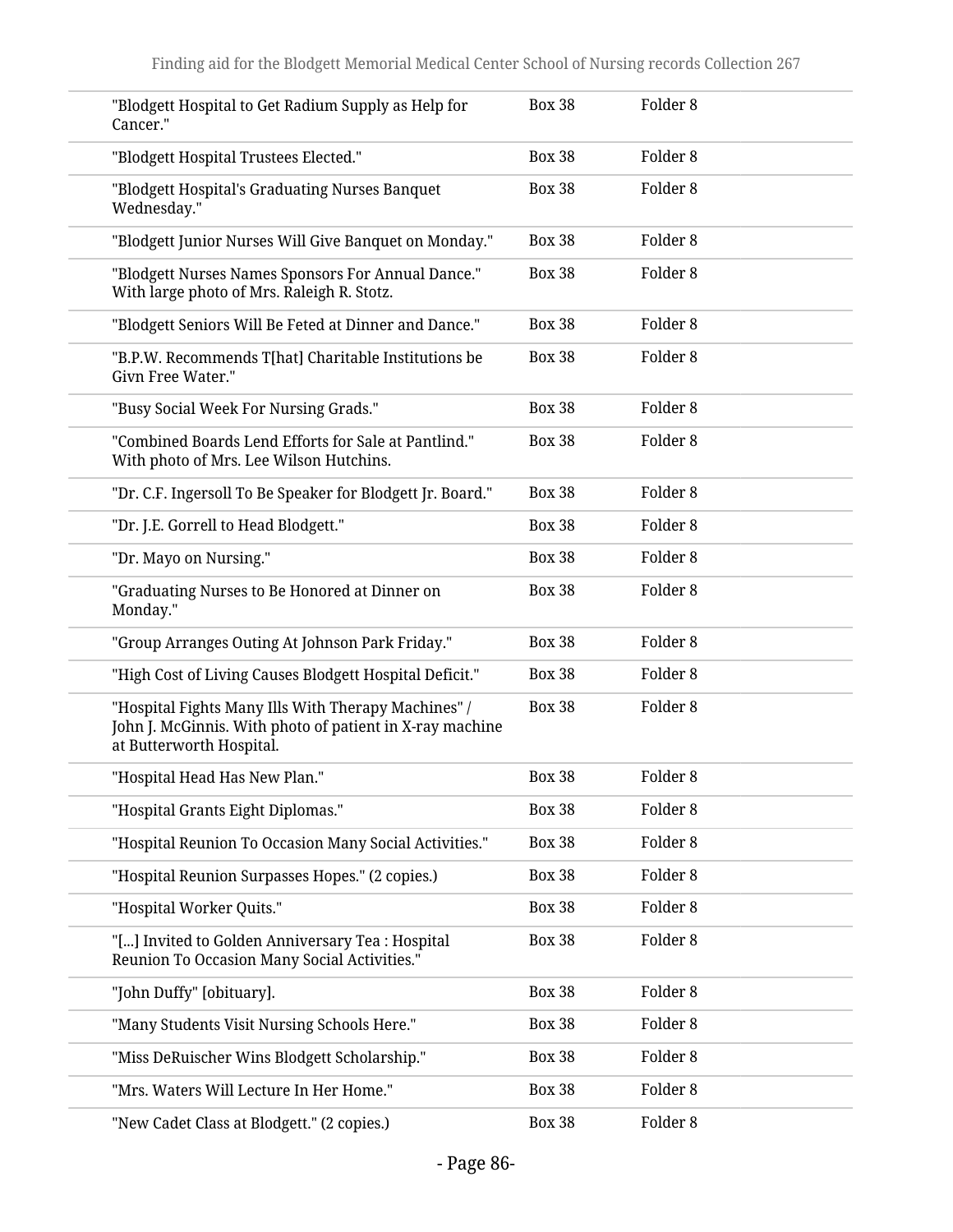| "No Nurses' Registration."                                                                                                                                                  | <b>Box 38</b> | Folder 8            |
|-----------------------------------------------------------------------------------------------------------------------------------------------------------------------------|---------------|---------------------|
| "Nurse Tells of Experiences with Chinese Bandits."                                                                                                                          | <b>Box 38</b> | Folder <sub>8</sub> |
| "Nurses Arrange Floor Show for Dinner Dance."                                                                                                                               | <b>Box 38</b> | Folder <sub>8</sub> |
| "Nurses Enroll At 2 Colleges."                                                                                                                                              | <b>Box 38</b> | Folder <sub>8</sub> |
| "Out-Patient Work No Longer Charity."                                                                                                                                       | <b>Box 38</b> | Folder <sub>8</sub> |
| "Pre-Nursing Students to Be Entertained at Reception<br>Friday."                                                                                                            | <b>Box 38</b> | Folder <sub>8</sub> |
| "Poliomyelitis is Best Treated in Hospitals." With photo<br>of nurse Ruth Lilly assisting polio patient in iron lung.                                                       | <b>Box 38</b> | Folder <sub>8</sub> |
| "Private Duty Nurses Institute at Blodgett."                                                                                                                                | <b>Box 38</b> | Folder <sub>8</sub> |
| "Says Prisons are Hotbeds of Diseases."                                                                                                                                     | <b>Box 38</b> | Folder <sub>8</sub> |
| "Senior Nurses at Blodgett to Be Honored."                                                                                                                                  | <b>Box 38</b> | Folder <sub>8</sub> |
| "Society  Quite the center of attraction these days "                                                                                                                       | <b>Box 38</b> | Folder <sub>8</sub> |
| "St. Mary's Hospital" / Isabel McNabb. On verso:<br>"Butterworth Hospital" / Catherine B. Keeney. Clipping<br>from magazine or journal(?). With photos. [Note:<br>Discard?] | <b>Box 38</b> | Folder <sub>8</sub> |
| "State Hospital Host to Nurses."                                                                                                                                            | <b>Box 38</b> | Folder <sub>8</sub> |
| "Taxi Driving Pays Better Than Doctoring, Says Dean<br>Cabot at Annual Meet of Local Hospital."                                                                             | <b>Box 38</b> | Folder <sub>8</sub> |
| "The Good Neighbor : hospitals serve in that capacity to<br>the ailing, Blodgett official observes."                                                                        | <b>Box 38</b> | Folder <sub>8</sub> |
| "The various circles of the Housekeepers' guild"                                                                                                                            | <b>Box 38</b> | Folder <sub>8</sub> |
| "Training Nurses, Doctors One Function of Hospitals" /<br>P.L. Thompson, M.D. With photo of the author.                                                                     | <b>Box 38</b> | Folder <sub>8</sub> |
| "Yale Nursing School Dean to Speak at Blodgett<br>Exercises."                                                                                                               | <b>Box 38</b> | Folder <sub>8</sub> |
| "Youngest G.R. Citizen is Hollering for His Clothes; Who<br>Found 'Em?"                                                                                                     | <b>Box 38</b> | Folder <sub>8</sub> |

## **Obituaries of UBA and Blodgett nurses. Unidentified source. Ca. 1940s(?).**

| <b>Title/Description</b> |                                                                           | <b>Instances</b> |          |
|--------------------------|---------------------------------------------------------------------------|------------------|----------|
|                          |                                                                           |                  |          |
|                          | September 19, 1945. "Death Claims Ida M. Barrett." (2; 1)<br>with photo). | <b>Box 38</b>    | Folder 9 |
|                          | "Death Takes Ida Barrett."                                                | <b>Box 38</b>    | Folder 9 |
|                          | "Former G.R. Nurse [ Ida Elsie Walker] Dies in<br>Hollywood."             | <b>Box 38</b>    | Folder 9 |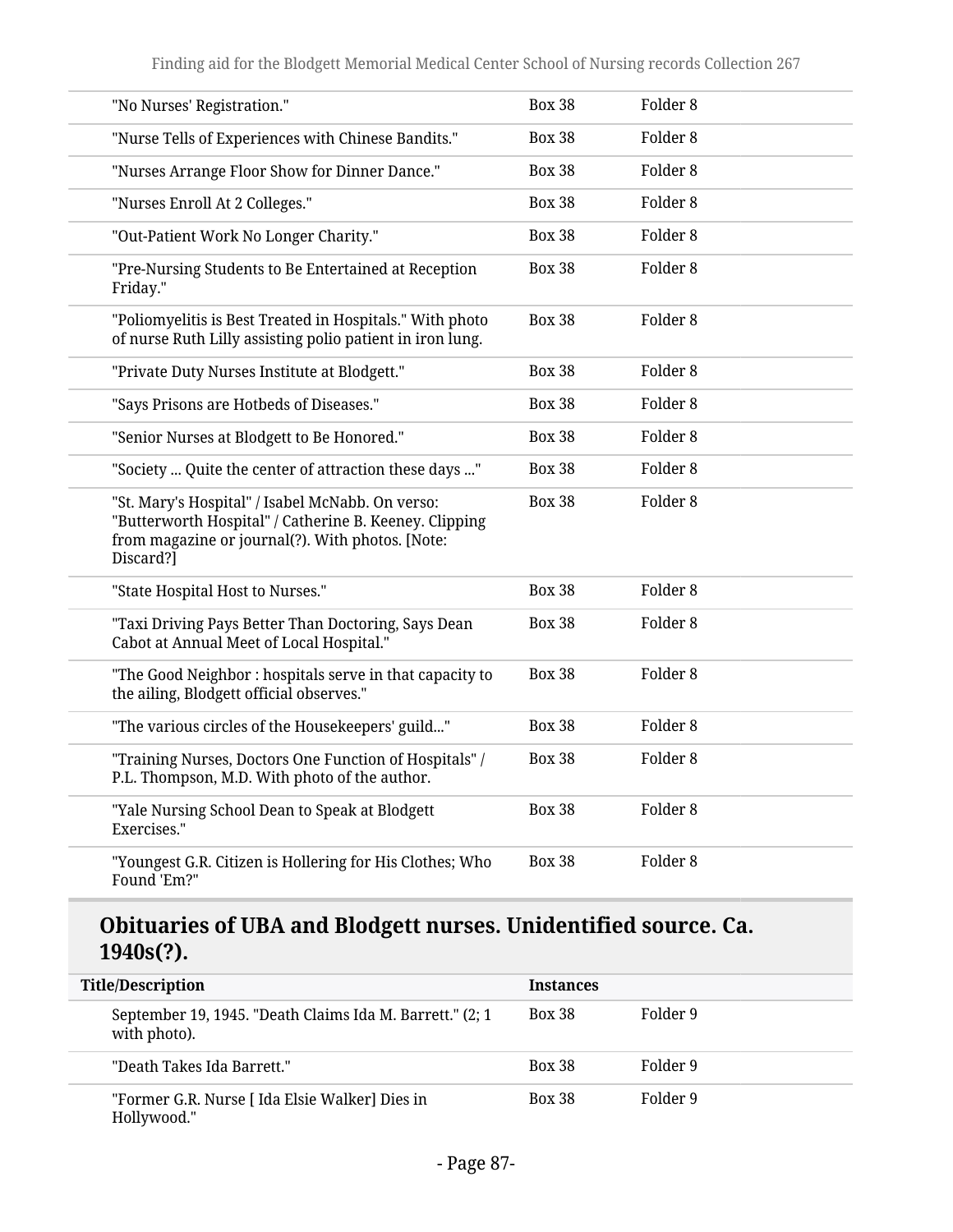| "Former Chief of Nurses [Katherine Hart] at Blodgett<br>Dies."            | <b>Box 38</b> | Folder 9 |
|---------------------------------------------------------------------------|---------------|----------|
| July 27, 1949. "Death Claims Hospital Aide [Henrietta]<br>Wood]."         | <b>Box 38</b> | Folder 9 |
| August 29, 1948. "Former Nurse Here [Jessie M. McRae]<br>Passes."         | <b>Box 38</b> | Folder 9 |
| Untitled clipping RE death of Mary L. Schermerhorn.                       | <b>Box 38</b> | Folder 9 |
| Brief obituary for Mary L. Schermerhorn.                                  | <b>Box 38</b> | Folder 9 |
| "Pioneer Nurse [Mary L. Schermerhorn] Dies." In brittle<br>contact paper. | <b>Box 38</b> | Folder 9 |

## **Ca. 1930s.**

## **Unidentified.**

| <b>Title/Description</b>                                                                                                             | <b>Instances</b> |           |
|--------------------------------------------------------------------------------------------------------------------------------------|------------------|-----------|
| 1935. "Mother Honored by Donor's Gift." With two<br>photos, one of Blodgett Memorial Hospital, the other of<br>the old UBA Hospital. | <b>Box 46</b>    | Folder 17 |
| 1938. "Blodgett Alumnae, Auxiliary []." With photo of<br>Mrs. John B. Martin.                                                        | <b>Box 46</b>    | Folder 17 |

# **Grand Rapids Press.**

| <b>Title/Description</b>                                                                                                           | <b>Instances</b> |           |
|------------------------------------------------------------------------------------------------------------------------------------|------------------|-----------|
| N.d. "And if You Don't Eat It " / John J. McGinnis. With<br>photo of Butterworth dietician and student nurse.                      | <b>Box 46</b>    | Folder 17 |
| N.d. "Services You Do Not See Big Hospital Cure Factor" /<br>John J. McGinnis. With photo of Blodgett technician<br>Mary Millaley. | <b>Box 46</b>    | Folder 17 |
| March 31, 1938(?). "Blodgett Hospital Holds Open<br>House." With photo of student Lillian Borst (class of<br>1939).                | Box 46           | Folder 17 |

# **Grand Rapids Herald.**

| <b>Title/Description</b>                                                                                                                                                      | <b>Instances</b> |           |
|-------------------------------------------------------------------------------------------------------------------------------------------------------------------------------|------------------|-----------|
| May 4, 1938(?). "15,082 Occupied Beds In City Hospitals<br>in '37." With exterior photo of three pediatric patients on<br>Blodgett's lawn.                                    | <b>Box 46</b>    | Folder 17 |
| January 6, 1939. "Diplomas Awarded 15 Blodgett<br>Nurses." (2 copies.) With photo of four graduates:<br>Catherine Harrison, Ruth DePree, Vesta Slabbekorn, and<br>Irene Pals. | <b>Box 46</b>    | Folder 17 |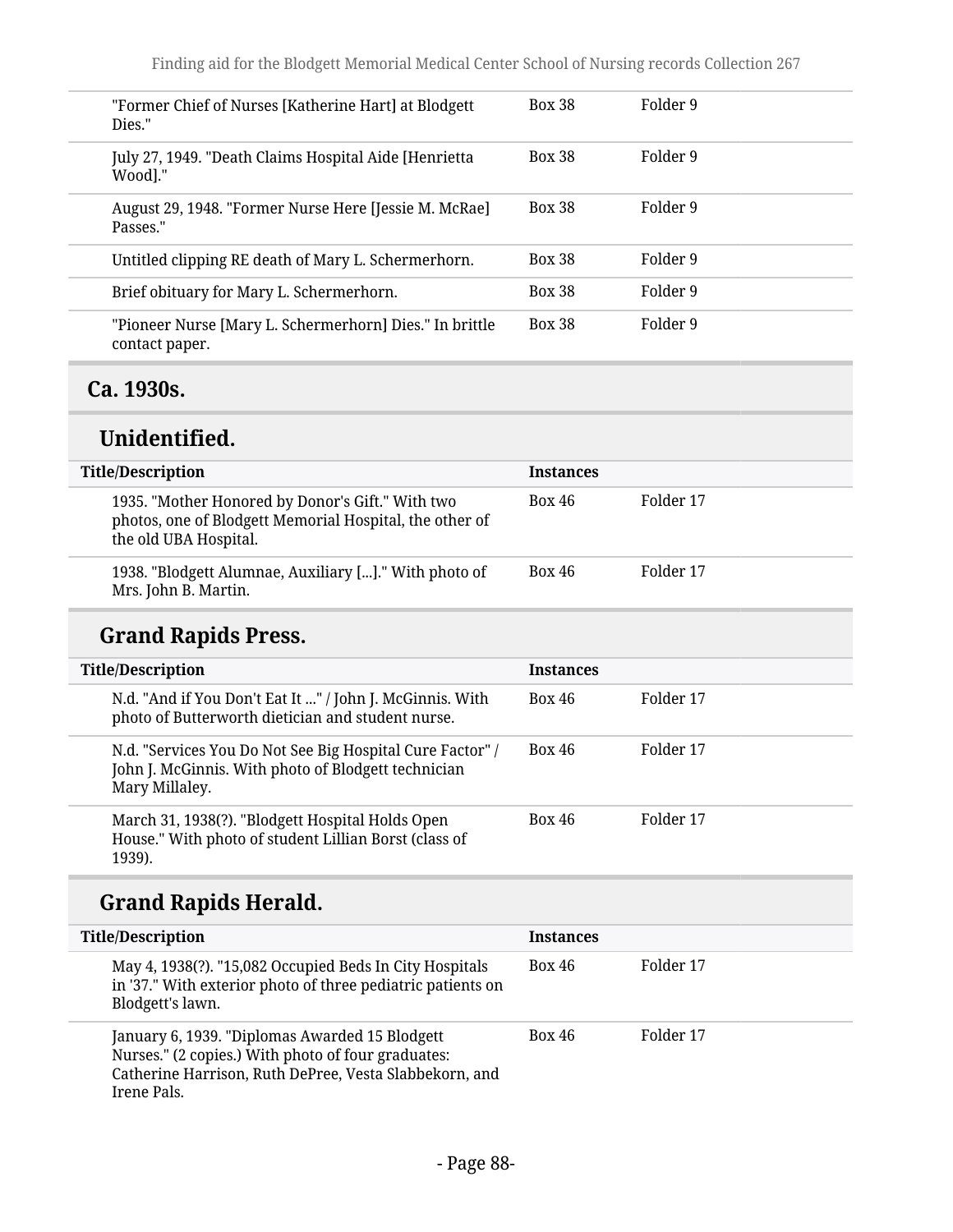| Grand Rapids Times. January 15, 1937. "Blodgett,  | <b>Box 51</b> |  |
|---------------------------------------------------|---------------|--|
| Mansion of Mercy." 4 copies. With several photos. |               |  |

## **Ca. 1940s.**

| <b>Title/Description</b>                                                                                                                                                                                                                                                                            | <b>Instances</b>           |
|-----------------------------------------------------------------------------------------------------------------------------------------------------------------------------------------------------------------------------------------------------------------------------------------------------|----------------------------|
| Grand Rapids Press. July 14, 1945. "Many Active Women<br>Give Services as Nurses' Aides in Local Hospitals." With<br>several photos.                                                                                                                                                                | <b>Box 51</b>              |
| Grand Rapids Press. August 16, 1947. "Many Grand Rapids<br>Socialites Are Career Girls, Too." 4 photos with captions.                                                                                                                                                                               | <b>Box 51</b>              |
| Grand Rapids Herald. February 22, 1948. "Florence<br>Nightingales." 5 Robinson Studio photos with captions.                                                                                                                                                                                         | <b>Box 51</b>              |
| McCall's Homemaking [magazine]. Ca. 1941-1943. "Do YOU<br>Want a War Job, Girls?" / George D. Stoddard and Toni<br>Taylor. First page of article, featuring four photos of Camp<br>Fire Aides at Blodgett, Butterworth, and Mary Free Bed.<br>One photo includes Blodgett supervisor Frances Graff. | Folder 18<br><b>Box 46</b> |

### **1940-1943.**

# **Grand Rapids Herald.**

| <b>Title/Description</b>                                                         | <b>Instances</b> |           |
|----------------------------------------------------------------------------------|------------------|-----------|
| February 1, 1942. "Award Certificates to Gray Ladies in<br>Service." With photo. | Box 38           | Folder 10 |

# **Grand Rapids Press.**

| <b>Title/Description</b>                                                                                                                                                | <b>Instances</b> |           |
|-------------------------------------------------------------------------------------------------------------------------------------------------------------------------|------------------|-----------|
| April 6, 1940. "Nurses Chorus Rehearsing for<br>Dedication." Photo with caption.                                                                                        | <b>Box 38</b>    | Folder 10 |
| June 13, 1940. "Blodgett Nurses Reunion Draws 300<br>Reservations." With photo of Mrs. Ida (Graham)<br>Morris.                                                          | <b>Box 38</b>    | Folder 10 |
| 1943. "Hospital Nursing School to Share Public Health<br>Aim." with photo of Mrs. Georgiana Gifford, Miss Myrl<br>Alspach, and Miss Frances Graff.                      | <b>Box 38</b>    | Folder 10 |
| October 30, 1943. "Benefit Organizations Begin New<br>Sea[son]." With photo of members of Mary Welsh<br>Guild, including Frances Graff. 2 copies, one of photo<br>only. | <b>Box 38</b>    | Folder 10 |
| "In Quest of Help on Big Job." Photo with caption;<br>shows speakers at the Women's City club.                                                                          | <b>Box 38</b>    | Folder 10 |

# **Unidentified.**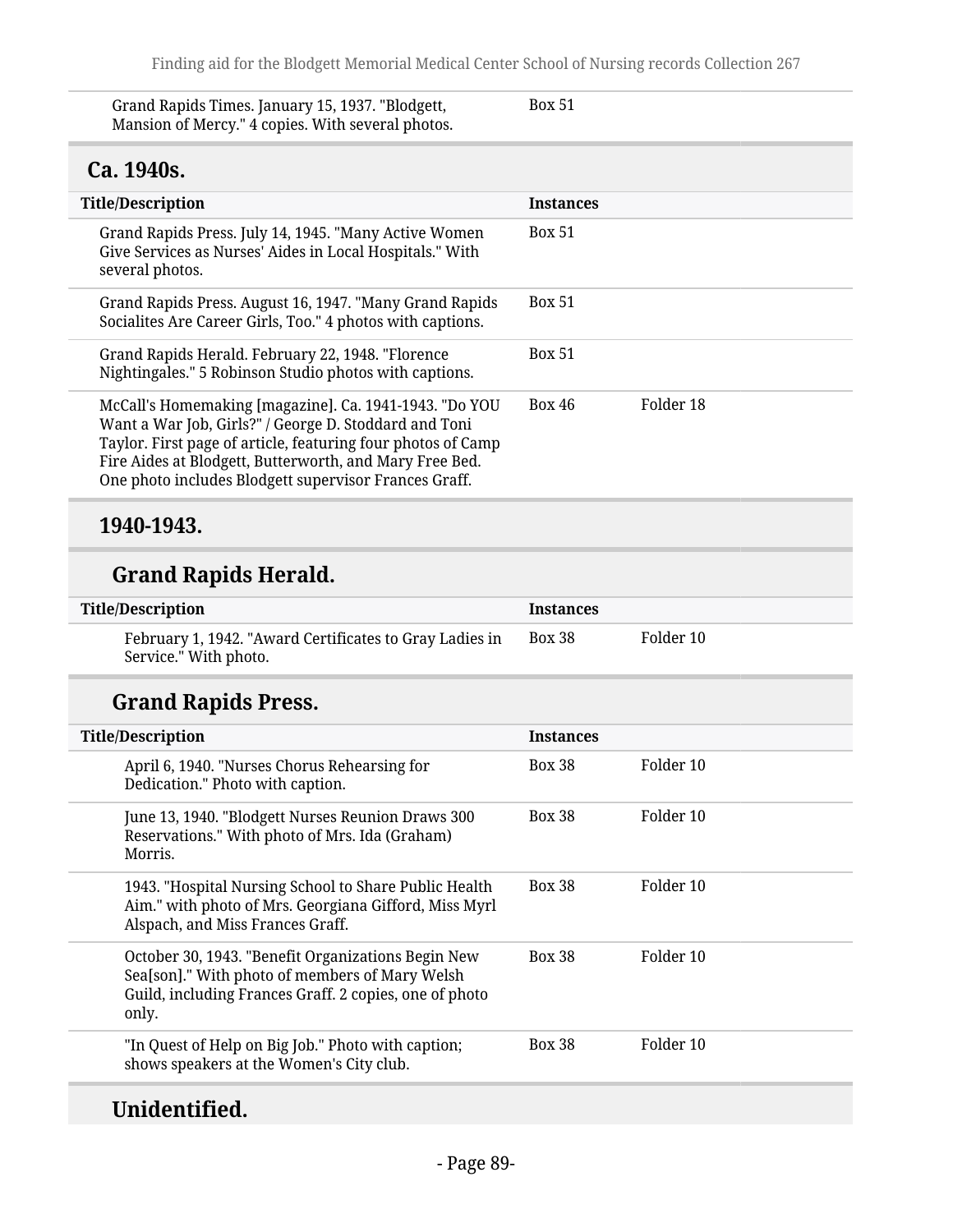| <b>Title/Description</b>                                                                           | <b>Instances</b> |           |  |
|----------------------------------------------------------------------------------------------------|------------------|-----------|--|
| 1941. "Honor to Donor at Dinner." With photos of<br>hospital buildings from different decades.     | <b>Box 38</b>    | Folder 10 |  |
| "Nursing School Is Rated High : Butterworth unit<br>placed on accredited list of National League." | <b>Box 38</b>    | Folder 10 |  |
| "Center Board Will Meet."                                                                          | <b>Box 38</b>    | Folder 10 |  |
| Part of a clipping with torn top edge; section heading<br>in middle reads: "Factory Workers Help." | <b>Box 38</b>    | Folder 10 |  |

## **Original articles and correspondence, 1943-1945.**

| <b>Title/Description</b>                                                                                                                                                                                           | Instances |           |
|--------------------------------------------------------------------------------------------------------------------------------------------------------------------------------------------------------------------|-----------|-----------|
| Letter to Toni Taylor, Associate Editor of McCalls Corp.<br>From Frances Graff. August 13, 1943. RE publication<br>of Blodgett-related story and photos in a magazine.<br>Originally included with news clippings. | Box 38    | Folder 11 |

## **Typewritten articles:**

| <b>Title/Description</b>                                                                                          | <b>Instances</b> |           |
|-------------------------------------------------------------------------------------------------------------------|------------------|-----------|
| Sent to GR Herald, September 11, 1943. "Thirty-four<br>students of the Marion Louise Withey School of<br>Nursing" | <b>Box 38</b>    | Folder 11 |
| Sent to GR Herald and GR Press, September 18 and 20,<br>1943, respectively. "Miss Frances Graff " (2 copies).     | <b>Box 38</b>    | Folder 11 |
| Sent to GR Press, September 28, 1944. "Miss Frances<br>Graff " 2 copies.                                          | <b>Box 38</b>    | Folder 11 |
| Sent to GR Press, July 24, 1945. "New Faculty<br>Appointment at Blodgett Memorial Hospital."                      | <b>Box 38</b>    | Folder 11 |
| Sent to GR Press, September 26, 1945. "Forty-eight new<br>students have been admitted " (2 copies, 1 torn).       | <b>Box 38</b>    | Folder 11 |
| Sent to GR Press, February 1944. "Marion Louise<br>Withey School of Nursing Receives High Honor." (2<br>copies).  | <b>Box 38</b>    | Folder 11 |
| Sent to GR Press and GR Herald (2 copies). N.d.<br>"Student Cadets to Receive Caps."                              | <b>Box 38</b>    | Folder 11 |
| Sent to GR Press and GR Herald. N.d. "Nurses Begin<br>Clinical Experience."                                       | <b>Box 38</b>    | Folder 11 |

### **1944-1945.**

## **Grand Rapids Herald.**

**Title/Description Instances**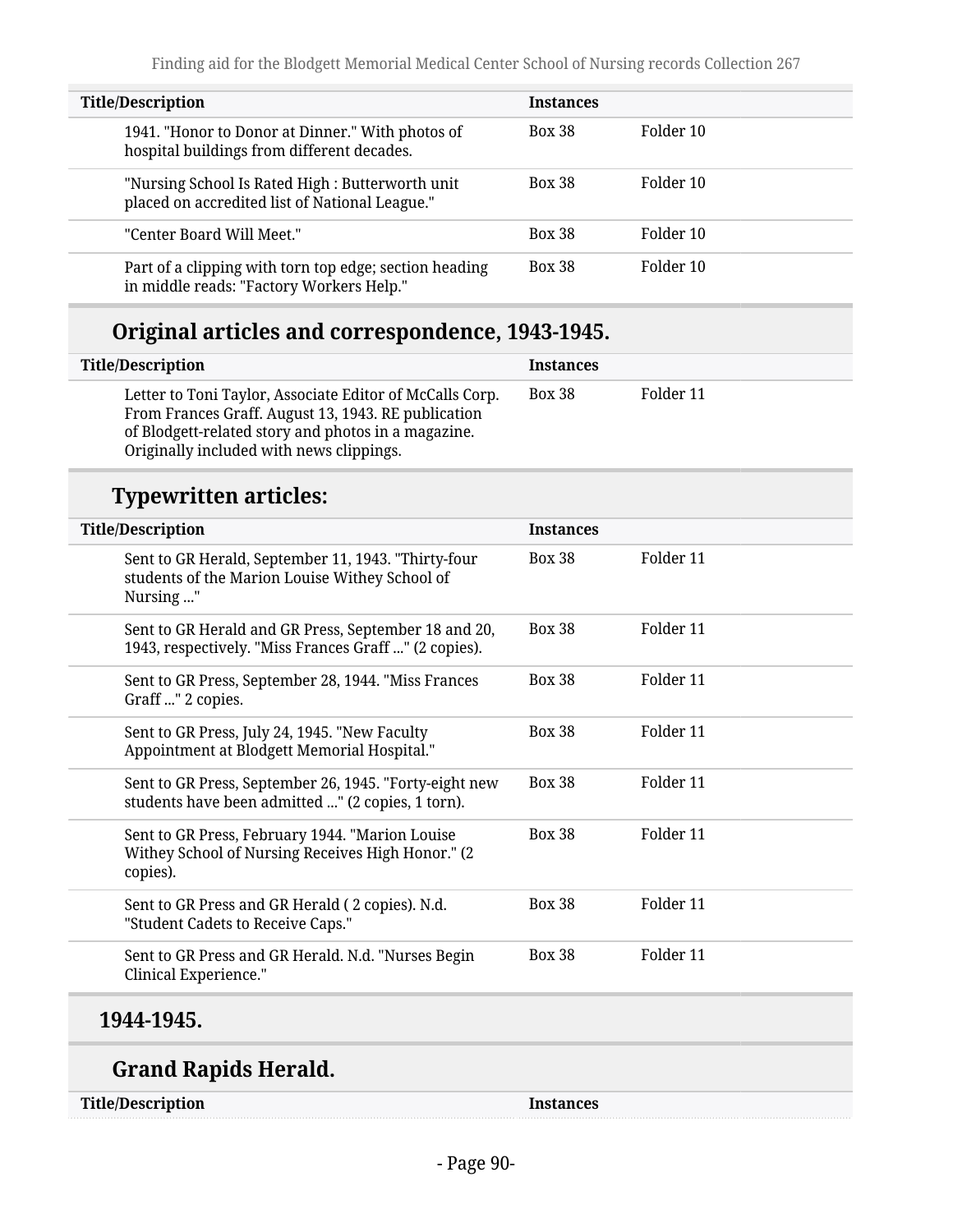| April 9, 1944. "Hospitals Issue Urgent Call for More<br>Nurses Aides to Relieve Help Shortage."                                                                                                                 | <b>Box 38</b>    | Folder 12 |
|-----------------------------------------------------------------------------------------------------------------------------------------------------------------------------------------------------------------|------------------|-----------|
| February 14, 1945. "Students Plan to Honor Nurses<br>Aides at Valentine Party Friday Evening." (2 copies.)                                                                                                      | <b>Box 38</b>    | Folder 12 |
| <b>Grand Rapids Press.</b>                                                                                                                                                                                      |                  |           |
| <b>Title/Description</b>                                                                                                                                                                                        | <b>Instances</b> |           |
| April 11, 1944. "Train Men as Hospital Aides." With two<br>photos, one of Frances Graff instructing men, the other<br>of Earl A. Clements, volunteer elevator operator.                                         | <b>Box 38</b>    | Folder 12 |
| N.d. "Cadet Student Nurse Plan In Effect at Local<br>Hospitals." With two photos of nurses and students<br>filling out applications.                                                                            | <b>Box 38</b>    | Folder 12 |
| October 1945. "Why Hospitals Need Help."                                                                                                                                                                        | <b>Box 38</b>    | Folder 12 |
| November 21, 1944. "Nurse Typifies China's Hopes."<br>With photo of Gertrude Pao and Frances Graff with 2-<br>year-old patient. (2 copies.) [Note: See Box 6, Folder 1,<br>for more information on this topic.] | <b>Box 38</b>    | Folder 12 |
| October 24, 1944. "Parties to Fete Seniors of Marion<br>Louise Withey School of Nursing." (2 copies.)                                                                                                           | <b>Box 38</b>    | Folder 12 |
|                                                                                                                                                                                                                 |                  |           |

### **1944-1945.**

| <b>Title/Description</b> |                                                                                                                                       | <b>Instances</b> |           |
|--------------------------|---------------------------------------------------------------------------------------------------------------------------------------|------------------|-----------|
|                          | McCall's Homemaking.                                                                                                                  | <b>Box 38</b>    | Folder 12 |
|                          | N.d. "Here's how you lift a baby." Photo clipping of<br>Frances Graff demonstrating the best way to lift a baby<br>to hospital aides. | <b>Box 38</b>    | Folder 12 |
|                          | P.E.O. Record.                                                                                                                        | <b>Box 38</b>    | Folder 12 |
|                          | N.d. Cover photo of Virginia Braley, Pittsburgh, Pa.                                                                                  | <b>Box 38</b>    | Folder 12 |

# **Unidentified clippings, ca. 1944-1945.**

| <b>Title/Description</b>                                                                                                             | <b>Instances</b> |           |
|--------------------------------------------------------------------------------------------------------------------------------------|------------------|-----------|
| "Blodgett Gets Nursing Honor." With photo of Frances<br>Graff. (8 copies.)                                                           | <b>Box 38</b>    | Folder 13 |
| "Do YOU want a War Job, girls?" Continuation of article<br>clipped from magazine. With two photos of nurses and<br>aides on the job. | <b>Box 38</b>    | Folder 13 |
| "900 Student Nurses Take Oath on [Boston] Common."<br>With photo of Cadet Nurse Corps induction.                                     | <b>Box 38</b>    | Folder 13 |
| "Nurse Cadets to Train Here."                                                                                                        | <b>Box 38</b>    | Folder 13 |
| "Awards Made for Volunteer Service." With photo of<br>four women assisting at Red Cross tea.                                         | <b>Box 38</b>    | Folder 13 |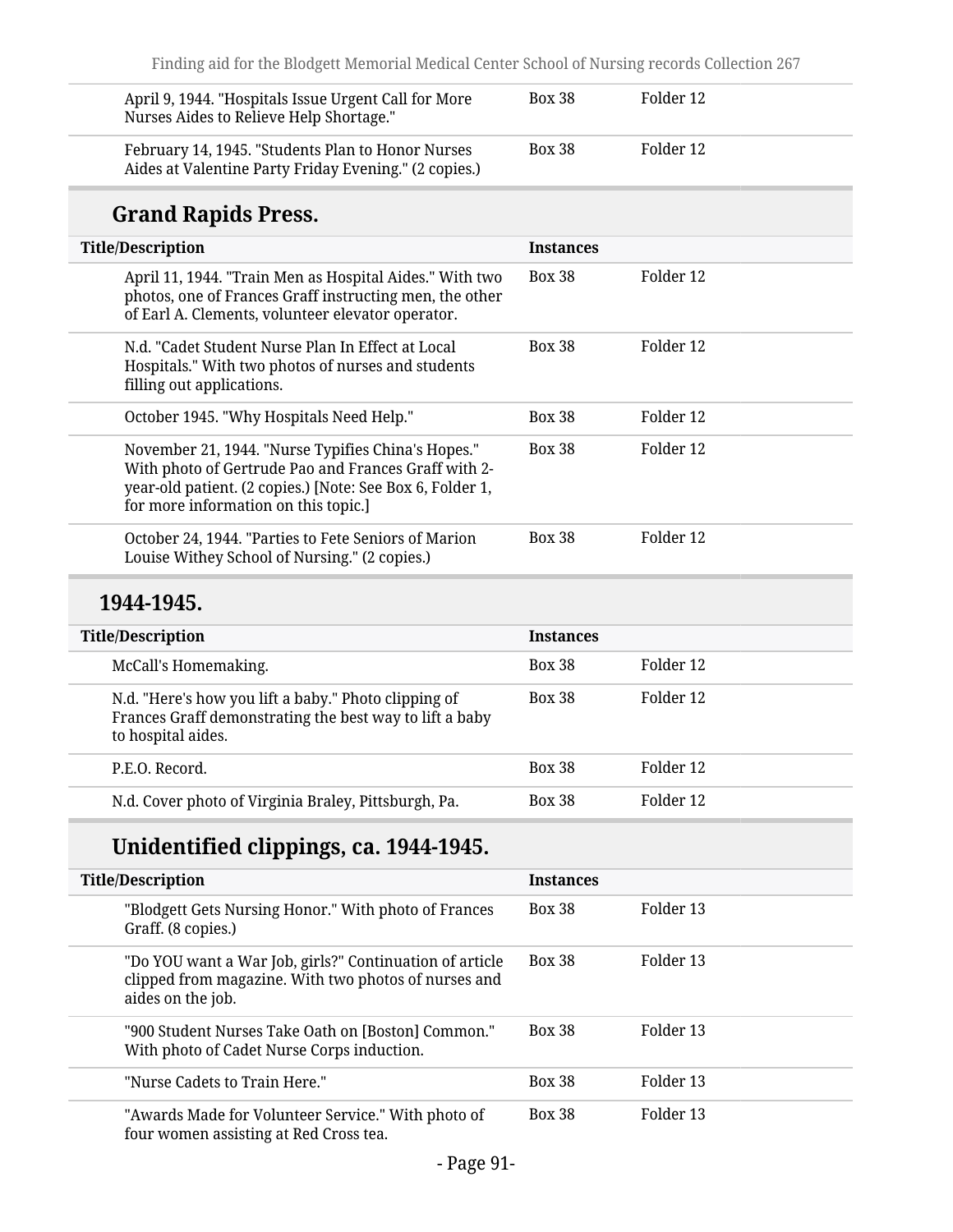| Ca. 1944. "G.R. Girl Gets Scholarship as Nurses<br>Graduate." With photo of Wilma DeRuischer.                                            | <b>Box 38</b> | Folder 13 |
|------------------------------------------------------------------------------------------------------------------------------------------|---------------|-----------|
| "Blodgett Nurses Given Their Caps."                                                                                                      | <b>Box 38</b> | Folder 13 |
| "Nurse Need to Be Told High School Students."                                                                                            | <b>Box 38</b> | Folder 13 |
| "Cap Ceremony Honors Nurses."                                                                                                            | <b>Box 38</b> | Folder 13 |
| Grand Rapids Press. 1945. "War Goes on for Hospitals."                                                                                   | <b>Box 38</b> | Folder 13 |
| "Nurses Plan Reunion on June 14, 15." With photo of<br>nurse Mae Gilroy and student Jane Elmgren.                                        | <b>Box 38</b> | Folder 13 |
| "Sparta Nurse Has Highest Class Honors." With photo<br>of Eva J. Reed.                                                                   | <b>Box 38</b> | Folder 13 |
| 1945. "Diplomas to Go to 33 Nurses."                                                                                                     | <b>Box 38</b> | Folder 13 |
| "Cadet Nurses Sent to Duty."                                                                                                             | <b>Box 38</b> | Folder 13 |
| (Possibly GR Press?). "Nursing Career Broadened."                                                                                        | <b>Box 38</b> | Folder 13 |
| "Director of Nursing Gets New Aide."                                                                                                     | <b>Box 38</b> | Folder 13 |
| "Nursing School Adds 3 to Faculty."                                                                                                      | <b>Box 38</b> | Folder 13 |
| "Blodgett Sends SOS for Helpers."                                                                                                        | <b>Box 38</b> | Folder 13 |
| "Initial Drive Shows Surplus." With photograph<br>headed, "Blodgett Nurses Start Second Kitchen Fund."                                   | <b>Box 38</b> | Folder 13 |
| "New Nursing Class Begun."                                                                                                               | <b>Box 38</b> | Folder 13 |
| "Harper Death Facts Stated." Clipping damaged by<br>tape.                                                                                | <b>Box 38</b> | Folder 13 |
| "They Also Served."                                                                                                                      | <b>Box 38</b> | Folder 13 |
| "Cadet Nurses Are Assigned."                                                                                                             | <b>Box 38</b> | Folder 13 |
| "Cadet Nurses, 300 Strong, to Hear Talk."                                                                                                | <b>Box 38</b> | Folder 13 |
| "Registration for Red Cross Nurses' Aides Opens<br>Monday."                                                                              | <b>Box 38</b> | Folder 13 |
| "Will Honor Blodgett Nurses At Party on Friday<br>Evening."                                                                              | <b>Box 38</b> | Folder 13 |
| "U of M to Open Branch in City."                                                                                                         | <b>Box 38</b> | Folder 13 |
| "Awarded Scholarship." With photo of Elizabeth<br>Heerema.                                                                               | <b>Box 38</b> | Folder 13 |
| "City's Tiniest Citizen—Just Two Pounds." With photos<br>of nurse Barbara Dagen and baby, and baby's mother<br>Mrs. Philip J. Vasbinder. | <b>Box 38</b> | Folder 13 |
| "National Nurse Meeting Opens in Atlantic City."                                                                                         | <b>Box 38</b> | Folder 13 |
| "New Course to Begin Soon."                                                                                                              | <b>Box 38</b> | Folder 13 |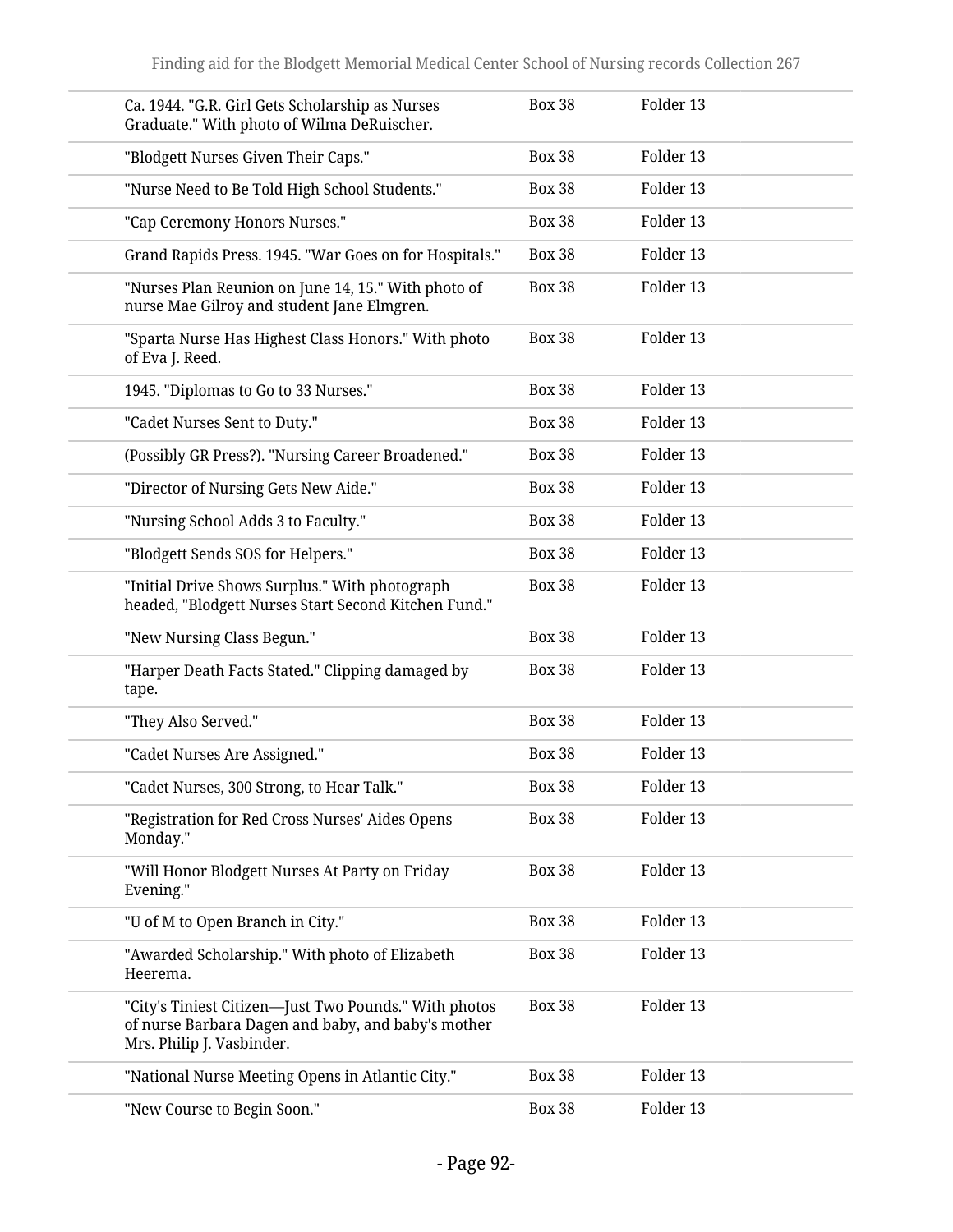| "Nursing Students to Get Caps."                                                                            | <b>Box 38</b> | Folder 13 |
|------------------------------------------------------------------------------------------------------------|---------------|-----------|
| "Students to Get Caps on Monday."                                                                          | <b>Box 38</b> | Folder 13 |
| "Games Party Wednesday." With Robinson photo of<br>three women planning games party.                       | <b>Box 38</b> | Folder 13 |
| 1944. "28 Nurses to Be Graduated at East Church<br>Exercises." (2 copies.)                                 | <b>Box 38</b> | Folder 13 |
| "2,500 Nurses Coming Here for Meetings." (2 copies.)                                                       | <b>Box 38</b> | Folder 13 |
| "Plans Outlined for Nurse Recruitment and Hospital<br>Week Activities." With Robinson photo of four women. | <b>Box 38</b> | Folder 13 |
|                                                                                                            |               |           |

## **Summer 1946. RE recruitment and open house.**

# **Grand Rapids Herald.**

| <b>Title/Description</b>                                                                                                                                | <b>Instances</b> |           |
|---------------------------------------------------------------------------------------------------------------------------------------------------------|------------------|-----------|
| July 14, 1946. "Prospective Nurses Welcome" and<br>"Nurse Schools Lay Plans for Open House." With photo.                                                | <b>Box 38</b>    | Folder 14 |
| Unidentified.                                                                                                                                           |                  |           |
| <b>Title/Description</b>                                                                                                                                | <b>Instances</b> |           |
| "More Prospective Nursing Students Visit Hospitals."                                                                                                    | <b>Box 38</b>    | Folder 14 |
| "Hospitals to Hold Open House Monday."                                                                                                                  | <b>Box 38</b>    | Folder 14 |
| "Still in Short Supply."                                                                                                                                | <b>Box 38</b>    | Folder 14 |
| "Hospitals Plan Recruit Drives."                                                                                                                        | <b>Box 38</b>    | Folder 14 |
| "GR Nursing Schools Offer 'Career of Importance.""                                                                                                      | <b>Box 38</b>    | Folder 14 |
| "Hospitals Plan Open House to Recruit Girls as Nurses."<br>With photo of Frances Graff, Mrs. Richard DeMol, and<br>prospective student Barbara Sweeney. | <b>Box 38</b>    | Folder 14 |
| "Nursing Career Attractive, Recruiters Point Out Here."<br>With three photos.                                                                           | <b>Box 38</b>    | Folder 14 |
| "Hospitals to Observe National Day and Week." Clipping<br>torn in half.                                                                                 | <b>Box 38</b>    | Folder 14 |

## **Shopping News. Woman of the Week.**

| <b>Title/Description</b>                                               | <b>Instances</b> |
|------------------------------------------------------------------------|------------------|
| June 27, 1946. "Mrs. Allan A. McCurdy." With Robinson<br>Studio photo. | <b>Box 51</b>    |
| September 5, 1946. "Miss Frances Graff." With Laskey<br>photo.         | <b>Box 51</b>    |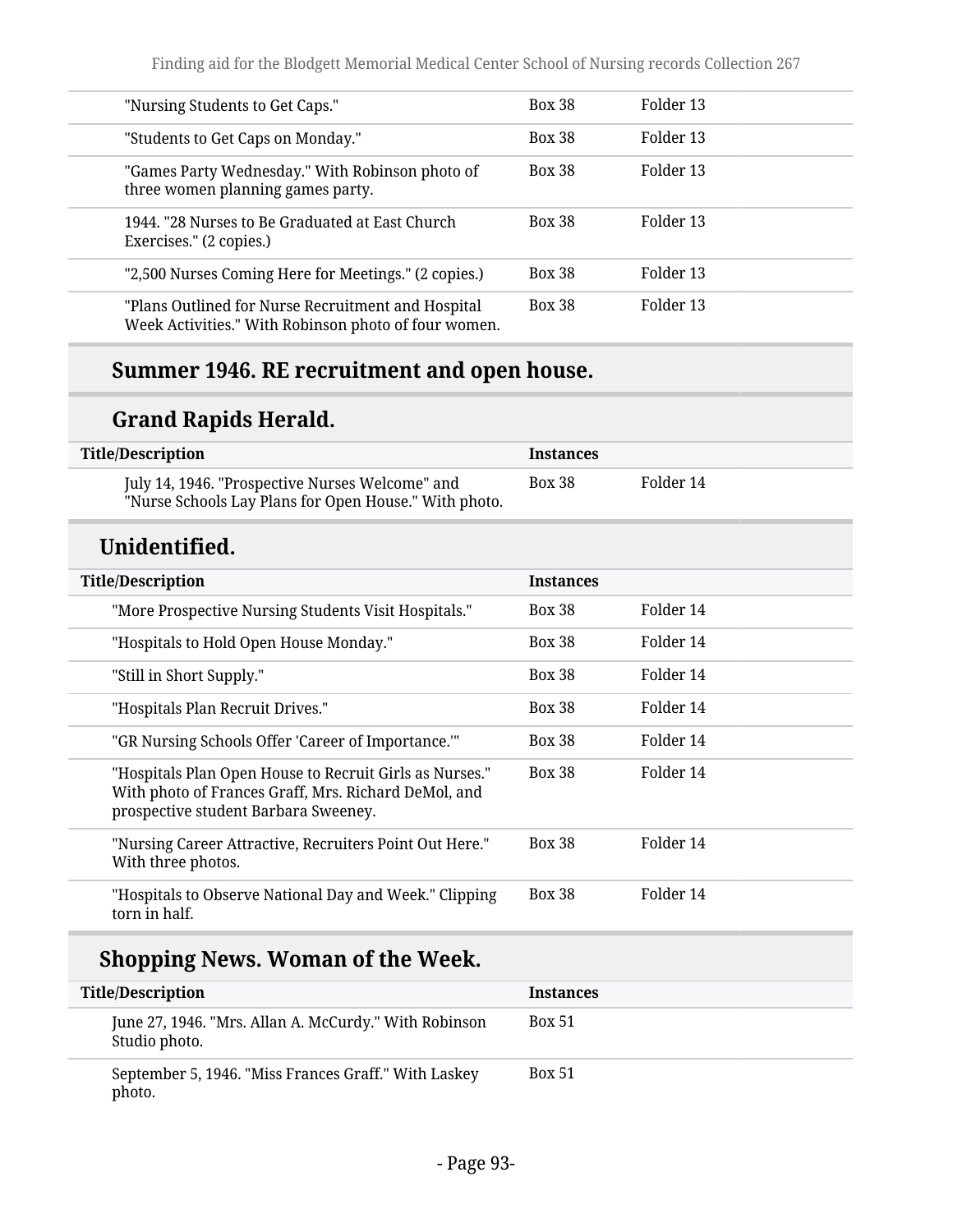| January 9, 1947. "The Woman of the Week  Mrs.<br>Edward H. Brink." With photo by Laskey.                                                            | <b>Box 52</b> | Folder 18 |
|-----------------------------------------------------------------------------------------------------------------------------------------------------|---------------|-----------|
| Grand Rapids Press. September 20, 1946. "Nurse Study<br>Begun by 33." 2 copies with original typewritten article,<br>sent to the GR Press Sept. 19. | <b>Box 38</b> | Folder 15 |

# **Ca. 1944-1948. Glued to loose scrapbook pages.**

| <b>Title/Description</b>                                                                                                                                                                                            | <b>Instances</b> |           |
|---------------------------------------------------------------------------------------------------------------------------------------------------------------------------------------------------------------------|------------------|-----------|
| Grand Rapids Press. November 21, 1944. "Nurse Typifies<br>China's Hopes." With photo of Gerturde Pao, Frances<br>Graff, and 2-year-old patient. [Note: See Box 6, Folder 1,<br>for more information on this topic.] | <b>Box 38</b>    | Folder 16 |
| Unidentified. "Feeding Children." With photo of nurses<br>aide Betty Schmidt with pediatric patient.                                                                                                                | <b>Box 38</b>    | Folder 16 |
| "City's Tiniest Citizen—Just Two Pounds." With photos of<br>nurse Barbara Dagen and baby, and baby's mother Mrs.<br>Philip J. Vasbinder.                                                                            | <b>Box 38</b>    | Folder 16 |
| Unidentified. 1945. Photo with caption: "Receiving an<br>innoculation by Dr. J.D. Brook "                                                                                                                           | <b>Box 38</b>    | Folder 16 |
| Grand Rapids Herald. May 19, 1946. "There's Time for<br>Fun." With photo of four student nurses-Ella Boes,<br>Claudia Wobbema, Jean Taylor, and Dorothy Oliver.                                                     | <b>Box 38</b>    | Folder 16 |
| Unidentified photo clipping. "White highway. Berthoud<br>pass, Colorado "                                                                                                                                           | <b>Box 38</b>    | Folder 16 |
| Grand Rapids Press. Ca. 1945. "Nurse to Retire at 87:<br>Jennie Farnham Saw Babies Through Two Wars." With<br>photo of Jannie A. Farnham.                                                                           | <b>Box 38</b>    | Folder 16 |
| Grand Rapids Herald. June 15, 1946. "Blodgett Nurses in<br>Reunion." With photo of Lillian M. Nichols, class of 1888;<br>Lt. Nina Miller Siler; and Jennie Farnham, class of 1892.                                  | <b>Box 38</b>    | Folder 16 |
| Grand Rapids Press. 1948. Photo of Mrs. Esther "Skip"<br>Harrington with caption, "Skippers Switchboard 20<br>Years."                                                                                               | <b>Box 38</b>    | Folder 16 |
| Unidentified. 1948. "Attains Ballet Goal." With photo of<br>Sally Seven.                                                                                                                                            | <b>Box 38</b>    | Folder 16 |
| Grand Rapids Press. N.d. "Pioneer of Welfare Work Still<br>Active Here at 90." With photo of Jennie A. Farnham.                                                                                                     | <b>Box 38</b>    | Folder 16 |
| Unidentified. "Former Chief of Nurses at Blodgett Dies."                                                                                                                                                            | <b>Box 38</b>    | Folder 16 |
| Unidentified. "Negro Nurse at Blodgett : A 'Two-Way<br>Experiment' Proves a Great Success." With photo of<br>Eleanor Y. Taylor, R.N.                                                                                | <b>Box 38</b>    | Folder 16 |
| Unidentified. "Volunteers on the Job." With photo.                                                                                                                                                                  | <b>Box 38</b>    | Folder 16 |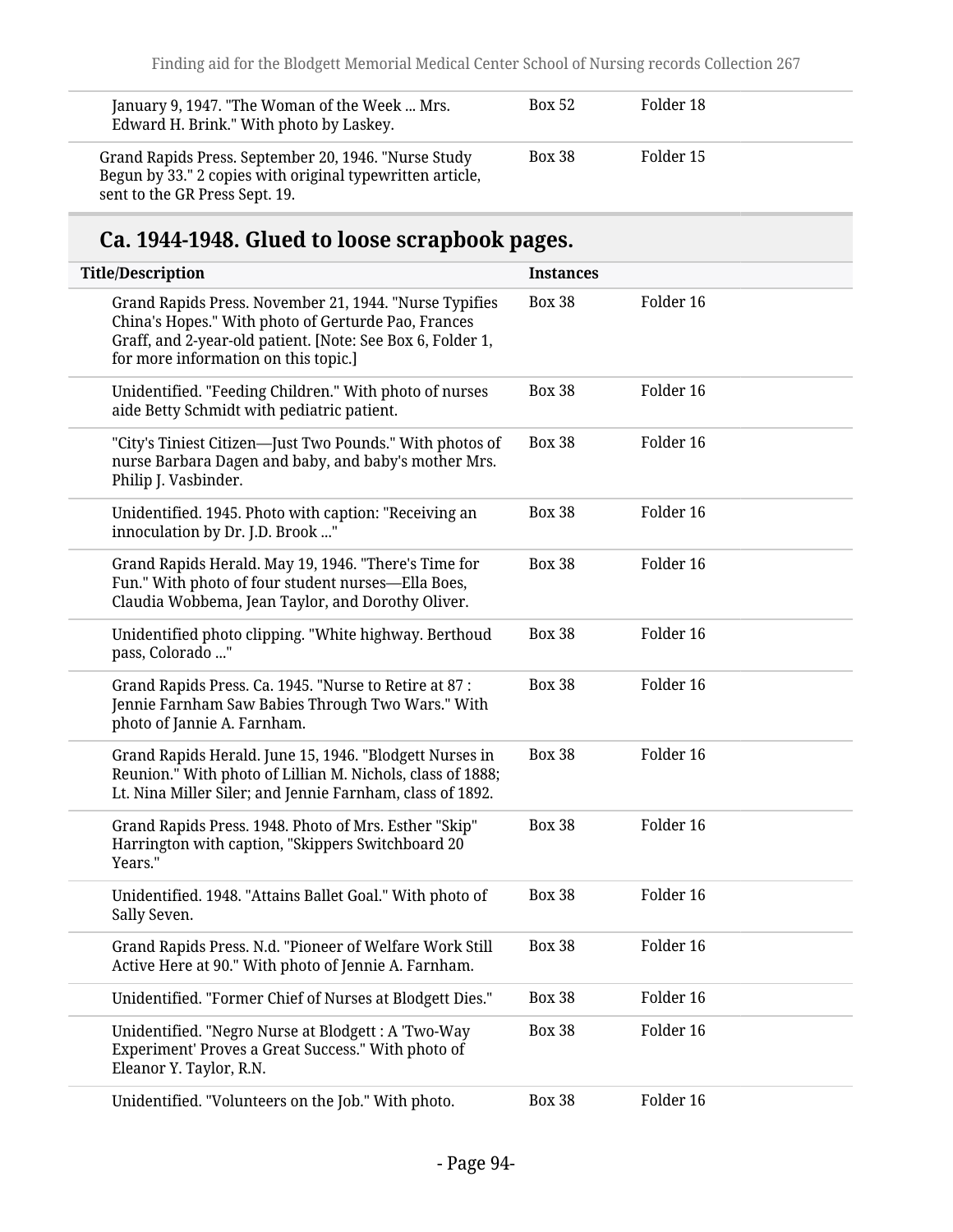| Unidentified. Photo with caption, "Blodgett Nurses Map<br>Reunion."                                                                                                                                  | <b>Box 38</b> | Folder 16 |
|------------------------------------------------------------------------------------------------------------------------------------------------------------------------------------------------------|---------------|-----------|
| Unidentified. Two photographs with captions of Red<br>Rocks park amphitheater (not in Mich.).                                                                                                        | <b>Box 38</b> | Folder 16 |
| Unidentified. 1948. "Chinese Village Offers Challenge."<br>With photo of Elizabeth Heerema.                                                                                                          | <b>Box 38</b> | Folder 16 |
| Unidentified. March 20, 1946. "Blodgett Nurses Planning<br>Reunion." Has photo with caption, "To Relive Training<br>Days." On same page: photo with caption, "A Page From<br>Nursing School's Past." | <b>Box 38</b> | Folder 16 |
| Unidentified photo clipping of nursing student with<br>three children at Christmas time.                                                                                                             | <b>Box 38</b> | Folder 16 |
| McCall's Homemaking. N.d. "Here's how you lift a<br>baby." Photo clipping of Frances Graff demonstrating to<br>hospital aides.                                                                       | <b>Box 38</b> | Folder 16 |

## **Ca. 1946-1948.**

## **Grand Rapids Herald.**

| <b>Title/Description</b> |                                                                                             | <b>Instances</b> |           |
|--------------------------|---------------------------------------------------------------------------------------------|------------------|-----------|
|                          | September 12, 1946. "26 Blodgett Nurses Graduated."<br>With photos of 5 graduates.          | <b>Box 38</b>    | Folder 17 |
|                          | September 21, 1946. "Blodgett Starts First Non-Cadet"<br>Nurse Class."                      | <b>Box 38</b>    | Folder 17 |
|                          | August 1, 1947. "Student Nurses of Blodgett Memorial<br>Hospital to Be Hostesses at Party." | <b>Box 38</b>    | Folder 17 |

# **Grand Rapids Press.**

| <b>Title/Description</b>                                                                                                      | <b>Instances</b> |           |
|-------------------------------------------------------------------------------------------------------------------------------|------------------|-----------|
| March 22, 1946. "Maj. Ronald D. Yaw to Return April 1<br>as Director at Blodgett : Expects Army Release Soon."<br>With photo. | <b>Box 38</b>    | Folder 17 |
| September 5, [year?]. "Would Place Hospitals Within<br>One Hour Distance From Every Home in Michigan" /<br>William Kulsea.    | <b>Box 38</b>    | Folder 17 |
| December 11, 1946. "Committee Named To Recruit<br>Nurses." With photo of committee chairwomen.                                | <b>Box 38</b>    | Folder 17 |
| May 2, 1947. "Story of Nursing to Be Told By Mercy<br>Central Freshmen."                                                      | <b>Box 38</b>    | Folder 17 |
| May 8, 1947. "Hospital Week to Spur Drive For Nurses<br>in School Ranks." With photo. 2 copies.                               | <b>Box 38</b>    | Folder 17 |
| N.d. "Hospital Week Plans Are Drawn."                                                                                         | <b>Box 38</b>    | Folder 17 |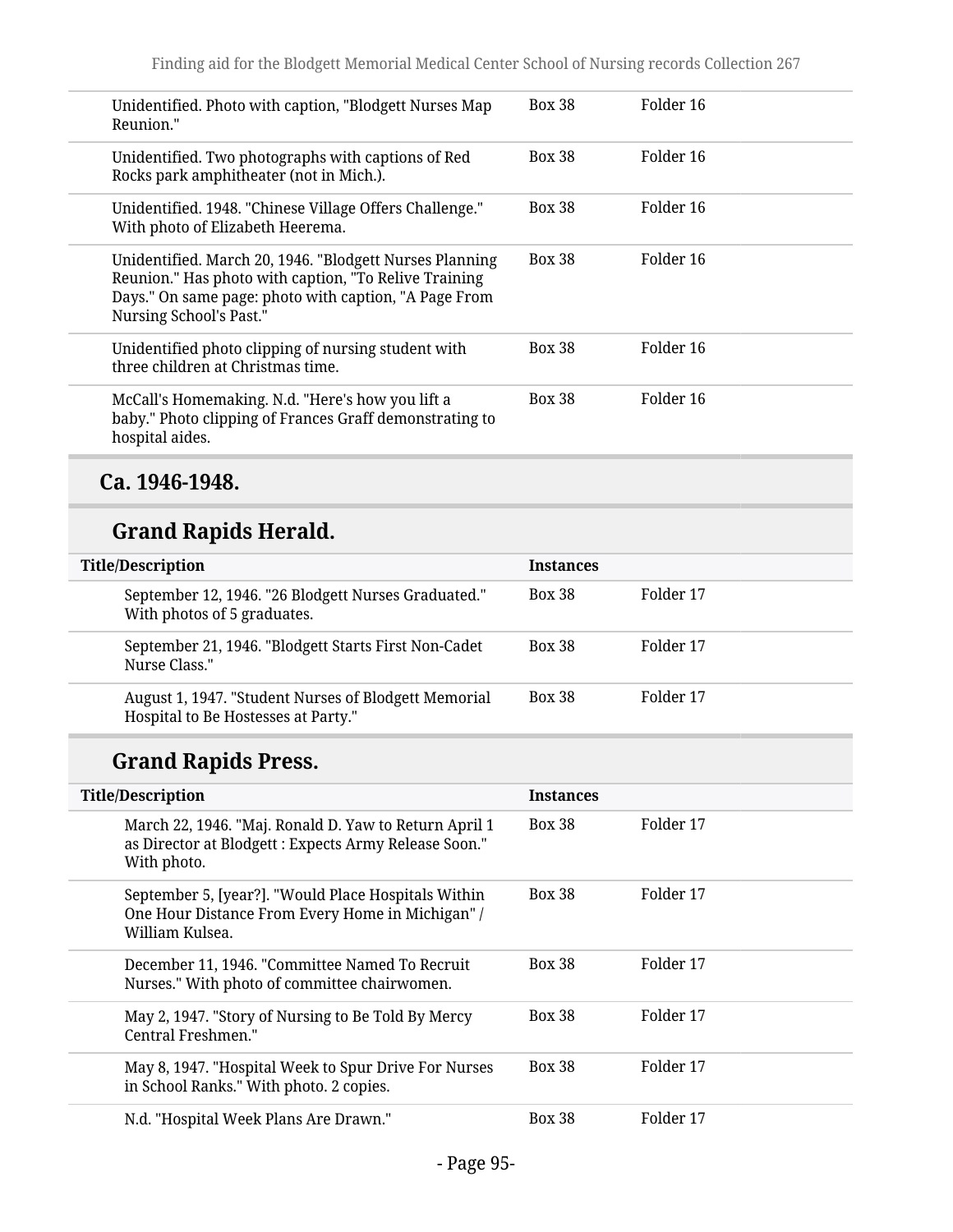| N.d. "35 Blodgett Nurses Graduate To Hear Nellie Gates<br>Brown." With photo of Brown. 2 copies.                      | <b>Box 38</b>    | Folder 17 |  |
|-----------------------------------------------------------------------------------------------------------------------|------------------|-----------|--|
| November 15, 1947. "Mrs. L. Henry Gork has been<br>telling me" / Helen Martin.                                        | <b>Box 38</b>    | Folder 17 |  |
| January 19, 1948. "Hospital Plan Would Prevent<br>Overexpansion, Survey Discloses."                                   | <b>Box 38</b>    | Folder 17 |  |
| Unidentified.                                                                                                         |                  |           |  |
| <b>Title/Description</b>                                                                                              | <b>Instances</b> |           |  |
| 1946. "2 Nurse Units Will Graduate."                                                                                  | <b>Box 38</b>    | Folder 17 |  |
| "Gray Ladies Get 4-Year Chevrons."                                                                                    | <b>Box 38</b>    | Folder 17 |  |
| "Parties Will Compliment Nurses Graduating Class."                                                                    | <b>Box 38</b>    | Folder 17 |  |
| "To Graduate 26 Nurses."                                                                                              | <b>Box 38</b>    | Folder 17 |  |
| "Begin Nurse Classes Soon."                                                                                           | <b>Box 38</b>    | Folder 17 |  |
| "Mrs. Ben W. Wells, 83, Ex-Nurse Supervisor, Dies."<br>With photo.                                                    | <b>Box 38</b>    | Folder 17 |  |
| March(?) 20, 1946. "Blodgett Nurses Planning Reunion."<br>With photo.                                                 | <b>Box 38</b>    | Folder 17 |  |
| "Nurse Instructors Get Merit Awards."                                                                                 | <b>Box 38</b>    | Folder 17 |  |
| 1947. "To Hear Talk On Hepatitis." With photo of Dr.<br>Richard B. Capps.                                             | <b>Box 38</b>    | Folder 17 |  |
| May 15, 1947. "Nursing Is a Grand Career." With photo.                                                                | <b>Box 38</b>    | Folder 17 |  |
| "\$20,000 Job At Blodgett."                                                                                           | <b>Box 38</b>    | Folder 17 |  |
| "Student Nurse Committee Entertained."                                                                                | <b>Box 38</b>    | Folder 17 |  |
| "Group to Meet in YWCA."                                                                                              | <b>Box 38</b>    | Folder 17 |  |
| "Nurse Lack Trend Seen."                                                                                              | <b>Box 38</b>    | Folder 17 |  |
| "Plan to Open Nurse School."                                                                                          | <b>Box 38</b>    | Folder 17 |  |
| September 18, 1947. "Mrs. Wickenden Gets Merit<br>Medal For Nurse Recruiting in the War." With photo of<br>Wickenden. | <b>Box 38</b>    | Folder 17 |  |
| "27 Will Get Nurses' Caps."                                                                                           | <b>Box 38</b>    | Folder 17 |  |
| November 17, 1947. "Mrs. Raymond Arranges Nurses'<br>Committee Tea."                                                  | <b>Box 38</b>    | Folder 17 |  |
| "43 Training for Blodgett."                                                                                           | <b>Box 38</b>    | Folder 17 |  |
| January 20, 1948. "Hits Duplication In Health Aids."                                                                  | <b>Box 38</b>    | Folder 17 |  |
| March 17, 1948. "Plan Jubilee for Blodgett."                                                                          | <b>Box 38</b>    | Folder 17 |  |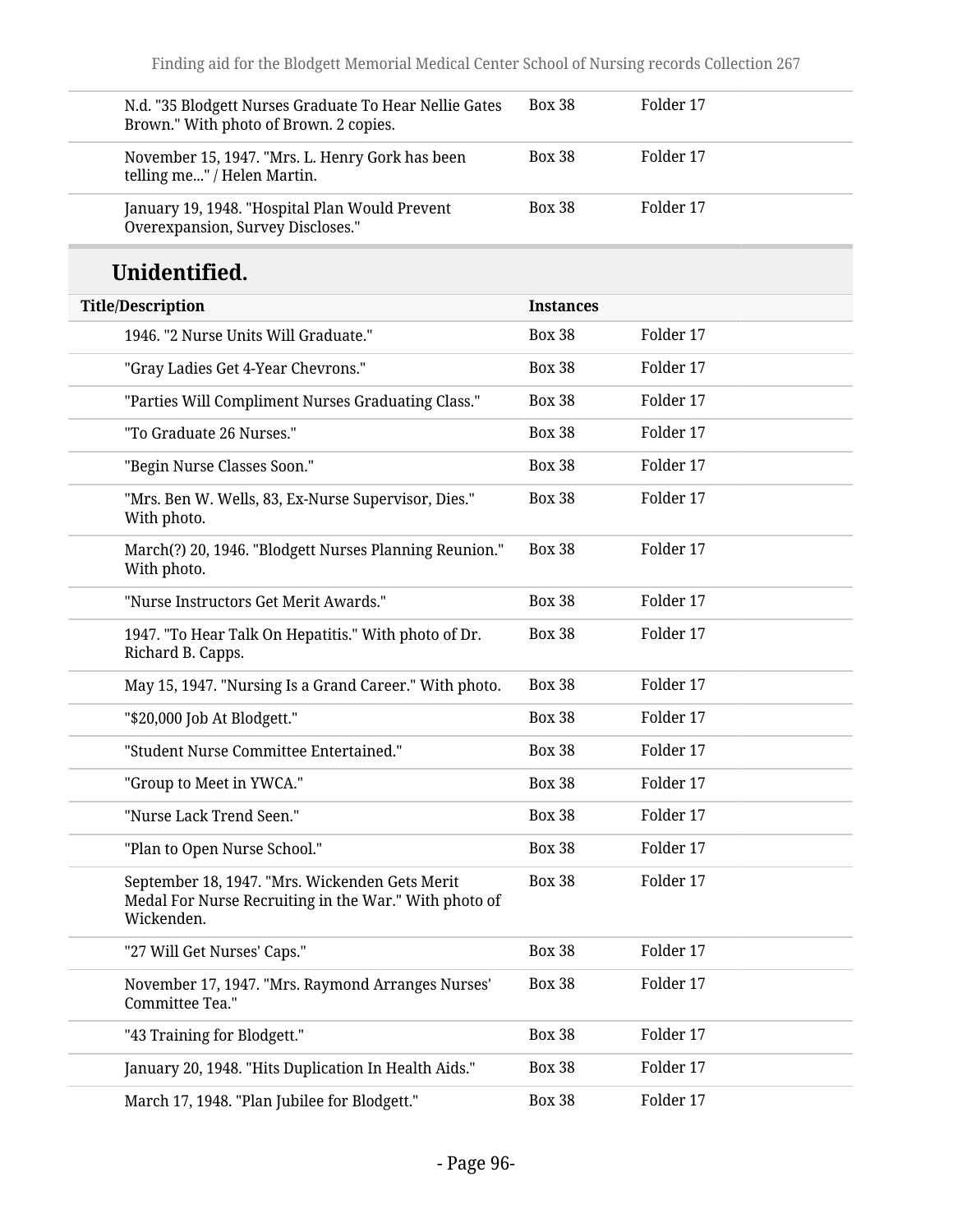| Grand Rapids Press. January 19, 1948. "[Survey?] Urges<br>280 More Beds In 3 Local Hospitals."                                                                                                                                                  | <b>Box 51</b>    |           |
|-------------------------------------------------------------------------------------------------------------------------------------------------------------------------------------------------------------------------------------------------|------------------|-----------|
| Grand Rapids Herald. January 20, 1948. "Survey Urges<br>City-County Merger on Public Health." 2 pages.                                                                                                                                          | <b>Box 51</b>    |           |
| Ca. 1950s.                                                                                                                                                                                                                                      |                  |           |
| <b>Title/Description</b>                                                                                                                                                                                                                        | <b>Instances</b> |           |
| Grand Rapids Herald. April 15, 1956. "'Angel of Mercy'<br>Marks 75th Anniversary" / Heather MacPhail. With several<br>photos.                                                                                                                   | <b>Box 51</b>    |           |
| Grand Rapids Press. October 11, 1959. "Instructor Again<br>Shapes Lives of Incubator Twins" / Paul Hines. With three<br>photos.                                                                                                                 | <b>Box 51</b>    |           |
| Grand Rapids Press. November 1, 1959. "Paul Bunyan's<br>Last Stand: Tough, Rowdy Lumberjacks Cut Their Way<br>Into History" / Stewart H. Holbrook. And: "They Came To<br>Michigan" / Gerald A. Elliott. Includes photo of Delos A.<br>Blodgett. | <b>Box 51</b>    |           |
| Ca. 1952-1955.                                                                                                                                                                                                                                  |                  |           |
| Unidentified.                                                                                                                                                                                                                                   |                  |           |
| <b>Title/Description</b>                                                                                                                                                                                                                        | <b>Instances</b> |           |
| August 30, 1952. "33 Graduates At Blodgett."                                                                                                                                                                                                    | <b>Box 38</b>    | Folder 18 |
| <b>Grand Rapids Herald.</b>                                                                                                                                                                                                                     |                  |           |
| <b>Title/Description</b>                                                                                                                                                                                                                        | <b>Instances</b> |           |
| September 8, 1952. "Blodgett to Graduate 33."                                                                                                                                                                                                   | <b>Box 38</b>    | Folder 18 |
| September 12, 1952. "Nurse Neither Saint, Soldier."<br>With photo of Wilma L. Bylsma.                                                                                                                                                           | <b>Box 38</b>    | Folder 18 |
| August 26, 1953. "Blodgett Hospital School of Nursing<br>to Graduate 37 Sept. 10." With photo of Dr. Carl E.<br>Martenson.                                                                                                                      | <b>Box 38</b>    | Folder 18 |
| September 3, 1954. "Blodgett to Graduate 38 Nurses."                                                                                                                                                                                            | <b>Box 38</b>    | Folder 18 |
| September 8, 1955. "Class of 44 Graduate From Nurses'<br>School." With photo of Mary Carol DeYoung.                                                                                                                                             | <b>Box 38</b>    | Folder 18 |
| <b>Grand Rapids Press.</b>                                                                                                                                                                                                                      |                  |           |
| <b>Title/Description</b>                                                                                                                                                                                                                        | <b>Instances</b> |           |
| September 3, 1952. "Will Address Nurse Class." With<br>photo of Prof. Paul D. Bagwell.                                                                                                                                                          | <b>Box 38</b>    | Folder 18 |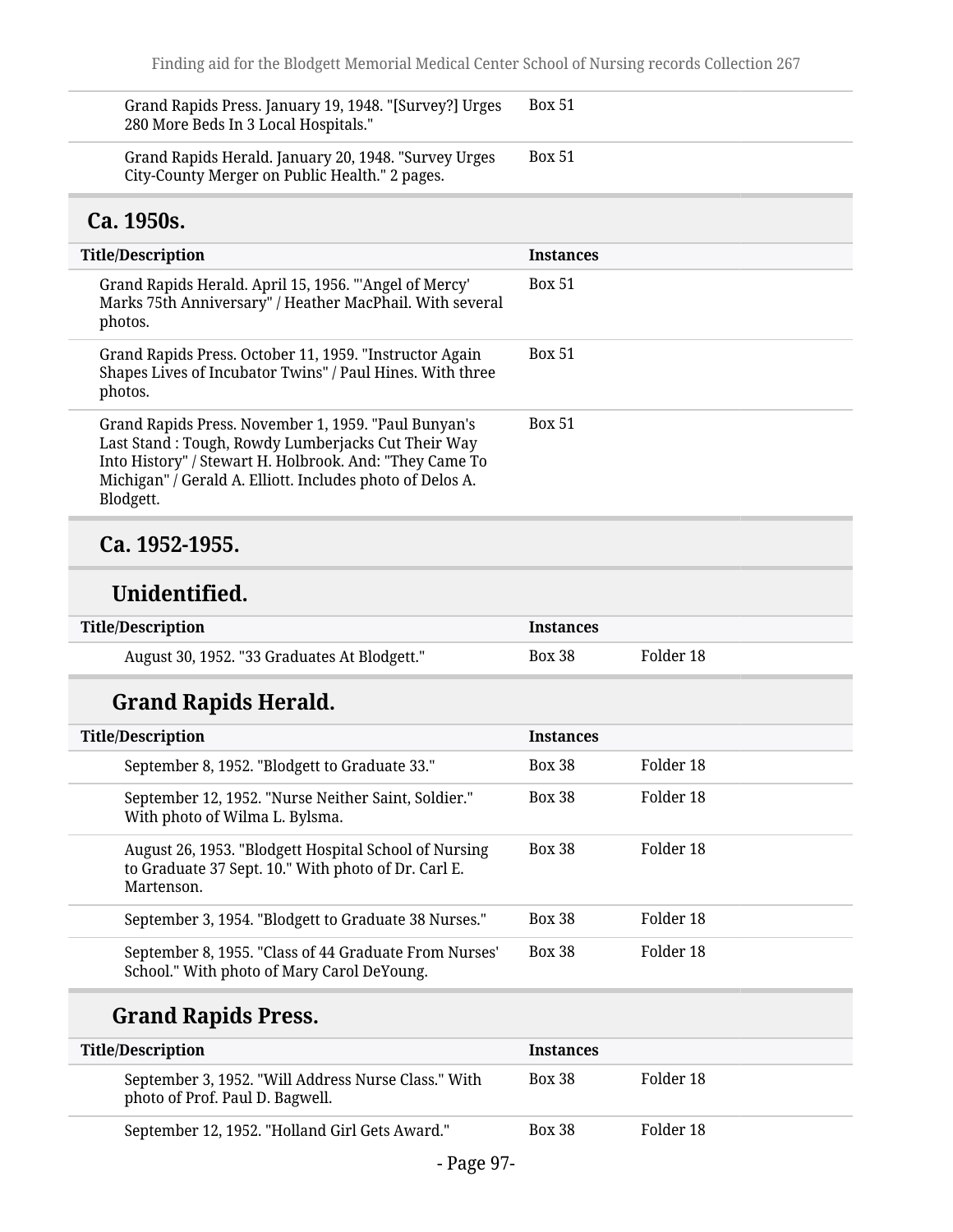| August 26, 1953. "Blodgett School To Graduate 37."                                                                                                              | <b>Box 38</b> | Folder 18 |
|-----------------------------------------------------------------------------------------------------------------------------------------------------------------|---------------|-----------|
| September 3, 1954. "38 Nurses End Courses."                                                                                                                     | <b>Box 38</b> | Folder 18 |
| Grand Rapids Herald. November 23, 1956. "Fire Hits<br>Blodgett Hospital" / James M. Mudge, Peter H. Harvey,<br>and Robert W. Carr. Front-page. With two photos. | <b>Box 52</b> | Folder 19 |

### **Ca. 1961-1981.**

## **Grand Rapids Press.**

| <b>Title/Description</b>                                                                                                                                                                                        | <b>Instances</b> |           |
|-----------------------------------------------------------------------------------------------------------------------------------------------------------------------------------------------------------------|------------------|-----------|
| January 1, 1961. "Serving Others Her Happiness" / Elaine<br>Clapp. With photo of Mrs. Caroline (Stratton) Paxton.                                                                                               | <b>Box 38</b>    | Folder 19 |
| January 28, 1964. "Visitor from west recalls days of<br>training in old UBA hospital" / Eleanor Pettersch. With<br>photo of Mrs. Carolyn Stratton Paxton.                                                       | <b>Box 38</b>    | Folder 19 |
| Unidentified. 1964. "Blodgett Honors Scholars" and<br>"Blodgett Graduates Nurses Thursday." [Note: Originally<br>with graduation documents; see Box 24, Folders 8-19]                                           | <b>Box 38</b>    | Folder 19 |
| Unidentified. "1st Visiting Nurse Here Dies at<br>83." (Obituary of Mrs. Iva E. Terrill.) Photocopy; with<br>envelope postmarked May 11, 1966, and addressed to<br>Mary Schermerhorn Fund at Blodgett Hospital. | <b>Box 38</b>    | Folder 19 |
| Chicago Tribune. August 30, 1973. "Nurse test out after<br>theft here."                                                                                                                                         | <b>Box 38</b>    | Folder 19 |
| Holland Sentinel. March 27, 1981. "Joint nursing<br>venture."                                                                                                                                                   | <b>Box 38</b>    | Folder 19 |
| Blodgett News. Spring 1987. "Blodgett Salutes Nursing<br>School's Record of Training Quality Nurses." With three<br>photos. RE history and closing of BMMC School of Nursing.                                   | <b>Box 46</b>    | Folder 20 |

## **Grand Rapids Press. "With Us Today" column.**

| <b>Title/Description</b>                          | <b>Instances</b> |           |
|---------------------------------------------------|------------------|-----------|
| April 20, 1989. "Marion Steketee" / Cathie Bloom. | <b>Box 52</b>    | Folder 22 |
| January 3, 1991. "Esther VanHammen."              | <b>Box 52</b>    | Folder 22 |

**^** [Return to Table of Contents](#page-1-0)

## **Series XIII. Scrapbooks. 1991.029B, unless indicated otherwise.**

## **Subseries A. Blodgett Nursing School Scrapbooks.**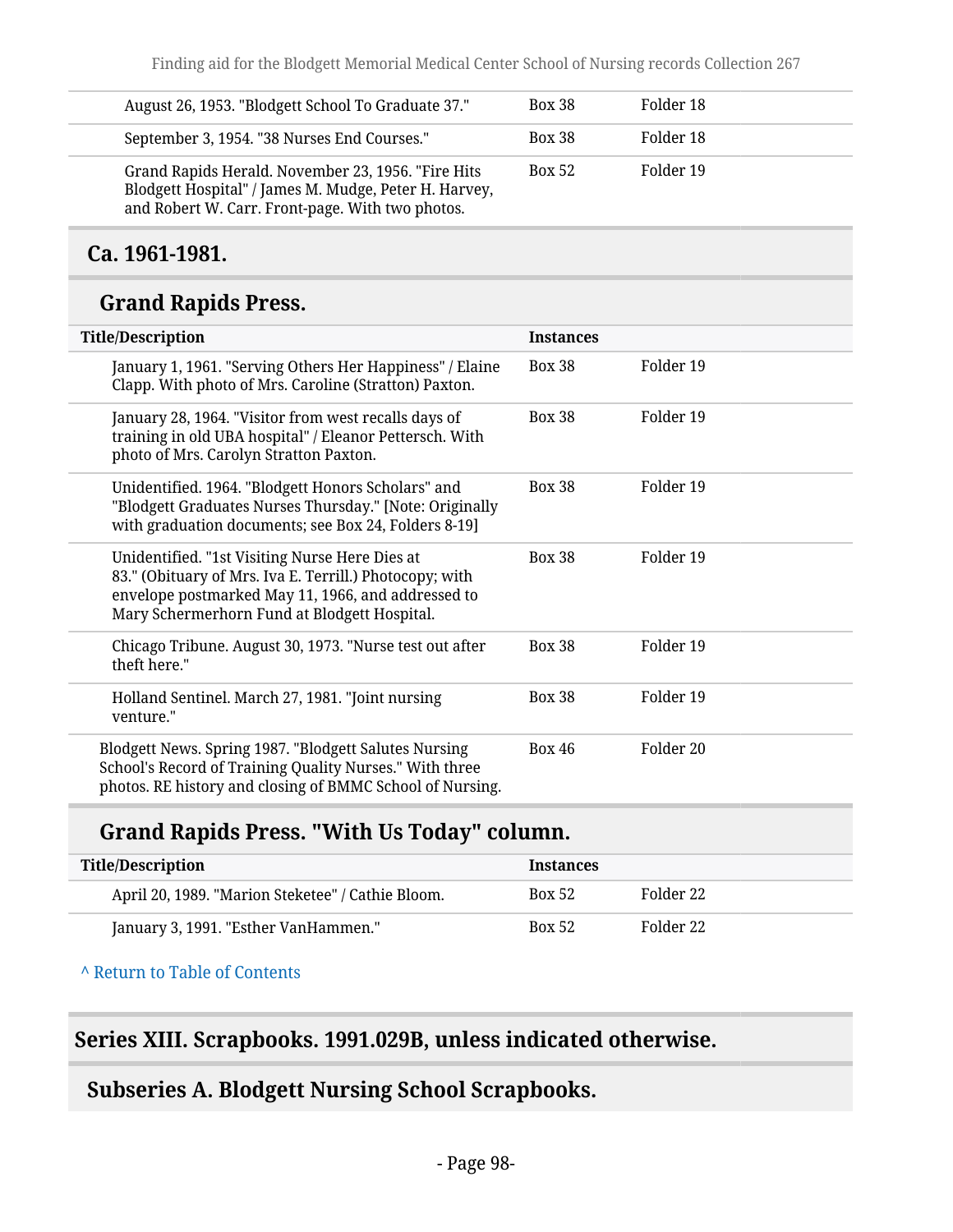#### **Scope and Contents**

Includes three volumes of Blodgett scrapbooks that document 1948-1968, along with two separate Blodgett scrapbooks spanning 1943-1977 (these pages have been removed from their three-ring binders). Both sets include clippings, ephemera, and a few photos.

| <b>Title/Description</b>                                                                                                                                                                  | <b>Instances</b> |           |
|-------------------------------------------------------------------------------------------------------------------------------------------------------------------------------------------|------------------|-----------|
| Volume I. Brownish-gold cover with gold detailing. Dark<br>brown label on spine: "Blodgett Nursing School, Volume<br>I." Includes clippings, ephemera, and some photos, ca.<br>1948-1956. | <b>Box 47</b>    |           |
| Photos (2) and loose materials removed from Vol. I.                                                                                                                                       | <b>Box 33</b>    | Folder 57 |
| Volume II. Burgundy cover with gold detailing. Dark<br>brown label on spine: "Blodgett Nursing School, Volume<br>II." Includes clippings, ephemera, and some photos, ca.<br>1955-1962.    | <b>Box 47</b>    |           |
| Photos (2) and loose materials removed from Vol. II.                                                                                                                                      | <b>Box 33</b>    | Folder 58 |
| Volume III. Burgundy cover with gold detailing. Includes<br>clippings, ephemera, postcards, and 1 photo, ca. 1963-1968.                                                                   | <b>Box 48</b>    |           |
| Photo (1) and loose materials removed from Vol. III.                                                                                                                                      | <b>Box 33</b>    | Folder 59 |

### **Scrapbook "A." Ca. 1943-1966. Pages removed from black three-ring binder with Blodgett Memorial Hospital School of Nursing embossed in gold on cover. Includes clippings (newspaper and other serials) and some photographs and ephemera. 83 pages.**

| <b>Title/Description</b>               | <b>Instances</b> |           |
|----------------------------------------|------------------|-----------|
| Pages 1-60.                            | <b>Box 39</b>    | Folder 1  |
| Pages 61-83.                           | <b>Box 39</b>    | Folder 2  |
| Loose items.                           | <b>Box 39</b>    | Folder 3  |
| Photos (4) removed from Scrapbook "A." | <b>Box 33</b>    | Folder 60 |
| 3-ring binder.                         | <b>Box 39</b>    |           |

**Scrapbook "B." Ca. 1966-1977. Pages removed from black three-ring binder with Blodgett Memorial Hospital School of Nursing embossed in gold on cover. Includes clippings (newspaper and other serials) and some ephemera. 17 pages.**

| <b>Title/Description</b> | <b>Instances</b> |          |
|--------------------------|------------------|----------|
| Pages 1-17.              | <b>Box 39</b>    | Folder 4 |
| Loose items.             | <b>Box 39</b>    | Folder 5 |
| 3-ring binder.           | <b>Box 39</b>    |          |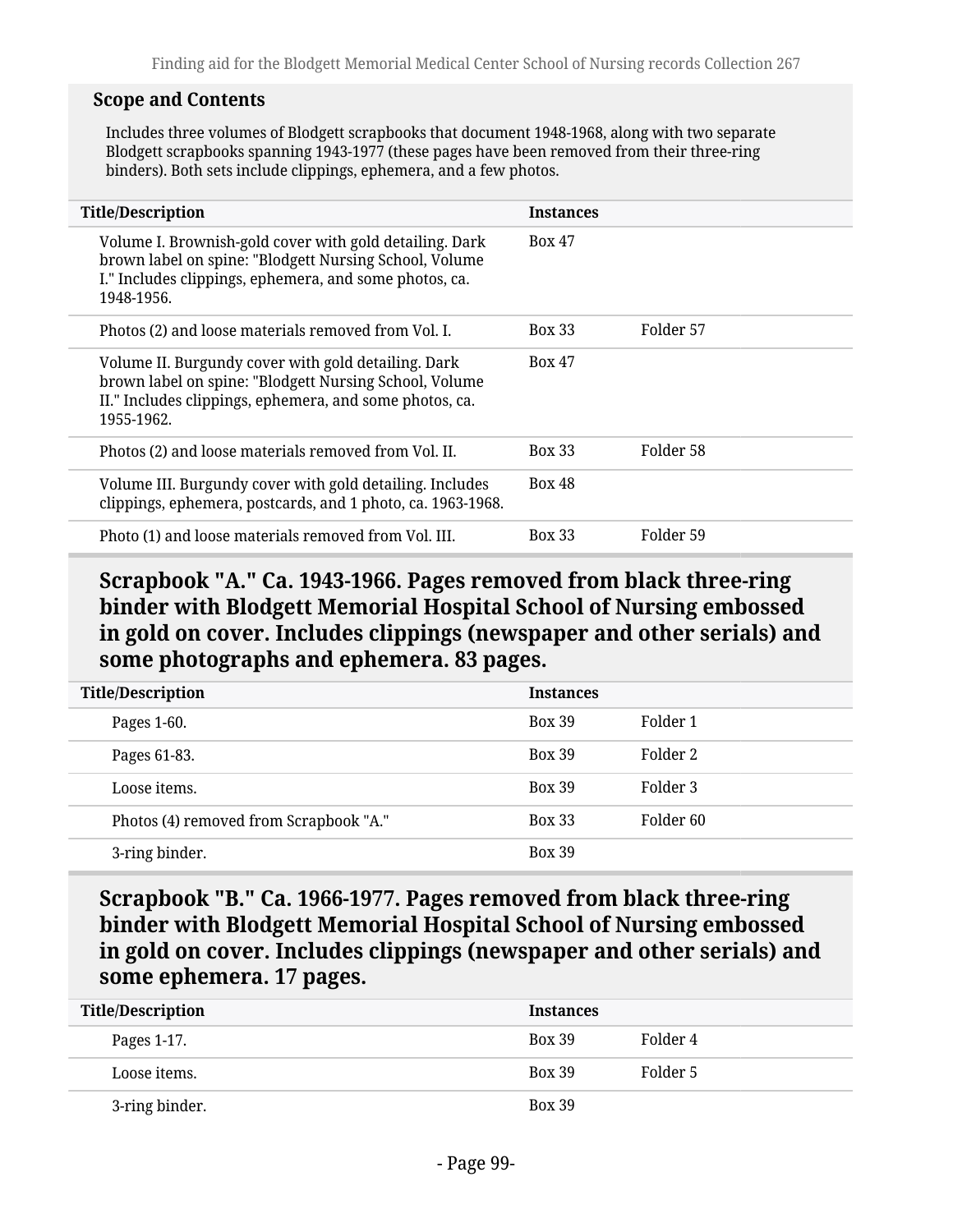## **Subseries B. Mary Welsh Guild Scrapbook.**

### **Scope and Contents**

This scrapbook contains a variety of items relating both the the life of Mary A. Welsh and to the activities of the Mary Welsh Guild itself.

| <b>Title/Description</b>                                                                                                                                                                                                                                             | <b>Instances</b> |
|----------------------------------------------------------------------------------------------------------------------------------------------------------------------------------------------------------------------------------------------------------------------|------------------|
| History of Mary Welsh, compiled by Mary Welsh Guild,<br>donated to B.M.H. Alumnae for Archives, June 1972.<br>Large bound scrapbook, brown leather cover with gold<br>floral pattern. Mostly dealing with Mary A. Welsh Guild.<br>Contains clippings, ephemera, etc. | <b>Box 49</b>    |

**Subseries C. Anna Roth Weisheimer Album. Note: The album pages, clippings, and photographs donated to this collection by Anna Roth, class of 1915, originally filled one standard box. The majority of loose photographs in this set have been removed and integrated into the other photographs in this collection, according to their subject matter. The loose album pages, clippings, ephemera, and a handful of miscellaneous photographs are described here.**

#### **Scope and Contents**

Anna (Roth) Weisheimer was a 1915 graduate of Blodgett School of Nursing. Her album pages were in loose form at time of processing, including many loose photographs, and filled one standard flip box. Most of the photographs have been integrated into the other photos in this collection; their origin is indicated within the finding aid. The loose album pages, clippings, ephemera, and a handful of miscellaneous photographs are described in the scrapbook series of this collection.

### **Pages and Photos. Photograph numbers correspond with the scrapbook pages in a particular folder.**

| <b>Title/Description</b>                                                                                                                                                                                                          | <b>Instances</b> |          |
|-----------------------------------------------------------------------------------------------------------------------------------------------------------------------------------------------------------------------------------|------------------|----------|
| Kitchen mechanics at UBA Hospital. Including: Edith<br>Bosworth (class of 1916); Phoebe Oaks (class of 1915);<br>Helen Johnson (class of 1917?); Ann Roth (class of 1915);<br>Ann Roth; Maude Dorman (class of 1916); Phoebe Oaks | <b>Box 33</b>    | Folder 1 |
| UBA 1912. Including Mae Dolliver (class of 1915); Phoebe<br>Oaks; Iza Thompson (class of 1915); Edna Brower (class<br>of 1915)                                                                                                    | <b>Box 33</b>    | Folder 1 |
| Photo #1 1914. Group of women with laundry bags                                                                                                                                                                                   | <b>Box 33</b>    | Folder 1 |
| Photo #2 1914. Woman in uniform with infant, exterior                                                                                                                                                                             | <b>Box 33</b>    | Folder 1 |
| Photo #3 and 4 June 1915 Operating room #1. Including<br>Lillian Russel; Mildred Daniels (class of 1915); Theda<br>Dorman (class of 1915)                                                                                         | <b>Box 33</b>    | Folder 1 |

Photo #1 1913. Dorothy Lu Towle, in nursing uniform.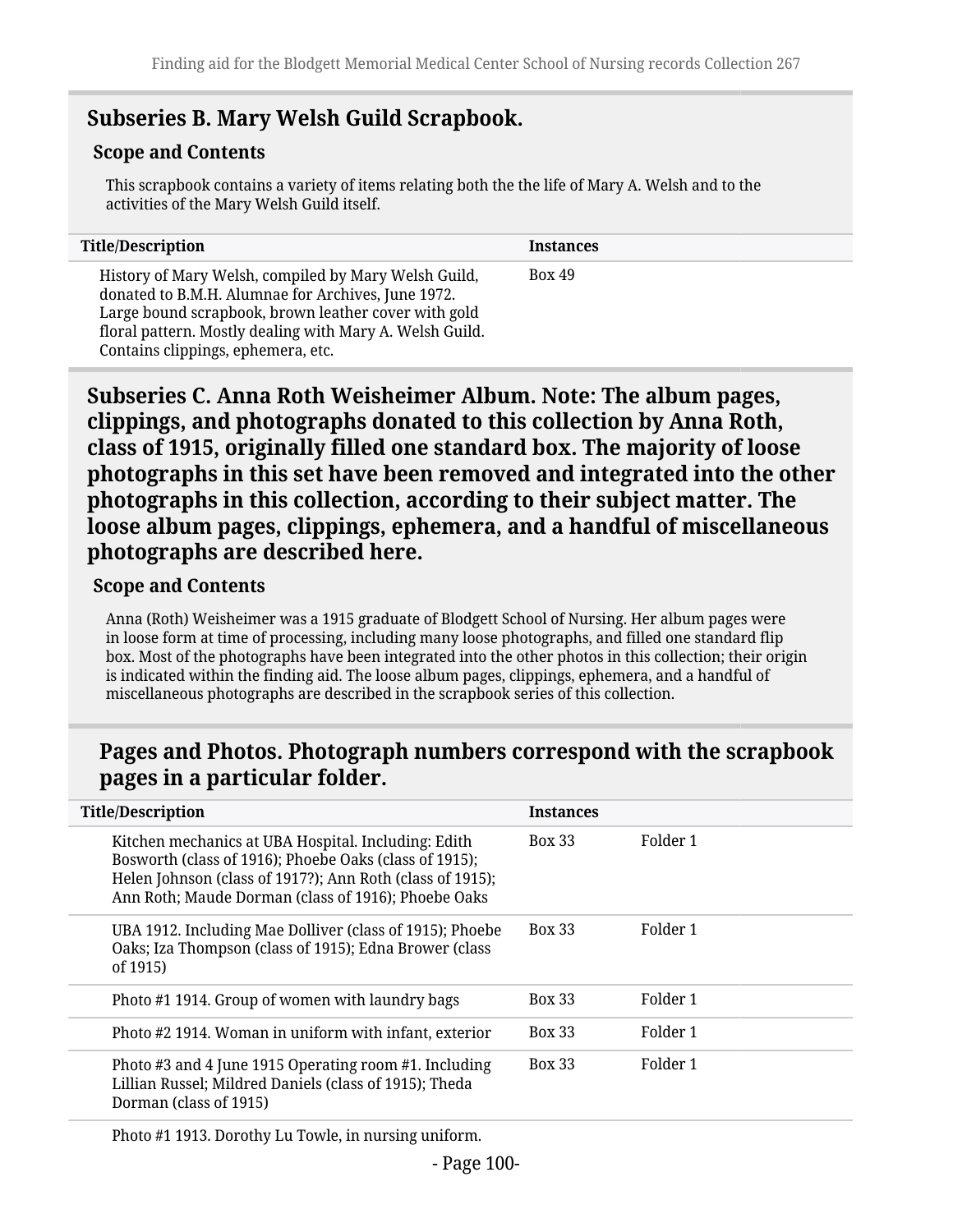|                                                                                                                                                                                                                                      | <b>Box 33</b> | Folder <sub>2</sub> |
|--------------------------------------------------------------------------------------------------------------------------------------------------------------------------------------------------------------------------------------|---------------|---------------------|
| Photo #2 1913. Anna Roth, in nursing uniform, exterior.                                                                                                                                                                              | <b>Box 33</b> | Folder <sub>2</sub> |
| Photo #3 1914. Including Bessie Irwin (class of 1916);<br>Marjorie Steckle (class of 1916); Lule (Luella) Leisenring<br>(Leiseuring) (class of 1915); Edith Bosworth (class of<br>1916); Emely Tiedeman; Hazel Henry (class of 1916) | <b>Box 33</b> | Folder 2            |
| Up with the "Prob."                                                                                                                                                                                                                  | <b>Box 33</b> | Folder <sub>2</sub> |
| Photo #1 and 2 1914. Includes Phoebe Oaks; Edith<br>Bosworth; Ann Roth; Helen Johnson                                                                                                                                                | <b>Box 33</b> | Folder <sub>2</sub> |
| Photo #3 1914. Nursing student going down playground<br>slide. Jeanette LaChapelle (class of 1916)                                                                                                                                   | <b>Box 33</b> | Folder <sub>2</sub> |
| Small b/w photo. July 1915. On verso: Leone Shank, class<br>of 1914.                                                                                                                                                                 | <b>Box 33</b> | Folder 3            |
| Photo #1 1915. Xmas at U.B.A. Group photo,<br>identifications on image.                                                                                                                                                              | <b>Box 33</b> | Folder 4            |
| Photo #2 1916. Blodgett Memorial Hospital.                                                                                                                                                                                           | <b>Box 33</b> | Folder 4            |
| Photo #1 March 17, 1914. Costume party or play?<br>Identifications on verso.                                                                                                                                                         | <b>Box 33</b> | Folder 4            |
| Photo #1 1915. U.B.A. K.M.'s.                                                                                                                                                                                                        | <b>Box 33</b> | Folder 5            |
| Photo #2. Nursing student seated on brick wall, exterior.                                                                                                                                                                            | <b>Box 33</b> | Folder 5            |
| Photo #3. Gladys Lastinger (class of 1916.) Rear view<br>of woman with braided hair standing on bed, sticking<br>something to the wall(?).                                                                                           | <b>Box 33</b> | Folder 5            |
| Photo #1 and 2 1915. Individual pictures of nursing<br>students, exterior. Includes: Evelyn Peschman (class of<br>1915); Ann Roth                                                                                                    | <b>Box 33</b> | Folder <sub>6</sub> |
| Photo #1 November 1915. Includes Anna Roth; Evelyn<br>Peschman                                                                                                                                                                       | <b>Box 33</b> | Folder 6            |
| Photo #2 1916. Parlor in Marion Withey Nurses' Home.                                                                                                                                                                                 | <b>Box 33</b> | Folder <sub>6</sub> |
| Photo #1 1917. Woman reclining on bed, eating from a<br>plate. Miss Carlock.                                                                                                                                                         | <b>Box 33</b> | Folder 7            |
| Photo #2 1917. Four women, unidentified. Picture is<br>faded and torn.                                                                                                                                                               | <b>Box 33</b> | Folder 7            |
| Photo #3 1917. Two women seated on a brick wall.<br>Includes Pauline Roth (class of 1918); Sadie Shannon(?)                                                                                                                          | <b>Box 33</b> | Folder 7            |
| Photo #4. Woman standing by child in hospital bed,<br>exterior.                                                                                                                                                                      | <b>Box 33</b> | Folder 7            |
| Photo #5 1917. Four-person surgery team in operating<br>room.                                                                                                                                                                        | <b>Box 33</b> | Folder 7            |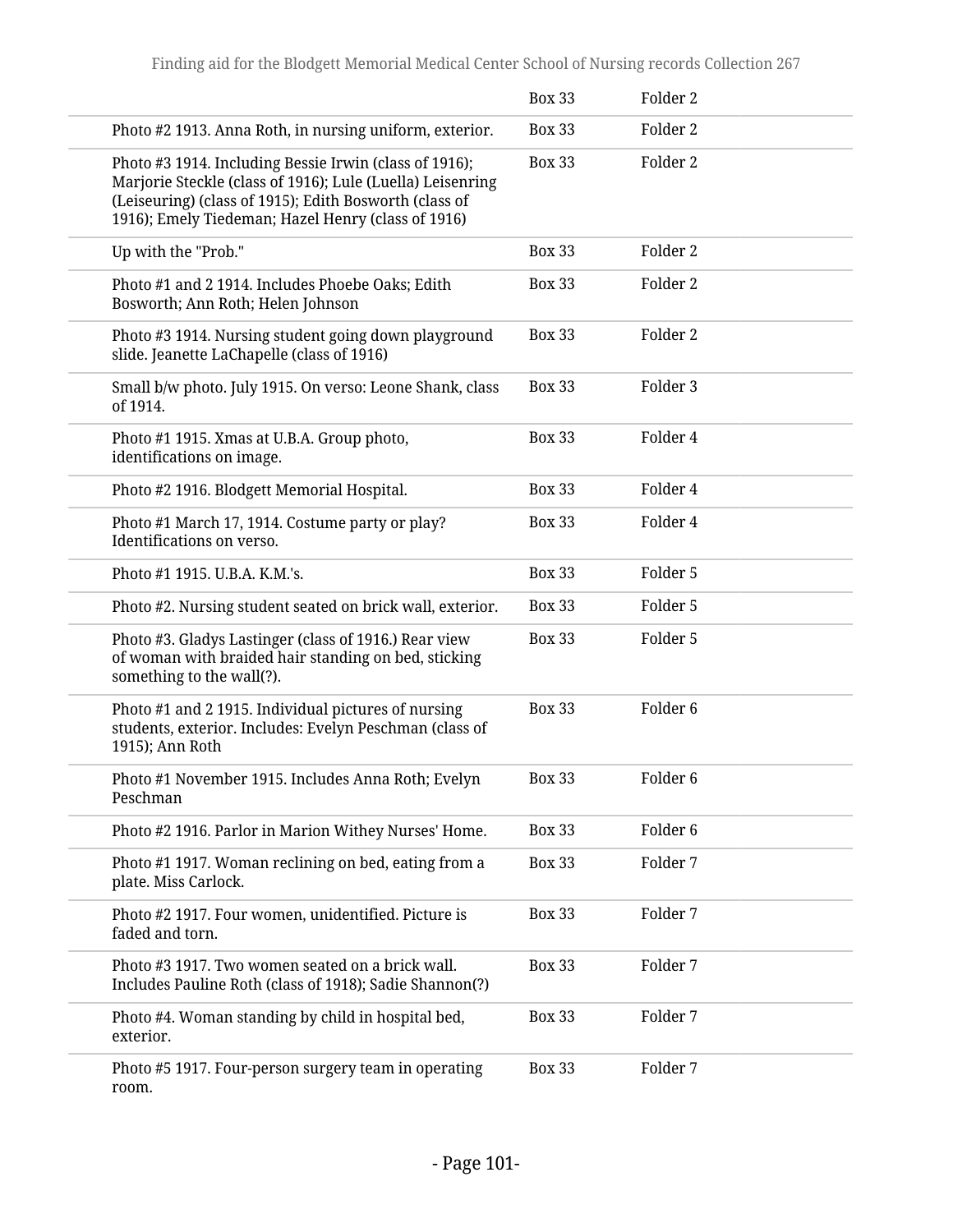| Photo #6 October 1916. Group photo, nurses at Blodgett<br>Memorial.                                                                                                                                                                          | <b>Box 33</b> | Folder 7            |
|----------------------------------------------------------------------------------------------------------------------------------------------------------------------------------------------------------------------------------------------|---------------|---------------------|
| Class in dietetics, Lynn Hospital, Lynn, Massachusetts.<br>1913. Courtesy AHA News Service. B/w 8-x photo.                                                                                                                                   | <b>Box 33</b> | Folder <sub>8</sub> |
| Utica State Hospital, Utica, New York. N.d. Courtesy AHA<br>News Service. B/w 8-x photo.                                                                                                                                                     | <b>Box 33</b> | Folder <sub>8</sub> |
| Woman in cap and patterned dress seated in rocking<br>chair, with grandfather clock and open cupboard door<br>in background. © W.N.15. Written underneath: Wallace<br>Nutting(?). Color photo.                                               | <b>Box 33</b> | Folder 9            |
| Exterior image of two buildings (Blodgett Memorial<br>Hospital and Nurses' Lodge). Color photo.                                                                                                                                              | <b>Box 33</b> | Folder 9            |
| Brown-tinted portrait photo of older woman, n.d. (1);<br>With three pages of notes, dated February 27, 1957,<br>identifying woman as Mrs. Chase Lupinski(?).                                                                                 | <b>Box 33</b> | Folder 10           |
| B/w snapshot of five women standing, exterior, August 6,<br>1941. (1) 1) Nuisna(?) P. Nilwarth; 2) Betty Wenger Allen<br>(class of 1920); 3) Frieda Roth McKinnie (class of 1920); 4)<br>Ruth Peasoner(?); 5) Flossie Wenger (class of 1919) | <b>Box 33</b> | Folder 11           |
| Frances Lautenbach, class of 1945. (1)                                                                                                                                                                                                       | <b>Box 33</b> | Folder 12           |
| Man pouring cement for base of small stone kiln/<br>fireplace(?), exterior. N.d. (1)                                                                                                                                                         | <b>Box 33</b> | Folder 13           |

# **Clippings and Misc.**

| <b>Title/Description</b>                                                                        | <b>Instances</b> |           |
|-------------------------------------------------------------------------------------------------|------------------|-----------|
| Unidentified clipping. "Blodgett Grads To Gather Here<br>For First Reunion." 1925.              | <b>Box 38</b>    | Folder 20 |
| Unidentified clipping. 1961. "Graduate, Class of 1898."<br>With photo of Mary Schermerhorn.     | <b>Box 38</b>    | Folder 21 |
| Unidentified clipping (photocopy). N.d. Photo with<br>caption: "Pupil Nurses' Recreation Room." | <b>Box 38</b>    | Folder 22 |

# **Clippings RE Jennie A. Farnham, class of 1892.**

| <b>Title/Description</b>                                                                                                    | <b>Instances</b> |           |
|-----------------------------------------------------------------------------------------------------------------------------|------------------|-----------|
| Grand Rapids Press. Ca. 1945. "Nurse to Retire at 87."<br>With photo. Mounted on sheet of black scrapbook<br>paper.         | <b>Box 38</b>    | Folder 23 |
| Grand Rapids Herald. June 15, 1946. "Blodgett Nurses<br>in Reunion." With photo. Mounted on verso of black<br>paper, above. | <b>Box 38</b>    | Folder 23 |
| Unidentified. October 10, 1953. "Death Takes Early<br>Nurse : Miss Jennie A. Farnham Was Clinic Founder."                   | <b>Box 38</b>    | Folder 23 |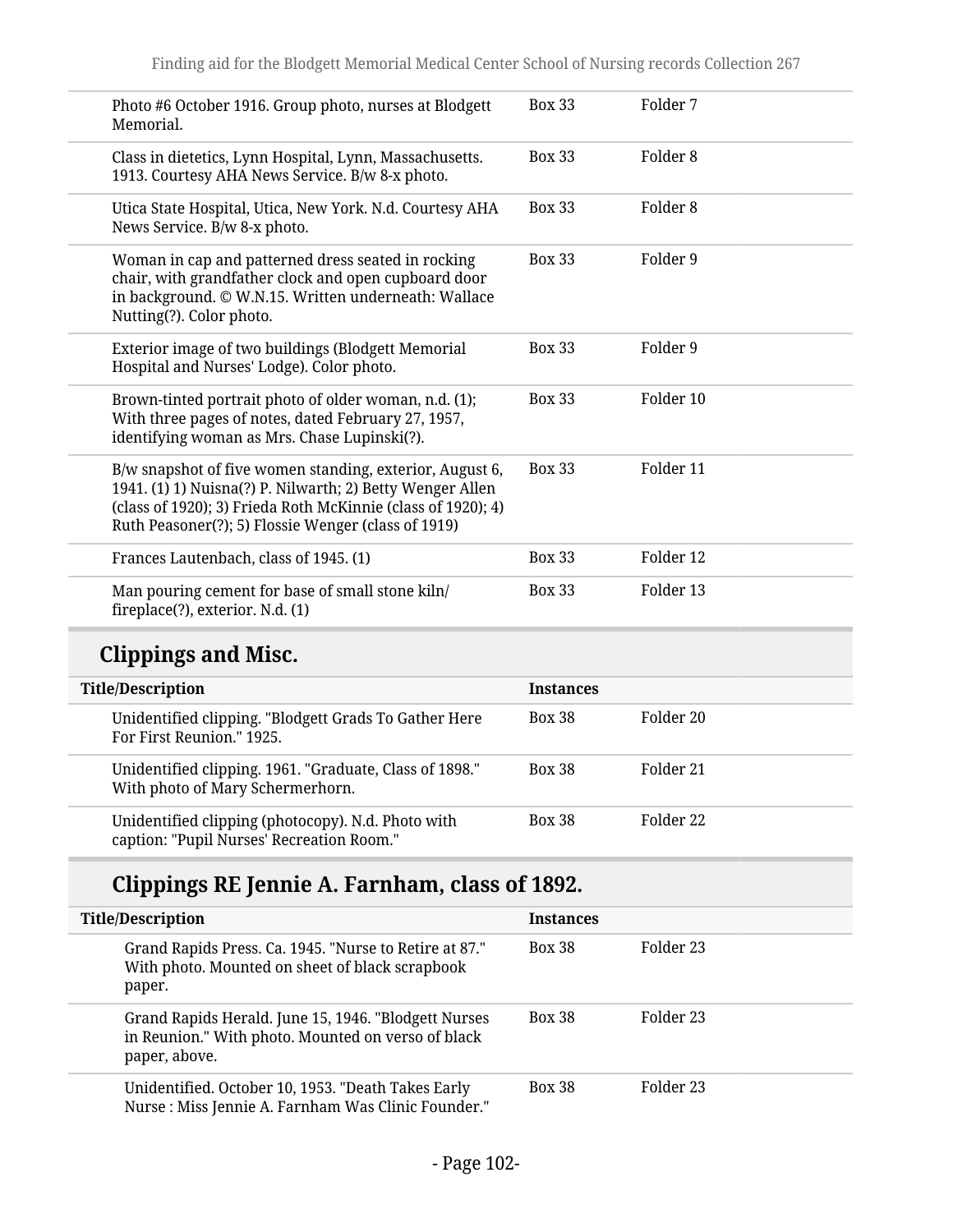| Grand Rapids Press. N.d. "Pals Recall Fun, Frenzy in<br>Nursing School of Past" / Lynn Anderson. With photo<br>of Agnes Boss DeKruif, class of 1919; Edith Bosworth<br>Atherton, class of 1916; and Wilhelmina Lanser Gillford,<br>class of 1919. | <b>Box 38</b> | Folder 24 |
|---------------------------------------------------------------------------------------------------------------------------------------------------------------------------------------------------------------------------------------------------|---------------|-----------|
| Membership card, American Red Cross Nursing Service.<br>"Anna Marie Roth, graduate of U.B.A. Hosp. Tr. Sch.,<br>Grand Rapids, Mich., is hereby appointed an American<br>Red Cross Nurse." September 24, 1918.                                     | <b>Box 38</b> | Folder 25 |
| Grand Rapids Press clipping. N.d. "Lead Reunion for<br>Doctors." With photo of Dr. M.E. Roberts and Dr. A.V.<br>Wenger.                                                                                                                           | <b>Box 38</b> | Folder 25 |
| Unidentified clipping (photocopy). Image of 12 students<br>(or nurses?) standing in front of building. Names are<br>listed underneath.                                                                                                            | <b>Box 38</b> | Folder 26 |
| Unidentified clipping. B/w photo of Blodgett Memorial<br>Hospital and Nurses' Lodge, from the northeast.                                                                                                                                          | <b>Box 38</b> | Folder 26 |
| Rhoda Little certificate. Award of Recognition, presented<br>by Bukidnon State College, Malaybalay, Bukidnon,<br>Philippines. December 4, 1984.                                                                                                   | <b>Box 38</b> | Folder 27 |
| Unidentified clipping. Ca. 1947. "Nurses Octet in<br>Concert." With photo of octet from Blodgett's Student<br>Capped Chorus; members are practicing around a piano.                                                                               | <b>Box 38</b> | Folder 28 |
| Form, used to register student items of interest for<br>display at Blodgett reunion. Information filled in by<br>Angeline Hertel Kniff, class of 1948, who probably<br>submitted the clipping above.                                              | <b>Box 38</b> | Folder 28 |

# **U.S. Cadet Nurse Corps. [Note: See also Box 24, Folders 1-6.]**

| <b>Title/Description</b>                                                                                                          | <b>Instances</b> |           |
|-----------------------------------------------------------------------------------------------------------------------------------|------------------|-----------|
| Cadet Nurse Corps News [serial]. July 1946. Vol. 1, no.<br>9.                                                                     | <b>Box 38</b>    | Folder 29 |
| Sheet music. U.S. Cadet Nurse Corps March. Lyrics by<br>Beatrice Ziman; music by Edmund Ziman. Single sheet,<br>2 sides.          | <b>Box 38</b>    | Folder 29 |
| Program. United States Cadet Nurse Corps induction<br>service. Civic Auditorium, Grand Rapids. May 13, 1944.                      | <b>Box 38</b>    | Folder 29 |
| Photo (reprint). Unidentified young woman in Cadet<br>Nurse Corps uniform.                                                        | <b>Box 38</b>    | Folder 29 |
| Recruitment flyer. Now you can complete your<br>training with pay  U.S. Cadet Nurse Corps. Ca.<br>1941-42.                        | <b>Box 38</b>    | Folder 29 |
| Recruitment publication. Enlist in a PROUD Profession!<br>Train as a Nurse! U.S. Cadet Nurse Corps. N.d. B/w with<br>color cover. | <b>Box 38</b>    | Folder 30 |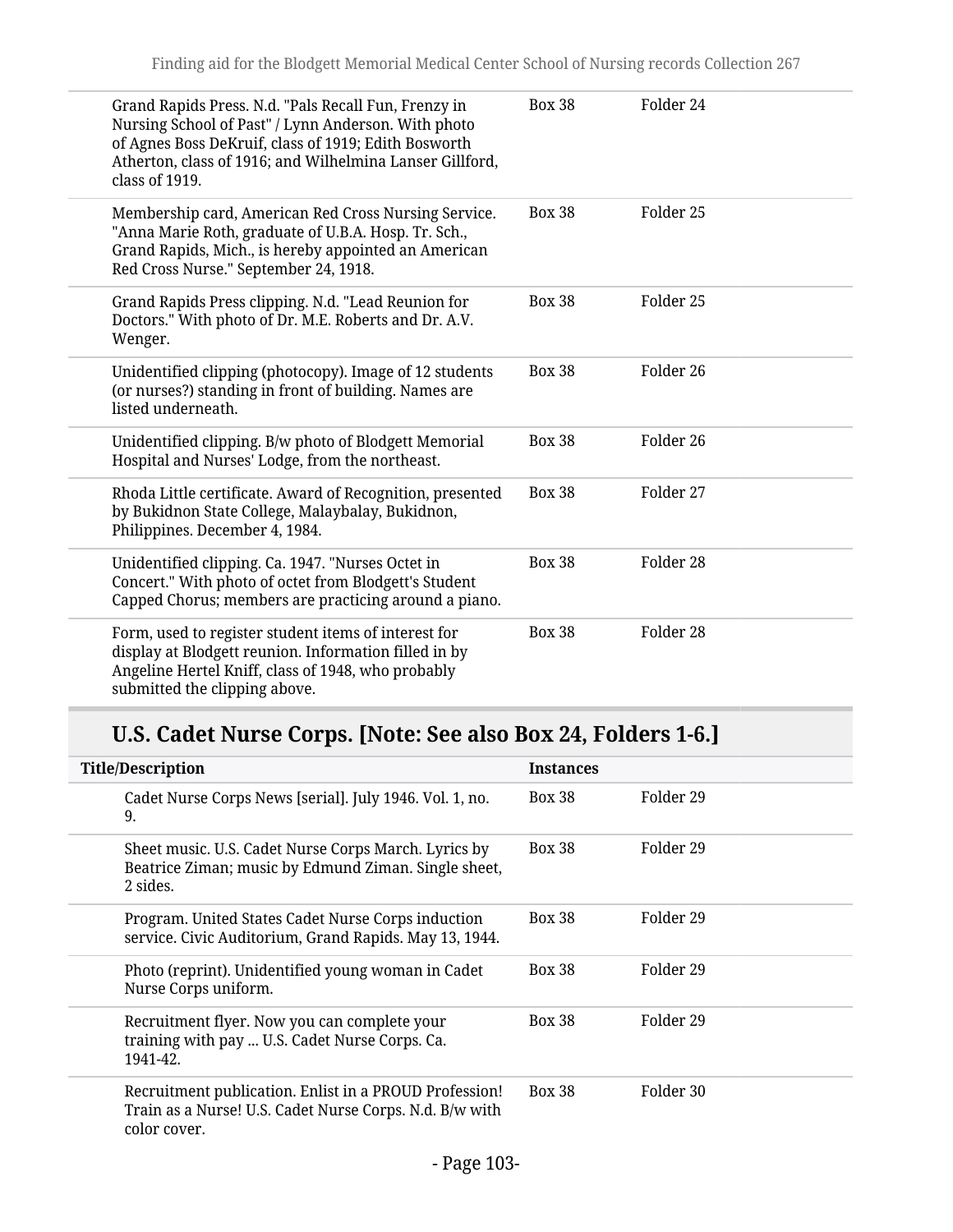| Grand Rapids Press clipping. N.d. "Yaw in Charge At<br>Blodgett."                                                                                                                                      | <b>Box 38</b> | Folder 31 |
|--------------------------------------------------------------------------------------------------------------------------------------------------------------------------------------------------------|---------------|-----------|
| Clipping (photocopy). Nurse gets her medals 40 years<br>after war ends / Marilyn Ostermiller. Courier-News.<br>September 10, 1985. With note to Marcia Rose from<br>Charlotte L. (McFall) Mallan. N.d. | <b>Box 38</b> | Folder 32 |
| Grand Rapids Press clipping. N.d. "A Nurse Remembers."<br>With photo of Lillian M. Nichols, class of 1888.                                                                                             | <b>Box 38</b> | Folder 33 |
| Unidentified. 1948(?). "Notes and Impressions Of<br>Personalities and Events Which Brighten the Local<br>Scene" / Margaret Goebel. With photo of Goebel. RE<br>Blodgett School of Nursing reunion.     | <b>Box 38</b> | Folder 35 |

# **Unidentified clippings.**

| <b>Title/Description</b>                                                                      | <b>Instances</b> |           |
|-----------------------------------------------------------------------------------------------|------------------|-----------|
| "Southern Railroad Man Leaves Hospital Today."                                                | <b>Box 38</b>    | Folder 34 |
| "The Idema division of the U.B.A. helpers "                                                   | <b>Box 38</b>    | Folder 34 |
| "Patients Cheered by Boy Choirsters."                                                         | <b>Box 38</b>    | Folder 34 |
| "Now Who's Holding Betsy's Hand and Where Is Her<br>Jaw?" RE skeleton used at Blodgett.       | <b>Box 38</b>    | Folder 34 |
| "Distribute Bibles Among Hospitals of Grand Rapids."                                          | <b>Box 38</b>    | Folder 34 |
| "Rosamond Rouse Again Head of Free Bed Guild." With<br>photo.                                 | <b>Box 38</b>    | Folder 34 |
| The Michigan Nurse. N.d. "A Charter Member Retires."<br>Second half of article RE Mary Welsh. | <b>Box 38</b>    | Folder 35 |

# **1944 Capping.**

| <b>Title/Description</b>                                                                                                                                                                | <b>Instances</b> |           |
|-----------------------------------------------------------------------------------------------------------------------------------------------------------------------------------------|------------------|-----------|
| Clipping. Grand Rapids Press. August 21, 1944.<br>"Nursing Students to Get Caps.                                                                                                        | <b>Box 38</b>    | Folder 36 |
| Program. Marion Louise Withey School of Nursing<br>capping exercises. August 21, 1944. At the home of Mr.<br>and Mrs. M.R. Bissell, Jr.                                                 | <b>Box 38</b>    | Folder 36 |
| Grand Rapids Press clipping. June 7, 1972. "Blodgett to<br>Graduate 24." With photo of Flossie Wenger, class of<br>1919; and Marilyn Broekhuizen and Linda Kooiman,<br>class of $1972.$ | <b>Box 38</b>    | Folder 37 |
| Unidentified clipping. October 17, 1978. "Dr. Frantz,<br>Acclaimed in Orthopedics, Dies." With photo of Dr.<br>Charles H. Frantz.                                                       | <b>Box 38</b>    | Folder 38 |
| Blodgett Beacon [serial]. April/May 1973.                                                                                                                                               | <b>Box 38</b>    | Folder 39 |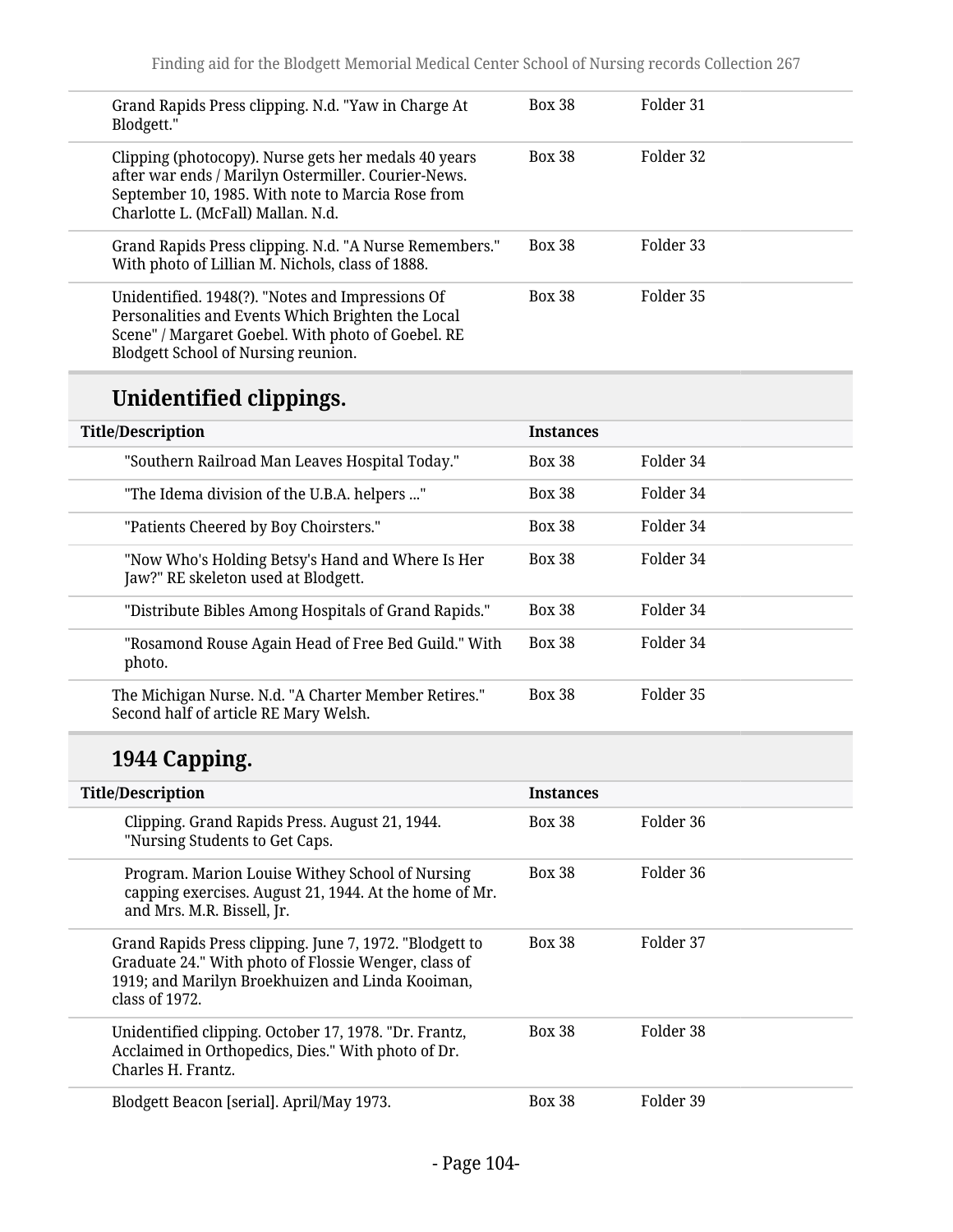Unidentified clipping. 1983. "Graduate 2,428th Nurse" / Clarence Poel. With photo of Linda Marie Poel. Box 38 Folder 40

**Subseries D. Korean Student Nurse. Ca. 1960s. Photos, correspondence, articles, and misc., relating to Hea Soon (Dorothy), a student nurse at Presbyterian Hospital, Taegu, Korea. Removed from black binder and refoldered.**

#### **Scope and Contents**

Correspondence, articles, newsletters, and some photos regarding Hea Soon (Dorothy), a student nurse at Presbyterian Hospital, Taegu, Korea. Ca. 1960s.

| <b>Title/Description</b>                     | <b>Instances</b> |           |
|----------------------------------------------|------------------|-----------|
| Correspondence, newsletter.                  | <b>Box 45</b>    | Folder 20 |
| Correspondence, newsletters, hand-drawn map. | <b>Box 45</b>    | Folder 21 |
| Photographs (3). B/w snapshots.              | <b>Box 33</b>    | Folder 56 |

#### **^** [Return to Table of Contents](#page-1-0)

### **Series XIV. Ephemera. 1991.029B, unless indicated otherwise.**

### **Subseries A. Diplomas / Certificates.**

#### **Scope and Contents**

This is a small series, containing both blank and completed Blodgett diplomas, as well as other misc. certificates. A few additional certificates have been categorized under other series.

| <b>Title/Description</b>                                                                                                                                                                                                                                                              | <b>Instances</b> |           |
|---------------------------------------------------------------------------------------------------------------------------------------------------------------------------------------------------------------------------------------------------------------------------------------|------------------|-----------|
| Diploma. Awarded by Blodgett Memorial Hospital, Marion<br>Louise Withey School of Nursing, to Helen Jane Sherman,<br>October 1, 1927.                                                                                                                                                 | <b>Box 52</b>    | Folder 13 |
| Blank diplomas (3). Blodgett Memorial Hospital, Marion<br>Louise Withey School of Nursing. Ca. 1927.                                                                                                                                                                                  | <b>Box 52</b>    | Folder 14 |
| Blank diplomas (5). Blodgett Memorial Hospital. N.d.                                                                                                                                                                                                                                  | <b>Box 52</b>    | Folder 15 |
| Certificate of membership. Awarded by The American<br>Hospital Association to BMH School of Nursing, December<br>1, 1967.                                                                                                                                                             | <b>Box 52</b>    | Folder 16 |
| Reproduced diplomas from an early UBA graduating class<br>and the last BMMC graduating class. Caroline Frances<br>Stratton diploma. UBA Hospital. May 25, 1905. Ida Karen<br>Hoffman Reeves diploma. BMMC. June 1, 1987. 00.[0054].1<br>[Removed from housing with Coll. 216, Box 5.] | <b>Box 46</b>    | Folder 24 |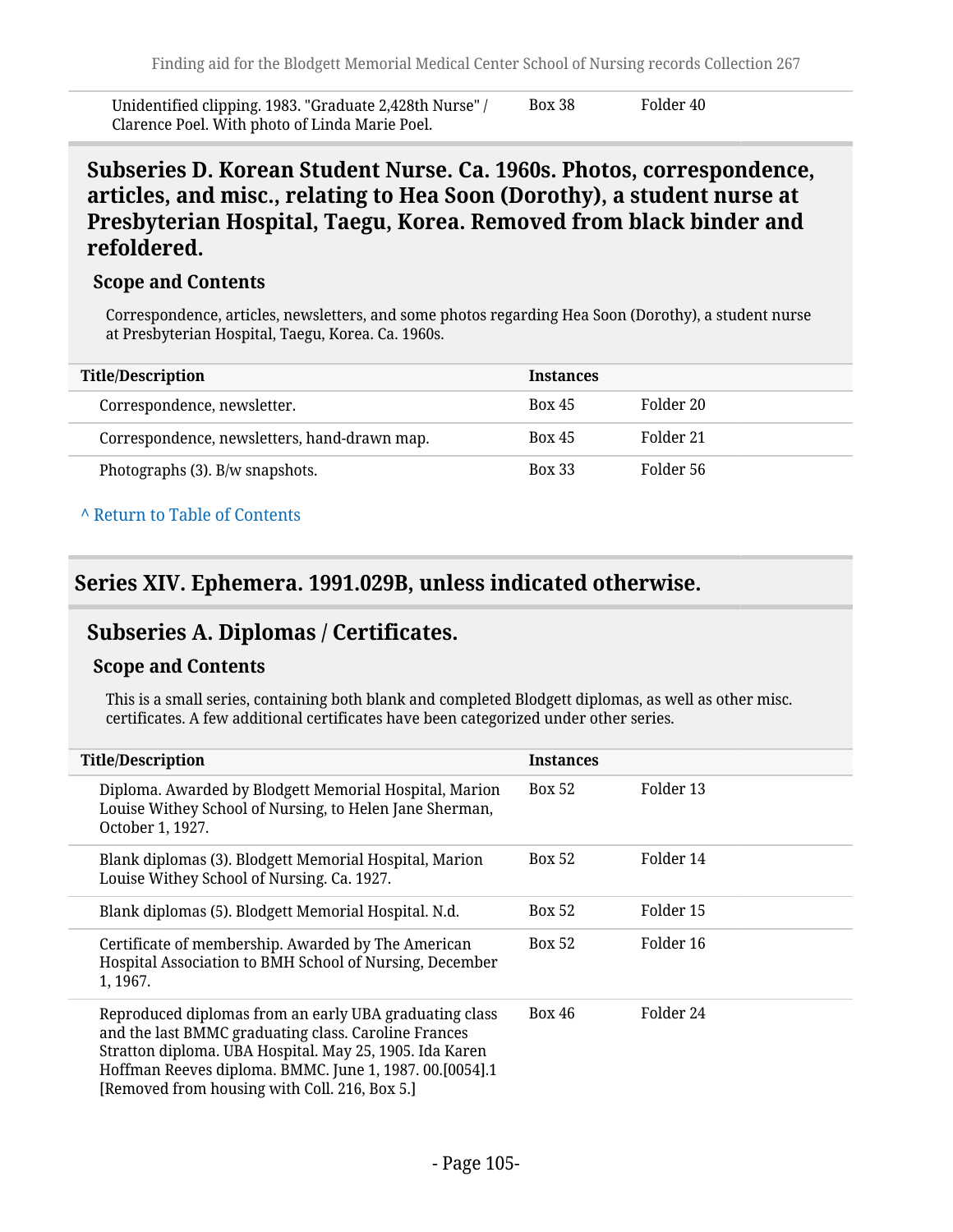| Certificate of membership. Michigan Assn. of College<br>Admissions Counselors, awarded to BMMC School of<br>Nursing, 1981-82.                                     | <b>Box 39</b>     | Folder 8 |
|-------------------------------------------------------------------------------------------------------------------------------------------------------------------|-------------------|----------|
| Grace K. Owen. Graduate of Three Year Course<br>(Nursing?) Nov. 28, 1920. 00. [0051]. 2 [Housed with Coll.<br>216]                                                | Collection<br>216 | Box 7    |
| Grace K. Owen. D.A. Blodgett Home for Children. Three<br>month course in the care and feeding of children. Nov. 4,<br>1920. 00. [0051]. 1 [Housed with Coll. 216] | Collection<br>216 | Box 7    |

### **Subseries B. Sheet Music.**

### **Scope and Contents**

Florence Nightingale Song; also a piece of music probably sung by the nurses' capped chorus.

| <b>Title/Description</b>                                                                                                                                                                                                                                              | <b>Instances</b> |           |
|-----------------------------------------------------------------------------------------------------------------------------------------------------------------------------------------------------------------------------------------------------------------------|------------------|-----------|
| Florence Nightingale Song. Words and music by Dr. John<br>S. Owen. Lansing, Mich., 1920. Engraving of Florence<br>Nightingale on cover.                                                                                                                               | <b>Box 46</b>    | Folder 21 |
| Bless Thou, O God, This Day. Words by L.D. Stearns. Music<br>by Thelma Jackson Smith. Theodore Presser Co., 1939.<br>2 copies, both in worn condition. Engraving of church<br>interior on cover. Note: Originally with Capped Chorus<br>documents [Box 23, Folder 5]. | <b>Box 46</b>    | Folder 22 |

### **Subseries C. Other.**

#### **Scope and Contents**

Includes two Blodgett School of Nursing recruiting posters and a 1986 calendar depicting images of nursing in fine art.

| <b>Title/Description</b>                                                                                                           | <b>Instances</b> |           |
|------------------------------------------------------------------------------------------------------------------------------------|------------------|-----------|
| Recruiting poster (2). BMH Training School for Nurses<br>announcing the classes beginning [blank]. N.d. Has 8<br>captioned photos. | <b>Box 52</b>    | Folder 12 |
| Calendar. Nursing : the finest art. St. Louis : C.V. Mosby,<br>1986. Reproductions of fine art depicting nurses.                   | <b>Box 46</b>    | Folder 25 |

#### **^** [Return to Table of Contents](#page-1-0)

### **Series XV. Realia. 1991.029B, unless indicated otherwise.**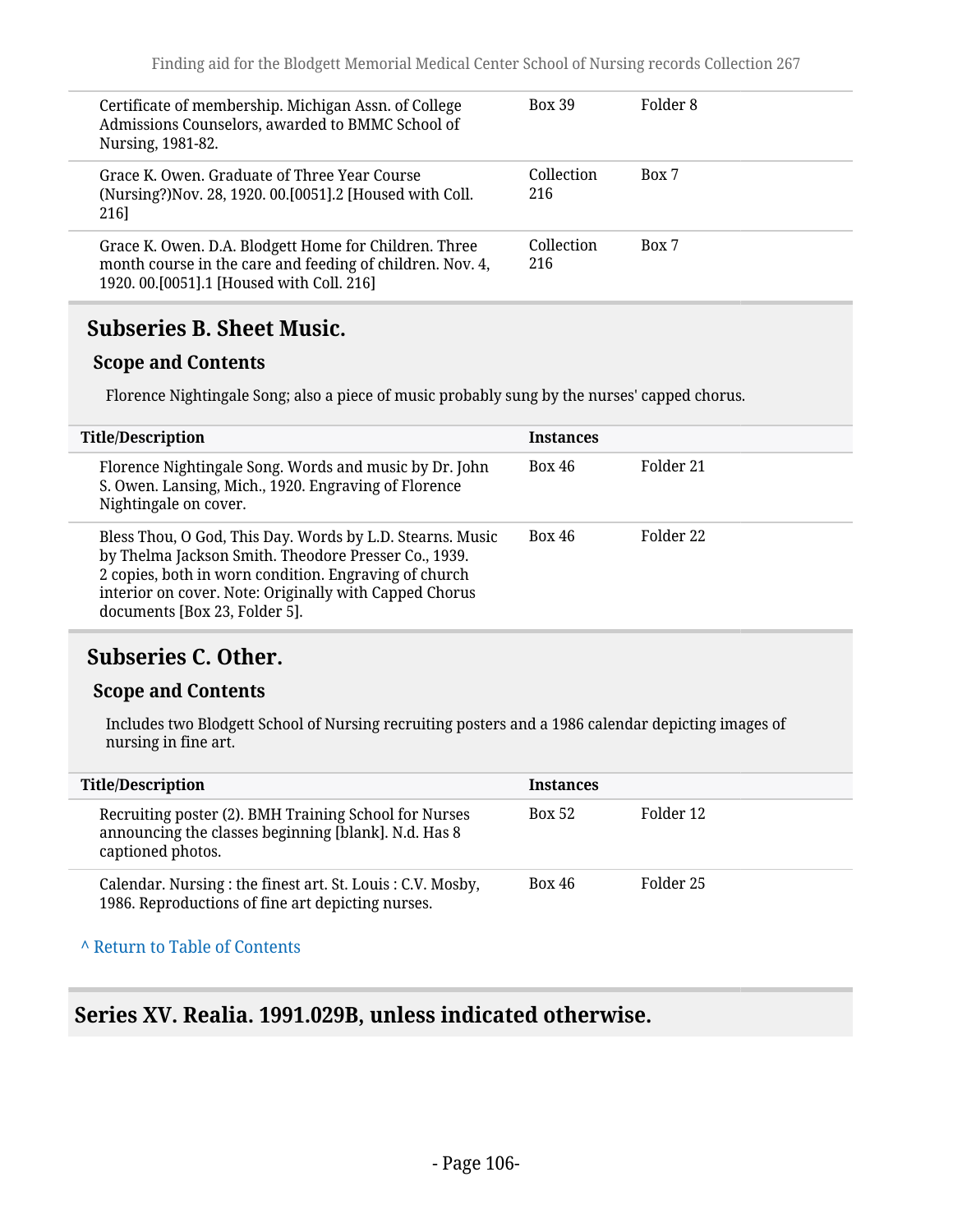#### **Scope and Contents**

Contains two diploma holders; a BMMC School of Nursing rubber stamp; a boxed Florence Nightingale lamp for capping ceremonies; and a pair of bandage / surgical scissors.

| <b>Title/Description</b>                                                                                                                                                                                                                   | <b>Instances</b> |          |
|--------------------------------------------------------------------------------------------------------------------------------------------------------------------------------------------------------------------------------------------|------------------|----------|
| Diploma holder. With blank diploma, BMH School of<br>Nursing, June 1973.                                                                                                                                                                   | <b>Box 39</b>    | Folder 6 |
| Diploma holder, empty. BMH School of Nursing. N.d.                                                                                                                                                                                         | <b>Box 39</b>    | Folder 7 |
| Rubber stamp: Blodgett Memorial Medical Center, School of<br>Nursing, Grand Rapids, Michigan 49506. Forbes Stamp Co.                                                                                                                       | <b>Box 37</b>    |          |
| Florence Nightingale lamp. Presented with the compliments<br>of Parke-Davis. Brown metal(?) lamp holder in original blue/<br>green/white box. Inscription on lamp: Dedicated to nurses<br>and their devoted service to human welfare. N.d. | <b>Box 37</b>    |          |
| Stainless steel bandage/surgical scissors. Marked Y.<br>Klawiter.                                                                                                                                                                          | <b>Box 37</b>    |          |

### **^** [Return to Table of Contents](#page-1-0)

### **Series XVI. BMH Alumnae Association. 1991.029B, unless indicated otherwise.**

### **Subseries A. Organizational Documents.**

#### **Scope and Contents**

Constitution, by-laws, and information regarding the history of the Alumnae Association.

| <b>Title/Description</b>                                                                                                                | <b>Instances</b> |          |
|-----------------------------------------------------------------------------------------------------------------------------------------|------------------|----------|
| Constitution of the U.B.A. Hospital Alumnae, 1905-1906.                                                                                 | <b>Box 40</b>    | Folder 1 |
| BMH Alumnae Assn.  incorporating statute, articles of<br>incorporation, and by-laws. As amended November 2,<br>1925.                    | Box 40           | Folder 2 |
| Bylaws. Revised and adopted March 2, 1981.                                                                                              | <b>Box 40</b>    | Folder 3 |
| Proposed amendment to by-laws, n.d.                                                                                                     | <b>Box 45</b>    | Folder 9 |
| Documents RE history of Blodgett School of Nursing,<br>including Alumnae Assn. 1950 [speech / presentation? by<br>Florence Huth], 1966. | <b>Box 40</b>    | Folder 4 |

### **Subseries B. Alumnae Journal.**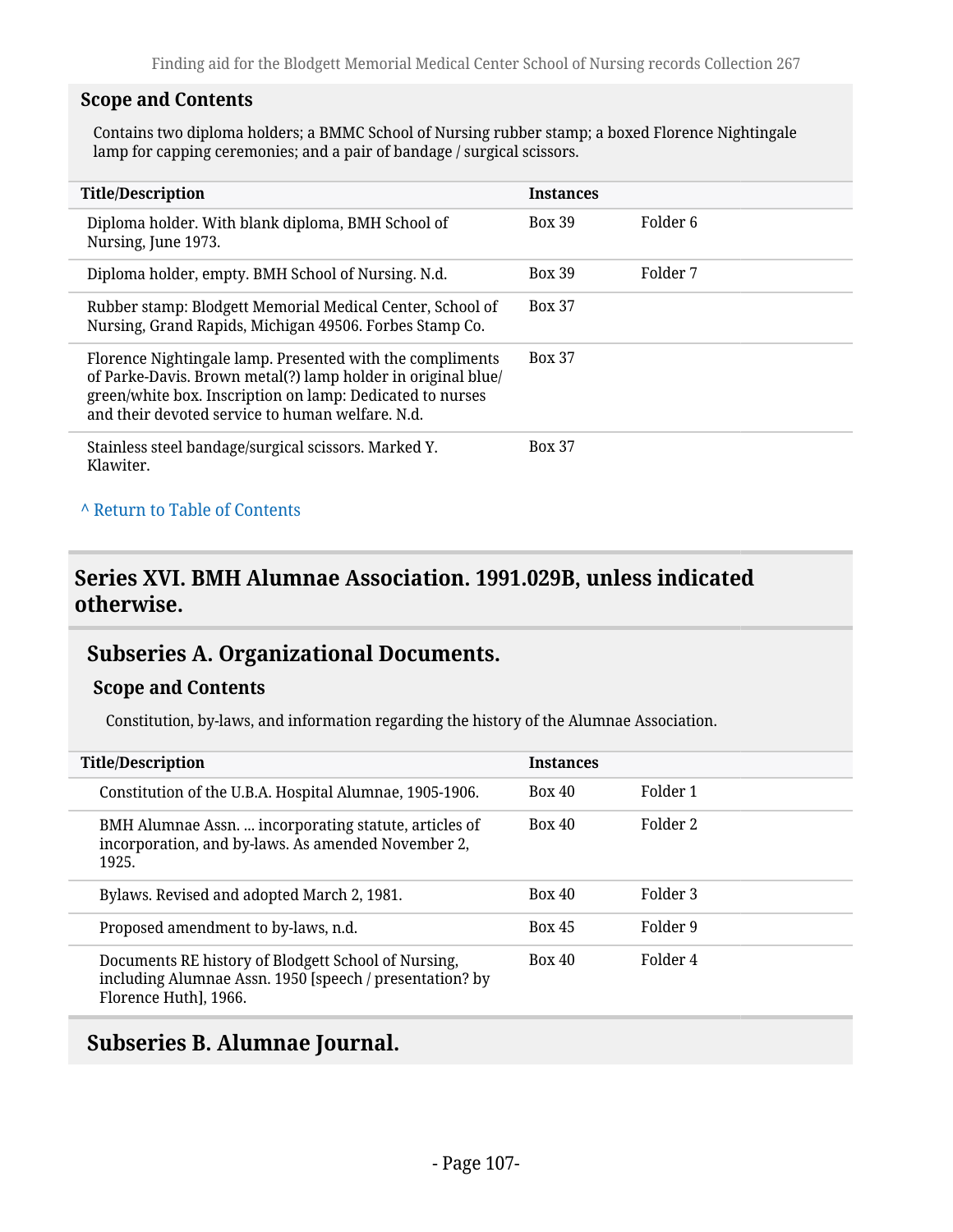## **Scope and Contents**

1909-1910, 1926-1987 (a few volumes missing).

## **UBA Hospital Training School Alumnae Journal.**

| <b>Title/Description</b>      | <b>Instances</b> |          |
|-------------------------------|------------------|----------|
| vol. 3, no. 10. January 1909. | <b>Box 41</b>    | Folder 1 |
| vol. 4, no. 13. October 1909. | <b>Box 41</b>    | Folder 1 |
| vol. 4, no. 14. January 1910. | <b>Box 41</b>    | Folder 1 |
| vol. 4, no. 15. April 1910.   | <b>Box 41</b>    | Folder 1 |

## **Blodgett Memorial Alumnae Journal.**

| <b>Title/Description</b>                | <b>Instances</b> |                     |
|-----------------------------------------|------------------|---------------------|
| vol. 3, no. 1. January 1926 (2 copies). | <b>Box 41</b>    | Folder 2            |
| vol. 3, no. 2. April 1926.              | <b>Box 41</b>    | Folder 2            |
| vol. 3, no. 3. July 1926.               | <b>Box 41</b>    | Folder <sub>2</sub> |
| vol. 3, no. 4. October 1926.            | <b>Box 41</b>    | Folder 2            |
| vol. 4, no. 1. February 1927.           | <b>Box 41</b>    | Folder 2            |
| vol. 4, no. 2. May 1927.                | <b>Box 41</b>    | Folder <sub>2</sub> |
| vol. 4, no. 3. August 1927.             | <b>Box 41</b>    | Folder 2            |
| vol. 4, no. 4. November 1927.           | <b>Box 41</b>    | Folder 2            |
| vol. 5, no. 1. February 1928.           | <b>Box 41</b>    | Folder 2            |
| vol. 5, no. 2. June 1928.               | <b>Box 41</b>    | Folder <sub>2</sub> |
| vol. 5, no. 3. October 1928.            | <b>Box 41</b>    | Folder 2            |
| vol. 6, no. 2. June 1929.               | <b>Box 41</b>    | Folder 2            |
| vol. 6, no. 3. October 1929.            | <b>Box 41</b>    | Folder <sub>2</sub> |
| vol. 7, no. 1. February 1930.           | <b>Box 41</b>    | Folder 3            |
| vol. 7, no. 2. June 1930.               | <b>Box 41</b>    | Folder 3            |
| vol. 8, no. 1. October 1930.            | <b>Box 41</b>    | Folder 3            |
| vol. 8, no. 2. March 1931.              | <b>Box 41</b>    | Folder 3            |
| vol. 8, no. 3. June 1931.               | <b>Box 41</b>    | Folder 3            |
| vol. 9, no. 1. November 1931.           | <b>Box 41</b>    | Folder 3            |
| vol. 9, no. 2. March 1932.              | <b>Box 41</b>    | Folder 3            |
| vol. 9, no. 3. December 1932.           | <b>Box 41</b>    | Folder 3            |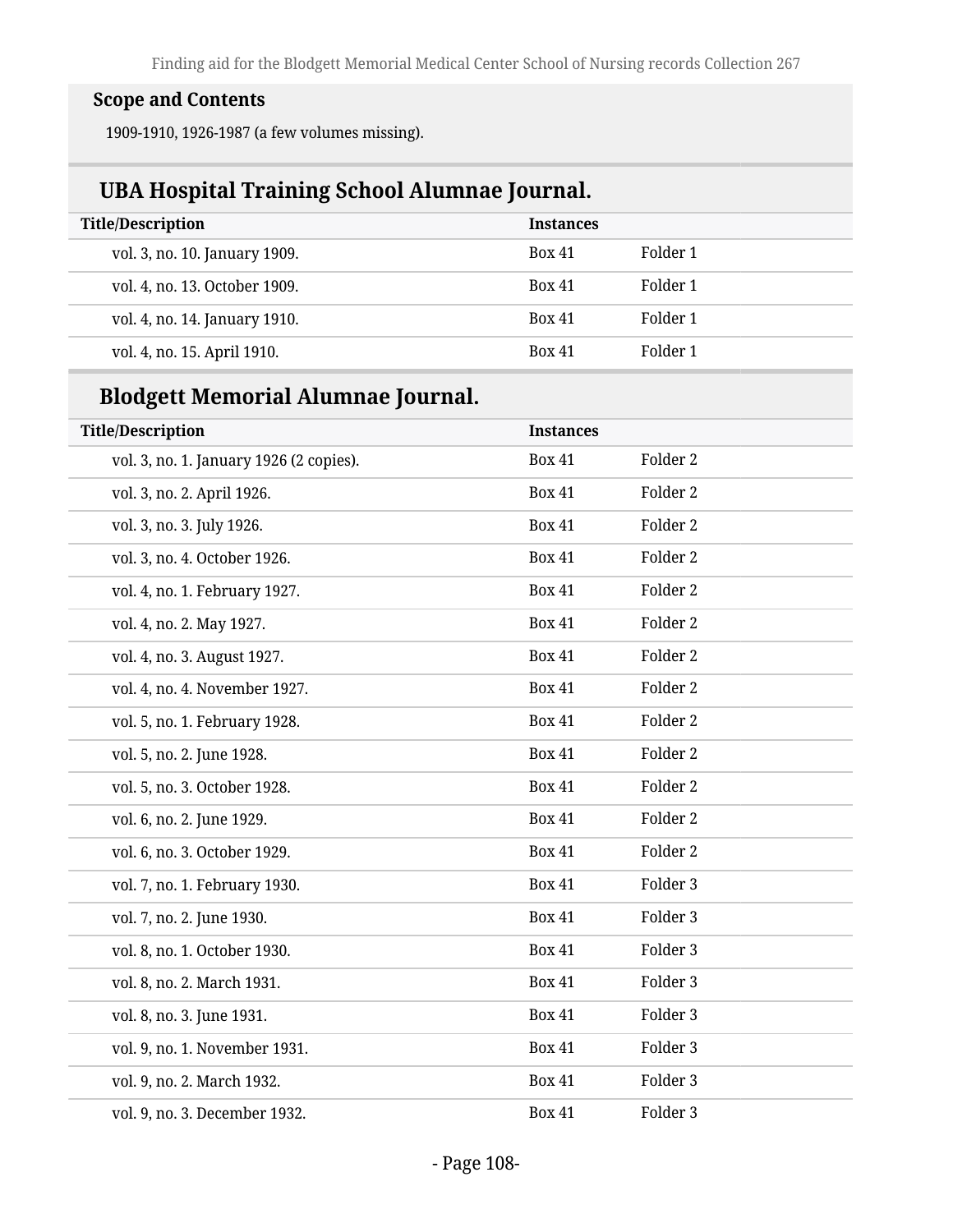| vol. 9, no. 4. March 1933.                                 | <b>Box 41</b> | Folder 3            |
|------------------------------------------------------------|---------------|---------------------|
| vol. 9, no. 5. May 1933.                                   | <b>Box 41</b> | Folder 3            |
| vol. 9, no. 6. September 1933.                             | <b>Box 41</b> | Folder 3            |
| vol. 10, no. 1. January 1934.                              | <b>Box 41</b> | Folder 3            |
| vol. 10, no. 2. September 1932.                            | <b>Box 41</b> | Folder 3            |
| vol. 11, no. 1. February 1935.                             | <b>Box 41</b> | Folder 4            |
| vol. 11, no. 2. July 1935.                                 | <b>Box 41</b> | Folder 4            |
| vol. 11, no. 3. December 1935 (2 copies).                  | <b>Box 41</b> | Folder 4            |
| vol. 12, no. 1. March 1936.                                | <b>Box 41</b> | Folder 4            |
| vol. 12, no. 2. August 1936.                               | <b>Box 41</b> | Folder 4            |
| vol. 12, no. 3. December 1936.                             | <b>Box 41</b> | Folder 4            |
| vol. 13, no. 1. June 1937.                                 | <b>Box 41</b> | Folder 4            |
| vol. 13, no. 2. January 1938.                              | <b>Box 41</b> | Folder 4            |
| vol. 14, no. 1. December 1939.                             | <b>Box 41</b> | Folder 5            |
| vol. 14, no. 2. June 1940.                                 | <b>Box 41</b> | Folder 5            |
| vol. 14, no. 3. December 1940.                             | <b>Box 41</b> | Folder 5            |
| vol. 15, no. 1. September 1941.                            | <b>Box 41</b> | Folder 5            |
| vol. 16, no. 1. January 1943 (2 copies).                   | <b>Box 41</b> | Folder 5            |
| vol. 16, no. 2. November 1943.                             | <b>Box 41</b> | Folder 5            |
| vol. 17, no. 1. November 1945 (2 copies).                  | <b>Box 41</b> | Folder 5            |
| vol. 18, no. 1. December 1946 (2 copies).                  | <b>Box 41</b> | Folder 5            |
| vol. 19, no. 1. December 1947 (3 copies).                  | <b>Box 41</b> | Folder <sub>6</sub> |
| vol. 20, no. 1. December 1948 (3 copies).                  | <b>Box 41</b> | Folder <sub>6</sub> |
| vol. 21, no. 1. December 1949 (2 copies).                  | <b>Box 41</b> | Folder <sub>6</sub> |
| vol. 22, no. 1. December 1950 (2 copies, 1 without cover). | <b>Box 41</b> | Folder 7            |
| vol. 23, no. 1. December 1951 (2 copies).                  | <b>Box 41</b> | Folder 7            |
| vol. 24, no. 1. December 1952.                             | <b>Box 41</b> | Folder 7            |
| vol. 25, no. 1. December 1953.                             | <b>Box 41</b> | Folder 7            |
| vol. 26, no. 1. January 1955.                              | <b>Box 41</b> | Folder 8            |
| vol. 27, no. 1. December 1955 (2 copies).                  | <b>Box 41</b> | Folder 8            |
| vol. 28, no. 1. December 1956.                             | <b>Box 41</b> | Folder 8            |
| vol. 29, no. 1. December 1957.                             | <b>Box 41</b> | Folder 8            |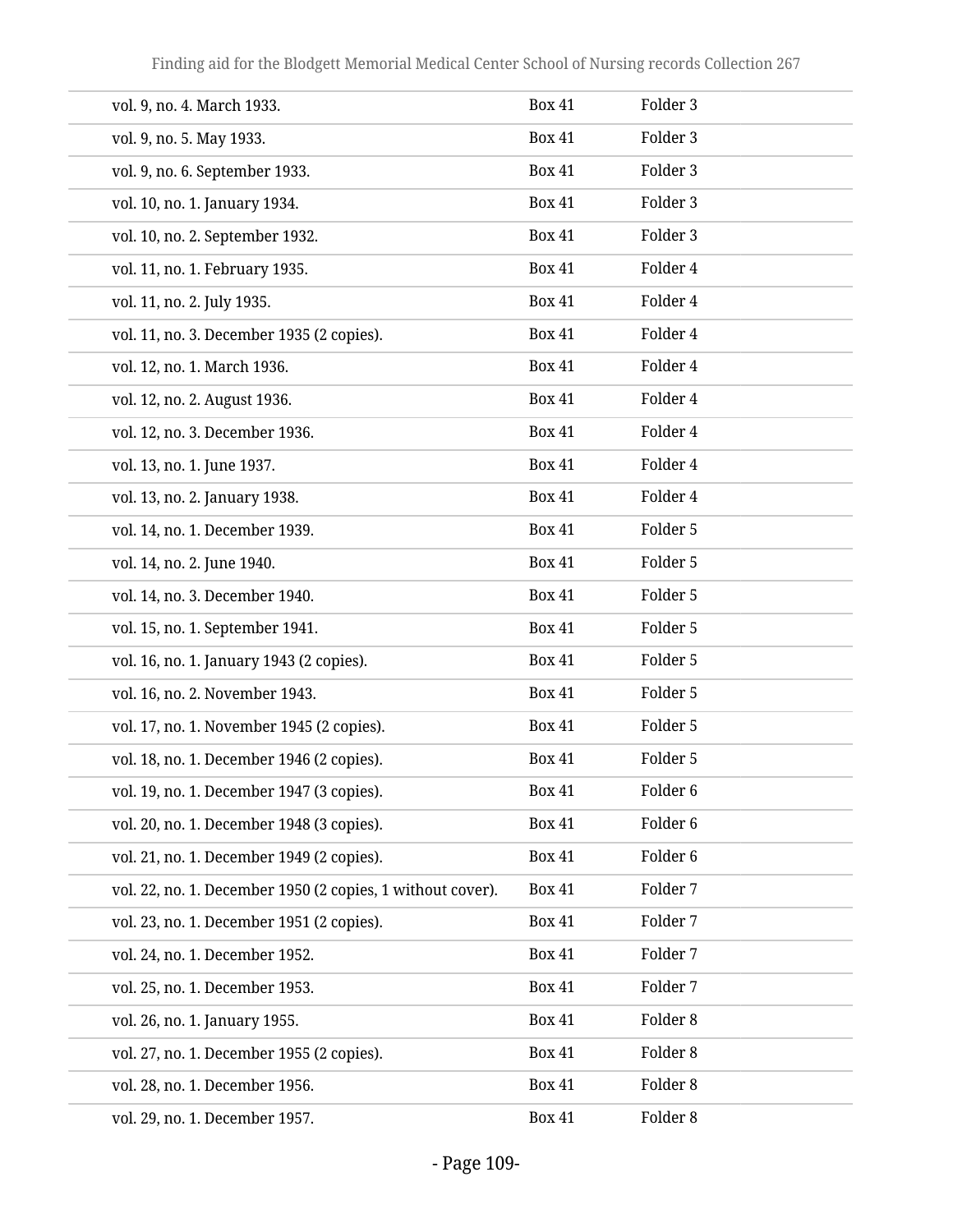| vol. 30, no. 1. January 1959.                                                    | <b>Box 41</b> | Folder 8            |
|----------------------------------------------------------------------------------|---------------|---------------------|
| vol. 31, no. 1. January 1960.                                                    | <b>Box 41</b> | Folder 9            |
| vol. 32, no. 1. January 1961.                                                    | <b>Box 41</b> | Folder 9            |
| vol. 33, no. 1. January 1962.                                                    | <b>Box 41</b> | Folder 9            |
| vol. 34, no. 1. January 1963.                                                    | <b>Box 41</b> | Folder 9            |
| vol. 35, no. 1. January 1964.                                                    | <b>Box 41</b> | Folder 10           |
| vol. 36, no. 1. January 1965.                                                    | <b>Box 41</b> | Folder 10           |
| vol. 37, no. 1. January 1966 (2 copies).                                         | <b>Box 41</b> | Folder 10           |
| vol. 38, no. 1. January 1967.                                                    | <b>Box 42</b> | Folder 1            |
| vol. 39, no. 2. January 1968.                                                    | <b>Box 42</b> | Folder 1            |
| vol. 40, no. 3. January 1969.                                                    | <b>Box 42</b> | Folder 1            |
| vol. 41, no. 1. January 1970.                                                    | <b>Box 42</b> | Folder 1            |
| vol. 42, no. 1. January 1971.                                                    | <b>Box 42</b> | Folder <sub>2</sub> |
| vol. 43, no. 1. January 1972.                                                    | <b>Box 42</b> | Folder <sub>2</sub> |
| vol. 44, no. 1. January 1973.                                                    | <b>Box 42</b> | Folder <sub>2</sub> |
| vol. 45. January 1974.                                                           | <b>Box 42</b> | Folder 3            |
| vol. 46. January 1975.                                                           | <b>Box 42</b> | Folder 3            |
| vol. 47. March 1977.                                                             | <b>Box 42</b> | Folder 3            |
| vol. 48. March 1978.                                                             | <b>Box 42</b> | Folder 4            |
| vol. 49. March 1979.                                                             | <b>Box 42</b> | Folder 4            |
| vol. 50. March 1980 (2 copies).                                                  | <b>Box 42</b> | Folder 4            |
| vol. 51. March 1981.                                                             | <b>Box 42</b> | Folder 5            |
| vol. 52. March 1983 (2 copies).                                                  | <b>Box 42</b> | Folder 5            |
| vol. 53. March 1985.                                                             | <b>Box 42</b> | Folder <sub>6</sub> |
| vol. 54. November 1987.                                                          | <b>Box 42</b> | Folder 7            |
| List of Alumnae Journals owned by School of Nursing<br>$lihnom$ , Through $1004$ | <b>Box 42</b> | Folder <sub>8</sub> |

#### library. Through 1984.

# **Subseries C. Alumnae Plasma [newsletter].**

### **Scope and Contents**

1945-1946, incomplete.

#### **Title/Description Instances**

Vol. 1, no. 1. March 1945 (2). Box 40 Folder 5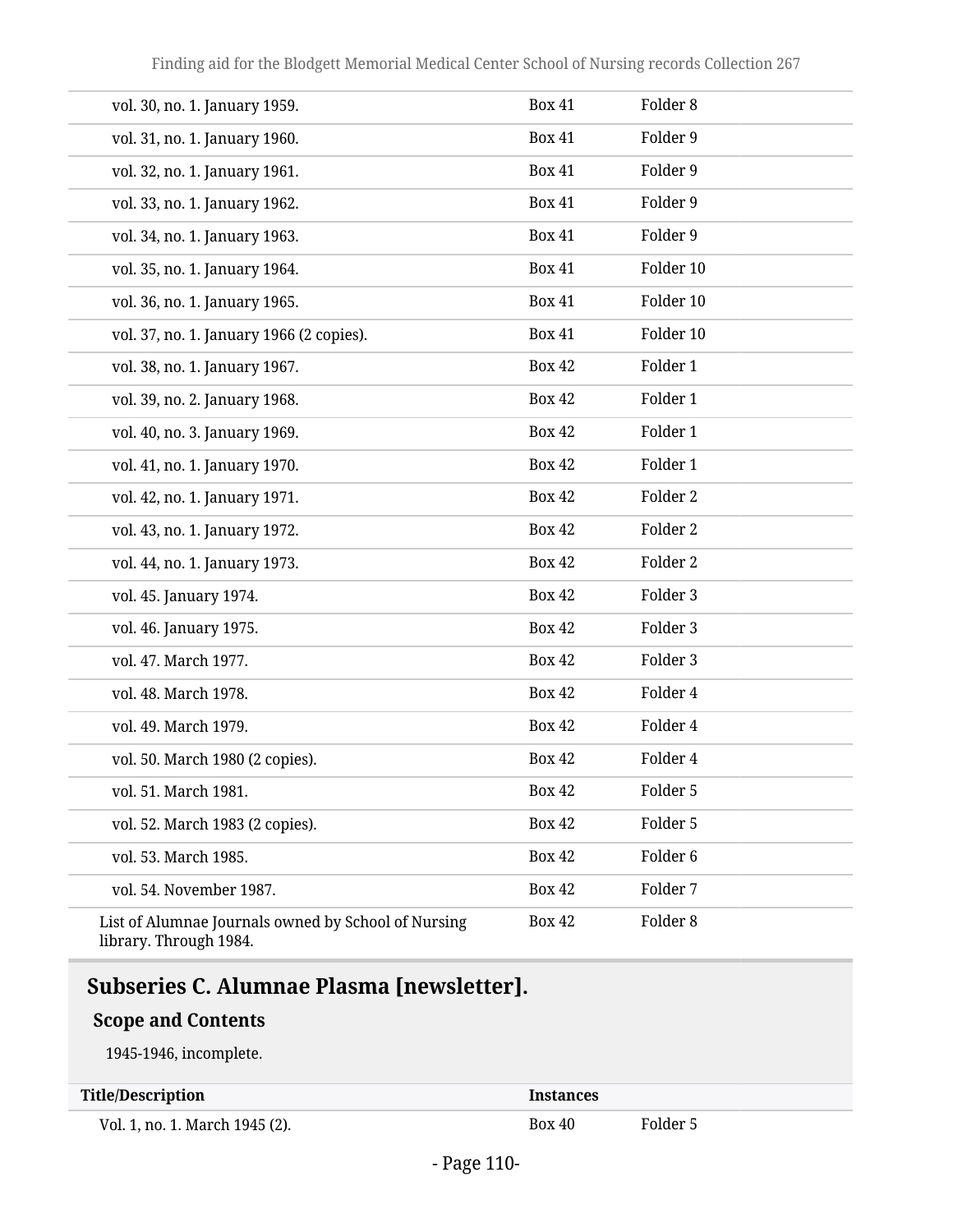Finding aid for the Blodgett Memorial Medical Center School of Nursing records Collection 267

| Vol. 1, no. 2. June 1945.                     | <b>Box 40</b> | Folder 5 |
|-----------------------------------------------|---------------|----------|
| Vol. 1, no. 3. September 1945.                | <b>Box 40</b> | Folder 5 |
| Vol. 2, no. 1. March 1946. [front cover only] | Box 40        | Folder 5 |

## **Subseries D. Correspondence.**

### **Scope and Contents**

1920-1981, including some John Wood Blodgett correspondence.

| <b>Title/Description</b>                                                                         | <b>Instances</b> |          |
|--------------------------------------------------------------------------------------------------|------------------|----------|
| 1920-1981. Includes correspondence between John Wood<br>Blodgett and "Miss Myers," October 1920. | Box 40           | Folder 6 |

### **Subseries E. Reunions.**

### **Scope and Contents**

Invitations, programs, and other realia for the 1st through 11th Blodgett School of Nursing reunions (1925-1975), as well as a few smaller class reunions. Also includes a folder of documents related to the Centennial Planning Committee (1986 reunion).

| <b>Title/Description</b>                                                           | <b>Instances</b> |                      |  |
|------------------------------------------------------------------------------------|------------------|----------------------|--|
| 1st reunion, June 1925. Invitation (2) and attendance<br>record.                   | <b>Box 40</b>    | Folder 7             |  |
| 2nd reunion, May 1930. Invitation.                                                 | <b>Box 40</b>    | Folder <sub>8</sub>  |  |
| 3rd reunion, June 1936. Invitation, program, and<br>registration.                  | <b>Box 40</b>    | Folder 9             |  |
| 4th reunion, June 1940. Invitation.                                                | Box 40           | Folder 10            |  |
| 5th reunion, June 1946. Invitation.                                                | <b>Box 40</b>    | Folder 11            |  |
| 6th reunion, June 1950. Invitation (3).                                            | <b>Box 40</b>    | Folder <sub>12</sub> |  |
| 7th reunion (50th year), June 1955. Invitation.                                    | <b>Box 40</b>    | Folder 13            |  |
| 8th reunion (55th year), June 1960. Invitation (2).                                | Box 40           | Folder 14            |  |
| Alumni reunion, 1962. Booklet with schedule, history,<br>other information.        | Box 40           | Folder 15            |  |
| 9th reunion, 1965(?). Program schedule.                                            | <b>Box 40</b>    | Folder 16            |  |
| 10th reunion, June 1970. Program schedule and<br>registration card.                | Box 40           | Folder 17            |  |
| 5th reunion for class of 1970, 1975. List of class members<br>and their addresses. | <b>Box 40</b>    | Folder 18            |  |
| 11th reunion, 1975. Historical data booklet (2)                                    | <b>Box 40</b>    | Folder 19            |  |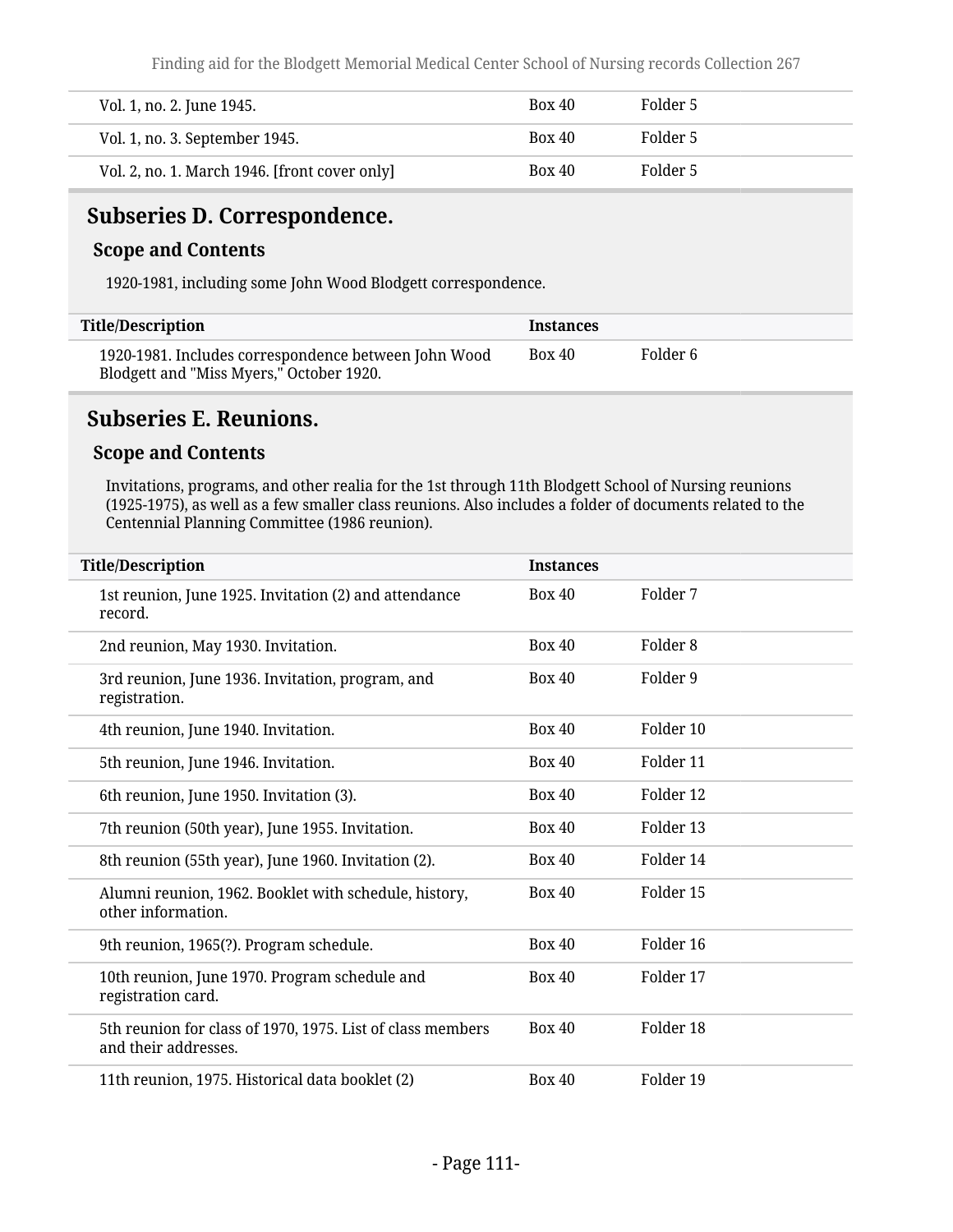# **Centennial Planning Committee, 1986 reunion. Arranged chronologically.**

| <b>Title/Description</b>                                                                                                   | <b>Instances</b> |                      |
|----------------------------------------------------------------------------------------------------------------------------|------------------|----------------------|
| Centennial invitation. In envelope.                                                                                        | <b>Box 40</b>    | Folder 20            |
| Program. 1986 Mary Emilie Scott Lecture. Presenter Dr.<br>Joyce Brothers, "Unlocking Your Hidden Powers and<br>Potential." | <b>Box 40</b>    | Folder 20            |
| Plans for Golden Grad Luncheon, addressed to Mr.<br>O'Rourke, from Sybil Hole. N.d.                                        | <b>Box 40</b>    | Folder 20            |
| Centennial Committee assignments. N.d.                                                                                     | <b>Box 40</b>    | Folder 20            |
| Guidelines for hostess responsibilities. N.d.                                                                              | <b>Box 40</b>    | Folder 20            |
| BMMC historical file from Bio-Med. Yellow legal lined<br>paper.                                                            | <b>Box 40</b>    | Folder 20            |
| Report, February 19, 1985.                                                                                                 | <b>Box 40</b>    | Folder <sub>20</sub> |
| Meeting agendas.                                                                                                           | <b>Box 40</b>    | Folder 20            |
| September 24, 1985.                                                                                                        | <b>Box 40</b>    | Folder 20            |
| November 12, 1985.                                                                                                         | <b>Box 40</b>    | Folder 20            |
| January 14, 1986.                                                                                                          | <b>Box 40</b>    | Folder 20            |
| Report, February 17, 1986.                                                                                                 | <b>Box 40</b>    | Folder 20            |
| Letter to alumni from Alumnae Association, March 18,<br>1986.                                                              | <b>Box 40</b>    | Folder 20            |
| Video-tape and slide programs. March 19, 1986.                                                                             | <b>Box 40</b>    | Folder 20            |
| Meeting agenda, April 15, 1986.                                                                                            | <b>Box 40</b>    | Folder 20            |
| Letter to committee members from Jane Warners, May<br>6, 1986.                                                             | <b>Box 40</b>    | Folder 20            |
| Report, May 14, 1986.                                                                                                      | <b>Box 40</b>    | Folder 20            |
| Memo to Mary Welsh Guild, May 14, 1986.                                                                                    | <b>Box 40</b>    | Folder 20            |
| Meeting agenda, May 20, 1986.                                                                                              | <b>Box 40</b>    | Folder 20            |
| Report. Summary of events and data relating to<br>alumnae reunion (2). N.d. With cost and other related<br>information.    | <b>Box 40</b>    | Folder 20            |
| Memo from Terry O'Rourke RE centennial celebration,<br>June 18, 1986.                                                      | <b>Box 40</b>    | Folder 20            |
| Introductory remarks before presentation of diplomas.<br>1987(?).                                                          | <b>Box 40</b>    | Folder 20            |

# **Subseries F. Student Lists.**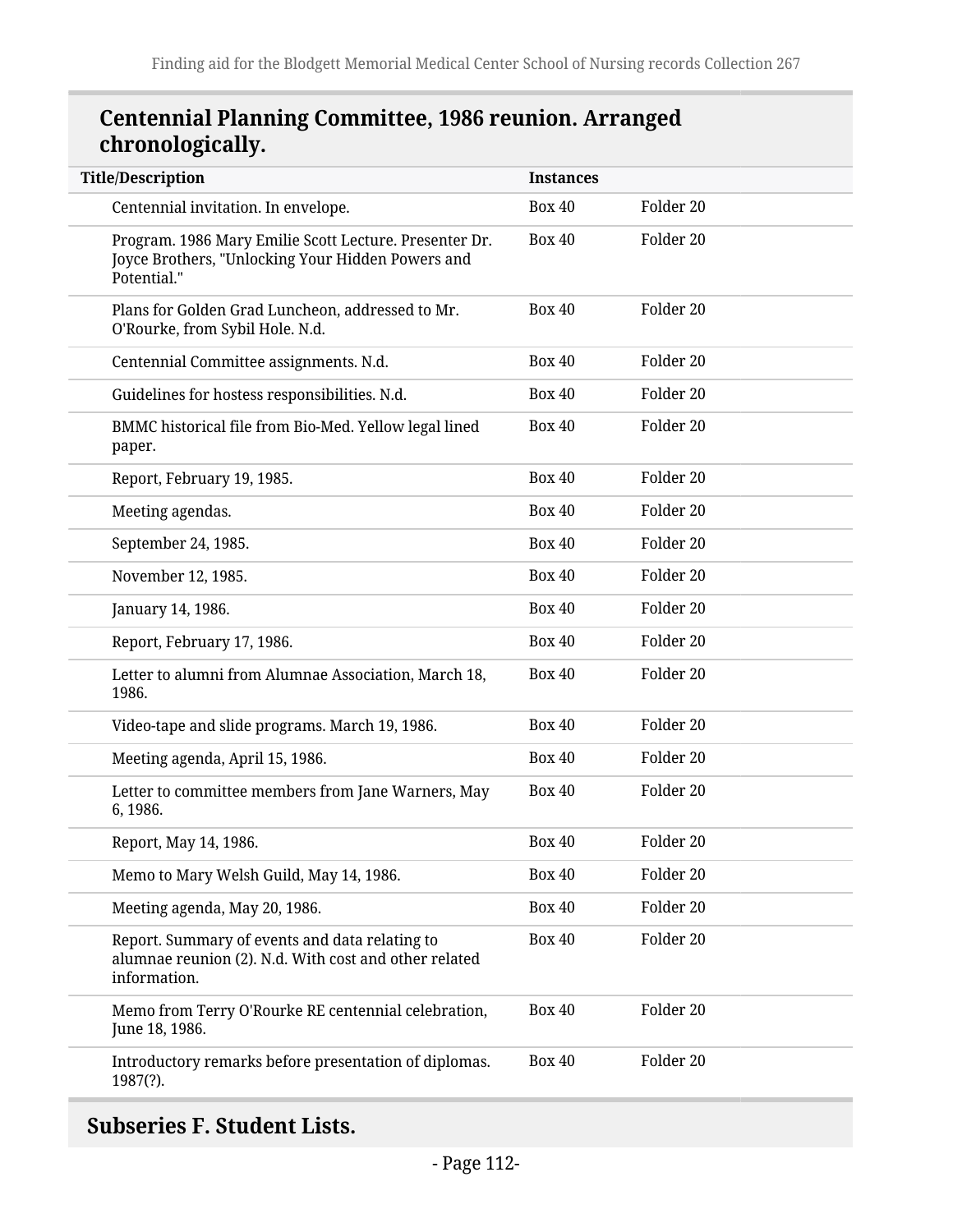### **Scope and Contents**

Several sets of lists, including class rosters and enrollment, student names and addresses, and other data. Includes information on students who did not graduate, as well as details for graduates' career and family status.

| <b>Title/Description</b>                                                                                                                               | <b>Instances</b> |           |
|--------------------------------------------------------------------------------------------------------------------------------------------------------|------------------|-----------|
| Graduate nurses, classes of 1888-1921, plus nurses in<br>training. Includes maiden and married names, current<br>city and state, and whether deceased. | <b>Box 40</b>    | Folder 21 |
| Graduate nurses, classes of 1888-1927. Includes maiden<br>name, whether married, place of employment (or "at<br>home"), and whether deceased.          | <b>Box 40</b>    | Folder 21 |
| List of BMH graduates, n.d.                                                                                                                            | Box 40           | Folder 22 |
| Names and addresses of graduates, classes of 1916-1986<br>(inclusive). Prepared for publication in the Blodgett<br>Alumnae Journal.                    | Box 40           | Folder 23 |

# **Class rosters. Includes student names and class totals.**

| <b>Title/Description</b>                                                                                                                                                                                                                                                                              | <b>Instances</b> |           |
|-------------------------------------------------------------------------------------------------------------------------------------------------------------------------------------------------------------------------------------------------------------------------------------------------------|------------------|-----------|
| 1888-1937 (inclusive).                                                                                                                                                                                                                                                                                | <b>Box 40</b>    | Folder 24 |
| 1938-1987 (inclusive).                                                                                                                                                                                                                                                                                | <b>Box 40</b>    | Folder 25 |
| Class enrollment, 1968-1987 (inclusive). Includes date of<br>withdrawal for students who did not finish, also running<br>total of class enrollment by date. Each class also includes<br>a separate sheet with students' name, address, age on<br>admission, high school, college credit, and college. | <b>Box 40</b>    | Folder 26 |

# **Subseries G. Miscellaneous.**

### **Scope and Contents**

Receipt, reunion statistics, scholarship application packet, schedules, etc.

| <b>Title/Description</b>                                                      | <b>Instances</b> |           |
|-------------------------------------------------------------------------------|------------------|-----------|
| Receipt. Michigan Corporation and Securities Commission,<br>December 4, 1939. | <b>Box 40</b>    | Folder 27 |
| September 10, 1946. Statistics RE alumnae reunions,<br>including attendance.  | <b>Box 40</b>    | Folder 27 |
| Application packet for BMH Alumnae Association<br>Scholarship Fund (2). 1974. | <b>Box 40</b>    | Folder 27 |
| Alumnae Association yearly schedules.                                         | Box 40           | Folder 27 |
| October 22, 1979.                                                             | Box 40           | Folder 27 |
| September 20, 1980.                                                           | <b>Box 40</b>    | Folder 27 |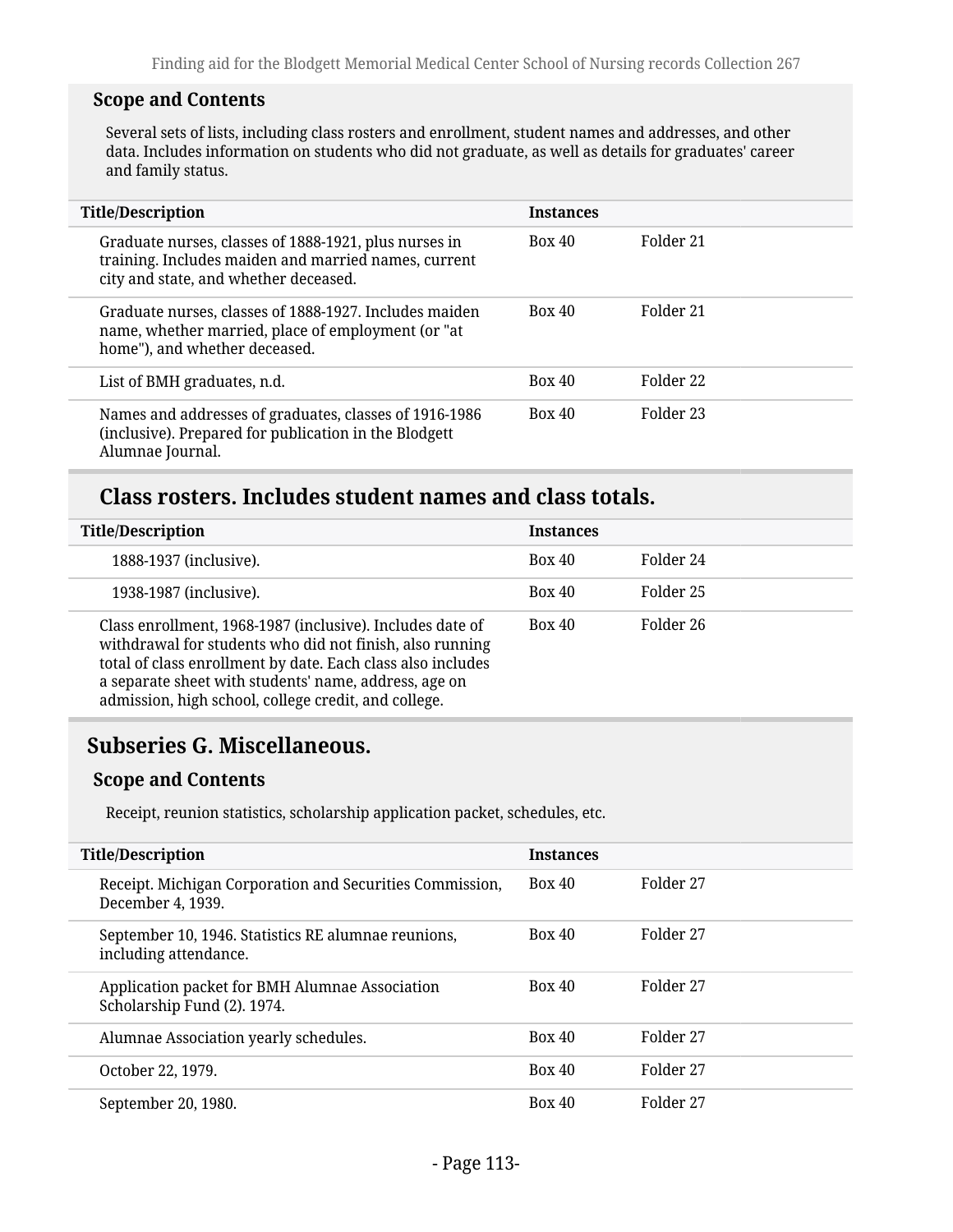| Congratulatory letter to Esther DeVries, January 27, 1984.<br>With handwritten note to Sybil Hole from Jean Stewart,<br>May 3, 1984. | <b>Box 40</b> | Folder 27 |
|--------------------------------------------------------------------------------------------------------------------------------------|---------------|-----------|
| School news 1986-1987.                                                                                                               | <b>Box 40</b> | Folder 27 |
| Song sheet.                                                                                                                          | <b>Box 40</b> | Folder 27 |

#### **^** [Return to Table of Contents](#page-1-0)

### **Series XVII. BMH / BMMC.**

### **Scope and Contents**

This small series contains items related to the hospital itself, rather than to the school of nursing.

### **Subseries A. Hospital Records.**

#### **Scope and Contents**

Includes telephone and staff directories (ca. 1980s), blank medical folder, night nurses' bulletin, and an oversized Blodgett journal with financial records (1911-1914).

| <b>Title/Description</b>                                                                                                                                   | <b>Instances</b> |          |
|------------------------------------------------------------------------------------------------------------------------------------------------------------|------------------|----------|
| Telephone and staff directories, ca. 1980s.                                                                                                                | <b>Box 43</b>    | Folder 1 |
| BMMC telephone directory, ca. 1980(?).                                                                                                                     | <b>Box 45</b>    | Folder 3 |
| Blank medical file folder. Label on outside: "B.M.H.<br>Nursing School, letters and communication." [Files have<br>been removed and housed appropriately.] | <b>Box 43</b>    | Folder 2 |
| Night nurses bulletin, May 7, 1928 (2).                                                                                                                    | <b>Box 45</b>    | Folder 5 |
| Blodgett journal, 1911-1914. Financial records (?).<br>Oversized.                                                                                          | <b>Box 53</b>    |          |

### **Subseries B. Publications.**

#### **Scope and Contents**

UBA / Blodgett Hospital annual reports (1887-1981, incomplete). Serials (Blodgett Beacon, The Chart, Construction Comments, and others). Several misc. publications (ca. 1887-1980s), including UBA materials, booklet for the 1916 Blodgett Memorial Hospital dedication, published reports, etc. Also included is a comprehensive history of Blodgett Hospital, 1997.

### **Annual Reports. Union Benevolent Association Home & Hospital**

| <b>Title/Description</b>                  | <b>Instances</b> |          |
|-------------------------------------------|------------------|----------|
| 1897/1898 00. [3270]. 1; Added 12/16/2004 | <b>Box 43</b>    | Folder 3 |
| 1901/1902 00.[3270].xAdded 12/18/2004     | <b>Box 43</b>    | Folder 4 |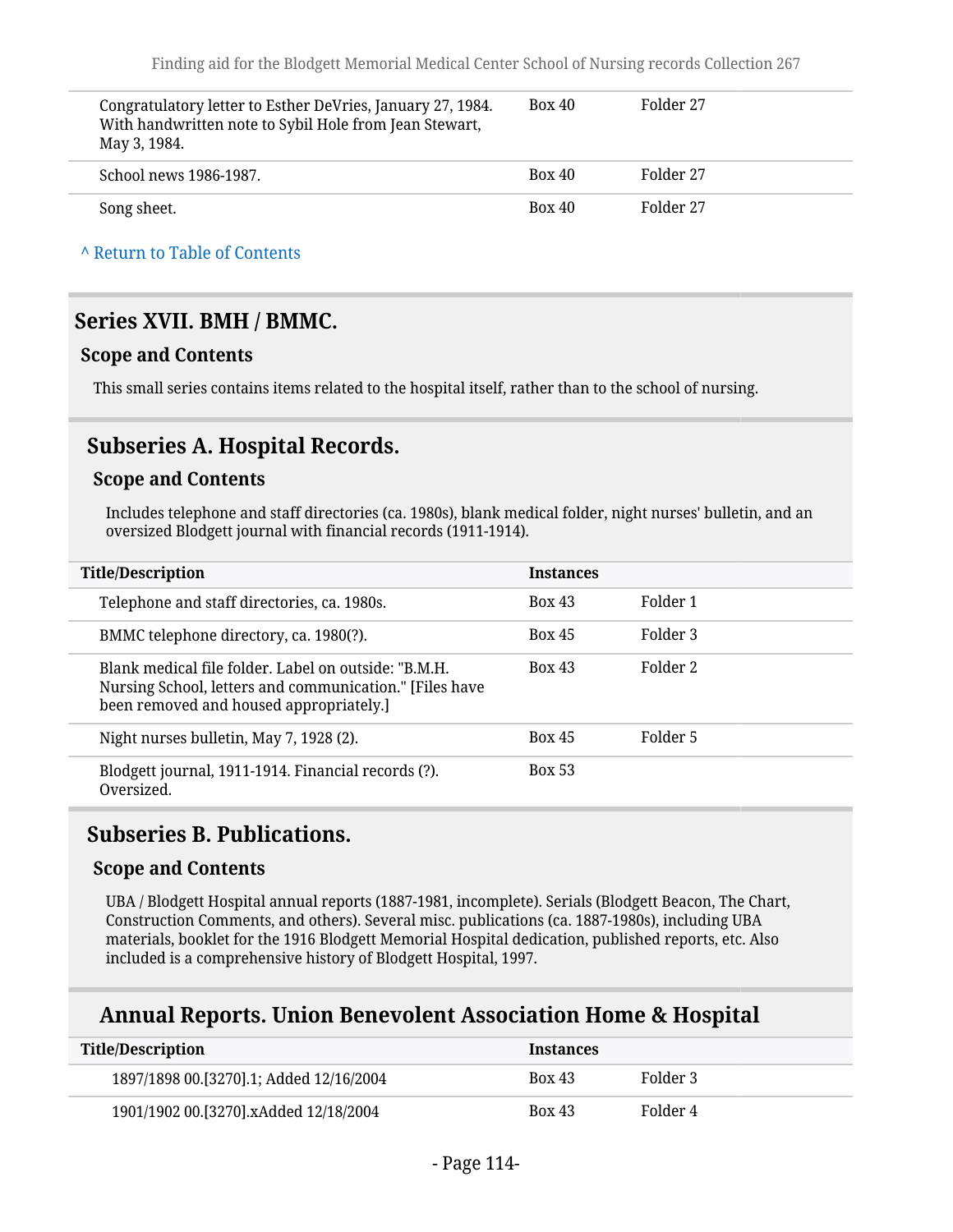Finding aid for the Blodgett Memorial Medical Center School of Nursing records Collection 267

| 1902/1903                             | <b>Box 43</b> | Folder 4            |
|---------------------------------------|---------------|---------------------|
| 1903/1904                             | <b>Box 43</b> | Folder 4            |
| 1904/1905                             | <b>Box 43</b> | Folder 4            |
| 1905/1906 00.[3270].xAdded 12/18/2004 | <b>Box 43</b> | Folder 5            |
| 1907 00.[3270].1                      | <b>Box 43</b> | Folder 5            |
| 1907 00.[5060].4; Added 5/23/2006     | <b>Box 43</b> | Folder 5            |
| 1908 00.[3270].1                      | <b>Box 43</b> | Folder 5            |
| 1909                                  | <b>Box 43</b> | Folder 5            |
| 1910                                  | <b>Box 43</b> | Folder 5            |
| 1911 00.[3270].x Added 12/18/2004     | <b>Box 43</b> | Folder <sub>6</sub> |
| 1911/1912                             | <b>Box 43</b> | Folder <sub>6</sub> |
| 1912/1913                             | <b>Box 43</b> | Folder <sub>6</sub> |
| 1914                                  | <b>Box 43</b> | Folder <sub>6</sub> |
| 1915                                  | <b>Box 43</b> | Folder <sub>6</sub> |

# **Annual Reports. Union Benevolent Association, operating the Blodgett Memorial Hospital and the Marion Louise Withey Home for Nurses**

| <b>Title/Description</b>           | <b>Instances</b> |          |
|------------------------------------|------------------|----------|
| 1916 00.[3270].1; Added 12/18/2004 | <b>Box 43</b>    | Folder 7 |
| 1917                               | <b>Box 43</b>    | Folder 7 |
| 1918                               | <b>Box 43</b>    | Folder 7 |
| 1922 00.[3270].1; Added 12/18/2004 | <b>Box 43</b>    | Folder 8 |
| 1923                               | <b>Box 43</b>    | Folder 8 |
| 1924                               | <b>Box 43</b>    | Folder 8 |
| 1925                               | <b>Box 43</b>    | Folder 8 |
| 1926 00.[3270].1; Added 12/18/2004 | <b>Box 43</b>    | Folder 9 |
| 1927                               | <b>Box 43</b>    | Folder 9 |
| 1928                               | <b>Box 43</b>    | Folder 9 |

# **Annual Reports. Blodgett Memorial Hospital.**

| <b>Title/Description</b>           | <b>Instances</b> |          |
|------------------------------------|------------------|----------|
| 1956 00.[3270].1; Added 12/18/2004 | <b>Box 44</b>    | Folder 1 |
| 1958                               | <b>Box 44</b>    | Folder 1 |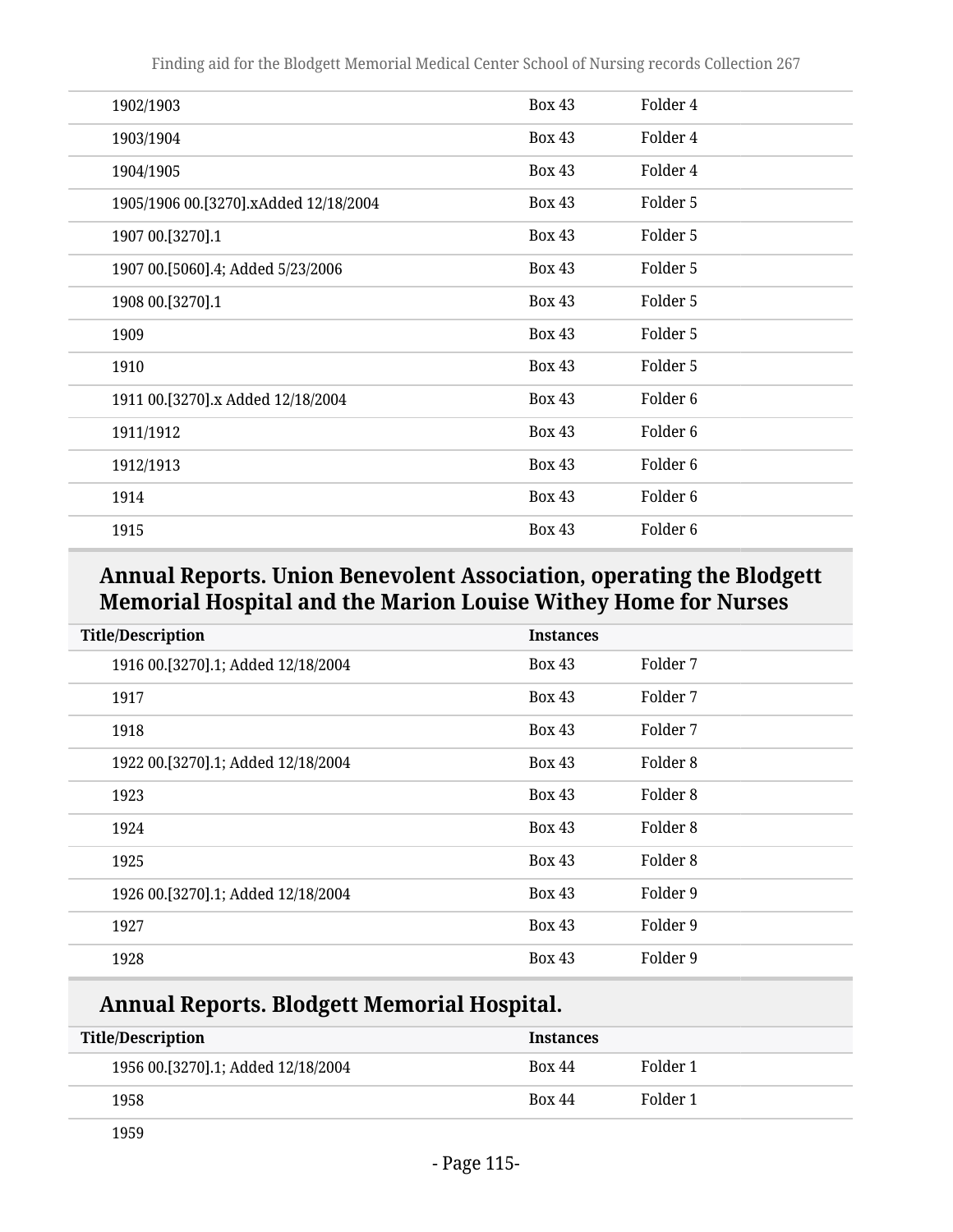|                                    | <b>Box 44</b> | Folder 1 |
|------------------------------------|---------------|----------|
| 1961                               | <b>Box 44</b> | Folder 1 |
| 1971 00.[3271].1; Added 12/18/2004 | <b>Box 44</b> | Folder 2 |
| 1972                               | <b>Box 44</b> | Folder 2 |
| 1973                               | <b>Box 44</b> | Folder 2 |
| 1974                               | <b>Box 44</b> | Folder 2 |

# **Annual Reports. Blodgett Memorial Medical Center.**

| <b>Title/Description</b>           | <b>Instances</b> |          |
|------------------------------------|------------------|----------|
| 1975 00.[3271].5; Added 12/18/2004 | <b>Box 44</b>    | Folder 3 |
| 1976                               | <b>Box 44</b>    | Folder 3 |
| 1977                               | <b>Box 44</b>    | Folder 3 |
| 1978                               | <b>Box 44</b>    | Folder 3 |
| 1979                               | <b>Box 44</b>    | Folder 3 |
| 1980 00.[3271]10; Added 12/18/2004 | <b>Box 44</b>    | Folder 4 |
| 1981                               | <b>Box 44</b>    | Folder 4 |
|                                    |                  |          |

# **Serials and Periodicals. 1991.029B, unless indicated otherwise.**

# **Blodgett Beacon.**

| <b>Title/Description</b>                                     | <b>Instances</b> |          |
|--------------------------------------------------------------|------------------|----------|
| 1962—July (2), August, September                             | <b>Box 44</b>    | Folder 5 |
| 1963—January, August, October                                | <b>Box 44</b>    | Folder 5 |
| $1964$ -July                                                 | <b>Box 44</b>    | Folder 5 |
| 1964—issue unknown. Clipping titled "Bedlam at<br>Blodgett!" | <b>Box 44</b>    | Folder 5 |
| $1972$ —July                                                 | <b>Box 44</b>    | Folder 5 |
| 1976—July/August                                             | <b>Box 44</b>    | Folder 5 |

### **The Beacon.**

| <b>Title/Description</b>                | <b>Instances</b>          |
|-----------------------------------------|---------------------------|
| 1978—June                               | Folder 6<br><b>Box 44</b> |
| 1980—February, May, September, November | Folder 6<br><b>Box 44</b> |
| 1982—Summer                             | Folder 6<br><b>Box 44</b> |
| 1983—Summer (2)                         | Folder 6<br><b>Box 44</b> |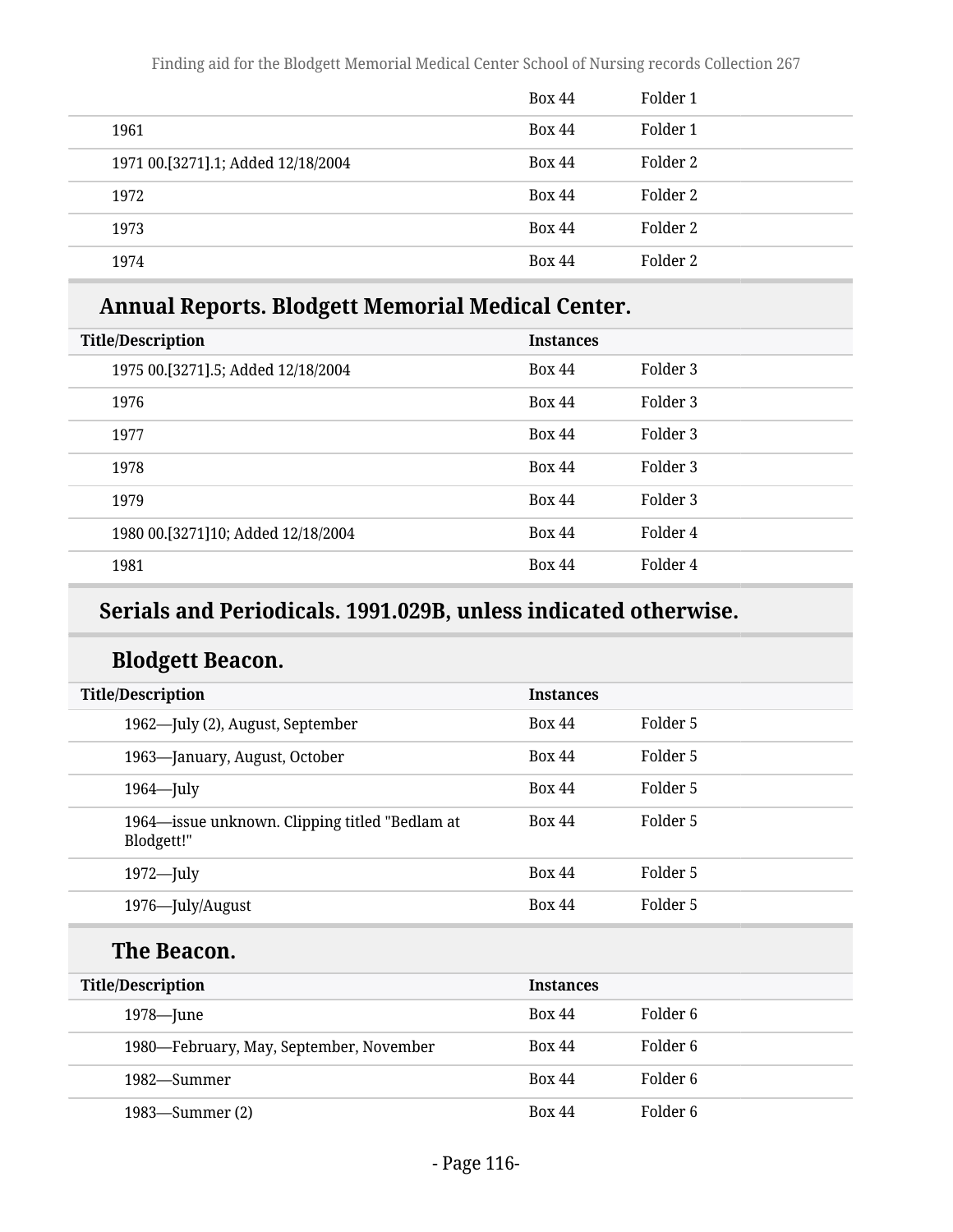Finding aid for the Blodgett Memorial Medical Center School of Nursing records Collection 267

| <b>Box 44</b>    | Folder 6            |
|------------------|---------------------|
|                  |                     |
|                  |                     |
| <b>Instances</b> |                     |
| <b>Box 45</b>    | Folder 19           |
| <b>Box 45</b>    | Folder 19           |
| <b>Box 45</b>    | Folder 19           |
| <b>Box 45</b>    | Folder 19           |
| <b>Box 45</b>    | Folder 19           |
|                  |                     |
| <b>Instances</b> |                     |
| <b>Box 44</b>    | Folder 7            |
| <b>Box 44</b>    | Folder 7            |
|                  |                     |
| <b>Instances</b> |                     |
| <b>Box 44</b>    | Folder <sub>8</sub> |
|                  |                     |
| <b>Instances</b> |                     |
| <b>Box 45</b>    | Folder 7            |
| <b>Box 45</b>    | Folder 7            |
|                  |                     |

| Title/Description                                                                                                                                                                                              | Instances     |           |
|----------------------------------------------------------------------------------------------------------------------------------------------------------------------------------------------------------------|---------------|-----------|
| Manual of the Union Benevolent Association of Grand<br>Rapids, Mich. GR : J. Rookus, Printers, 1887. Formerly<br>MKG361.Un3 00.[3367].1; Added 12/27/2004. Has<br>Historical Sketch [prepared by Mrs. Withey]. | <b>Box 44</b> | Folder 9  |
| Union Benevolent Association Home and Hospital of<br>Grand Rapids, Mich.  Ca. 1892. Pamphlet.                                                                                                                  | <b>Box 44</b> | Folder 10 |
| Organization and Government of the Union<br>Benevolent Association Hospital of Grand Rapids,<br>Mich. 1910. Booklet.                                                                                           | <b>Box 44</b> | Folder 11 |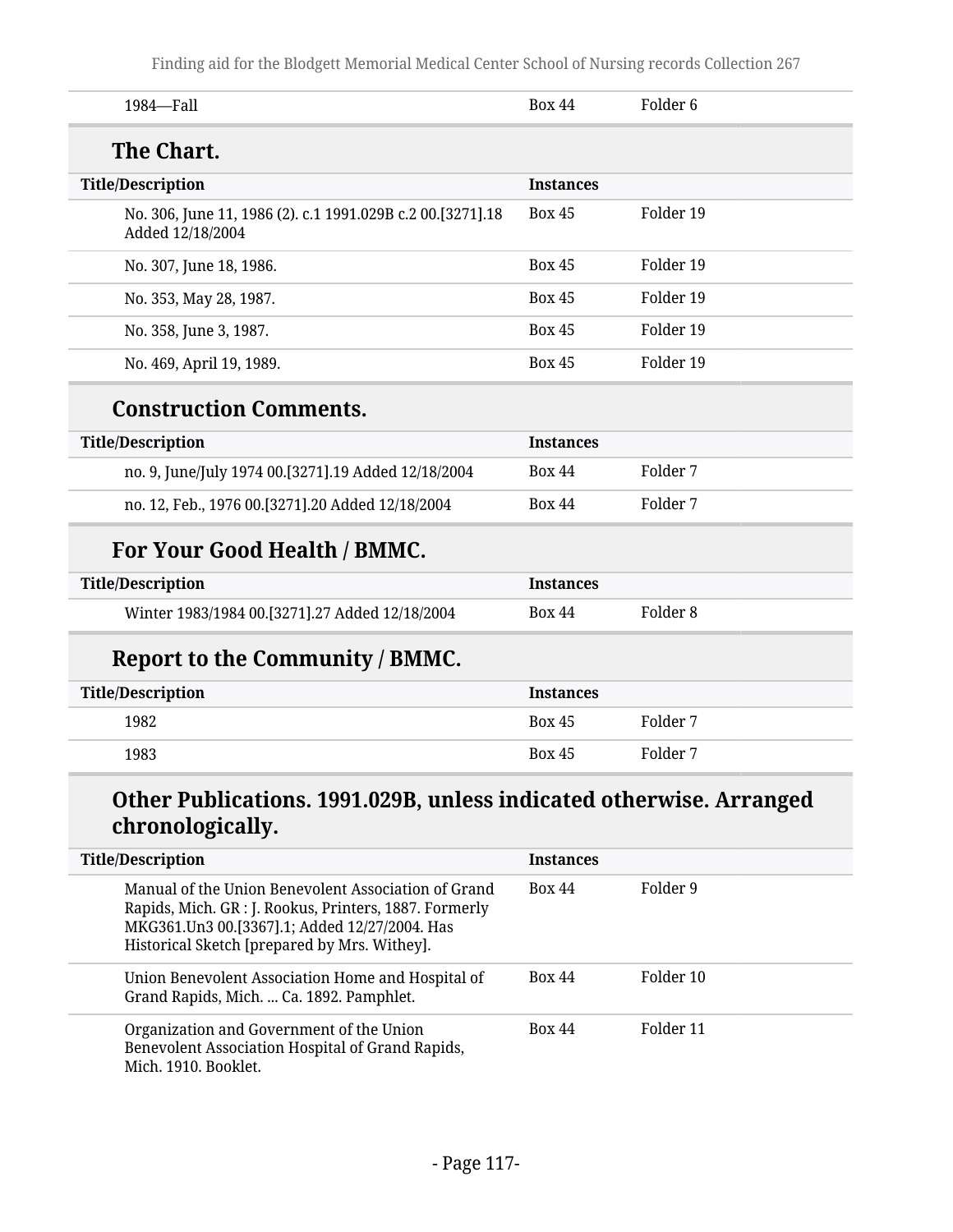# **Blodgett Memorial Hospital. Presented to the Union Benevolent Association of Grand Rapids, Michigan by John Wood Blodgett. In Memory of his Mother, Jane Wood Blodgett. Dedicated March 31, 1916. Booklet. Includes image of John Wood Blodgett.**

| <b>Title/Description</b>         | <b>Instances</b> |           |
|----------------------------------|------------------|-----------|
| c.1 00.[5060].1; Added 5/23/2006 | <b>Box 44</b>    | Folder 12 |
| c.2 00.[5060].2; Added 5/23/2006 | <b>Box 44</b>    | Folder 12 |
| c.3-4 1991.029B                  | <b>Box 44</b>    | Folder 12 |

# **Blodgett Memorial Hospital : How it Serves the Community. N.d. [after 1935; ca. 1940?]. 17-page booklet. Has centerfold sketch interior cutaway of the floors of the hospital showing equipment and facilities.**

| <b>Title/Description</b>                                                                                                                                                      | <b>Instances</b> |           |
|-------------------------------------------------------------------------------------------------------------------------------------------------------------------------------|------------------|-----------|
| c.1 00.[3271].25                                                                                                                                                              | <b>Box 44</b>    | Folder 13 |
| c.2-4 1991.029B                                                                                                                                                               | <b>Box 44</b>    | Folder 13 |
| Union Benevolent Association, operating Blodgett<br>Memorial Hospital, Grand Rapids, Michigan. Summary<br>of Reports of 1936. Folded flyer. 00.[3271].23; Added<br>12/18/2004 | <b>Box 44</b>    | Folder 14 |
| Know Your Nurses and Personnel of BMH. N.d. Pamphlet<br>with drawings.                                                                                                        | <b>Box 44</b>    | Folder 15 |
| A Report of Progress: BMH. [Ca. 1955.] Booklet/brochure<br>detailing new equipment and building additions.                                                                    | <b>Box 44</b>    | Folder 16 |
| Blodgett Memorial Hospital. [Ca. 1955] (2). Black/white/<br>red booklet with maps, photographs, and various<br>information, targeting the community and patients.             | <b>Box 44</b>    | Folder 17 |
| Serving Grand Rapids for Over a Century: Annual<br>Statistics, 1961-1962. BMH. Small pamphlet (2 copies).                                                                     | <b>Box 44</b>    | Folder 18 |
| Blodgett Memorial Medical Center [ca. 1976?]. Has<br>sketch of new facility in EGR on the cover. 00.[3271].26;<br>Added 12/18/2004                                            | <b>Box 44</b>    | Folder 19 |

# **Women's Auxiliary. Annual Reports.**

| <b>Title/Description</b>                                                                                                   | <b>Instances</b> |           |
|----------------------------------------------------------------------------------------------------------------------------|------------------|-----------|
| 1974 00. [3271] . 21; Added 12/18/2004                                                                                     | <b>Box 44</b>    | Folder 20 |
| 1979 00. [3271] .22; Added 12/18/2004                                                                                      | <b>Box 44</b>    | Folder 21 |
| Blodgett: Care for Seniors Pays  N.d. [ca. 1980s?].<br>Addressed to Lewis Clark at the library. Brochure. 00.<br>[3271].32 | <b>Box 44</b>    | Folder 22 |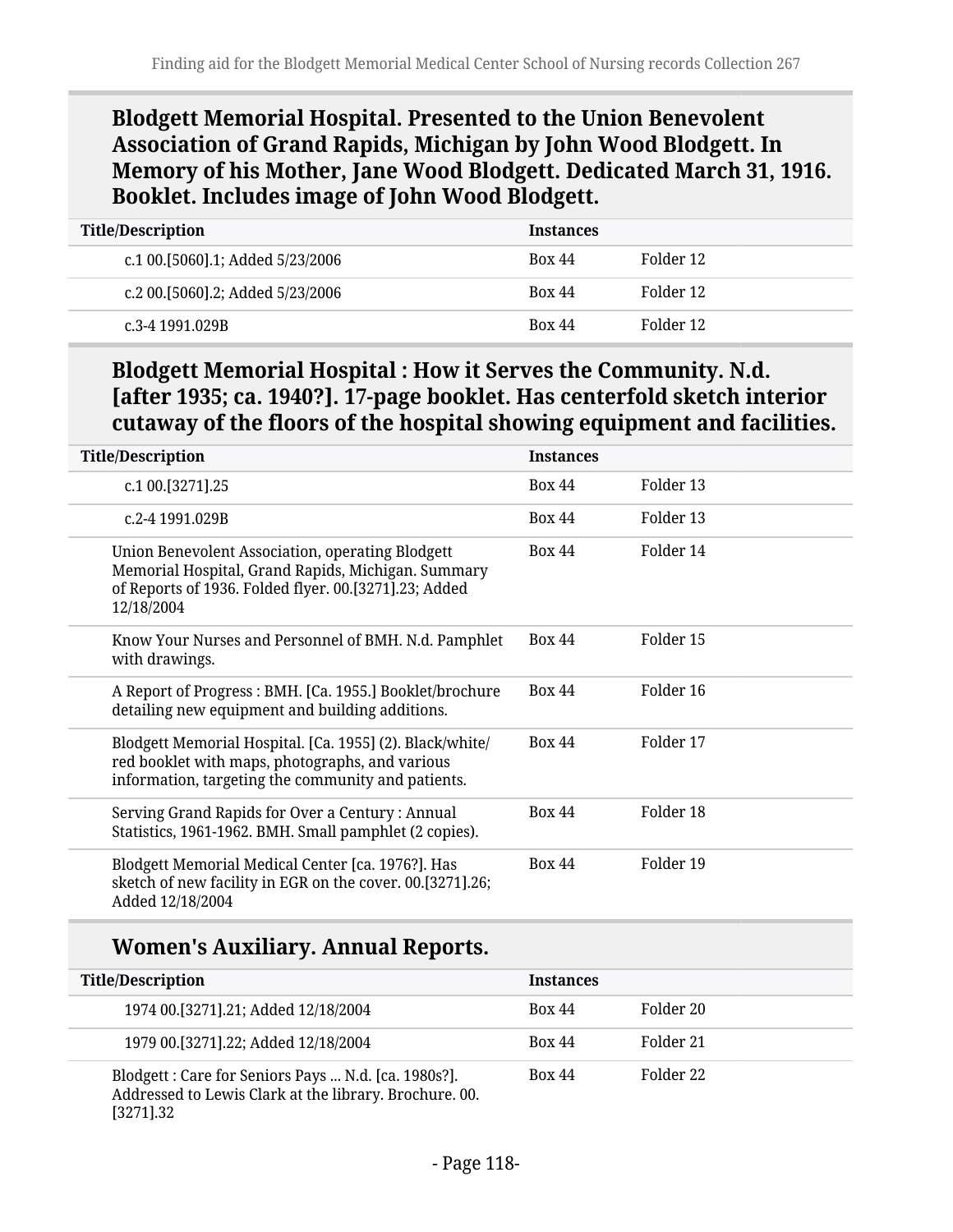The good cause in which we are engaged : Blodgett Memorial Medical Center : 150 years of caring for the community / Susan B. Lovell. BMMC, 1997. 139-page book, spiral-bound. 00.[5541].1

Box 44 Folder 23

### **Subseries C. Photos. 1991.029B, unless indicated otherwise.**

#### **Scope and Contents**

This small subseries includes photos of the laboratories, operating rooms, recovery rooms, radiology department, and surgery teams at Blodgett Hospital. Photos date to as early as 1910 to as late as 1958.

| <b>Title/Description</b>                                                                                                                                                                                                                                                                                                                                                                                                                                   | <b>Instances</b> |           |
|------------------------------------------------------------------------------------------------------------------------------------------------------------------------------------------------------------------------------------------------------------------------------------------------------------------------------------------------------------------------------------------------------------------------------------------------------------|------------------|-----------|
| Blodgett Hospital nursery suite. (5) [1991.029] Originally<br>in envelope with letter from Mary Sutton, R.N., Hospital<br>Nursing Consultant, Bureau of Public Health Nursing.<br>Dated May 24, 1945. To Frances Graff. On Mich.<br>Department of Health letterhead. RE these pictures, taken<br>by Mr. Jennings, Dept. of Health photographer, to be used<br>in a brochure or booklet(?) entitled "Care of the Mother<br>and Baby in Michigan Hospitals." | <b>Box 32</b>    | Folder 44 |
| Blodgett Hospital laboratory. N.d. (2)                                                                                                                                                                                                                                                                                                                                                                                                                     | <b>Box 32</b>    | Folder 45 |
| Blodgett Hospital laboratory, ca. 1910-1929 (2 copies,<br>1-5x7, 1-8x10). From the scrapbook/album of Anna Roth<br>(Weisheimer), class of 1915.                                                                                                                                                                                                                                                                                                            | <b>Box 32</b>    | Folder 46 |
| Radiology department, Blodgett Hospital. (3). Including x-<br>ray equipment.                                                                                                                                                                                                                                                                                                                                                                               | <b>Box 32</b>    | Folder 47 |
| BMH surgery, n.d. 5x7 photos (1 b/w, 1 color).                                                                                                                                                                                                                                                                                                                                                                                                             | <b>Box 32</b>    | Folder 48 |
| BMH surgery, 5th floor, 1916 building. (1) Training<br>operation, ca. early 1920s.                                                                                                                                                                                                                                                                                                                                                                         | <b>Box 32</b>    | Folder 49 |
| Sterilizing room, operating room on 5th floor. Ca.<br>1910-1929. (1) Colorized(?) b/w 5x7 photo, glued to larger<br>sheet of heavy paper. From the scrapbook/album of Anna<br>Roth (Weisheimer), class of 1915.                                                                                                                                                                                                                                            | <b>Box 32</b>    | Folder 50 |
| BMH surgery, 1941. (1) Leona Dolfin, scrub nurse.                                                                                                                                                                                                                                                                                                                                                                                                          | <b>Box 32</b>    | Folder 51 |
| BMH surgery, ca. 1930s-1940s. (1) From the scrapbook/<br>album of Anna Roth (Weisheimer), class of 1915.                                                                                                                                                                                                                                                                                                                                                   | <b>Box 32</b>    | Folder 52 |
| Open heart surgery team. (1) Kodacolor Enlargement<br>photo, December 1958. Red-tinted(?) 5x7.                                                                                                                                                                                                                                                                                                                                                             | <b>Box 32</b>    | Folder 53 |
| First recovery room on surgery floor, 1953 building, n.d.<br>(1)                                                                                                                                                                                                                                                                                                                                                                                           | <b>Box 32</b>    | Folder 54 |
| Blodgett Memorial Hospital, ca. 1917(?). 3 interior shots.<br>Camera Shop.                                                                                                                                                                                                                                                                                                                                                                                 | <b>Box 52</b>    | Folder 11 |

**^** [Return to Table of Contents](#page-1-0)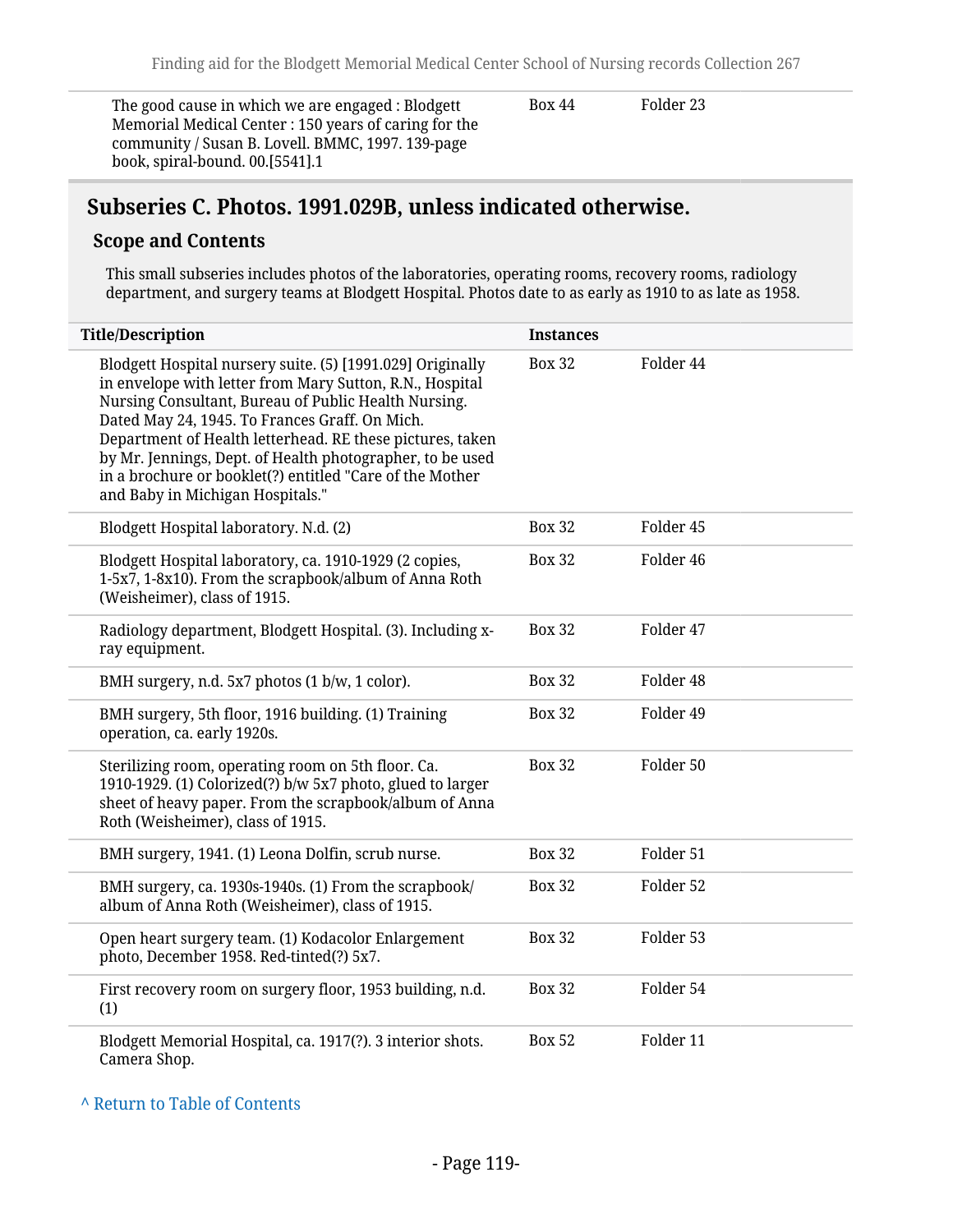# **Series XVIII. Ancillary Organizations. 1991.029B, unless indicated otherwise.**

### **Scope and Contents**

This small series contains materials indirectly related to several organizations associated with Blodgett Hospital and, to a lesser extent, the school of nursing. Includes organizational documents, reports, conference proceedings, publications, informational resources, etc.

# **Subseries A. American Red Cross. [Note: See Coll. 218, Kent County Chapter American Red Cross History, for related information.]**

### **Scope and Contents**

Publications and other documents, some related to the Kent County chapter.

| <b>Title/Description</b>                                                                                                                                                                               | <b>Instances</b> |           |
|--------------------------------------------------------------------------------------------------------------------------------------------------------------------------------------------------------|------------------|-----------|
| Milestones  American Red Cross Nursing Service. N.H.<br>465. Revised September 1931.                                                                                                                   | <b>Box 26</b>    | Folder 10 |
| History [of the Red Cross]. N.d.                                                                                                                                                                       | <b>Box 26</b>    | Folder 10 |
| American Red Cross, Grand Rapids Chapter  activities for<br>the fiscal year, July 1933-July 1934.                                                                                                      | <b>Box 26</b>    | Folder 10 |
| Information  enrollment and assignment—Army Nurse<br>Corps Reserve. N.d.                                                                                                                               | <b>Box 26</b>    | Folder 10 |
| Letters. From American Red Cross national headquarters<br>to committees on Red Cross Nursing Service                                                                                                   | <b>Box 26</b>    | Folder 10 |
| December 16, 1940. RE urgent need for more nurses<br>for army service. With single sheet, "Instructions to<br>committees on Red Cross Nursing Service regarding<br>correspondence," December 13, 1940. | <b>Box 26</b>    | Folder 10 |
| April 3, 1941. RE explanation of requirements for<br>enrollment.                                                                                                                                       | <b>Box 26</b>    | Folder 10 |
| American Red Cross  requirements for enrollment.<br>Extracts from ARC 703, revised March 1941.                                                                                                         | <b>Box 26</b>    | Folder 10 |
| <b>Publications.</b>                                                                                                                                                                                   |                  |           |
| <b>Title/Description</b>                                                                                                                                                                               | <b>Instances</b> |           |
| American Red Cross Nursing Service. Washington, D.C.:<br>American National Red Cross, revised January 1939.                                                                                            | <b>Box 26</b>    | Folder 10 |
| American Red Cross Nursing Service. Washington, D.C.:<br>American National Red Cross, September 1939.                                                                                                  | <b>Box 26</b>    | Folder 10 |
| American Red Cross Nursing Service (Abridged).                                                                                                                                                         | <b>Box 26</b>    | Folder 10 |

American Red Cross Nursing Service (Abridged). Washington, D.C. : American National Red Cross, May 1942.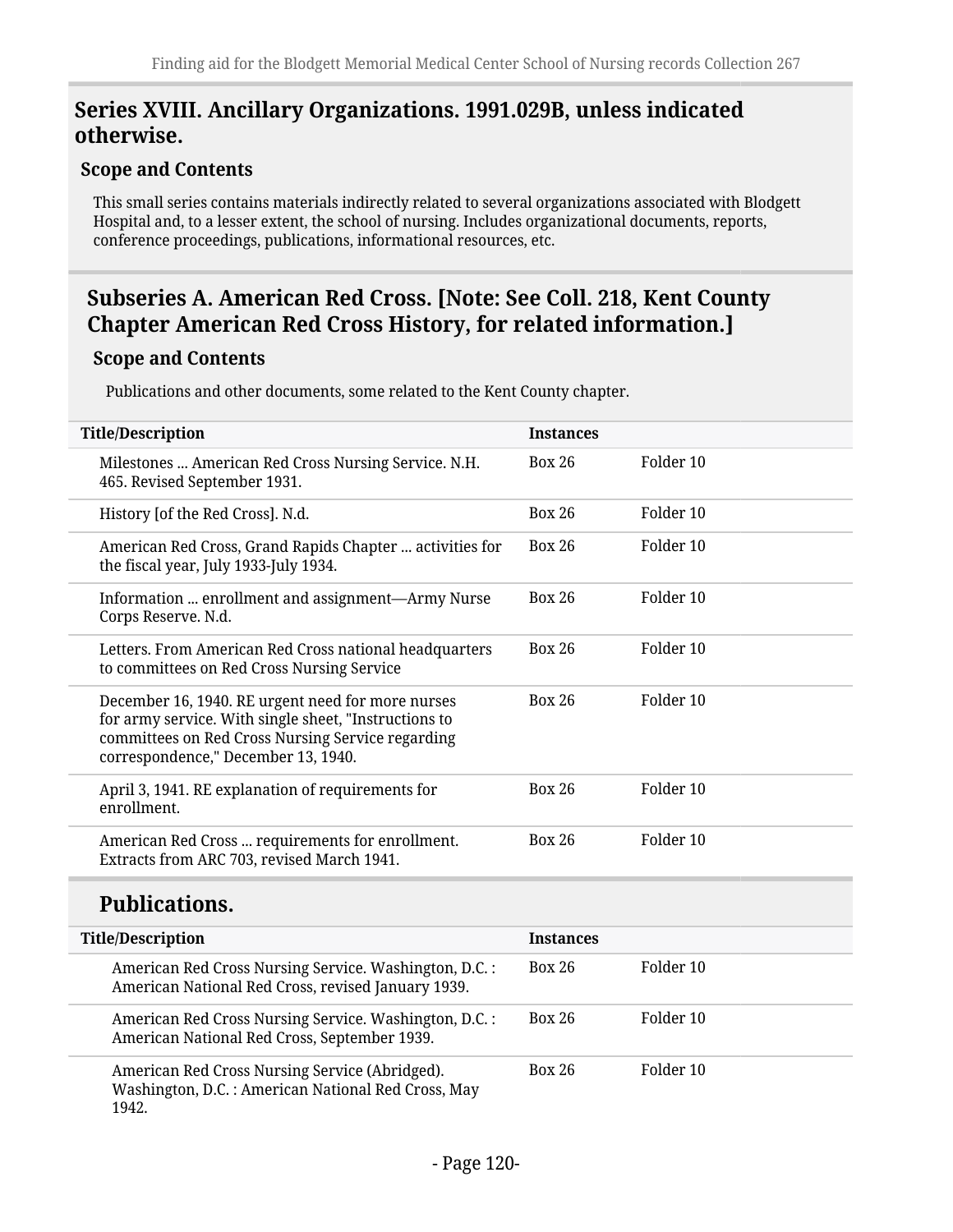| The American Red Cross: A Brief Story. Washington,<br>D.C.: American National Red Cross, revised February<br>1944. | <b>Box 26</b> | Folder 10 |  |
|--------------------------------------------------------------------------------------------------------------------|---------------|-----------|--|
| The Volunteer [serial]. No. 3, August 1941.                                                                        | <b>Box 26</b> | Folder 10 |  |

# **Subseries B. Michigan State League of Nursing Education**

| Title/Description                                                                                                                                           | <b>Instances</b> |           |
|-------------------------------------------------------------------------------------------------------------------------------------------------------------|------------------|-----------|
| Proposed constitution and by-laws of the MLNE. Cover<br>page is letter from Gertrude Spaulding, R.N., Tecumseh<br>Hospital, Secretary of MLNE, May 9, 1945. | Box 26           | Folder 11 |

# **Reports.**

| <b>Title/Description</b>                                                                                     | <b>Instances</b> |           |
|--------------------------------------------------------------------------------------------------------------|------------------|-----------|
| Report on 9th annual meeting, January 23-24, 1922. Mary<br>A. Welsh, R.N., presiding.                        | <b>Box 26</b>    | Folder 12 |
| Report on proceedings [10th annual meeting?], January<br>5-7, 1923.                                          | <b>Box 26</b>    | Folder 12 |
| Annual report. Presented at the Pantlind Hotel, GR,<br>Mich. April 25, 1946. 9-page booklet with blue cover. | <b>Box 26</b>    | Folder 13 |

# **Instructors' Institute.**

| <b>Title/Description</b>                                                                                                       | <b>Instances</b> |           |
|--------------------------------------------------------------------------------------------------------------------------------|------------------|-----------|
| Program. June 5-16, 1922.                                                                                                      | <b>Box 26</b>    | Folder 14 |
| Report. June 5-16, 1922.                                                                                                       | <b>Box 26</b>    | Folder 14 |
| "Patient vs. the Pupil" / Mary M. Pickering(?). June 14,<br>1921. 11 pages.                                                    | <b>Box 26</b>    | Folder 14 |
| "Care of Patients Clothes" / H.C. Goff. June 1922. 9 pages.                                                                    | <b>Box 26</b>    | Folder 14 |
| "The Teaching of Dietetics. 1924. 4 pages.                                                                                     | <b>Box 26</b>    | Folder 14 |
| "The Problem of Text Books" / Juliet A. George. May 8,<br>1925. 8 pages.                                                       | <b>Box 26</b>    | Folder 14 |
| "Problems of Education in the Nursing School." May<br>1927.                                                                    | <b>Box 26</b>    | Folder 14 |
| Program. April 17, 1943. 2 copies, 1 attached to the<br>following:                                                             | <b>Box 26</b>    | Folder 14 |
| Paper. "Simplifying Nursing Procedures."                                                                                       | <b>Box 26</b>    | Folder 14 |
| August 25, 1943. Notice RE room care, from Frances<br>Graff, director of nursing. [Appears to be component of<br>paper above.] | <b>Box 26</b>    | Folder 14 |
| Program. April 26, 1944. Correspondence attached.                                                                              | <b>Box 26</b>    | Folder 14 |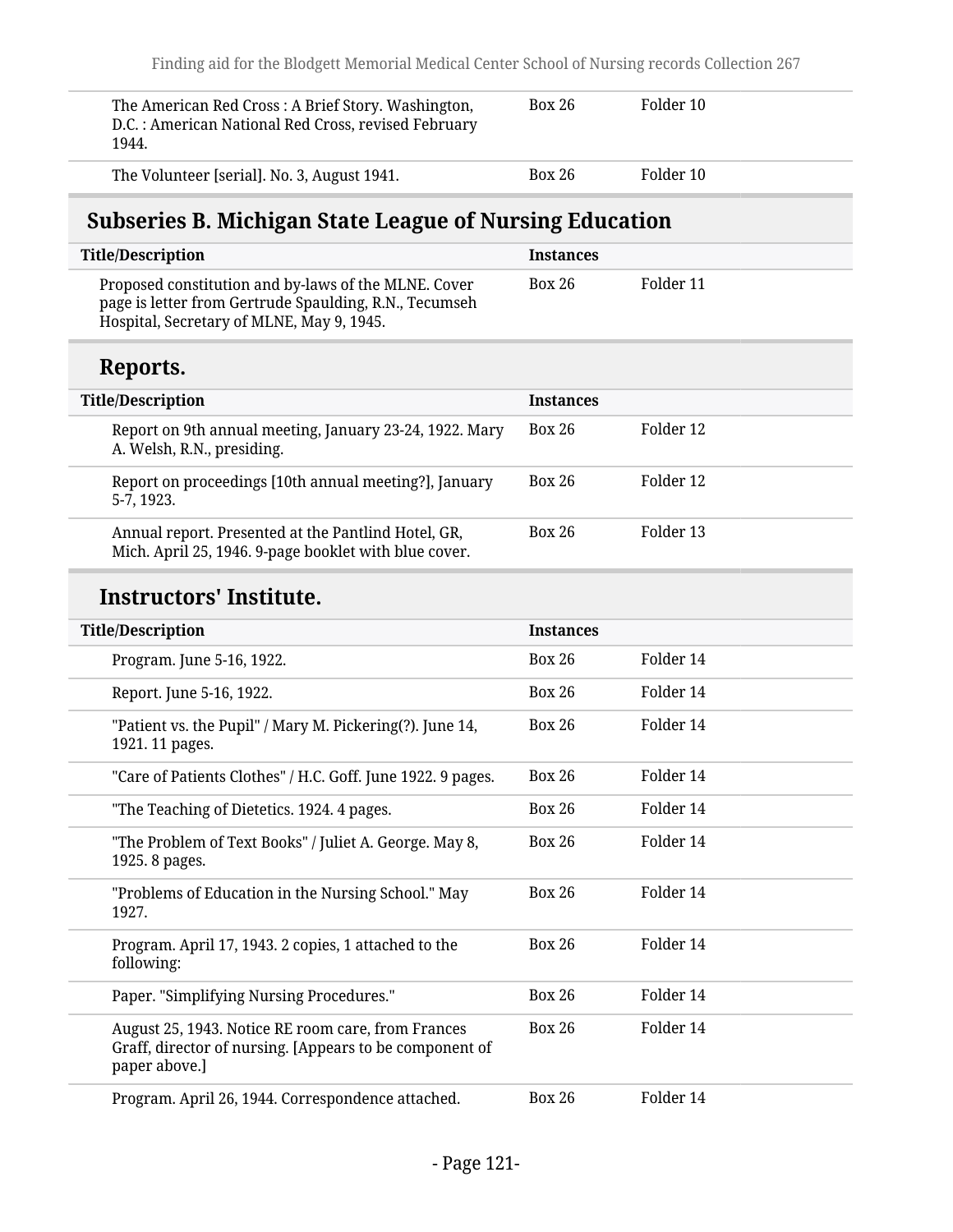# **Subseries C. Michigan State Nurses Association. Arranged chronologically.**

| <b>Title/Description</b>                                                                                                                                   | <b>Instances</b> |           |
|------------------------------------------------------------------------------------------------------------------------------------------------------------|------------------|-----------|
| Report of the 17th Annual Convention of the MSNA, May<br>3-6, 1921.                                                                                        | <b>Box 26</b>    | Folder 15 |
| Report of Session of MSNA, May 23-25, 1922. With several<br>newspaper clippings, May 1922.                                                                 | <b>Box 26</b>    | Folder 15 |
| Program. [22nd annual meeting], June 24-26, 1925, Central<br>High School, Traverse City.                                                                   | <b>Box 26</b>    | Folder 16 |
| MSNA, Grand Rapids, January 22, 1931. Notice RE changes<br>being considered in law governing registration of nurses.                                       | <b>Box 26</b>    | Folder 16 |
| Letter. To members of MSNA, from Elba Morse, president,<br>April 17, 1933. RE Senate Bill #278 amendments.                                                 | <b>Box 26</b>    | Folder 16 |
| Clipping. "The Editorial Viewpoint  Senate Bill No.<br>278" / Eleanor McGarvah. The Michigan Nurse, ca. 1935.<br>Followed by the text of the bill in full. | <b>Box 26</b>    | Folder 16 |
| Pamphlet. MSNA  criticisms of the present [nurses'<br>registration] law (2). Ca. 1936.                                                                     | <b>Box 26</b>    | Folder 16 |
| Memos (2). To State Representatives, from the Legislative<br>Committee of the MSNA. N.d. [ca. 1940s?]. RE nursing<br>shortage and army nurses.             | <b>Box 45</b>    | Folder 11 |
| Letter. January 22, 1965. On Michigan Nurses Association<br>[newer name of organization] letterhead. With the<br>following published bills:                | <b>Box 26</b>    | Folder 17 |
| Senate Bill No. 19, January 14, 1965. [Original letter<br>enclosure.]                                                                                      | <b>Box 26</b>    | Folder 17 |
| State of Michigan 69th Legislature, Regular Session of<br>1957  Enrolled House Bill No. 192.                                                               | <b>Box 26</b>    | Folder 17 |

# **Publications.**

# **Michigan State Nurses Assn. Articles of Association and By-Laws. Adopted June 14, 1924. As amended:**

| <b>Title/Description</b>                                                                                                                   | <b>Instances</b> |           |
|--------------------------------------------------------------------------------------------------------------------------------------------|------------------|-----------|
| May 20, 1944                                                                                                                               | <b>Box 26</b>    | Folder 18 |
| April 26, 1946                                                                                                                             | Box 26           | Folder 18 |
| November 1, 1954                                                                                                                           | Box 26           | Folder 18 |
| Michigan Nurses Assn. Bylaws, Including Procedures.<br>As revised October 1983. Published in The Michigan<br>Nurse, January/February 1984. | Box 26           | Folder 18 |